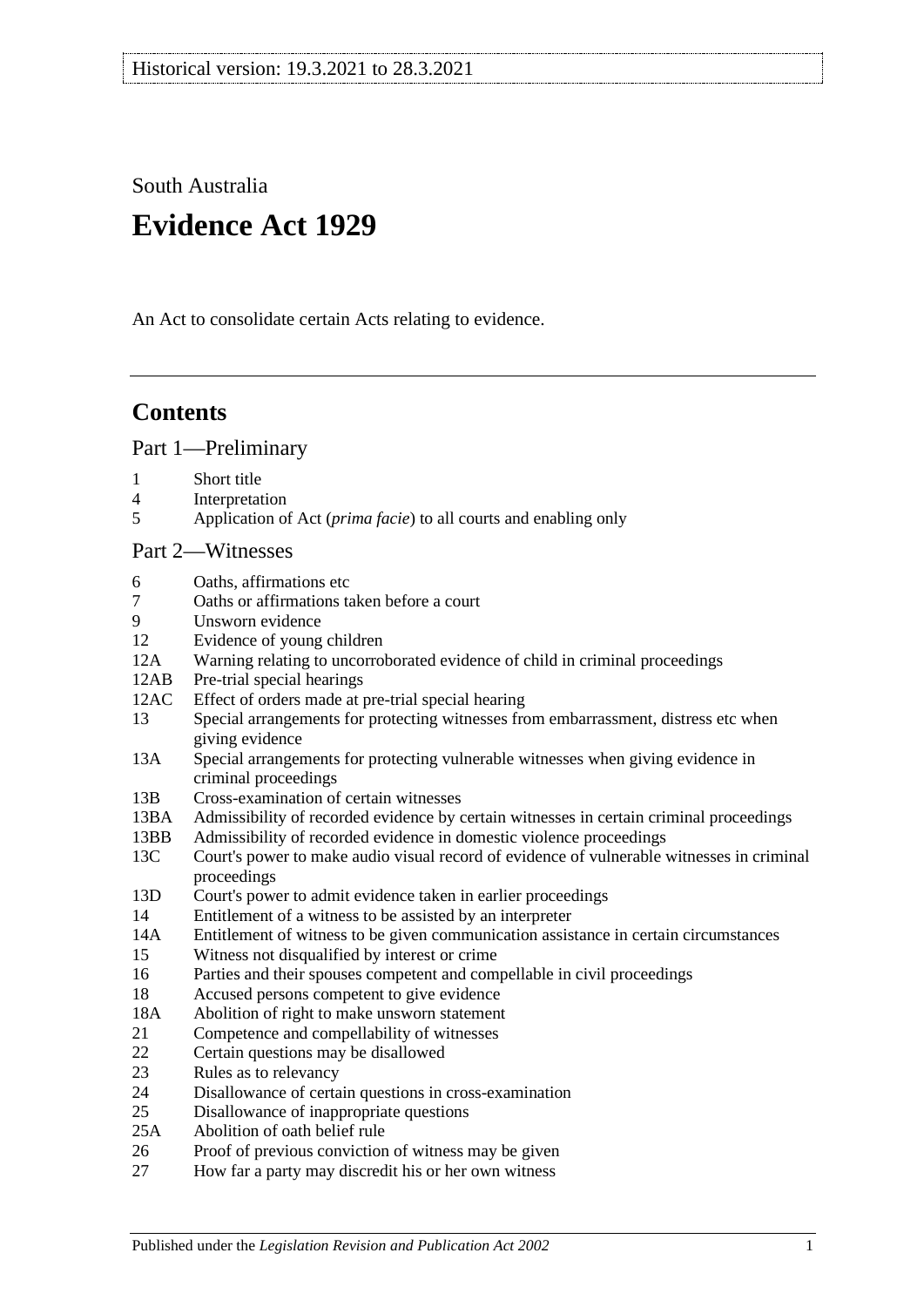- 28 [Proof of contradictory statements of adverse witness](#page-33-3)<br>29 Cross-examination as to previous statements in writing
- [Cross-examination as to previous statements in writing](#page-34-0)
- 29A [Victim or alleged victim who is a witness entitled to be present in court unless court](#page-34-1)  [orders otherwise](#page-34-1)

## [Part 3—Miscellaneous rules of evidence](#page-36-0)

### [Division 1—Miscellaneous rules of evidence in general cases](#page-36-1)

- 30 [As to comparison of disputed writing](#page-36-2)<br>31 Attesting witness need not be called in
- [Attesting witness need not be called in certain cases](#page-36-3)
- 33 [Disclosure in action for defamation](#page-36-4)<br>34 Admissions by accused persons
- [Admissions by accused persons](#page-36-5)
- 34A [Proof of commission of offence](#page-36-6)
- 34AB [Identification evidence](#page-36-7)
- 34C [Admissibility of documentary evidence as to facts in issue](#page-37-0)
- 34CB [Direction relating to delay where defendant forensically disadvantaged](#page-38-0)<br>34D Weight to be attached to evidence
- [Weight to be attached to evidence](#page-39-0)
- 34E [Proof of instrument to validity of which attestation is necessary](#page-39-1)
- 34F [Presumptions as to documents twenty years old](#page-39-2)
- 34G [Interpretation and savings](#page-39-3)
- 34J Special provision for taking [evidence where witness is seriously ill](#page-40-0) 34K Admissibility of depositions at trial
- 34K [Admissibility of depositions at trial](#page-40-1)<br>34KA Admissibility of evidence of out of
- [Admissibility of evidence of out of court statements by unavailable witnesses](#page-40-2)
- 34KB [Credibility](#page-42-0)
- 34KC [Stopping the case where evidence is unconvincing](#page-42-1)
- 34KD [Court's general discretion to exclude evidence](#page-43-0)

### [Division 2—Miscellaneous rules of evidence in sexual cases](#page-43-1)

- 34L [Evidence in sexual cases generally](#page-43-2)<br>34LA Admissibility of evidence of out of
- Admissibility of evidence of out of court statements by certain alleged victims of sexual [offences](#page-44-0)
- 34M [Evidence relating to complaint in sexual cases](#page-45-0)
- 34N [Directions relating to consent in certain sexual cases](#page-46-0)

### Division [3—Admissibility of evidence showing discreditable conduct or disposition](#page-46-1)

- 34O [Application of Division](#page-46-2)
- 34P [Evidence of discreditable conduct](#page-47-0)
- 34Q [Use of evidence for other purposes](#page-47-1)
- 34R [Trial directions](#page-47-2)<br>34S Certain matters
- [Certain matters excluded from consideration of admissibility](#page-48-0)
- 34T [Severance](#page-48-1)

## [Part 4—Documents and other records](#page-50-0)

## [Division 1—Public Acts and documents](#page-50-1)

- 35 [Judicial notice of legislative instruments](#page-50-2)
- 36 [Proof of votes and proceedings of Parliament](#page-50-3)
- 37 [Evidentiary value of official publications](#page-50-4)<br>37A Proof of Gazette
- [Proof of Gazette](#page-50-5)
- 37B [Proof of printing by Government Printer](#page-51-0)
- 37C [Proof of Imperial orders-in-Council](#page-51-1)<br>38 Foreign and Colonial Acts of State, i
- 38 [Foreign and Colonial Acts of State, judgments etc provable by copies](#page-51-2)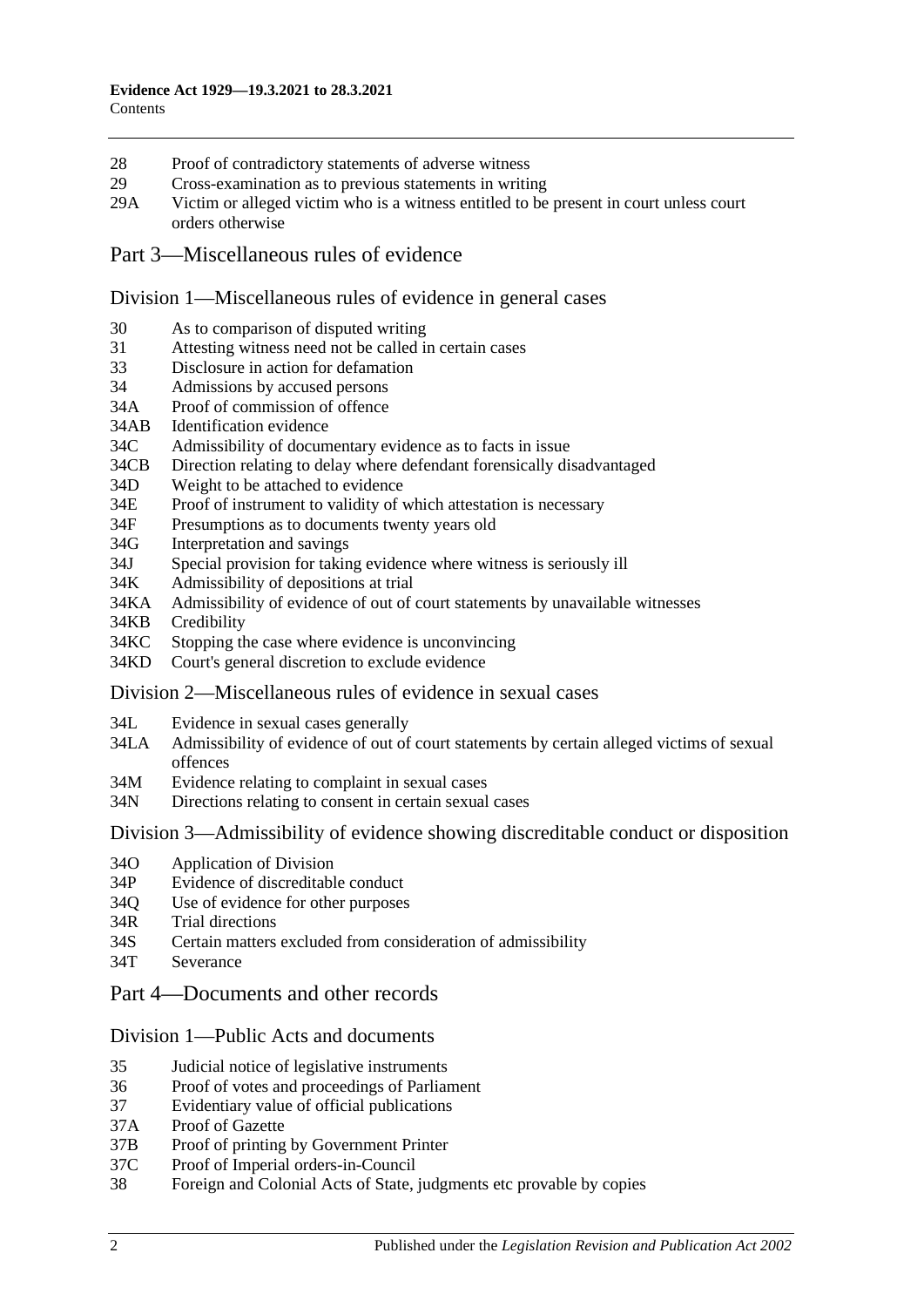- 39 [Public documents provable by examined](#page-52-0) or certified copy<br>40 Proof of documents by examined or certified copies
- [Proof of documents by examined or certified copies](#page-52-1)
- 41 [Certifying a false document](#page-52-2)

### [Division 2—Proof of convictions, acquittals etc](#page-52-3)

- 42 [Proof of conviction or acquittal of an indictable offence](#page-52-4)<br>43 Proof of convictions and orders of courts of summary iu
- 43 [Proof of convictions and orders of courts of summary jurisdiction](#page-53-0)<br>43A Proof of identity of person convicted in another State
- [Proof of identity of person convicted in another State](#page-53-1)

### [Division 3—Documents relating to ships or transport](#page-53-2)

- 44 [Registers of British vessels and certificates of registry admissible as](#page-53-3) *prima facie* evidence [of their contents](#page-53-3)
- 45 [Documents relating to transportation of persons or goods](#page-54-0)

### [Division 4—Banking records](#page-54-1)

- 46 [Interpretation](#page-54-2)<br>47 Admission of
- 47 [Admission of banking record in evidence](#page-55-0)<br>48 Evidence of non-existence of account may
- 48 [Evidence of non-existence of account may be given by affidavit](#page-55-1)<br>49 Power to order inspection of banking records etc
- [Power to order inspection of banking records etc](#page-55-2)
- 50 [Bank not compellable to produce records except under order](#page-56-0)<br>51 Costs occasioned by default of bank
- [Costs occasioned by default of bank](#page-57-0)

#### [Division 5—Other documents and records](#page-57-1)

- 52 [Admission of certain documents in evidence](#page-57-2)<br>53 Admission of business records in evidence
- [Admission of business records in evidence](#page-57-3)

### [Division 6—Matters relating to communications](#page-58-0)

- 
- 54 [Electronic communications](#page-58-1)<br>55 Telegrams and lettergrams 55 [Telegrams and lettergrams](#page-59-0)

### [Division 7—Miscellaneous](#page-59-1)

- 56 [Evidence produced by processes, machines and other devices](#page-59-2)
- 57 [Modification of best evidence rule](#page-60-0)

### [Part 6B—Obtaining evidence from outside a court's territorial jurisdiction](#page-62-0)

- 59D [Interpretation](#page-62-1)<br>59E Taking of evic
- [Taking of evidence outside the State](#page-62-2)
- 59F [Power of South Australian Court to take evidence on request](#page-63-0)
- 59G [Depositions to be signed](#page-63-1)
- 59H [Transmission of request](#page-63-2)
- 59I [Saving provision](#page-64-0)

## [Part 6C—Use of audio and audio visual links](#page-66-0)

### [Division 1—Preliminary](#page-66-1)

- 59IA [Interpretation](#page-66-2)
- 59IB [Transitional](#page-66-3)
- 59IC [Application of Part](#page-66-4)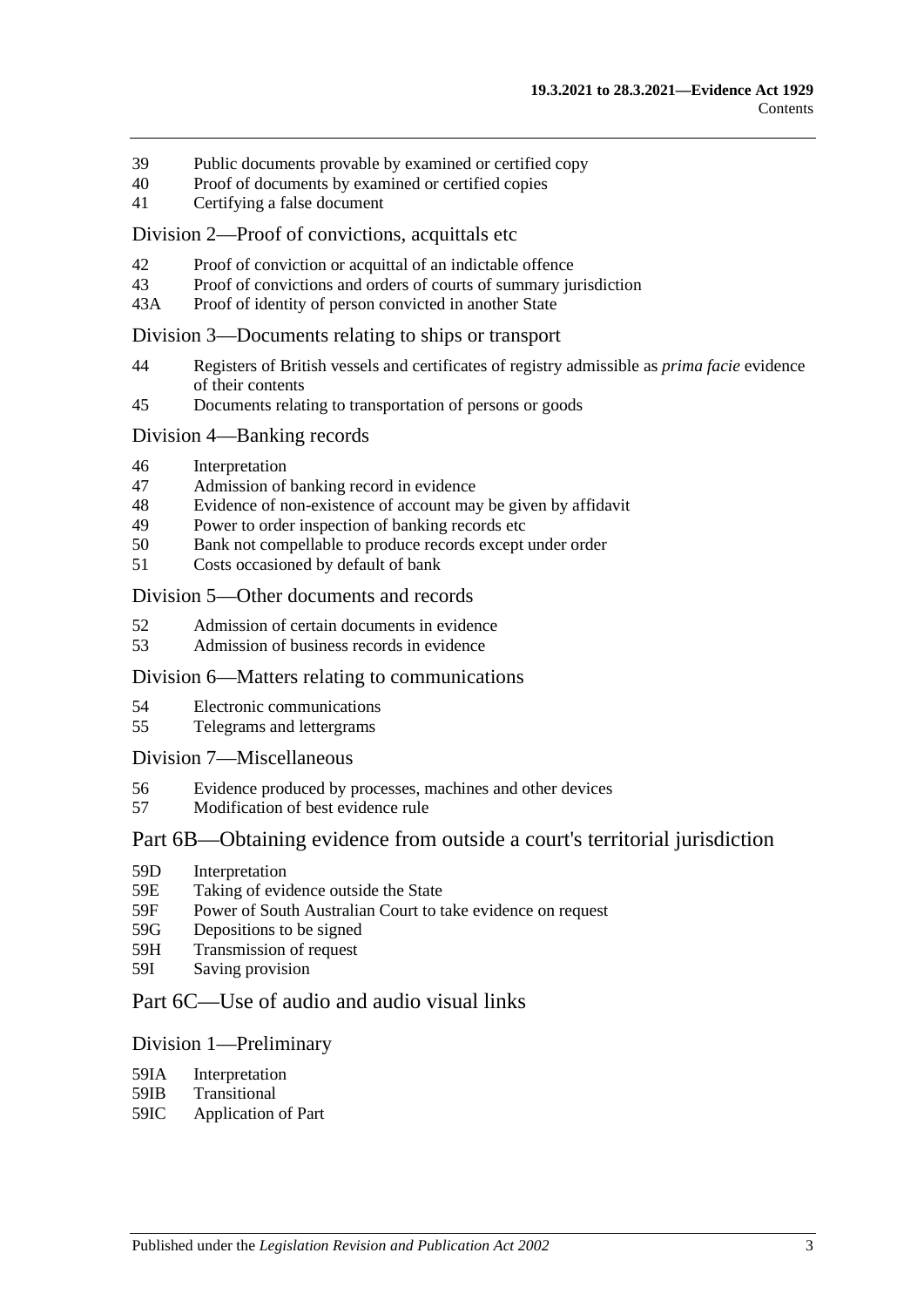[Division 2—Use of interstate audio or audio visual link in proceedings before South](#page-67-0)  [Australian courts](#page-67-0)

- 59ID [Application of this Division](#page-67-1)
- 59IE [State courts may take evidence and submissions from outside State](#page-67-2)
- 59IF [Expenses](#page-67-3)
- 59IG [Counsel entitled to practise](#page-67-4)

[Division 3—Use of interstate audio or audio visual link in proceedings in](#page-68-0)  [participating States](#page-68-0)

- 59IH [Application of Division](#page-68-1)
- 59II [Recognised courts may take evidence or receive submissions from persons in South](#page-68-2)  [Australia](#page-68-2)
- 59IJ [Powers of recognised courts](#page-68-3)
- 59IK [Orders made by recognised court](#page-68-4)
- 59IL [Enforcement of order](#page-68-5)
- 59IM [Privileges, protection and immunity of participants in proceedings in courts of](#page-69-0)  [participating States](#page-69-0)
- 59IN [Recognised court may administer oath in South Australia](#page-69-1)
- 59IO [Assistance to recognised court](#page-69-2)
- 59IP [Contempt of recognised courts](#page-69-3)

### [Division 4—Use of audio visual link or audio link generally](#page-70-0)

- 59IQ [Appearance etc by audio visual link or audio link](#page-70-1)<br>59IR Communication between lawver and client
- [Communication between lawyer and client](#page-71-0)
- [Part 7—General provisions](#page-72-0)
- [Division 1—Power to dispense with formal proof](#page-72-1)
- 59J [Court's power to dispense with formal proof](#page-72-2)
- [Division 2—Notice of action](#page-72-3)
- 60 [Sufficiency of notice of action](#page-72-4)

### [Division 3—Facilitation of proof of certain matters](#page-72-5)

- 62 [Proof of "public place" in certain cases](#page-72-6)
- 62A [Proof of place being within municipality etc](#page-72-7)
- 63 [Proof of foreign law](#page-73-0)
- 63A [Evidence as to foreign law](#page-73-1)<br>64 Proof of matters of history
- [Proof of matters of history, science etc](#page-73-2)
- 65 [Reference by court to books, official certificates etc](#page-73-3)
- 65A [Proof of age](#page-74-0)

### [Division 4—Taking affidavits etc outside the State](#page-74-1)

- 66 [Taking of affidavits out of the State](#page-74-2)
- 66A [Taking of affidavits out of the State by sailors, soldiers and airmen](#page-75-0)
- 67 [Extension of provisions relating to affidavits to attestation etc of other documents](#page-76-0)

### [Division 5—Admission of official documents in evidence](#page-76-1)

67A [Admissibility of documents without proof of seal etc](#page-76-2)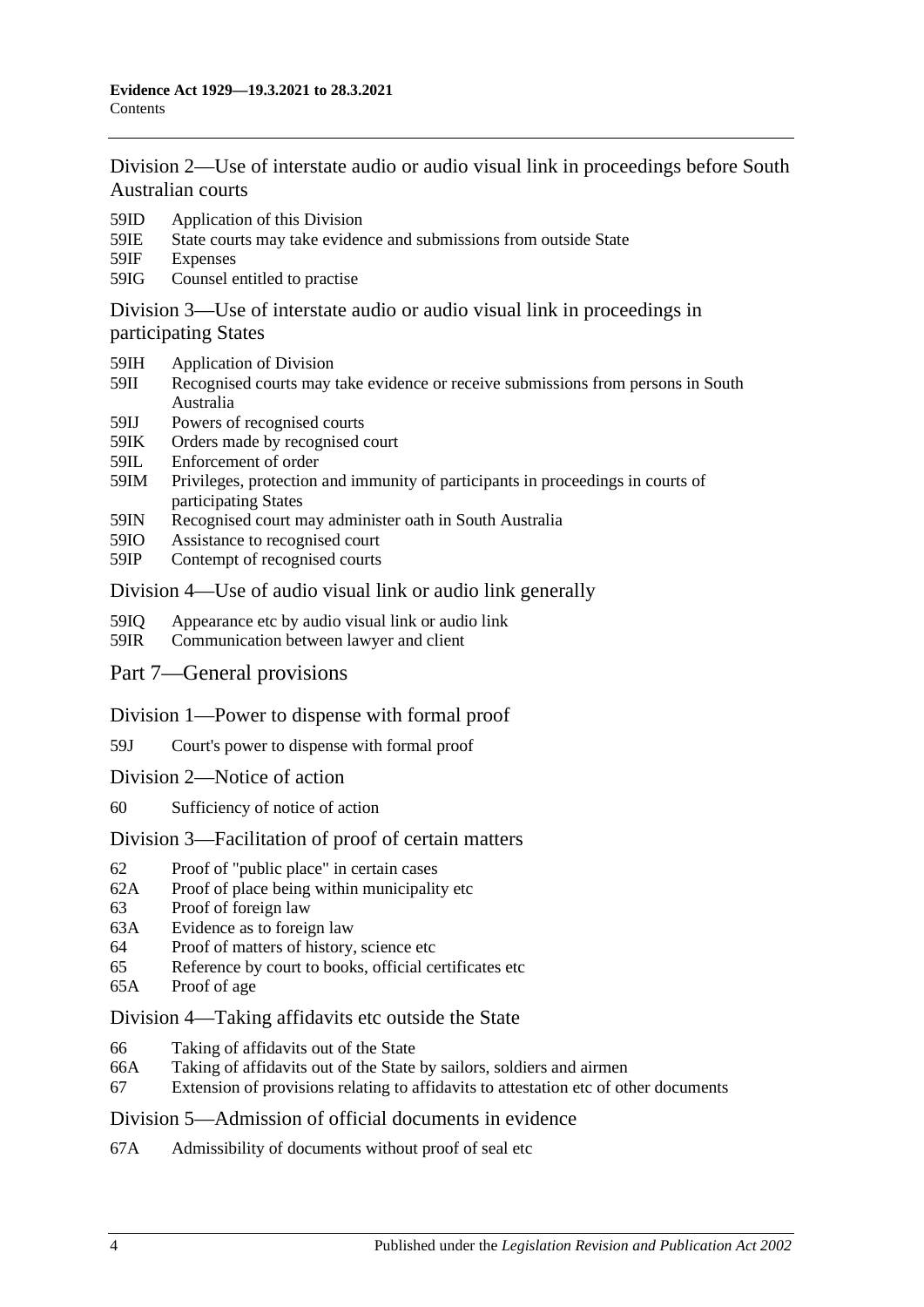[Division 6—Power of foreign authority to take evidence](#page-77-0)

67AB [Taking of evidence in this State by foreign authorities](#page-77-1)

[Division 7—Select Committee evidence](#page-77-2)

67B [Evidence before the Parliamentary Select Committee of Inquiry into Prostitution](#page-77-3)

[Division 8—Evidence of settlement negotiations](#page-78-0)

67C [Exclusion of evidence of settlement negotiations](#page-78-1)

[Division 9—Protected communications](#page-79-0)

- 67D [Interpretation](#page-79-1)<br>67E Certain comm
- 67E [Certain communications to be protected by public interest immunity](#page-79-2)<br>67F Evidence of protected communications
- [Evidence of protected communications](#page-80-0)

### [Division 10—Sensitive material](#page-81-0)

- 67G [Interpretation and application](#page-81-1)
- 67H [Meaning of sensitive material](#page-83-0)
- 67HA [Court may give access to certain sensitive material in certain circumstances](#page-83-1)
- 67I [Procedures for giving restricted access to sensitive material](#page-83-2)
- 67J [Improper dissemination of sensitive material](#page-84-0)

## [Part 8—Publication of evidence](#page-86-0)

#### [Division 1—Preliminary](#page-86-1)

68 [Interpretation](#page-86-2)

[Division 2—Orders for clearing court or suppressing publication of evidence etc](#page-86-3)

- 69 [Order for clearing court](#page-86-4)
- 69A [Suppression orders](#page-87-0)
- 69AB [Review of suppression orders](#page-89-0)
- 69AC [Appeal against suppression order etc](#page-90-0)
- 69B [Appeals](#page-91-0)
- 70 [Disobedience to orders under this Division](#page-91-1)
- 71 [Attorney-General to provide annual report](#page-92-0)

#### [Division 3—Sexual cases](#page-92-1)

71A [Restriction on reporting on sexual offences](#page-92-2)

[Division 4—Cases generally](#page-93-0)

- 71B [Publishers required to report result of certain proceedings](#page-93-1)
- 71C [Restriction on reporting of proceedings following acquittals](#page-94-0)

## [Part 8A—Journalists](#page-96-0)

- 72 [Interpretation](#page-96-1)<br>72A Application of
- [Application of Part](#page-96-2)
- 72B [No liability incurred for failure to disclose identity of informant in court proceedings](#page-96-3)
- 72C [Review of Part](#page-97-0)

## [Part 9—Miscellaneous](#page-98-0)

73 [Regulations](#page-98-1)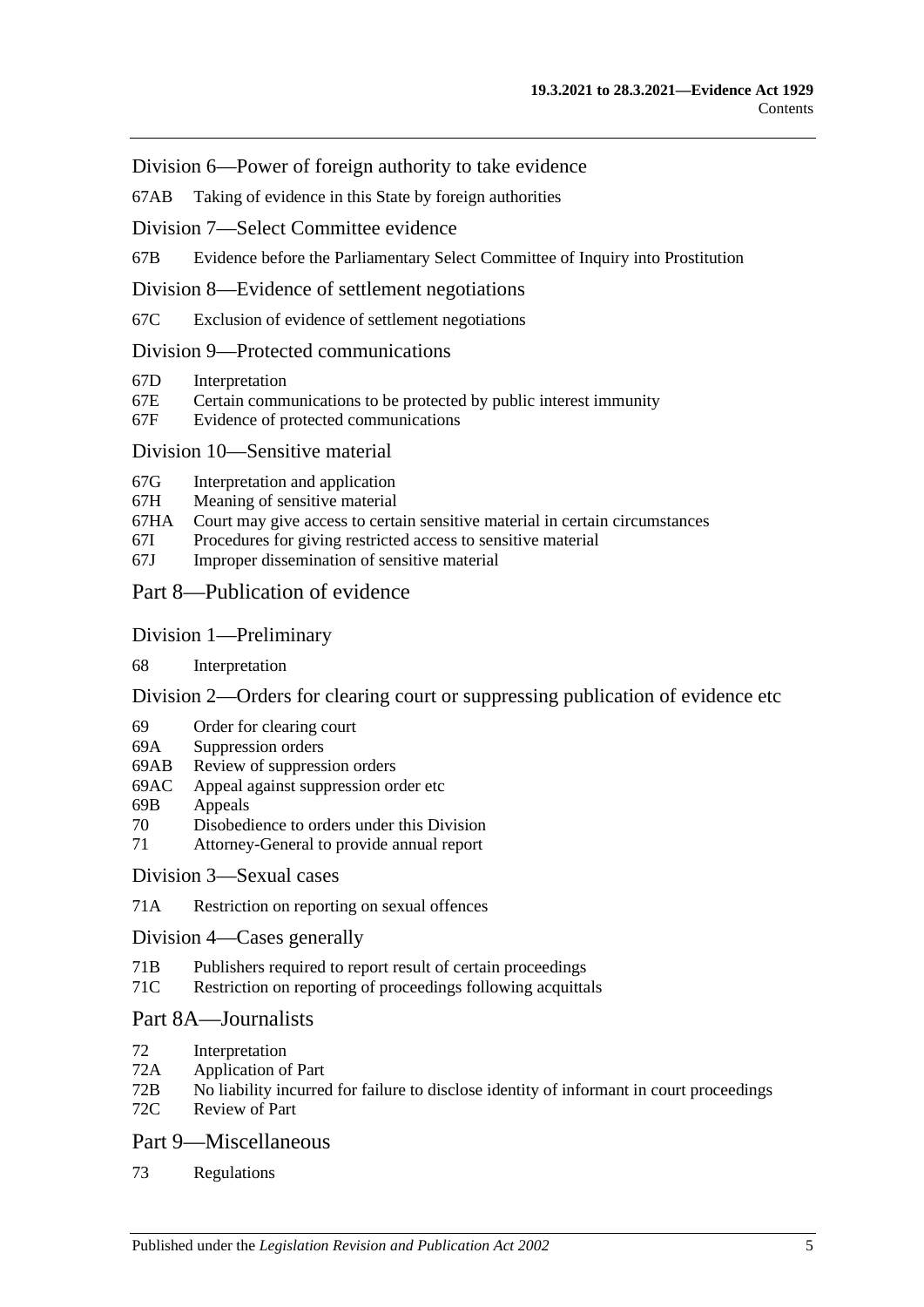[Schedule 1—Review of identity parade evidence](#page-100-0)

1 [Review and report on section](#page-100-1) 34AB

[Schedule 4—Affidavit about proof of identity of person convicted in another](#page-101-0)  [State or Territory](#page-101-0)

[Legislative history](#page-102-0)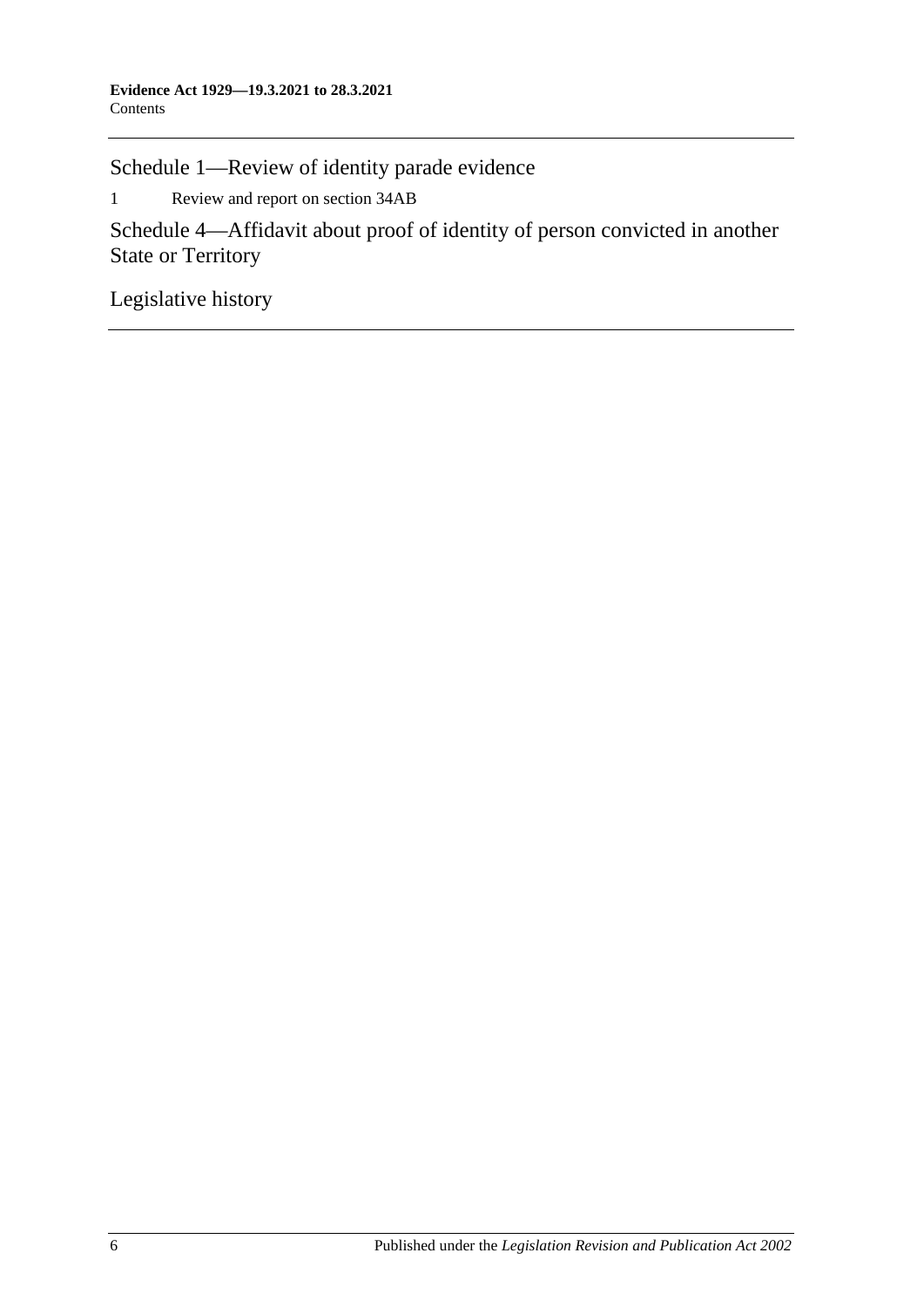## <span id="page-6-0"></span>**The Parliament of South Australia enacts as follows:**

## **Part 1—Preliminary**

## <span id="page-6-1"></span>**1—Short title**

This Act may be cited as the *Evidence Act 1929*.

## <span id="page-6-2"></span>**4—Interpretation**

(1) In this Act, unless some other intention is expressed, or implied by the context—

*canine court companion* means a dog accredited by—

- (a) the Guide Dogs Association of SA and NT Inc.; or
- (b) a person or body prescribed by the regulations,

as a canine court companion;

*child* means a person under the age of 18 years;

*cognitive impairment* includes the following:

- (a) a developmental disability (including, for example, an intellectual disability, Down syndrome, cerebral palsy or an autistic spectrum disorder);
- (b) an acquired disability as a result of illness or injury (including, for example, dementia, a traumatic brain injury or a neurological disorder);
- (c) a mental illness;

*communication partner* means a person, or a person of a class, approved by the Minister for the purposes of providing assistance in proceedings to a witness with complex communication needs;

*court* includes a tribunal, authority or person invested by law with judicial or quasi-judicial powers, or with authority to make any inquiry or to receive evidence;

*domestic partner* means a person who is a domestic partner within the meaning of the *[Family Relationships Act](http://www.legislation.sa.gov.au/index.aspx?action=legref&type=act&legtitle=Family%20Relationships%20Act%201975) 1975*, whether declared as such under that Act or not;

*judge* includes the member or members of any court having authority to admit evidence;

*legal proceeding* or *proceeding* includes any action, trial, inquiry, cause, or matter, whether civil or criminal, in which evidence is or may be given and includes an arbitration;

*serious offence against the person* means—

- (a) attempted murder; or
- (b) attempted manslaughter; or
- (c) a sexual offence; or
- $(d)$
- (i) an offence of stalking under section 19AA of the *[Criminal Law](http://www.legislation.sa.gov.au/index.aspx?action=legref&type=act&legtitle=Criminal%20Law%20Consolidation%20Act%201935)  [Consolidation Act](http://www.legislation.sa.gov.au/index.aspx?action=legref&type=act&legtitle=Criminal%20Law%20Consolidation%20Act%201935) 1935*; or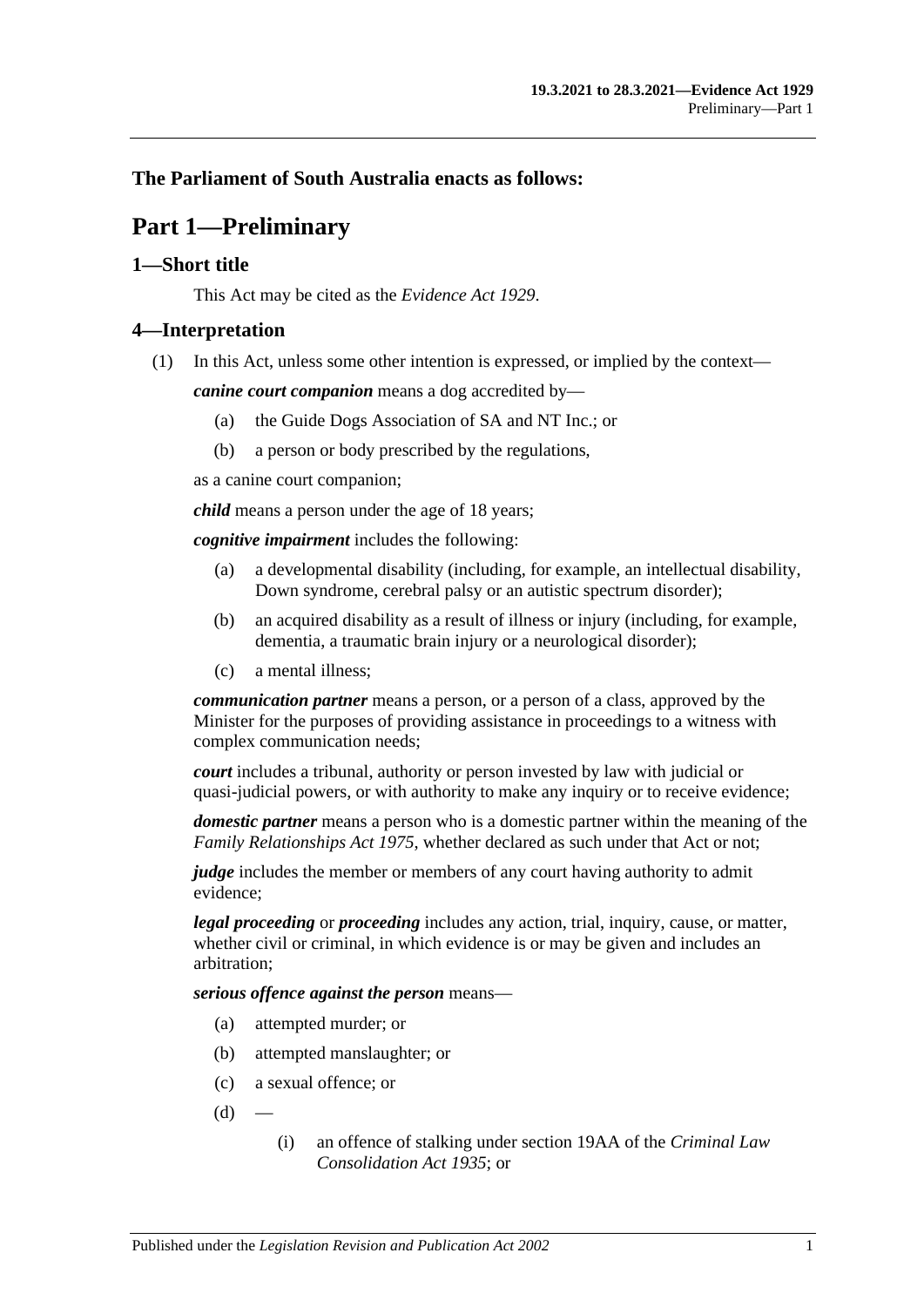- (ii) an offence of causing serious harm under section 23 of the *[Criminal](http://www.legislation.sa.gov.au/index.aspx?action=legref&type=act&legtitle=Criminal%20Law%20Consolidation%20Act%201935)  [Law Consolidation Act](http://www.legislation.sa.gov.au/index.aspx?action=legref&type=act&legtitle=Criminal%20Law%20Consolidation%20Act%201935) 1935*; or
- (iii) an offence involving an unlawful threat to kill or endanger life; or
- (iv) an offence involving abduction; or
- (v) an offence involving blackmail; or
- (vi) an attempt to commit, or assault with intent to commit, any of the offences in the preceding subparagraphs;

*sexual offence* means—

- (a) rape; or
- (ab) compelled sexual manipulation; or
- (b) indecent assault; or
- (c) any offence involving unlawful sexual intercourse or an act of gross indecency; or
- (d) incest; or
- (da) any offence involving sexual exploitation or abuse of a child, or exploitation of a child as an object of prurient interest; or
- (db) an offence of sexual exploitation of a person with a cognitive impairment under section 51 of the *[Criminal Law Consolidation Act](http://www.legislation.sa.gov.au/index.aspx?action=legref&type=act&legtitle=Criminal%20Law%20Consolidation%20Act%201935) 1935*; or
- (e) any attempt to commit, or assault with intent to commit, any of the foregoing offences;

*spouse*—a person is the spouse of another if they are legally married;

*statement* includes a statement however made;

*sworn evidence* means evidence given under the obligation of an oath or an affirmation; and *unsworn evidence* has a corresponding meaning;

*electric telegraph* means any system of telecommunication operated by the Australian Telecommunication Commission or any other authority approved by proclamation;

*telegraphic message* means any message or other communication transmitted, or intended for transmission, or purporting to have been transmitted, by electric telegraph;

*telegraph station* means a station established or used by the Australian Telecommunication Commission or other authority approved by proclamation for the receipt or transmission of telegraphic messages;

*vulnerable witness* means—

- (a) a witness who is under 16 years of age; or
- (b) a witness who is cognitively impaired; or
- (c) a witness who is the alleged victim of an offence to which the proceedings relate—
	- (i) where the offence is a serious offence against the person; or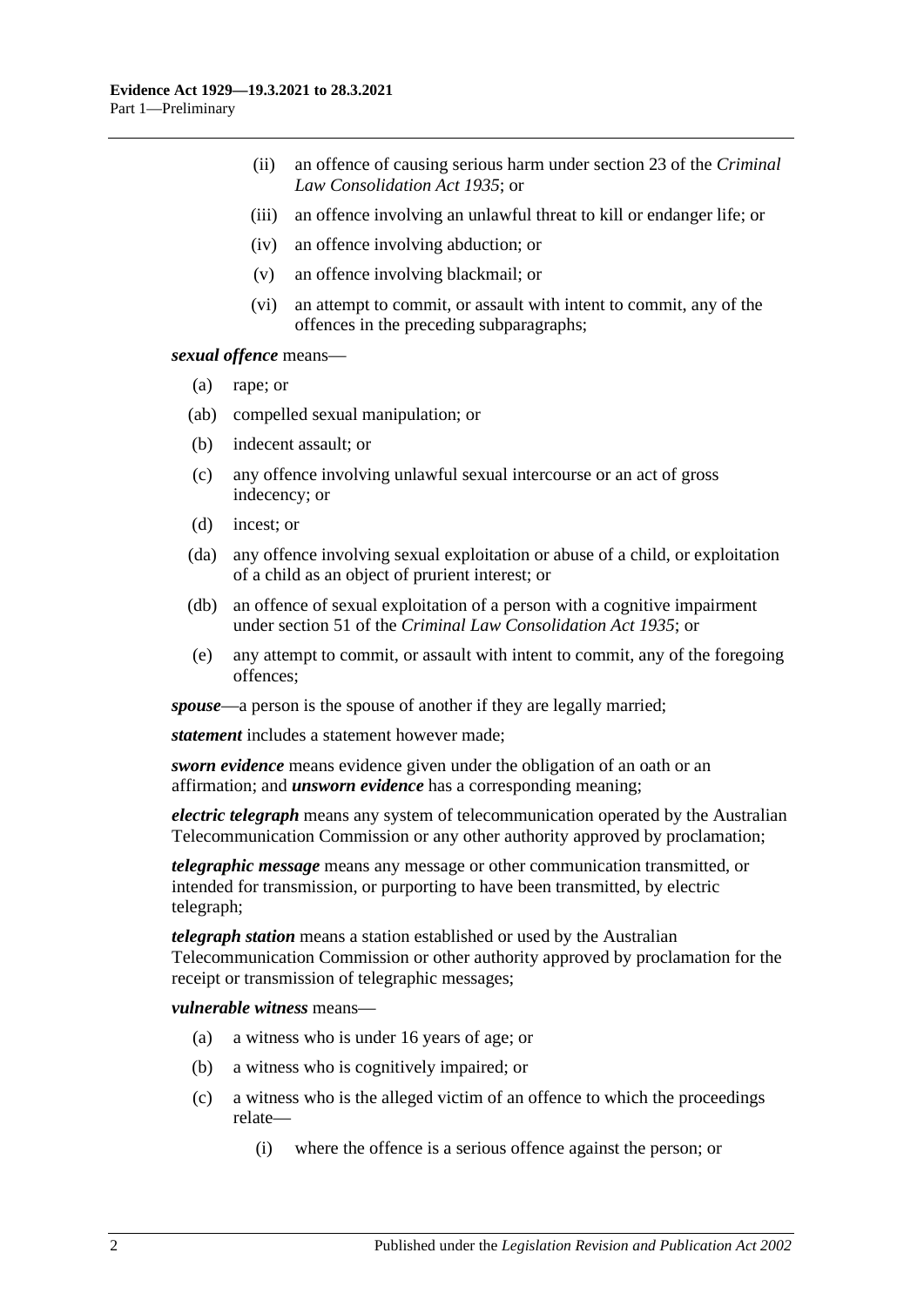- (ii) in any other case—where, because of the circumstances of the witness or the circumstances of the case, the witness would, in the opinion of the court, be specially disadvantaged if not treated as a vulnerable witness; or
- (d) a witness who—
	- (i) has been subjected to threats of violence or retribution in connection with the proceedings; or
	- (ii) has reasonable grounds to fear violence or retribution in connection with the proceedings; or
- (e) in the case of proceedings for a serious and organised crime offence (within the meaning of the *[Criminal Law Consolidation Act](http://www.legislation.sa.gov.au/index.aspx?action=legref&type=act&legtitle=Criminal%20Law%20Consolidation%20Act%201935) 1935*)—a person who will only consent to being a witness in the proceedings if he or she is treated as a vulnerable witness for the purposes of the proceedings;

*young child* means a child of or under the age of 14 years.

- (2) For the purposes of this Act, a witness who is to give oral evidence in proceedings will be taken to have *complex communication needs* if the witness's ability to give the evidence is significantly affected by a difficulty to communicate effectively with the court, whether the communication difficulty is temporary or permanent and whether caused by disability, illness, injury or some other cause.
- (3) However, a witness who is to give oral evidence in proceedings whose native language is not English will not be taken to have *complex communication needs* merely because the witness is not reasonably fluent in English (although the witness may be entitled to give the evidence through an interpreter under [section](#page-27-1) 14).

### <span id="page-8-0"></span>**5—Application of Act (***prima facie***) to all courts and enabling only**

The provisions of this Act, unless an intention to the contrary is expressed, or appears or is implied by the context—

- (a) apply to every proceeding before any court whatever; and
- (b) are in addition to, and not in derogation of, any rules of evidence, or power, or right, or duty in relation to procedure or evidence, whether existing at common law, or provided for by any law, at any time, in force in the State.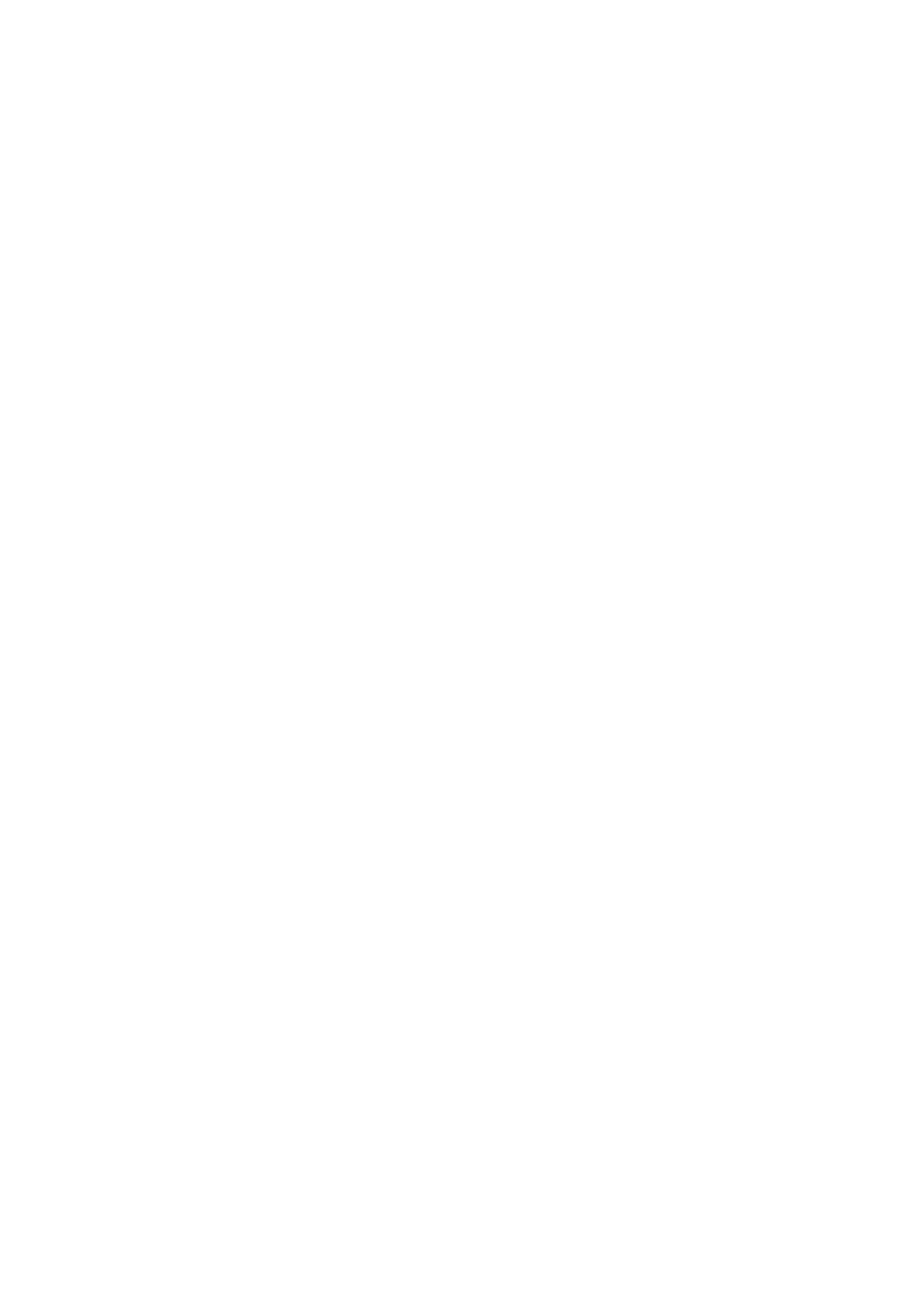## <span id="page-10-0"></span>**Part 2—Witnesses**

## <span id="page-10-1"></span>**6—Oaths, affirmations etc**

- (1) An oath shall be administered and taken as follows:
	- (a) the person taking the oath shall hold a copy of the Bible (being a book that contains the New Testament, the Old Testament or both) in his hand and, after the oath has been tendered to him, shall say "I swear"; or
	- (b) in any other manner and form which the person taking the oath declares to be binding on his conscience; or
	- (c) in any other manner or form authorised or permitted by law.
- (2) Where an oath has been lawfully administered and taken, the fact that the person taking the oath had no religious belief, or that the oath was not taken so as to be binding on his conscience, shall not affect, at law, the validity or effect of the oath.
- (3) A person is permitted, and should be offered the choice, to make an affirmation instead of an oath in all circumstances in which, and for all purposes for which, an oath is required or permitted by law.
- (4) An affirmation is to be administered to a person by asking the person "Do you solemnly and truly affirm" followed by the words of the appropriate oath (omitting any words of imprecation or calling to witness) after which the person must say "I do solemnly and truly affirm".
- (5) Every affirmation has, at law, the same force and effect as an oath.
- (6) No oath or affirmation is invalid by reason of a procedural or formal error or deficiency.

## <span id="page-10-2"></span>**7—Oaths or affirmations taken before a court**

- (1) Every court has authority to administer an oath or an affirmation.
- (2) Where an oath or affirmation is to be taken before a court, or in connection with proceedings before a court, it may be administered by—
	- (a) the court itself; or
	- (b) an officer of the court; or
	- (c) any person authorised by the court to administer the oath or affirmation; or
	- (d) any other person authorised by law to administer the oath or affirmation.

### <span id="page-10-3"></span>**9—Unsworn evidence**

- (1) A person is presumed to be capable of giving sworn evidence in any proceedings unless the judge determines that the person does not have sufficient understanding of the obligation to be truthful entailed in giving sworn evidence.
- (2) If the judge determines that a person does not have sufficient understanding of the obligation to be truthful entailed in giving sworn evidence, the judge may permit the person to give unsworn evidence provided that—
	- (a) the judge—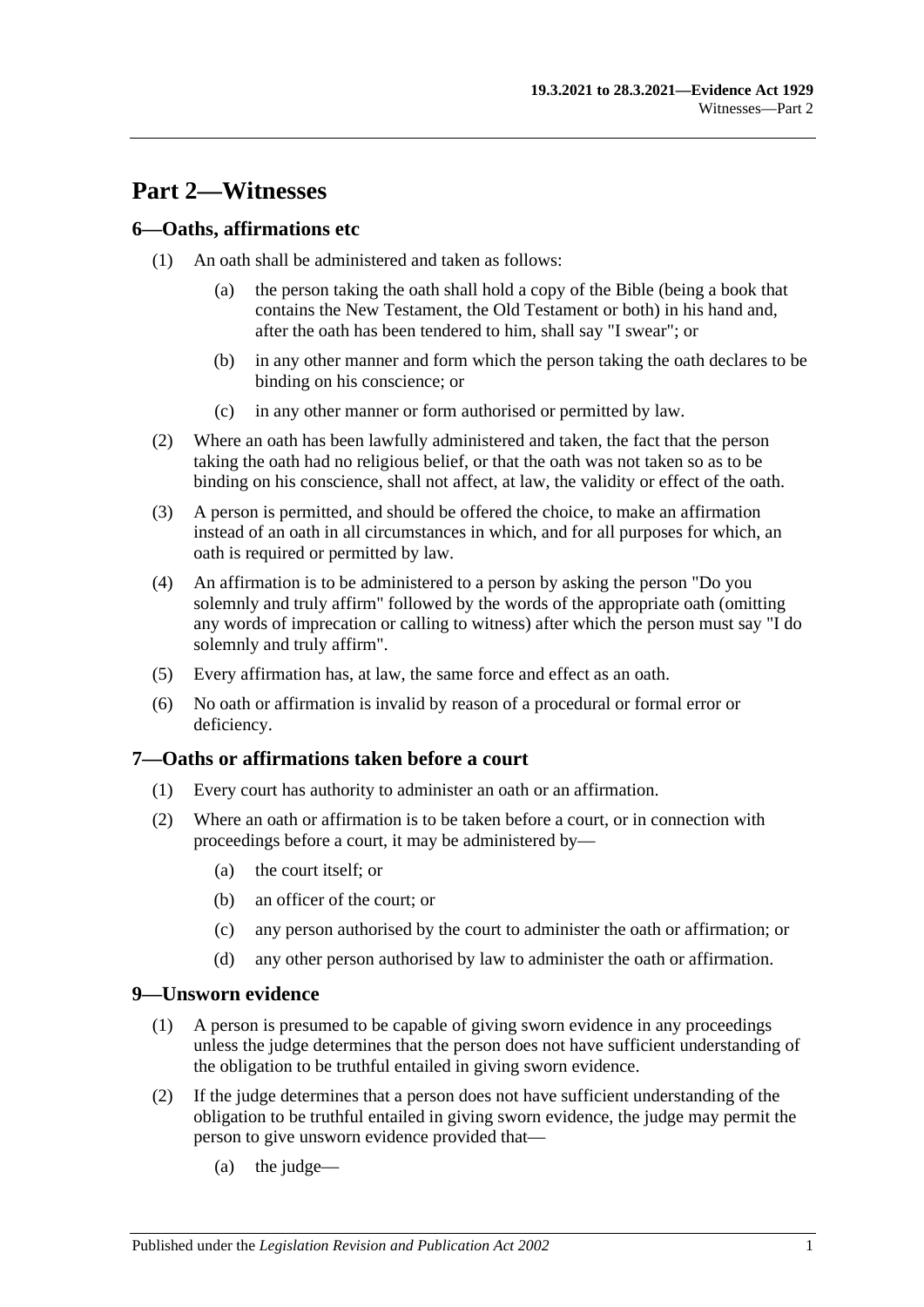- (i) is satisfied that the person understands the difference between the truth and a lie; and
- (ii) tells the person that it is important to tell the truth; and
- (b) the person indicates that he or she will tell the truth.
- (3) In determining a question under this section, the judge is not bound by the rules of evidence, but may inform himself or herself as the judge thinks fit.
- (4) If unsworn evidence is given under this section in a criminal trial, the judge—
	- (a) must explain to the jury the reason the evidence is unsworn; and
	- (b) may, and if a party so requests must, warn the jury of the need for caution in determining whether to accept the evidence and the weight to be given to it.
- (5) A justice to whom it appears that a person who desires to lay a complaint or information does not have sufficient understanding of the obligation to be truthful entailed in giving sworn evidence may ascertain by inquiry the subject matter of the complaint or information and reduce it into the appropriate form, and any action or proceedings may be taken on the complaint or information in all respects as if the complainant or informant had deposed to the truth of the contents on oath or affirmation.
- (6) Subject to this Act, this section does not apply to a statement made outside of a court admitted as evidence in any proceedings under an exception to the rule against hearsay at common law or under this Act.

## <span id="page-11-2"></span><span id="page-11-0"></span>**12—Evidence of young children**

- (4) A young child who is called as a witness is, while giving evidence, entitled to have present in the court, and within reasonable proximity, a person of his or her choice to provide emotional support (but the person must not interfere in the proceedings).
- (5) Unless the court otherwise allows, a witness or prospective witness in the proceedings cannot be chosen under [subsection](#page-11-2) (4) to provide emotional support for a young child.

## <span id="page-11-1"></span>**12A—Warning relating to uncorroborated evidence of child in criminal proceedings**

- (1) In a criminal trial, a judge must not warn the jury that it is unsafe to convict on a child's uncorroborated evidence unless—
	- (a) the warning is warranted because there are, in the circumstances of the particular case, cogent reasons, apart from the fact that the witness is a child, to doubt the reliability of the child's evidence; and
	- (b) a party asks that the warning be given.
- (2) In giving any such warning, the judge is not to make any suggestion that the evidence of children is inherently less credible or reliable, or requires more careful scrutiny, than the evidence of adults.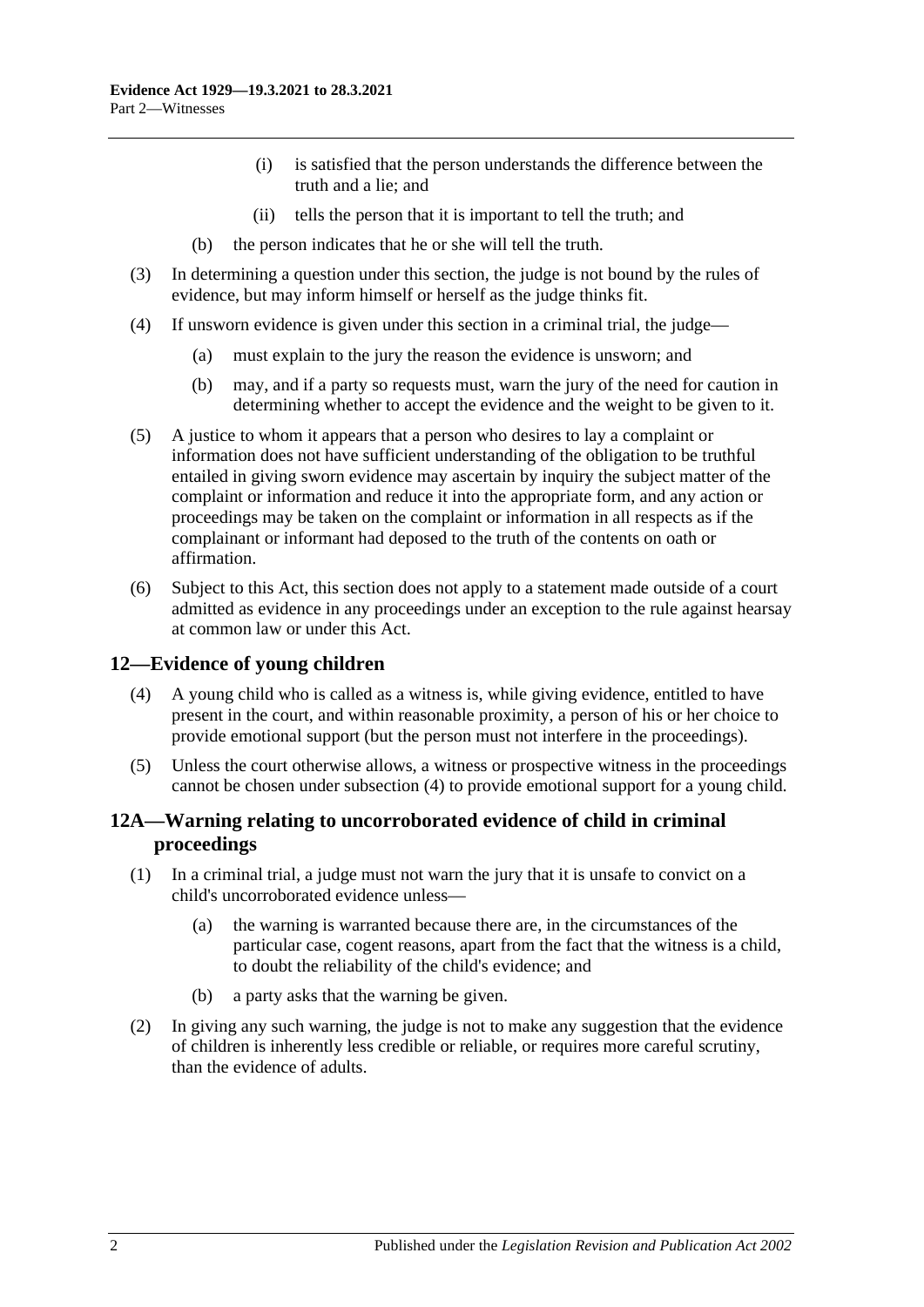## <span id="page-12-0"></span>**12AB—Pre-trial special hearings**

- <span id="page-12-1"></span>(1) Subject to this section, if—
	- (a) the evidence of a witness to whom this section applies is necessary for the purposes of the trial of a charge of an offence to which this section applies; and
	- (b) the facilities necessary to take the evidence of the witness are readily available to the court and it is otherwise practicable to make arrangements for a special hearing to be convened as a proceeding preliminary to the trial (a *pre-trial special hearing*); and
	- (c) the arrangements can be made without prejudice to any party to the proceedings,

<span id="page-12-2"></span>the court should, on application under this section, order that arrangements be made relating to the giving of evidence by the witness at a pre-trial special hearing.

- <span id="page-12-3"></span>(2) An order for a pre-trial special hearing—
	- (a) must make provision for each of the following matters:
		- (i) that a hearing be convened as a proceeding preliminary to the trial of the charge of the offence for the purpose of taking the evidence of the witness in any setting that the court thinks fit in the circumstances (including an informal setting);
		- (ii) if the witness has a physical disability or cognitive impairment—that the evidence be taken in a particular way (to be specified by the court) that will, in the court's opinion, facilitate the taking of evidence from the witness or minimise the witness's embarrassment or distress (including, if the witness has complex communication needs, with such communication assistance as may be specified by the court);

**Note—**

Communication assistance for a witness may be provided, for example, by a communication partner or by using a device (such as a speak-and-spell communication device).

- (iii) that an audio visual record of the evidence be made;
- (iv) that the taking of evidence at the hearing be transmitted to the defendant by means of closed circuit television;
- (v) if the defendant attends the hearing in person—that appropriate measures be taken to prevent the witness and the defendant from directly seeing or hearing each other before, during or after the hearing; and
- (b) may make provision for the witness to be accompanied at the hearing by a relative, friend or other person, or by a canine court companion, for the purpose of providing emotional support; and
- (c) may specify that the hearing is convened for any (or all) of the following purposes:
	- (i) examination of the witness;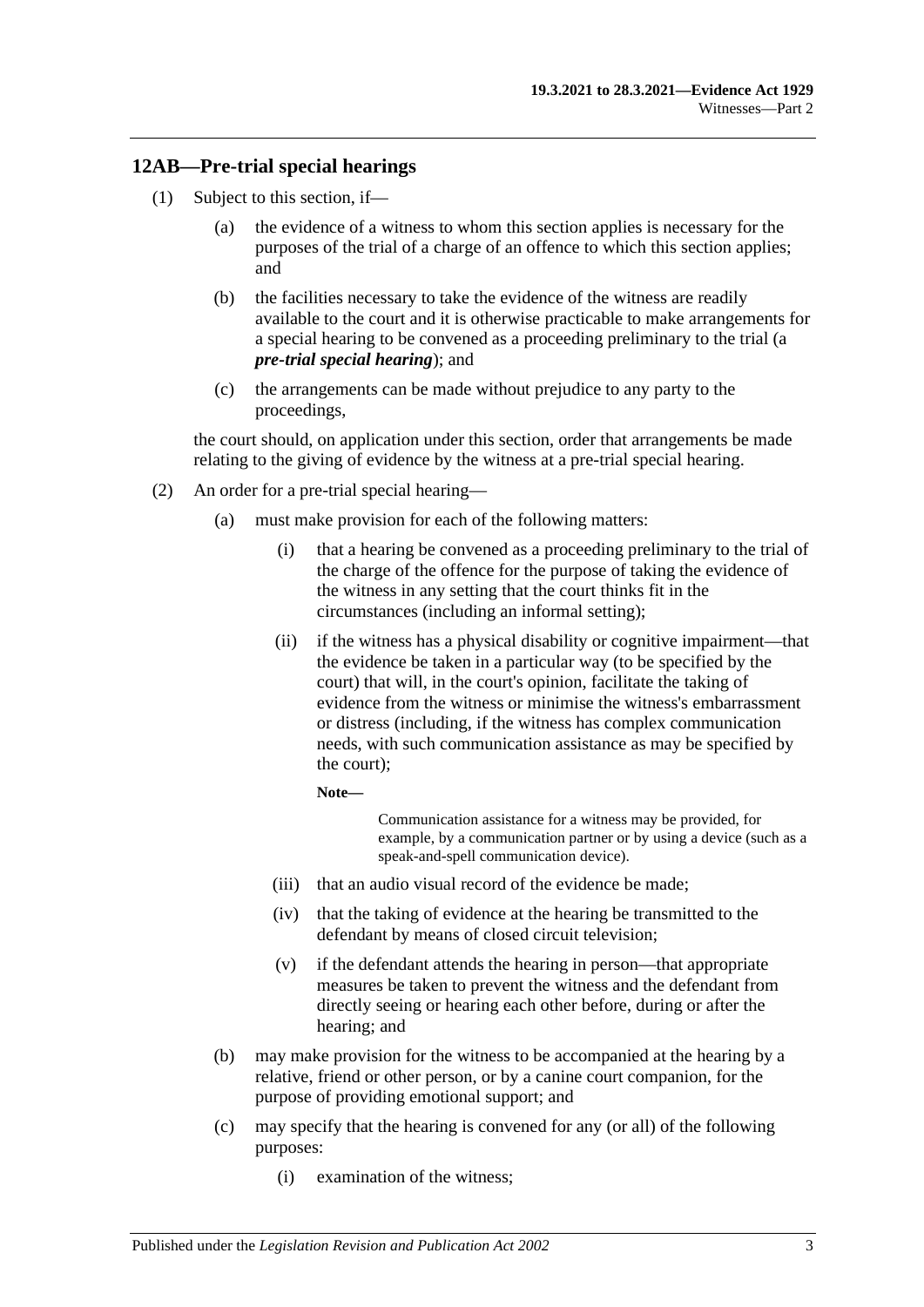- (ii) cross-examination of the witness;
- (iii) re-examination of the witness; and
- (ca) may specify that the hearing include an initial hearing for the purpose of taking any evidence (if required), hearing submissions and making rulings as to the admissibility of any evidence and a subsequent hearing (or hearings) for the examination, cross-examination or re-examination of the witness to whom this section applies (if required) and any other matters; and
- (d) may make provision for any other matter that the court thinks fit.
- (3) An order must not be made for, or in, a pre-trial special hearing if the effect of the order would be—
	- (a) to relieve a witness from the obligation to give sworn or unsworn evidence or to submit to cross-examination (except where recorded evidence is admitted under [section](#page-22-0) 13BA and permission of the court for further examination, cross-examination or re-examination of the witness is not granted); or
	- (c) to prevent the judge or defendant from observing the witness's demeanour in giving evidence (but the observation may be direct or by live transmission of the witness's voice and image); or
	- (d) to prevent the defendant from instructing counsel while the witness is giving evidence.
- <span id="page-13-0"></span>(4) If a witness to whom this section applies is accompanied by a person for the purpose of providing emotional support or communication assistance—
	- (a) the accompanying person must be visible to the judge while the witness is giving evidence; and
	- (b) if the defendant is prevented from seeing the accompanying person directly while the witness is giving evidence—the court must ensure that the defendant is able to observe that person by direct transmission of images of the witness together with that person while the witness is giving evidence; and
	- (c) the audio visual record of the evidence must show the accompanying person throughout the taking of the evidence.
- (5) A person may only provide communication assistance—
	- (a) if the person—
		- (i) is a communication partner or has been approved by the court to provide such assistance to the witness; and
		- (ii) takes an oath or makes an affirmation that he or she will communicate accurately with both the witness and the court; and
	- (b) in a case where a party to the proceedings disputes the person's ability or impartiality in providing communication assistance—if the judge is satisfied as to the person's ability and impartiality.
- (6) The fact that a person has provided communication assistance to a witness in a pre-trial special hearing under this section does not of itself prevent that person also from being called as a witness in the trial of the charge of the offence or in any other relevant proceedings.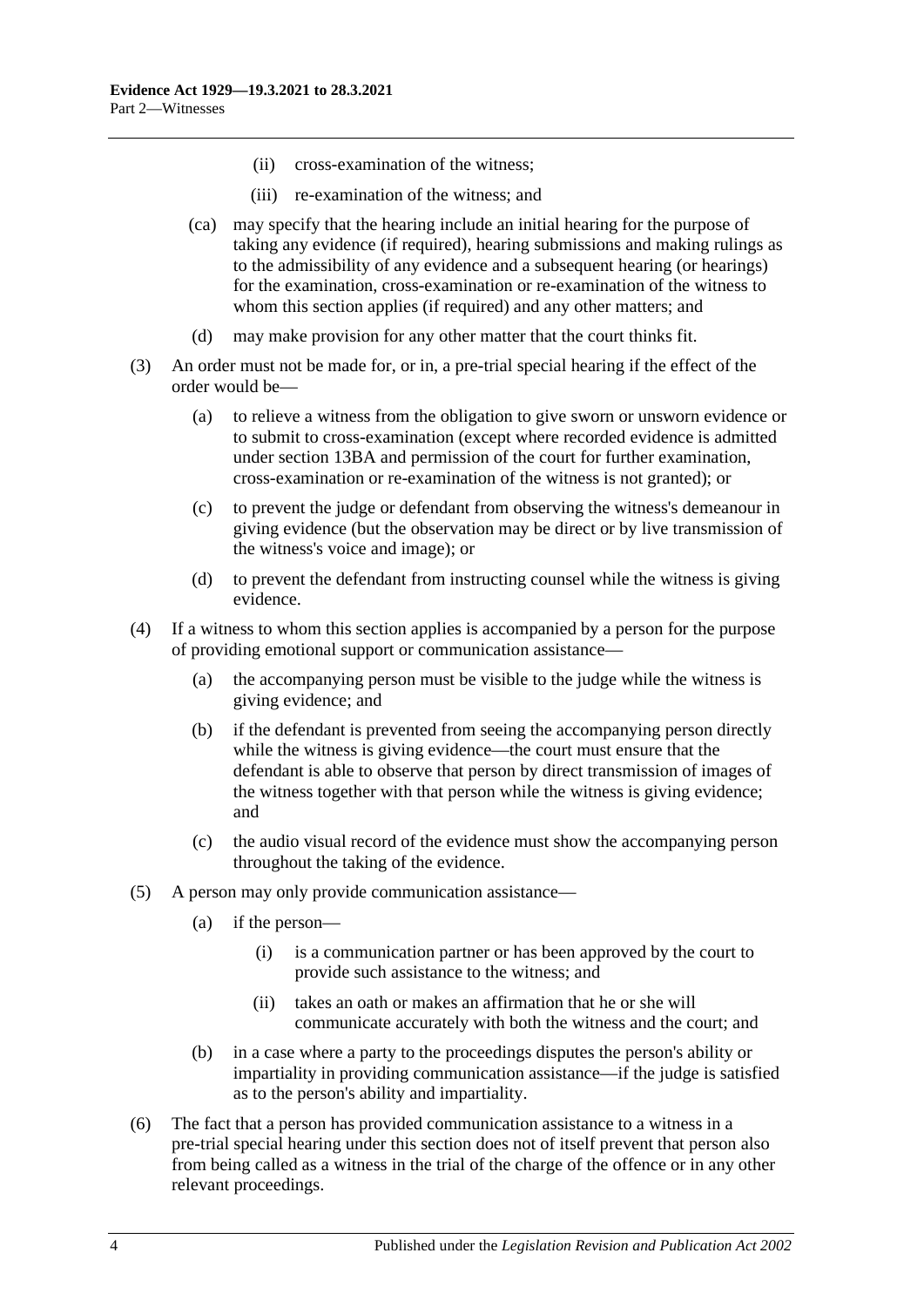- (6a) If a witness to whom this section applies is accompanied by a canine court companion for the purpose of providing emotional support—
	- (a) the witness may also be accompanied by a person who will act as a handler for the dog and [subsection](#page-13-0) (4) applies to the handler as if they were an accompanying person providing emotional support to the witness; and
	- (b) if practicable, the dog should not be visible in the audio visual record of the evidence.
- (7) An application for a pre-trial special hearing must—
	- (a) be made in writing by the party calling the witness to whom this section applies to give evidence; and
	- (b) be filed in the court as a proceeding preliminary to the commencement of the trial; and
	- (c) within 14 days of being filed in the court—be served on the other party to the proceedings (the *respondent*); and
	- (d) specify why the witness is a witness to whom this section applies and the reasons why the special hearing is sought; and
	- (e) otherwise be made in accordance with the rules of court.
- (8) The respondent may, if of the opinion that the witness on whose behalf the application has been made is not in fact a witness to whom this section applies, within 14 days of being served with the application (the *prescribed period*), file an answering document in the court objecting to the application on that ground.
- (9) If an objection to the application is filed within the prescribed period, the court must determine the application before the commencement of the trial—
	- (a) in the absence of the applicant and respondent; or
	- (b) by conducting a hearing in a room closed to the public.
- (10) If no objection to the application is filed within the prescribed period, the court must, subject to [subsection](#page-12-1)  $(1)(b)$  and  $(c)$ , make an order for a pre-trial special hearing pursuant to this section.
- (11) An order for a pre-trial special hearing may be varied or revoked on the court's own initiative, or on the application of a party to the proceedings.
- (12) Subject to this section, a pre-trial special hearing will be conducted as the court thinks fit.
- <span id="page-14-0"></span>(13) At a pre-trial special hearing the court may do any of the following:
	- (a) make orders under [section](#page-22-0) 13BA as to the admission of any recorded evidence of the witness made pursuant to Part 17 Division 3 of the *[Summary](http://www.legislation.sa.gov.au/index.aspx?action=legref&type=act&legtitle=Summary%20Offences%20Act%201953)  [Offences Act](http://www.legislation.sa.gov.au/index.aspx?action=legref&type=act&legtitle=Summary%20Offences%20Act%201953) 1953*;
	- (b) if any such recorded evidence is to be admitted—hear and determine any application for further examination, cross-examination or re-examination of the witness made pursuant to [section](#page-22-0) 13BA;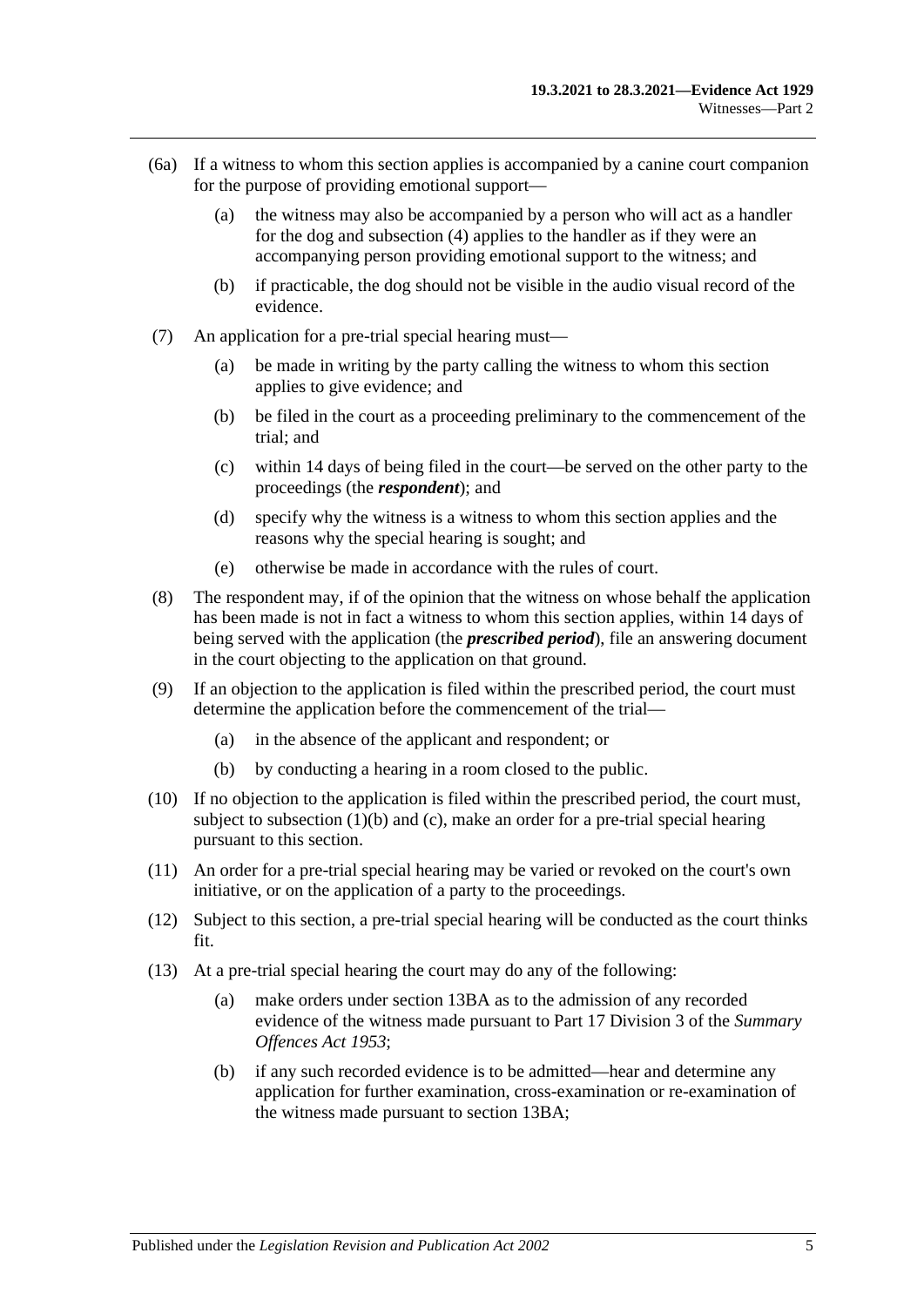- (c) if no such recorded evidence exists or is to be admitted or if an application referred to in [paragraph](#page-14-0) (b) is granted—permit examination, cross-examination or re-examination of the witness at the pre-trial special hearing;
- (d) make orders under [section](#page-22-0) 13BA as to the admission of the audio visual record of any examination, cross-examination or re-examination of the witness at the pre-trial special hearing;
- (e) make orders (on the court's own initiative, or on the application of a party to the proceedings) as to any other matter that the court thinks fit (including, without limitation, any orders of a kind referred to in [section](#page-18-1) 13A(2)).
- (13a) The court may only permit examination, cross-examination or re-examination of the witness at the pre-trial special hearing if the court is satisfied as to the witness's capacity to give sworn or unsworn evidence at the time of the pre-trial special hearing.
- (14) In this section—

### *trial of a charge of an offence to which this section applies* means—

- (a) the trial of a charge of a serious offence against the person; or
- (b) the trial of a charge of an offence of contravening or failing to comply with an intervention order under the *[Intervention Orders \(Prevention of Abuse\)](http://www.legislation.sa.gov.au/index.aspx?action=legref&type=act&legtitle=Intervention%20Orders%20(Prevention%20of%20Abuse)%20Act%202009)  Act [2009](http://www.legislation.sa.gov.au/index.aspx?action=legref&type=act&legtitle=Intervention%20Orders%20(Prevention%20of%20Abuse)%20Act%202009)*; or
- (c) the trial of a charge of an offence of contravening or failing to comply with a restraining order under the *[Summary Procedure Act](http://www.legislation.sa.gov.au/index.aspx?action=legref&type=act&legtitle=Summary%20Procedure%20Act%201921) 1921*;

### *witness to whom this section applies* means—

- (a) a young child; or
- (b) a person with a disability that adversely affects the person's capacity to give a coherent account of the person's experiences or to respond rationally to questions.

## <span id="page-15-2"></span><span id="page-15-0"></span>**12AC—Effect of orders made at pre-trial special hearing**

- (1) An order made by the court at the pre-trial special hearing as to the admission of a recording of evidence of a witness (being an order unde[r section](#page-22-0) 13BA) is taken to have been made for the purposes of the trial and, subject to [subsection](#page-15-1) (2), is binding on the trial court provided that, during the course of the trial, the witness is available, if required, for further examination, cross-examination or re-examination.
- <span id="page-15-1"></span>(2) An order referred to in [subsection](#page-15-2) (1) is not, however, binding on the trial court if the trial court is satisfied, on application by a party to proceedings and based only on matters that have arisen or become known after the making of the order at the pre-trial special hearing, that the order should not be binding (either in respect of all or part of the evidence to which the order relates, as the court considers appropriate).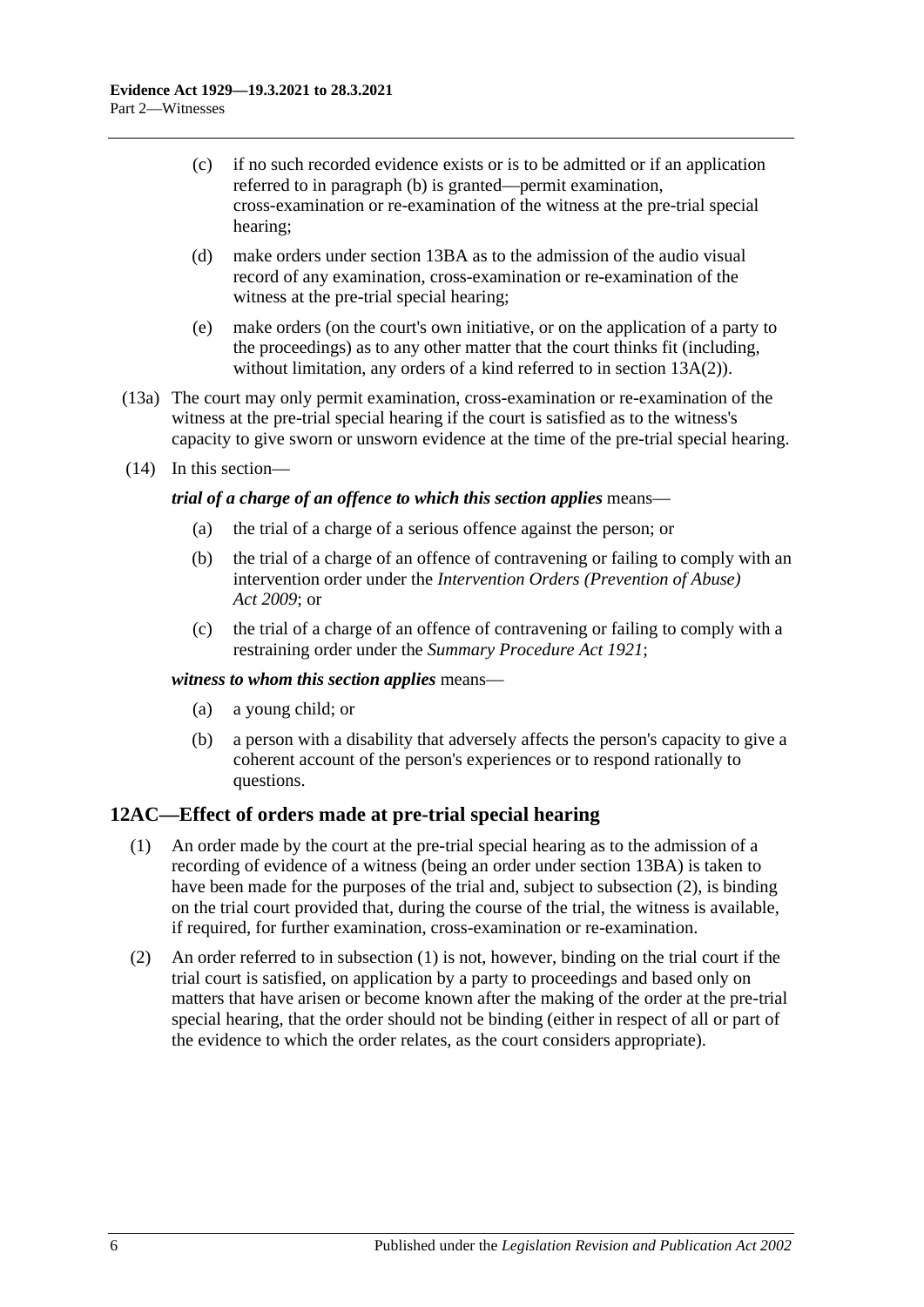- (3) Despite [subsection](#page-15-2) (1), the witness cannot be further examined, cross-examined or re-examined at the trial on the evidence admitted pursuant to an order made at the pre-trial special hearing without the permission of the trial court which may only be given—
	- (a) if the trial court is satisfied, on application by a party to proceedings, that a party to the proceedings has, since the pre-trial special hearing, become aware of a matter of which the party could not reasonably have been aware at the time of the pre-trial special hearing; or
	- (b) if the witness gives evidence in the trial apart from or in addition to evidence admitted pursuant to an order made at the pre-trial special hearing and the trial court is satisfied that it is in the interests of justice that the witness be further examined, cross-examined or re-examined at the trial; or
	- (c) if the trial court is satisfied that it is otherwise in the interests of justice to permit the witness to be further examined, cross-examined or re-examined.
- (4) A reference in this section to the trial court includes any subsequent trial following a stay of proceedings, discontinuance of an earlier trial or an appeal.

## <span id="page-16-0"></span>**13—Special arrangements for protecting witnesses from embarrassment, distress etc when giving evidence**

- (1) Subject to this section, if—
	- (a) it is desirable to make special arrangements for taking evidence from a witness in a trial in order to protect the witness from embarrassment or distress, to protect the witness from being intimidated by the atmosphere of the courtroom or for any other proper reason; and
	- (b) the facilities necessary for the special arrangements are readily available to the court and it is otherwise practicable to make the special arrangements; and
	- (c) the special arrangements can be made without prejudice to any party to the proceedings,

the court should, on its own initiative, order that special arrangements be made for taking the evidence of the witness.

- (2) Without limiting the kind of order that may be made under this section, the court may make 1 or more of the following orders:
	- (a) an order that the evidence be given outside the trial court and transmitted to the trial court by means of closed circuit television;
	- (b) an order that the evidence be taken outside the trial court, and that an audio visual record of the evidence be made and replayed in the trial court;
	- (c) an order that a screen, partition or one-way glass be placed to obscure the view of a party to whom the evidence relates or some other person;
	- (d) an order that a defendant be excluded from the place where the evidence is taken, or otherwise be prevented from directly seeing and hearing the witness while giving evidence;
	- (e) an order that the witness be accompanied by a relative or friend, or by a canine court companion, for the purpose of providing emotional support;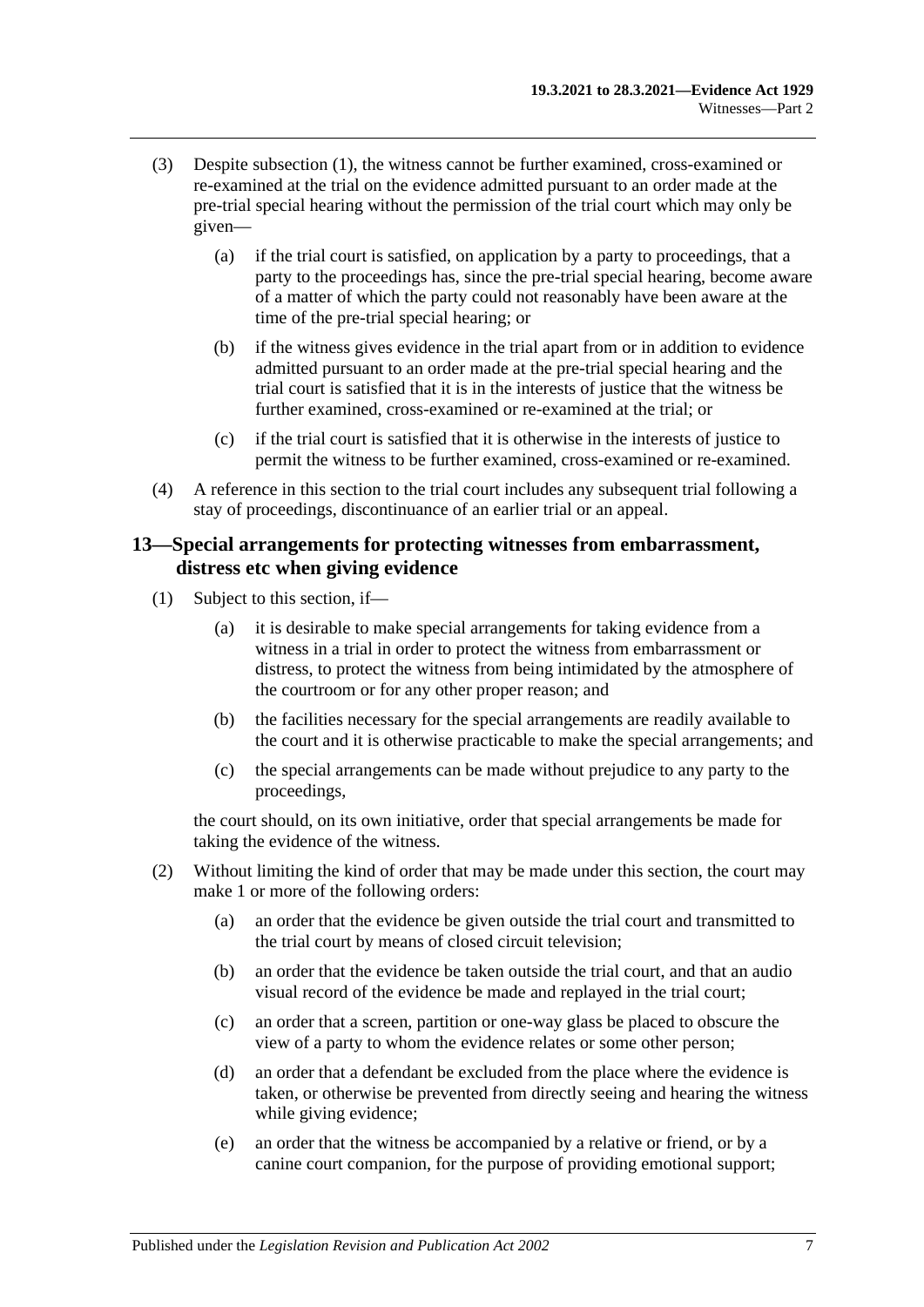- (f) if the witness has a physical disability or cognitive impairment—an order that the evidence be taken in a particular way (to be specified by the court) that will, in the court's opinion, facilitate the taking of evidence from the witness or minimise the witness's embarrassment or distress.
- (3) The court may, if of the opinion that expert evidence would assist the court to determine the special arrangements that should be made for taking the evidence of the witness, receive such evidence and, if the native language of the witness is not English and the witness is not reasonably fluent in English, evidence about any additional difficulty that may be caused by the witness giving evidence through an interpreter.
- (4) Special arrangements made under this section may relate to the witness's evidence as a whole or to particular aspects of the witness's evidence, such as cross-examination and re-examination.
- (5) An order must not be made under this section if the effect of the order would be—
	- (a) to relieve a witness from the obligation to give sworn evidence; or
	- (b) to relieve a witness from the obligation to submit to cross-examination; or
	- (c) to prevent the judge, jury or defendant from observing the witness's demeanour in giving evidence (but the observation may be direct or by live transmission of the witness's voice and image or by replay of a recording of the witness's voice and image); or
	- (d) to prevent the defendant from instructing counsel while the witness is giving evidence.
- <span id="page-17-0"></span>(6) If a witness is accompanied by a relative or friend for the purpose of providing emotional support, that person must be visible to the judge and jury (if any) while the witness is giving evidence and, if, in consequence of an order under this section, a party is prevented from seeing that person directly while the witness gives evidence, the court must ensure that the party is able to observe that person either—
	- (a) by direct transmission of images of the witness together with that person while the witness is giving evidence; or
	- (b) by the later replay of a recording of images of the witness together with that person made while the witness was giving evidence.
- (6a) If a witness is accompanied by a canine court companion for the purpose of providing emotional support, the following provisions apply:
	- (a) the witness may also be accompanied by a person who will act as a handler for the dog and [subsection](#page-17-0) (6) applies to the handler as if they were an accompanying person providing emotional support to the witness;
	- (b) in a criminal trial—
		- (i) if the witness is accompanied by the dog while giving evidence before a jury—if practicable, the dog should not be visible to the jury while the witness is giving the evidence; and
		- (ii) if practicable, the dog should not be visible in any audio visual record of the evidence.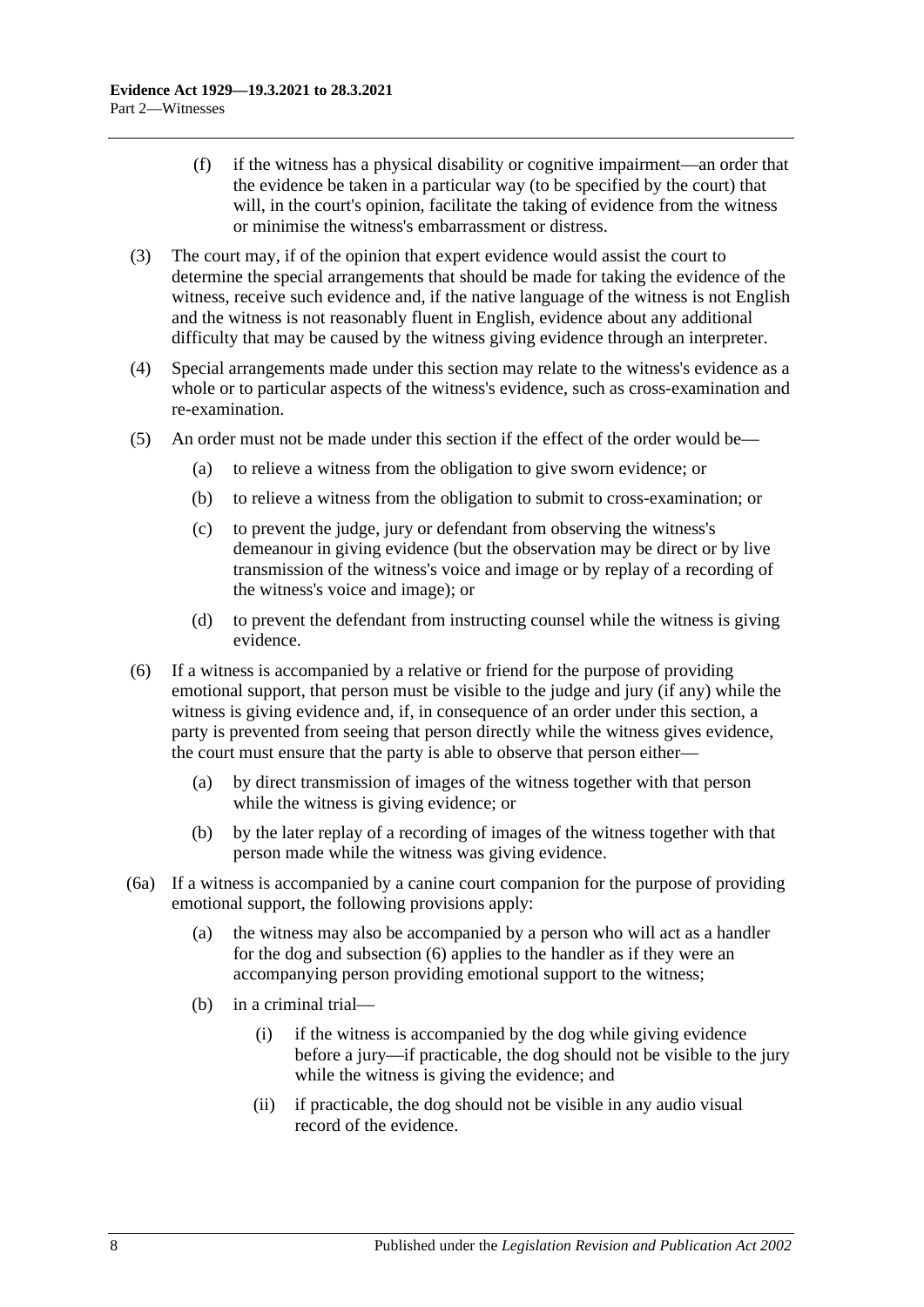- (7) If, in a criminal trial, a court makes special arrangements for taking the evidence of a witness, the judge must warn the jury not to draw from that fact any inference adverse to the defendant, and not to allow the special arrangements to influence the weight to be given to the evidence.
- (8) An order under this section may be made, varied or revoked on the court's own initiative, or on the application of a party or witness.

## <span id="page-18-0"></span>**13A—Special arrangements for protecting vulnerable witnesses when giving evidence in criminal proceedings**

- (1) Subject to this section, if—
	- (a) a vulnerable witness is to give evidence in criminal proceedings; and
	- (b) the facilities necessary for the special arrangements are readily available to the court and it is otherwise practicable to make the special arrangements; and
	- (c) the special arrangements can be made without prejudice to any party to the proceedings,

the court must, on application under this section, order that special arrangements be made for taking the evidence of the witness.

- <span id="page-18-2"></span><span id="page-18-1"></span>(2) Without limiting the kind of order that may be made under this section, the court may make 1 or more of the following orders:
	- (a) an order that the evidence be given outside the trial court and transmitted to the trial court by means of closed circuit television;
	- (b) an order that the evidence be taken outside the trial court, and that an audio visual record of the evidence be made and replayed in the trial court;
	- (c) an order that a screen, partition or one-way glass be placed to obscure the view of a party to whom the evidence relates or some other person;
	- (d) an order that a defendant be excluded from the place where the evidence is taken, or otherwise be prevented from directly seeing and hearing the vulnerable witness while giving evidence;
	- (e) an order that the evidence be taken in a particular way (to be specified by the court) that will, in the court's opinion, facilitate the taking of evidence from the vulnerable witness or minimise the witness's embarrassment or distress, including (for example)—
		- (i) that the witness be accompanied by a relative, friend or other person, or by a canine court companion, for the purpose of providing emotional support; and
		- (ii) if the witness has a physical disability or cognitive impairment—that the evidence be taken in a particular way (to be specified by the court) that will, in the court's opinion, facilitate the taking of evidence from the witness or minimise the witness's embarrassment or distress (including, if the witness has complex communication needs, with such communication assistance as may be specified by the court); and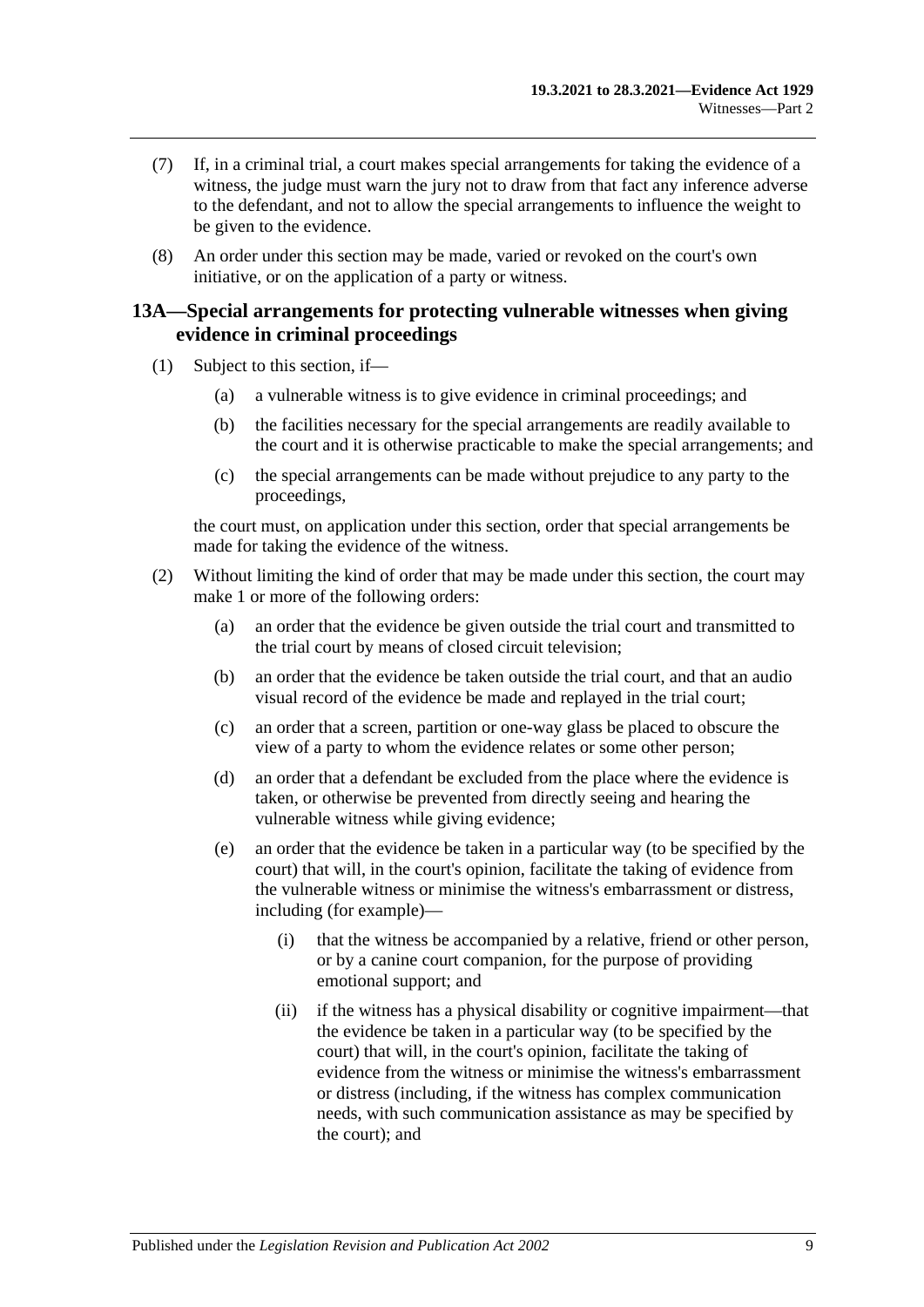#### **Note—**

Communication assistance for a vulnerable witness with complex communication needs may be provided, for example, by a communication partner or by using a device (such as a speak-and-spell communication device).

- (iii) that extra allowance be made for breaks during, and time to be given for, the taking of evidence; and
- (iv) that, while the evidence is being taken, the judge and any lawyer present in the court not wear a wig or gown (or both).
- (3) Special arrangements made under this section may relate to the vulnerable witness's evidence as a whole or to particular aspects of the witness's evidence, such as cross-examination and re-examination.
- (4) An order must not be made under this section if the effect of the order would be—
	- (a) to relieve a vulnerable witness from the obligation to give sworn evidence; or
	- (b) to relieve a vulnerable witness from the obligation to submit to cross-examination; or
	- (c) to prevent the judge, jury or defendant from observing the vulnerable witness's demeanour in giving evidence (but the observation may be direct or by live transmission of the witness's voice and image or by replay of a recording of the witness's voice and image); or
	- (d) to prevent the defendant from instructing counsel while the vulnerable witness is giving evidence.
- <span id="page-19-0"></span>(5) If a vulnerable witness is accompanied by a person for the purpose of providing emotional support or communication assistance, that person must be visible to the judge and jury (if any) while the witness is giving evidence and, if, in consequence of an order under this section, a party is prevented from seeing that person directly while the witness gives evidence, the court must ensure that the party is able to observe that person either—
	- (a) by direct transmission of images of the witness together with that person while the witness is giving evidence; or
	- (b) by the later replay of a recording of images of the witness together with that person made while the witness was giving evidence.
- (5a) A person may only provide communication assistance to a witness—
	- (a) if the person—
		- (i) is a communication partner or has been approved by the court to provide such assistance to the witness; and
		- (ii) takes an oath or makes an affirmation that he or she will communicate accurately with both the witness and the court; and
	- (b) in a case where a party to the proceedings disputes the person's ability or impartiality in providing communication assistance—if the judge is satisfied as to the person's ability and impartiality.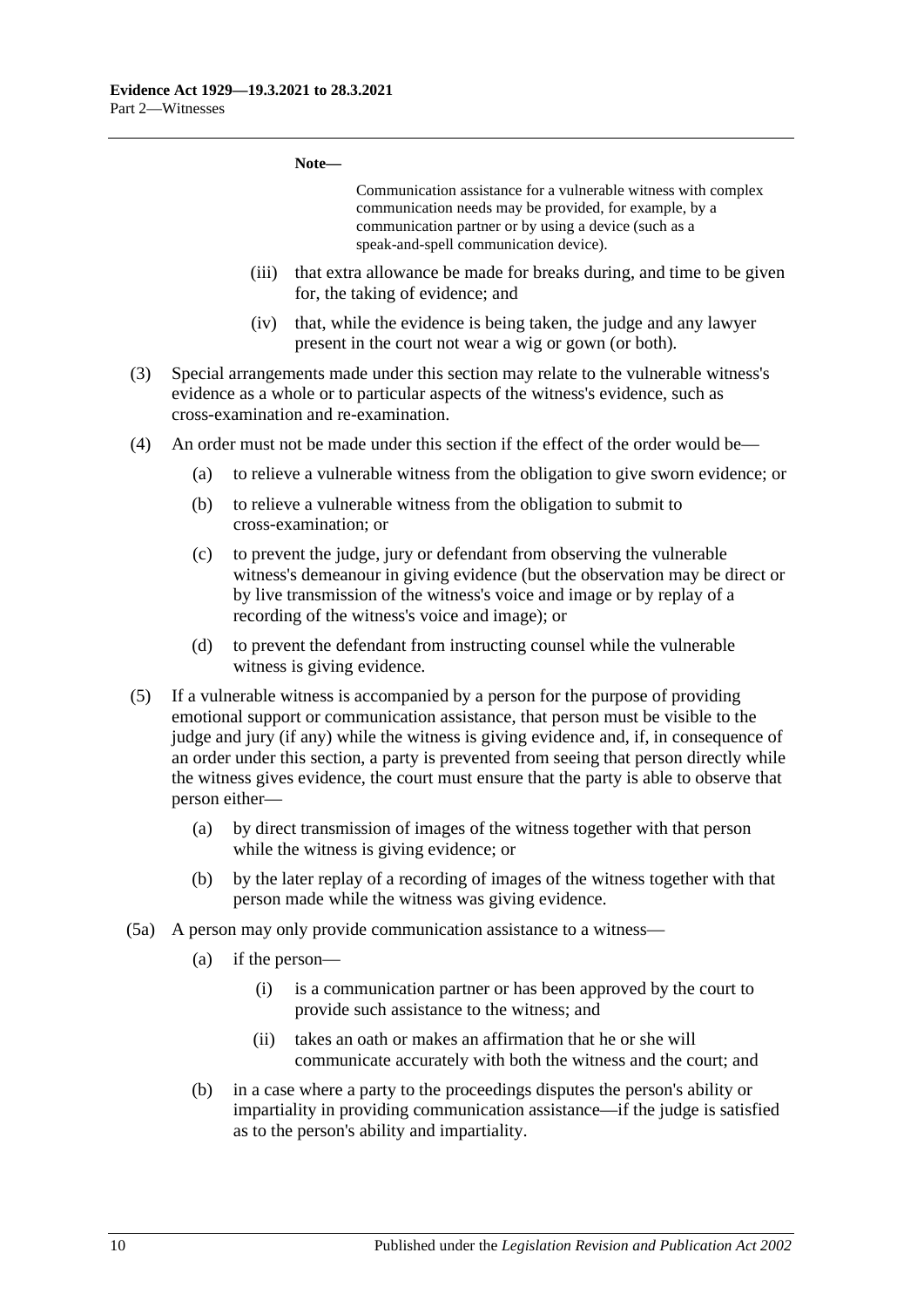- (5b) The fact that a person has provided communication assistance to a witness in proceedings under this section does not of itself prevent that person also from being called as a witness to give evidence in the proceedings or in any other relevant proceedings.
- (5c) If a witness is accompanied by a canine court companion for the purpose of providing emotional support, the following provisions apply:
	- (a) the witness may also be accompanied by a person who will act as a handler for the dog and [subsection](#page-19-0) (5) applies to the handler as if they were an accompanying person providing emotional support to the witness;
	- (b) if the witness is accompanied by the dog while giving evidence before a jury—if practicable, the dog should not be visible to the jury while the witness is giving the evidence;
	- (c) if practicable, the dog should not be visible in any audio visual record of the evidence.
- (6) An application for an order under this section must—
	- (a) be made in writing by the party calling the vulnerable witness to give evidence; and
	- (b) be filed in the court before the commencement of the trial; and
	- (c) within 14 days of being filed in the court—be served on the other party to the proceedings (the *respondent*); and
	- (d) specify the nature of the vulnerability of the witness, the special arrangements sought and the reasons for the arrangements; and
	- (e) otherwise be made in accordance with the rules of court.
- (7) The respondent may, if of the opinion that the witness on whose behalf the application has been made is not in fact a vulnerable witness, within 14 days of being served with the application (the *prescribed period*), file an answering document in the court objecting to the application on that ground.
- (8) If an objection to the application is filed within the prescribed period, the court must determine the application before the commencement of the trial—
	- (a) in the absence of the applicant and respondent; or
	- (b) by conducting a hearing in a room closed to the public.
- (9) The court may, if of the opinion that expert evidence would assist the court to determine the special arrangements that should be made for taking the evidence of the vulnerable witness, receive such evidence and, if the native language of the witness is not English and the witness is not reasonably fluent in English, evidence about any additional difficulty that may be caused by the witness giving evidence through an interpreter.
- (10) If no objection to the application is filed within the prescribed period, the court may order that appropriate special arrangements be made for taking the evidence of the vulnerable witness at the trial.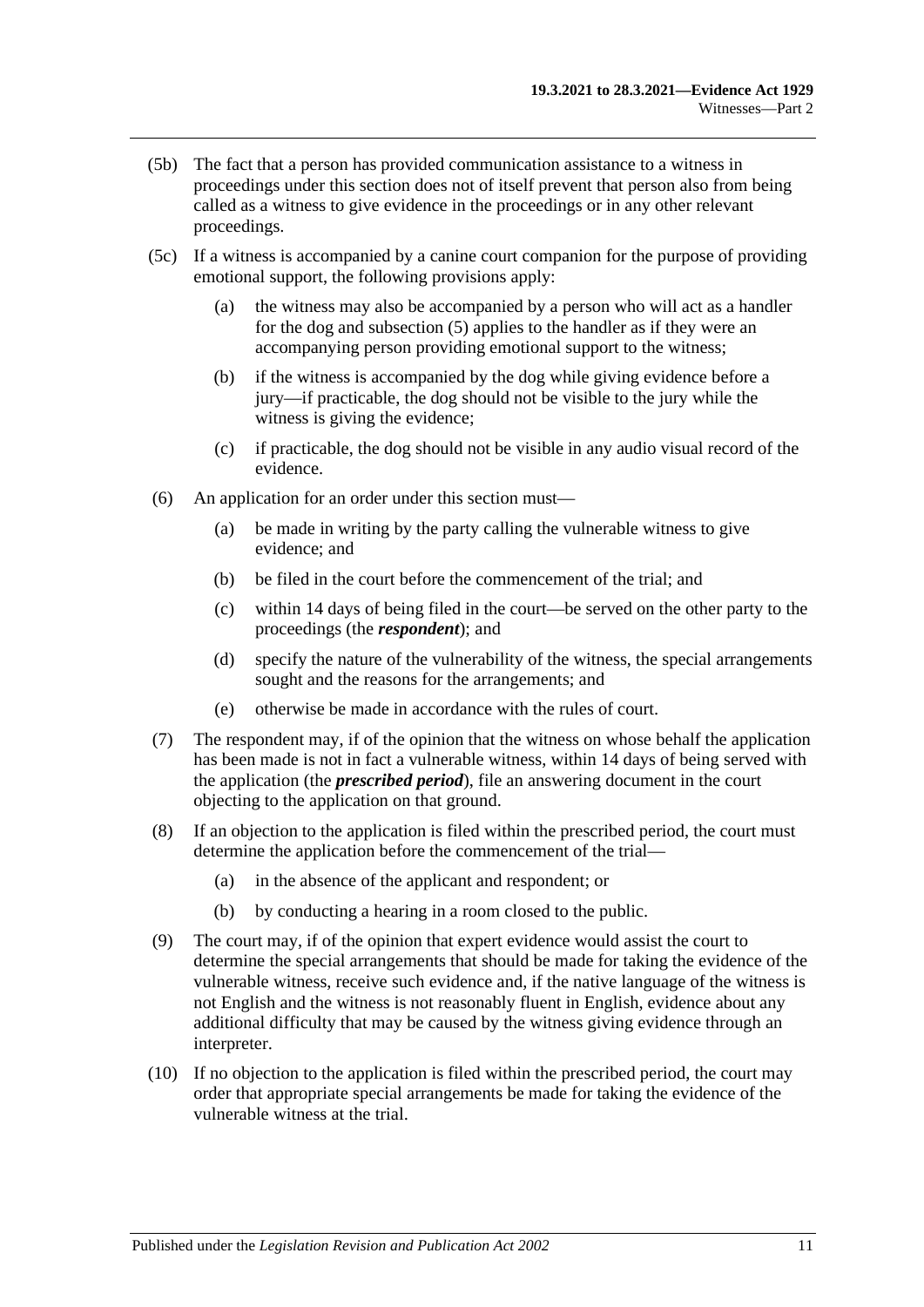- (11) The court—
	- (a) may dispense with special arrangements for taking the evidence of a vulnerable witness in criminal proceedings if—
		- (i) the witness is an adult; and
		- (ii) the court is satisfied that—
			- (A) the facilities necessary for the special arrangements are not readily available to the court; and
			- (B) taking into account the following matters, it is not reasonably practicable to make the facilities available:
				- the cost, inconvenience and delay involved in procuring the necessary facilities or in adjourning to some other place where the necessary facilities are available;
				- the urgency of the proceedings; and
	- (b) must give reasons for its decision.
- (12) If, in a criminal trial, a court makes special arrangements for taking the evidence of a vulnerable witness, the judge must warn the jury not to draw from that fact any inference adverse to the defendant, and not to allow the special arrangements to influence the weight to be given to the evidence.
- (13) An order under this section may be made, varied or revoked on the court's own initiative, or on the application of a party to the proceedings.

### <span id="page-21-0"></span>**13B—Cross-examination of certain witnesses**

- (1) A defendant is not to be permitted to cross-examine a witness who is the alleged victim of an offence to which this section applies—
	- (a) in a criminal trial (whether or not related to the offence) unless the cross-examination is by counsel;
	- (b) in civil proceedings relating to the offence unless—
		- (i) the cross-examination is by counsel; or
		- (ii) if the defendant is not legally represented in the proceedings—to be undertaken—
			- (A) by the defendant submitting to the judge, in the manner required by the judge, the questions the defendant proposes the witness be asked in cross-examination and the judge (or the judge's delegate) asking the witness those of the questions submitted that are determined by the judge to be allowable in cross-examination; or
			- (B) as otherwise directed by the judge.
- (3) If a defendant is not legally represented in a criminal trial that will involve the taking of evidence from any such witness, the court must ensure that the defendant—
	- (a) has been warned of the limitation on the right of cross-examination imposed by this section; and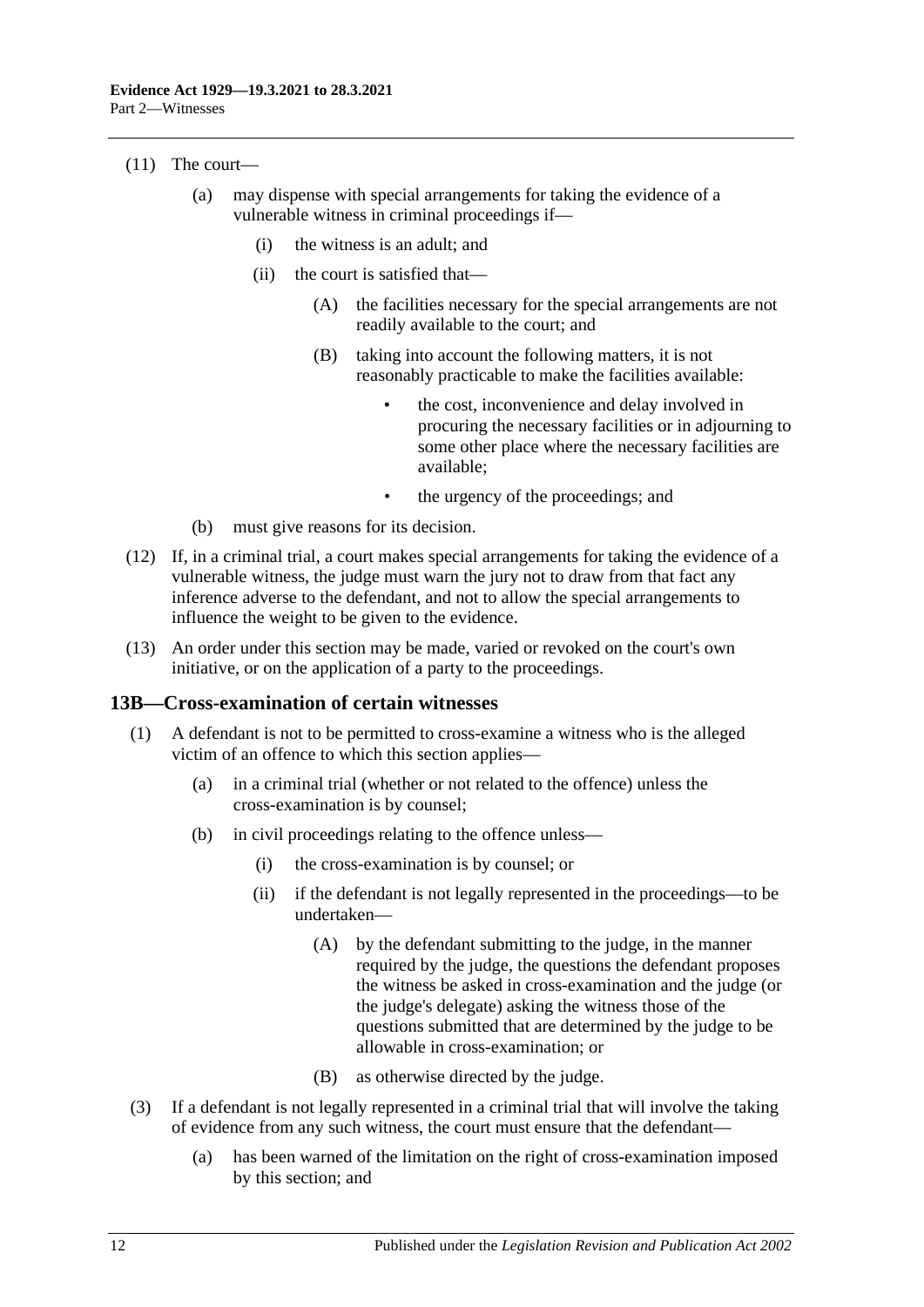- (b) has been informed—
	- (i) that he or she may be entitled to legal assistance under the *[Legal](http://www.legislation.sa.gov.au/index.aspx?action=legref&type=act&legtitle=Legal%20Services%20Commission%20Act%201977)  [Services Commission Act](http://www.legislation.sa.gov.au/index.aspx?action=legref&type=act&legtitle=Legal%20Services%20Commission%20Act%201977) 1977*;
	- (ii) in any case—of his or her rights under the *[Criminal Law \(Legal](http://www.legislation.sa.gov.au/index.aspx?action=legref&type=act&legtitle=Criminal%20Law%20(Legal%20Representation)%20Act%202001)  [Representation\) Act](http://www.legislation.sa.gov.au/index.aspx?action=legref&type=act&legtitle=Criminal%20Law%20(Legal%20Representation)%20Act%202001) 2001* to obtain the assistance of counsel for the purpose of cross-examining the witness; and
- (c) has had a reasonable opportunity to obtain the assistance of counsel before the evidence is taken.
- (4) If, in a criminal trial, an unrepresented defendant obtains the assistance of counsel for the purpose of cross-examining such a witness, the judge must—
	- (a) explain to the jury the limitation imposed by this section on the defendant's right to personally cross-examine the witness; and
	- (b) warn the jury that no adverse inference may be drawn against the defendant from the requirement for the unrepresented defendant to obtain the assistance of counsel to cross-examine the witness.
- (5) In this section—

#### *offence to which this section applies* means—

- (aa) an offence under section 24 of the *[Criminal Law Consolidation Act](http://www.legislation.sa.gov.au/index.aspx?action=legref&type=act&legtitle=Criminal%20Law%20Consolidation%20Act%201935) 1935*; or
- (a) a serious offence against the person; or
- (ab) an aggravated offence under section 20 of the *[Criminal Law Consolidation](http://www.legislation.sa.gov.au/index.aspx?action=legref&type=act&legtitle=Criminal%20Law%20Consolidation%20Act%201935)  Act [1935](http://www.legislation.sa.gov.au/index.aspx?action=legref&type=act&legtitle=Criminal%20Law%20Consolidation%20Act%201935)*, where the aggravating circumstances of the offence are the circumstances referred to in section  $5AA(1)(g)$  of that Act; or
- (b) an offence of contravening or failing to comply with an intervention order under the *[Intervention Orders \(Prevention of Abuse\) Act](http://www.legislation.sa.gov.au/index.aspx?action=legref&type=act&legtitle=Intervention%20Orders%20(Prevention%20of%20Abuse)%20Act%202009) 2009*; or
- (c) an offence of contravening or failing to comply with a restraining order under the *[Summary Procedure Act](http://www.legislation.sa.gov.au/index.aspx?action=legref&type=act&legtitle=Summary%20Procedure%20Act%201921) 1921*.

## <span id="page-22-0"></span>**13BA—Admissibility of recorded evidence by certain witnesses in certain criminal proceedings**

- <span id="page-22-1"></span>(1) Subject to this section, the court may, in the trial of a charge of an offence, or in a pre-trial special hearing conducted in accordance wit[h section](#page-12-0) 12AB, order that the evidence of a witness be admitted in the form of an audio visual record.
- (2) Subject to subsection (2a), an application for an order under [subsection](#page-22-1) (1) must—
	- (a) be made in writing by the party wishing to have the audio visual record of the evidence admitted under this section; and
	- (b) be filed in the court; and
	- (c) within 14 days of being filed in the court—be served on the other party to the proceedings (the *respondent*); and
	- (d) otherwise be made in accordance with the rules of court.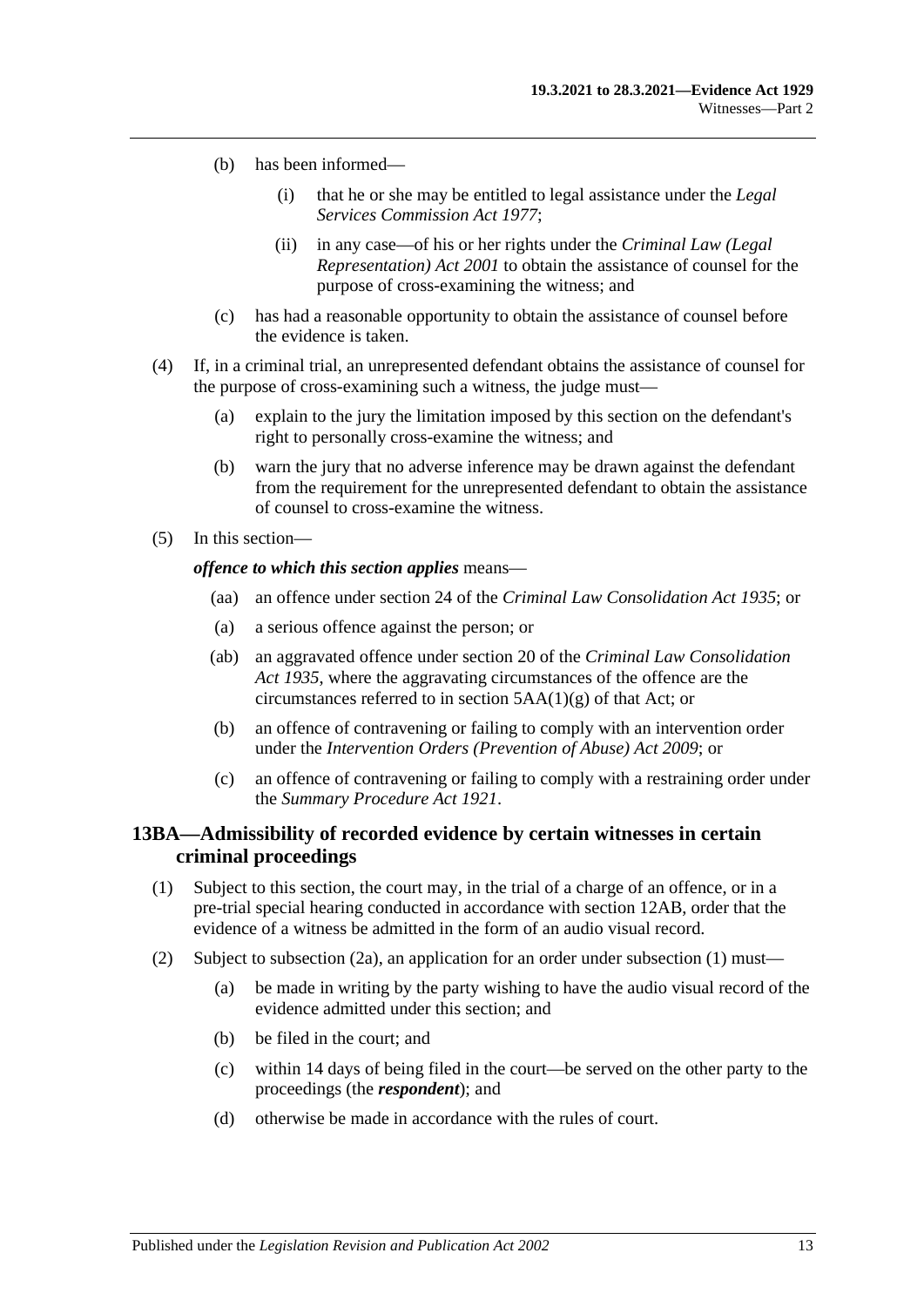- (2a) An application for an order to admit an audio visual record of the examination, cross-examination or re-examination of a witness at a pre-trial special hearing may be made orally at the pre-trial special hearing or in accordance with any directions of the court.
- (3) An audio visual record of the evidence of a witness may be admitted under this section if the recording—
	- (a) has been made in a pre-trial special hearing conducted in accordance with [section](#page-12-0) 12AB; or
	- (b) has been made pursuant to Part 17 Division 3 of the *[Summary Offences](http://www.legislation.sa.gov.au/index.aspx?action=legref&type=act&legtitle=Summary%20Offences%20Act%201953)  Act [1953](http://www.legislation.sa.gov.au/index.aspx?action=legref&type=act&legtitle=Summary%20Offences%20Act%201953)* and—
		- (i) the court is satisfied as to the witness's capacity to give sworn or unsworn evidence at the time the recording was made; and
		- (ii) the court is satisfied that the respondent has been given a reasonable opportunity to view the recording; and
		- (iii) the witness is available, if required, for further examination, cross-examination or re-examination during the course of the trial or, if the order for admission of the recording is being sought in a pre-trial special hearing under [section](#page-12-0) 12AB, during the course of the pre-trial special hearing.
- <span id="page-23-0"></span>(4) The court's discretion to exclude evidence is not affected by subsection (3) and the court may—
	- (a) rule as inadmissible the whole or any part of the recording; or
	- (b) before admitting the recording, order that it be edited so as to exclude evidence that is inadmissible for any reason.
- (5) Despite [subsection](#page-23-0)  $(3)(b)(iii)$ , the witness cannot be further examined, cross-examined or re-examined on the evidence admitted under this section without the permission of the court which may only be given, on application by a party to the proceedings—
	- (a) if the court is satisfied that a party to the proceedings has, since the making of the audio visual record, become aware of a matter of which the party could not reasonably have been aware at the time the record was made; or
	- (b) if the witness gives evidence in the trial or, if the order for admission of the recording is being sought in a pre-trial special hearing under [section](#page-12-0) 12AB, during the course of the pre-trial special hearing, apart from or in addition to evidence admitted under this section in the form of an audio visual record and the court is satisfied that it is in the interests of justice that the witness be further examined, cross-examined or re-examined; or
	- (c) if the court is satisfied that it is otherwise in the interests of justice to permit the witness to be further examined, cross-examined or re-examined.
- (6) If a court admits evidence in the form of an audio visual record under this section, the judge must—
	- (a) explain to the jury that the law allows the court to admit evidence in this form; and
	- (b) warn the jury—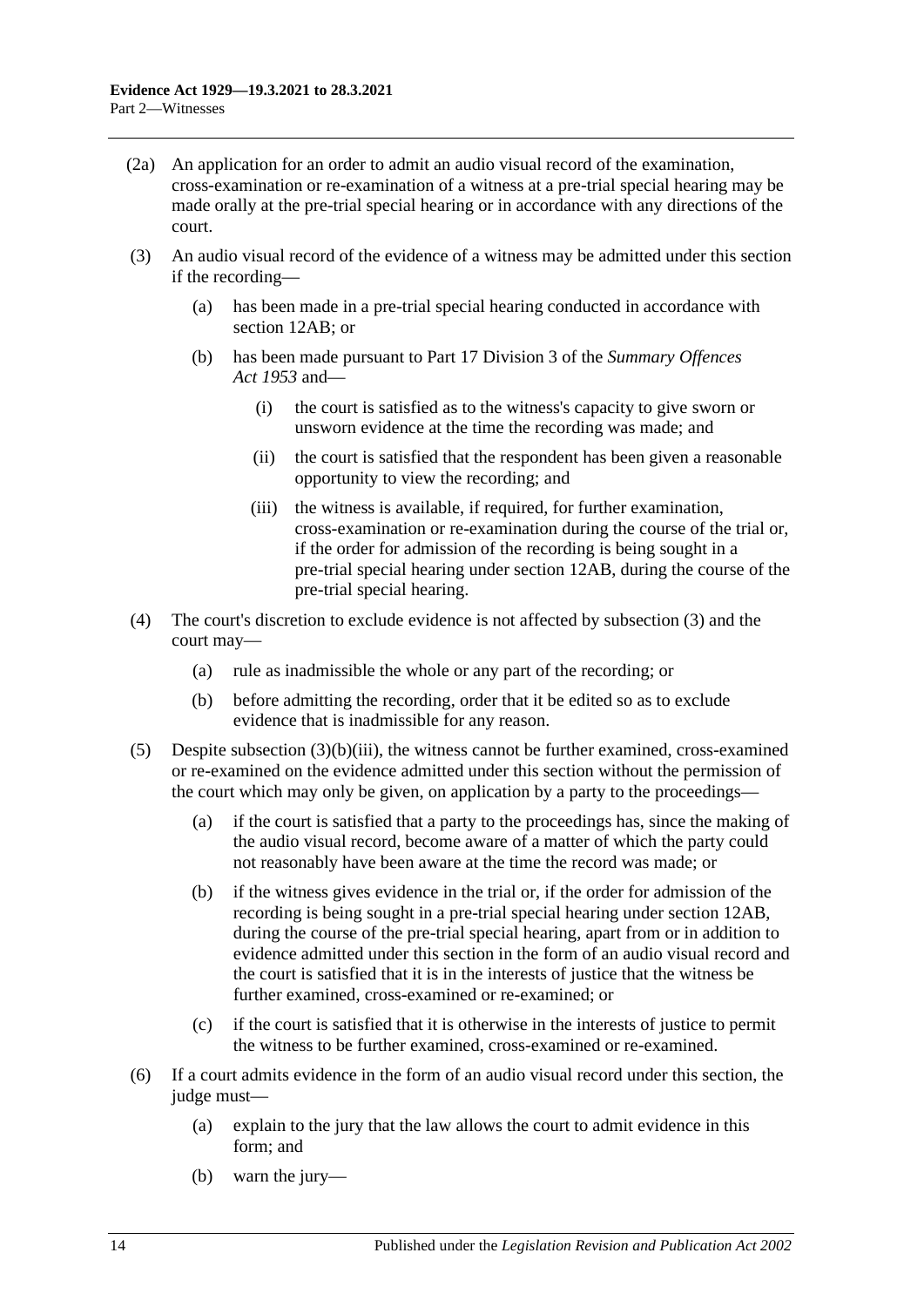- (i) not to draw from the admission of evidence in that form any inference adverse to the defendant; and
- (ii) not to allow the admission of evidence in that form to influence the weight to be given to the evidence.

### <span id="page-24-0"></span>**13BB—Admissibility of recorded evidence in domestic violence proceedings**

- (1) This section applies in addition to [section](#page-22-0) 13BA and any other law allowing evidence to be admitted in the form of a recording.
- <span id="page-24-1"></span>(2) In proceedings for a domestic violence offence, the evidence of a complainant may be admitted in the form of a recording made by a police officer—
	- $(a)$  if—
		- (i) the evidence is in the form of a prescribed recording; and
		- (ii) the court is satisfied as to the complainant's capacity to give sworn or unsworn evidence at the time the recording was made; and
		- (iii) the court is satisfied that the defendant has been given a reasonable opportunity to listen to or view the recording; and
		- (iv) during the course of the trial, the complainant is available, if required, for further examination, cross-examination or re-examination; or
	- (b) if the court is satisfied that the interests of justice require the admission of the evidence (whether or not any of the requirements specified in [paragraph](#page-24-1) (a) are satisfied).
- <span id="page-24-2"></span>(3) The court's discretion to exclude evidence is not affected by this section and the court may—
	- (a) rule as inadmissible the whole or any part of the recording; or
	- (b) before admitting the recording, order that it be edited so as to exclude evidence that is inadmissible for any reason.
- <span id="page-24-3"></span>(4) Despite [subsection](#page-24-2)  $(2)(a)(iv)$  but subject to [subsections](#page-25-0) (5) and [\(6\),](#page-25-1) the complainant cannot be further examined, cross-examined or re-examined on the evidence admitted in the trial without the permission of the court which may only be given, on application by a party to the proceedings, if—
	- (a) the court is satisfied that a party to the proceedings has, since the making of the recording, become aware of a matter of which the party could not reasonably have been aware at the time the recording was made; or
	- (b) the complainant gives evidence in the trial apart from, or in addition to, evidence admitted under this section in the form of a recording and the court is satisfied that it is in the interests of justice that the complainant be further examined, cross-examined or re-examined; or
	- (c) the court is satisfied that it is otherwise in the interests of justice to permit the complainant to be further examined, cross-examined or re-examined.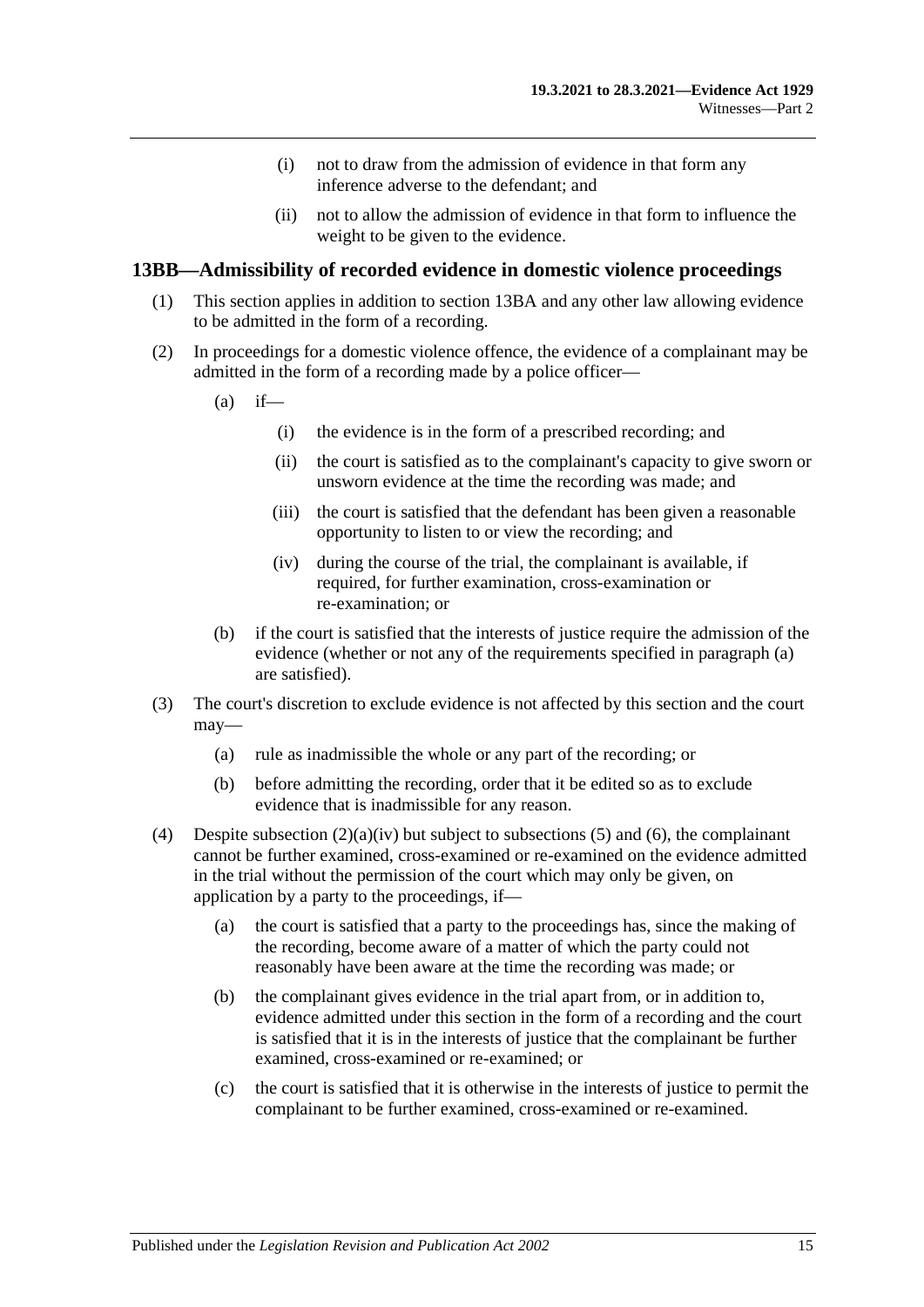- <span id="page-25-2"></span><span id="page-25-0"></span>(5) The prosecution may, with the permission of the court and in accordance with any directions of the court, question the complainant about—
	- (a) evidence given by the complainant that is unfavourable to the prosecution case; or
	- (b) a matter of which the complainant may reasonably be supposed to have knowledge and about which it appears to the court the complainant is not, in examination-in-chief, making a genuine attempt to give evidence; or
	- (c) whether the complainant has, at any time, made a prior inconsistent statement,

<span id="page-25-3"></span>(and, for the avoidance of doubt, the requirements of [subsection](#page-24-3)  $(4)(a)$ , [\(b\)](#page-25-2) and [\(c\)](#page-25-3) do not apply to the giving of permission under this subsection).

- <span id="page-25-1"></span>(6) Questioning under [subsection](#page-25-0) (5) must be conducted as if it were (and is, for the purposes of this Act other than provisions relating to re-examination, taken to be) cross-examination.
- (7) [Subsections](#page-25-0) (5) and [\(6\)](#page-25-1) apply in addition to [section](#page-33-2) 27.
- (8) If a court admits evidence in the form of a recording under this section, the judge must—
	- (a) explain to the jury that the law allows the court to admit evidence in this form; and
	- (b) warn the jury—
		- (i) not to draw from the admission of evidence in that form any inference adverse to the defendant; and
		- (ii) not to allow the admission of evidence in that form to influence the weight to be given to the evidence.
- (9) Without limiting [section](#page-98-1) 73, the regulations may—
	- (a) prescribe additional requirements in relation to recordings under this section; and
	- (b) require that additional material be provided to the court with a recording in certain circumstances (such as a transcript or translation); and
	- (c) prescribe requirements in relation to access to, or service of, recordings and other material; and
	- (d) prescribe requirements in relation to custody of recordings; and
	- (e) impose restrictions on copying or distribution of recordings.
- (10) In this section—

*complainant*, in proceedings for a domestic violence offence, means the person against whom the domestic violence offence is alleged to have been committed, but does not include a person who—

- (a) is under 16 years of age; or
- (b) is cognitively impaired;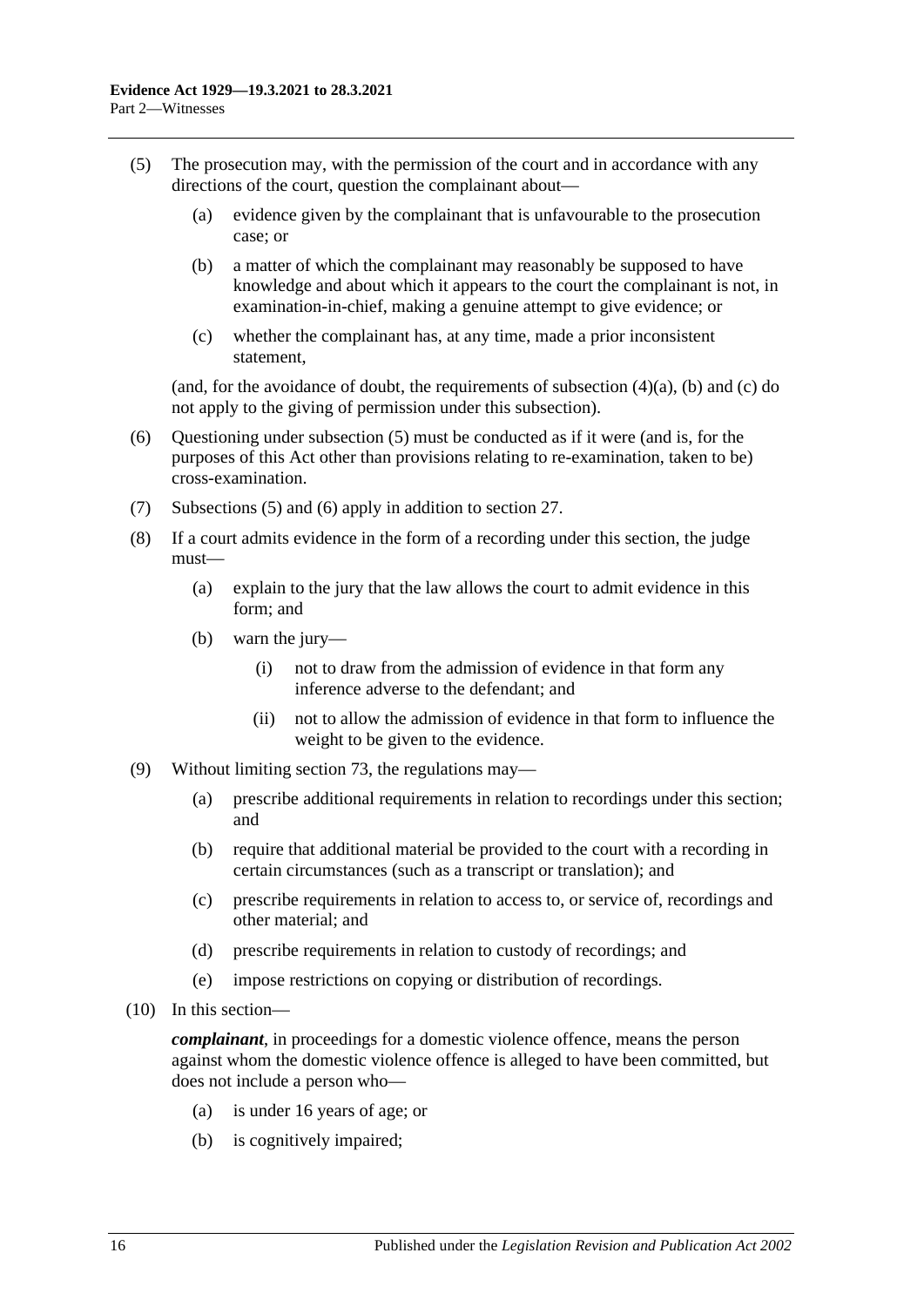*domestic violence offence* means any offence involving domestic abuse (within the meaning of the *[Intervention Orders \(Prevention of Abuse\) Act](http://www.legislation.sa.gov.au/index.aspx?action=legref&type=act&legtitle=Intervention%20Orders%20(Prevention%20of%20Abuse)%20Act%202009) 2009*);

*informed consent* means consent given in accordance with requirements prescribed by the regulations;

*prescribed recording* means a recording made by a police officer of a representation made by a complainant when the complainant was questioned by a police officer in connection with the investigation of the commission of a domestic violence offence where—

- (a) the questioning occurred as soon as practicable after the commission of the offence; and
- (b) the recording was made with the informed consent of the complainant; and
- (c) the recording contains the following statements by the complainant:
	- (i) a statement as to the complainant's age;
	- (ii) a statement as to the truth of the representation;
	- (iii) any other matter required by the regulations or by rules of court;

*recording* means an audio record or an audio visual record.

## <span id="page-26-0"></span>**13C—Court's power to make audio visual record of evidence of vulnerable witnesses in criminal proceedings**

- (1) If a vulnerable witness is to give evidence in criminal proceedings, the following provisions apply:
	- (a) in the case of a vulnerable witness who is a child of or under the age of 16 years and who is the alleged victim of a sexual offence—the court must order that an audio visual record be made of the witness's evidence before the court (unless an order has already been made in respect of the witness's evidence under section  $12AB(2)(a)$  or  $13A(2)(b)$ ;
	- (b) in the case of any other vulnerable witness—the court may, on application by the prosecution, order that an audio visual record be made of the witness's evidence before the court if—
		- (i) the facilities necessary for making an audio visual record of the evidence are readily available to the court; and
		- (ii) it is otherwise practicable to make such a record.
- (2) Subject to [subsection](#page-26-1) (3), an audio visual record of evidence (whether made by order under this section, section  $12AB(2)(a)$  or  $13A(2)(b)$  is to be kept in the custody of the court.
- (2a) Rules of court may be made regulating access to, and responsibility for, an audio visual record in the custody of the court.
- <span id="page-26-1"></span>(3) The court (or a superior court) may authorise a person to take custody of the audio visual record of evidence, or to have some other form of access to it, if satisfied that the custody or access is reasonably necessary for the purposes of related proceedings that have been commenced or are in contemplation.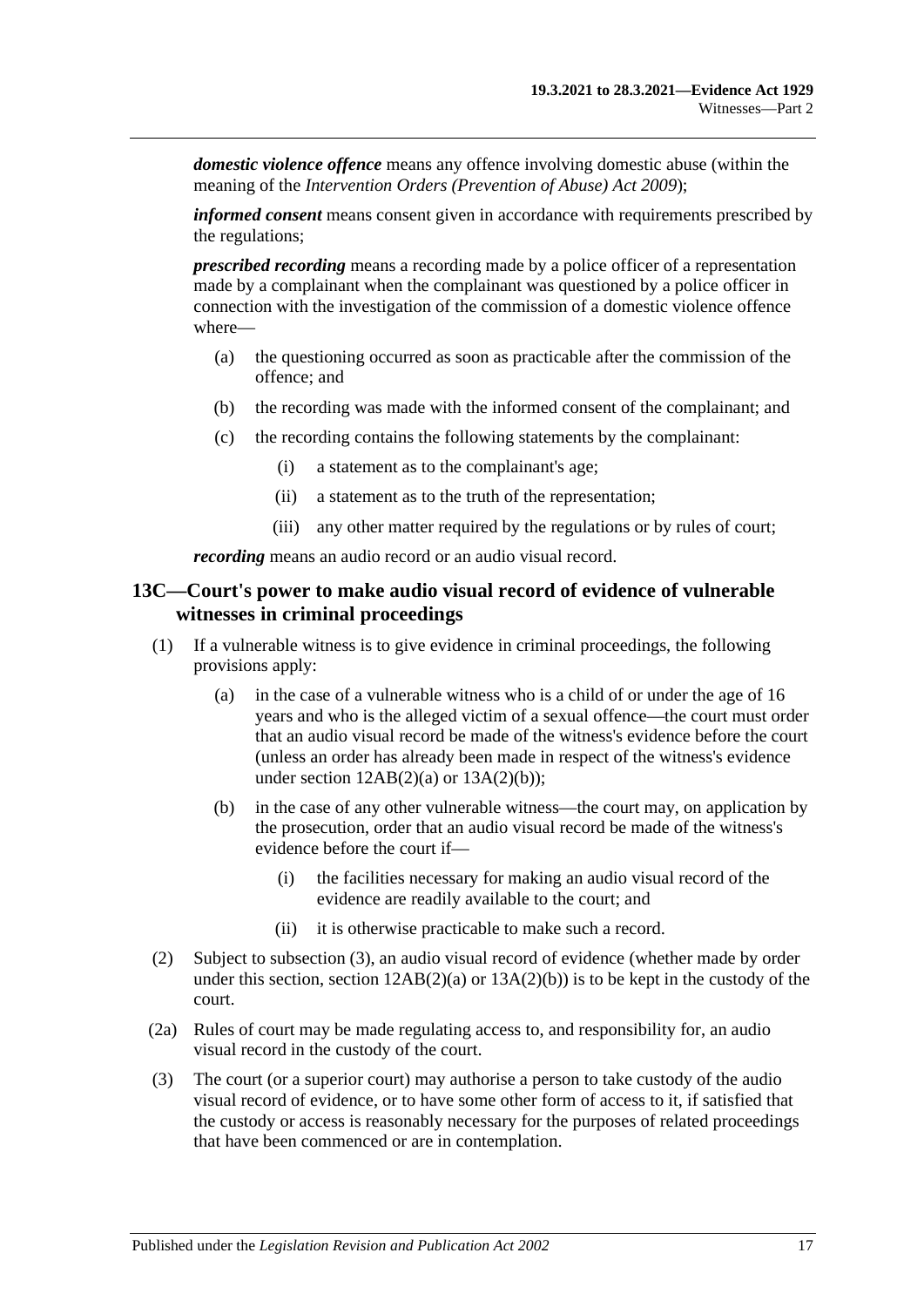(4) Despite any other law, access to an audio visual record of evidence is not to be allowed except as provided by this section.

## <span id="page-27-0"></span>**13D—Court's power to admit evidence taken in earlier proceedings**

- (1) If, on application by a party to civil or criminal proceedings before a court, the court is satisfied that—
	- (a) evidence given by a witness in earlier criminal proceedings is relevant to the proceedings before the court; and
	- (b) the witness—
		- (i) has died; or
		- (ii) has become too ill or infirm to give evidence; or
		- (iii) has not, after diligent search, been found; or
		- (iv) is a vulnerable witness,

the court in the later proceedings has a discretion to admit an official record of the evidence.

- (2) An *official record* of evidence is a record made at the direction or with the approval of the court before which the evidence was taken and, if an audio or audio visual record of the evidence was taken at the direction or with the approval of the court, in addition to a written transcript, the official record of evidence includes the audio or audio visual record.
- (3) Before the court admits an official record into evidence in proceedings under this section, the record must be edited—
	- (a) as agreed between the parties to those proceedings so as to exclude material that is not relevant to those proceedings; and
	- (b) so as to exclude evidence that is inadmissible in those proceedings for any other reason.
- (4) If the court admits an official record into evidence under this section, it may relieve the witness, wholly or in part, from an obligation to give evidence in the later proceedings.

### <span id="page-27-1"></span>**14—Entitlement of a witness to be assisted by an interpreter**

- (1) Where—
	- (a) the native language of a witness who is to give oral evidence in any proceedings is not English; and
	- (b) the witness is not reasonably fluent in English,

the witness is entitled to give that evidence through an interpreter.

- (1a) A person may only act as an interpreter—
	- (a) if the person takes an oath or makes an affirmation to interpret accurately; and
	- (b) in a case where a party to the proceeding disputes the person's ability or impartiality as an interpreter, if the judge is satisfied as to the person's ability and impartiality.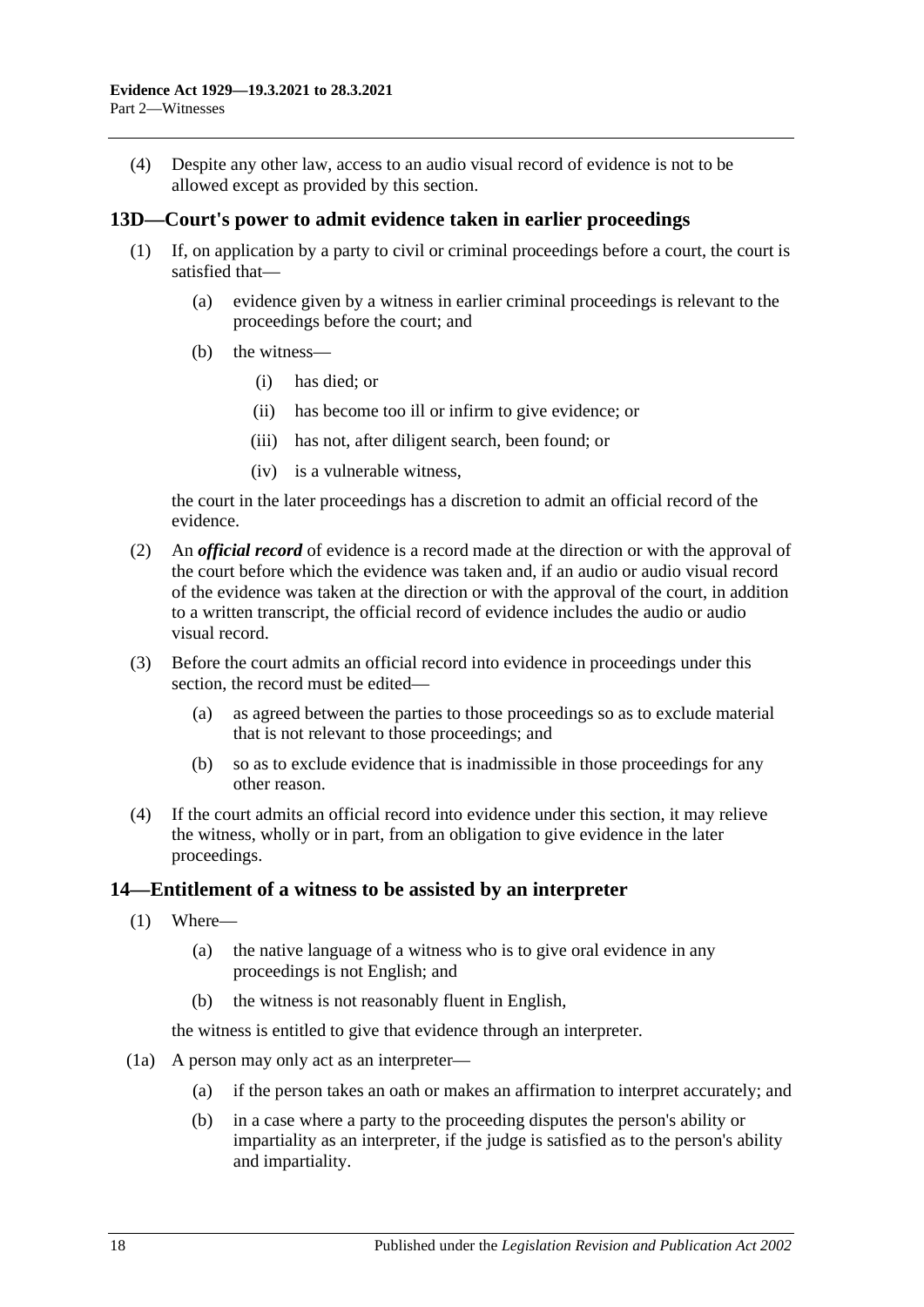- (2) An affidavit or other written deposition in a language other than English shall be received in evidence in the same circumstances as an affidavit or other written deposition in English if it has annexed to it—
	- (a) a translation of its contents into English; and
	- (b) an affidavit by the translator to the effect that the translation accurately reproduces in English the contents of the original.

## <span id="page-28-0"></span>**14A—Entitlement of witness to be given communication assistance in certain circumstances**

- (1) Subject to this section, if—
	- (a) a witness in proceedings is a person with complex communication needs; and
	- (b) assistance of a kind to meet the needs of the witness with understanding and communicating with the court during proceedings is readily available and it is otherwise practicable to make the assistance available,

the court may, on application under this section or on its own initiative, order that the evidence be given by the witness using assistance of a kind specified in the order (*communication assistance*).

- (2) An order under this section need not be made in respect of a witness if the court is satisfied that the witness is able to understand and communicate with the court during the proceedings, including the ability to answer questions put orally and respond to them.
- (3) Without limiting the kind of order that may be made under this section, the court may make 1 or more of the following orders:
	- (a) an order that the witness be accompanied by a communication partner;
	- (b) an order that the witness use a device or device of a kind, approved by the court, for the purpose of facilitating the taking of evidence from the witness;
	- (c) an order that the evidence be taken in some other particular way (to be specified by the court) that will, in the court's opinion, facilitate the taking of evidence from the witness.
- (4) A person may only provide communication assistance to a witness—
	- (a) if the person—
		- (i) is a communication partner or has been approved by the court to provide such assistance to the witness; and
		- (ii) takes an oath or makes an affirmation that he or she will communicate accurately with both the witness and the court; and
	- (b) in a case where a party to the proceeding disputes the person's ability or impartiality in providing communication assistance—if the judge is satisfied as to the person's ability and impartiality.

### <span id="page-28-1"></span>**15—Witness not disqualified by interest or crime**

No person shall be excluded from giving evidence on the ground—

(a) that he has or may have an interest in the matter in question or in the event of the proceeding, or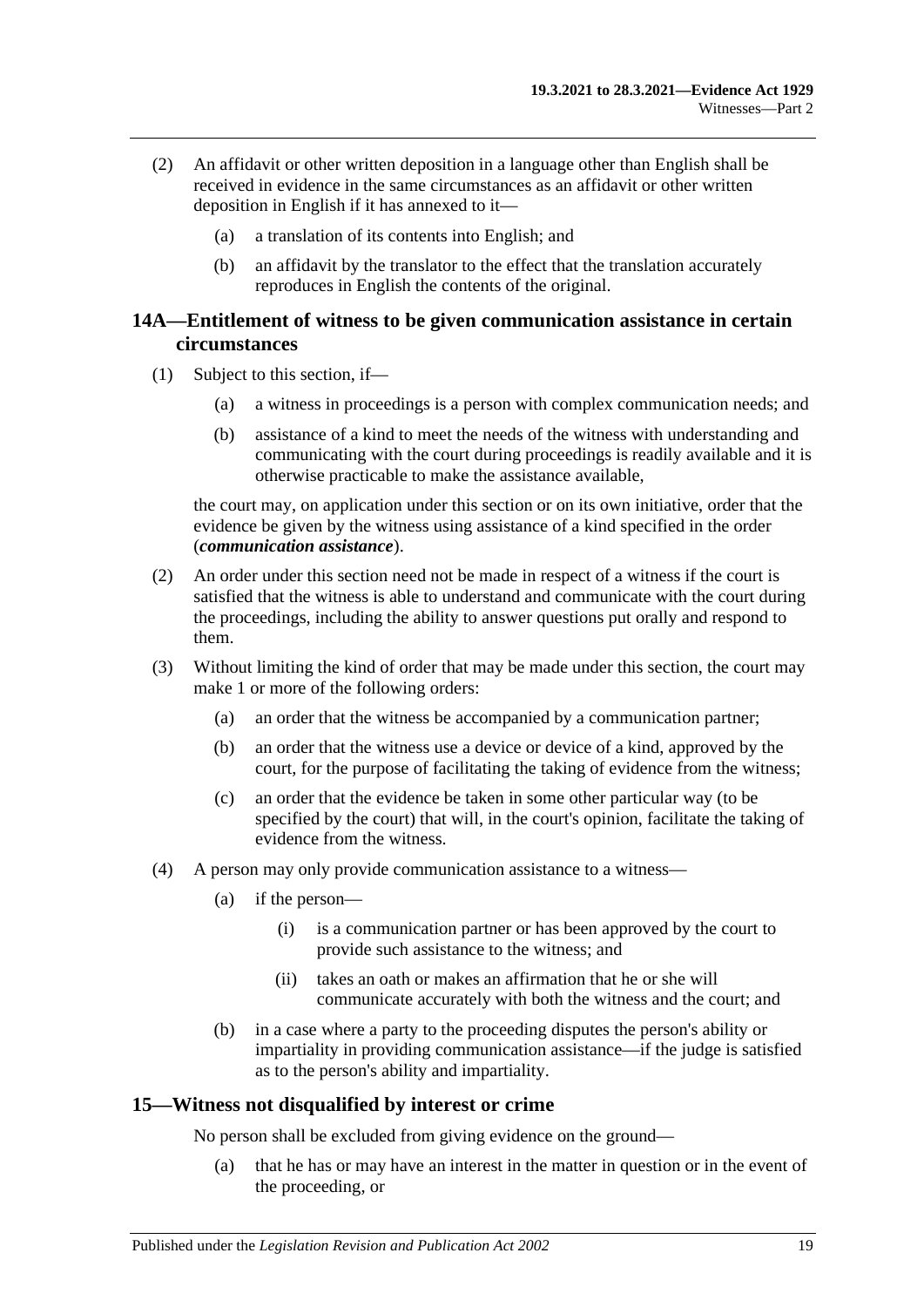(b) that he has previously been convicted of any crime or offence.

## <span id="page-29-0"></span>**16—Parties and their spouses competent and compellable in civil proceedings**

In any proceeding not being a criminal proceeding the parties thereto and the persons on whose behalf such proceeding is brought or defended, and the spouses of such parties or persons respectively, shall, subject to the provisions of this Act, be competent and compellable to give evidence on behalf of either or any of the parties to such proceeding.

## <span id="page-29-1"></span>**18—Accused persons competent to give evidence**

- <span id="page-29-3"></span>(1) Every person charged with an offence shall be a competent witness for the defence at every stage of the proceedings, whether the person so charged is charged solely or jointly with any other person: Provided as follows:
	- (a) a person so charged shall not be called as a witness in pursuance of this Act except upon his own application;
	- (b) the failure of any person charged with an offence to give evidence shall not be made the subject of any comment by the prosecution;
	- (c) a person charged and being a witness in pursuance of this Act may be asked any question in cross-examination notwithstanding that it would tend to criminate him as to the offence charged;
	- (d) a person charged and called as a witness in pursuance of this Act shall not be asked, and if asked, shall not be required to answer, any question tending to show that he has committed or been convicted of or been charged with any offence other than that wherewith he is then charged, or is of bad character, unless—
		- (i) the evidence to be elicited by the question is admissible as tending to show that he is guilty or not guilty of the offence with which he is charged; or
		- (ii) he has personally or by his advocate asked questions of the witnesses for the prosecution with a view to establish his own good character or has given evidence of his good character; or
		- (iii) he forfeits the protection of this paragraph by virtue of [subsection](#page-29-2) (2); or
		- (iv) he has given evidence against any other person charged with the same offence;
	- (e) every person called as a witness in pursuance of this Act shall, unless otherwise ordered by the court, give his evidence from the witness box or other place from which the other witnesses give their evidence;
	- (f) nothing herein contained shall affect the provisions of section 110 of the *[Justices Act](http://www.legislation.sa.gov.au/index.aspx?action=legref&type=act&legtitle=Justices%20Act%201921) 1921*.
- <span id="page-29-2"></span>(2) A defendant forfeits the protection of [subsection](#page-29-3)  $(1)(d)$  if—
	- (a) the nature or conduct of the defence is such as to involve imputations on the character of the prosecutor or a witness for the prosecution; and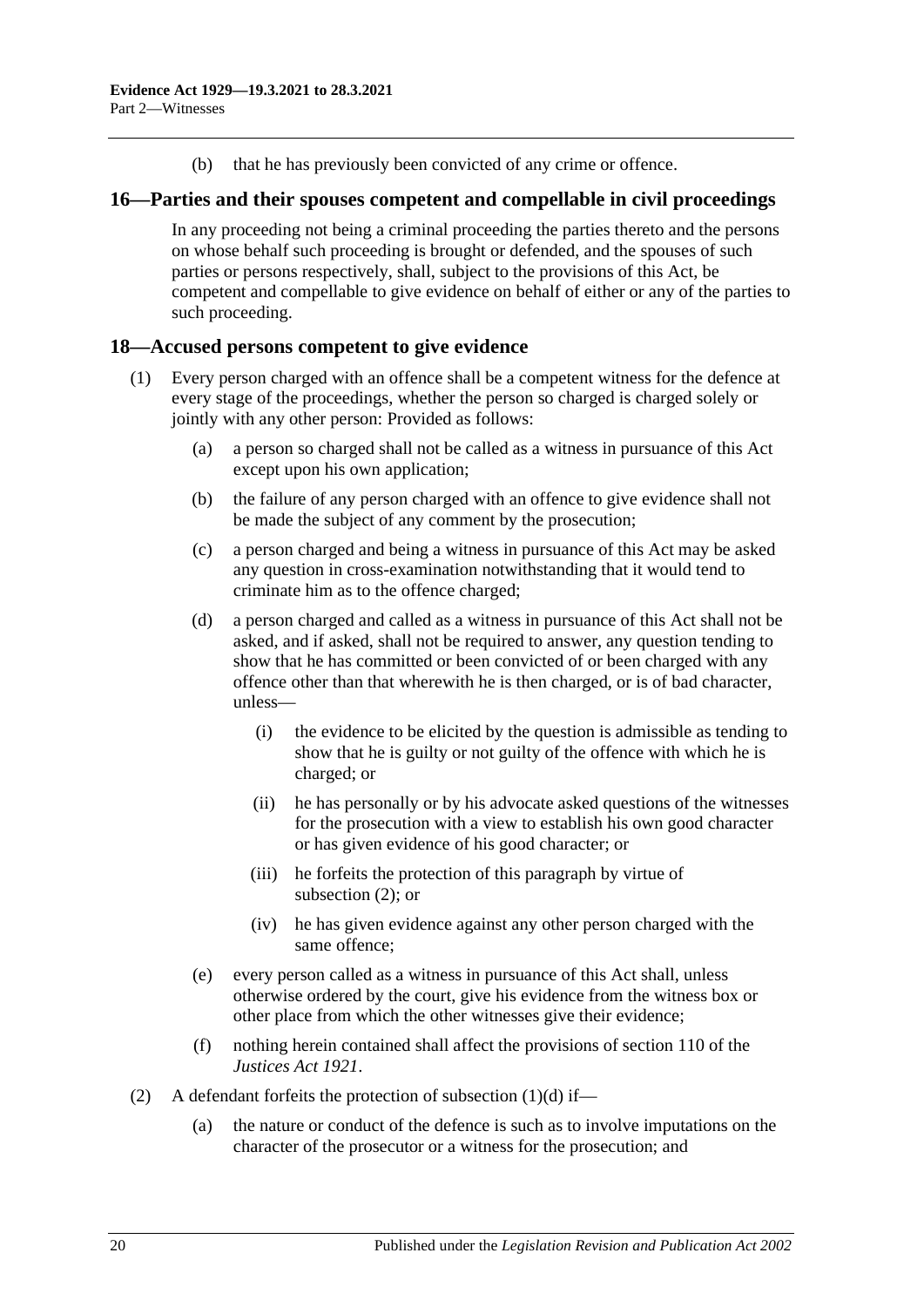- (b) the imputations are not such as would necessarily arise from a proper presentation of the defence.
- (3) Notwithstanding the provisions of [subsection](#page-29-2) (2), a defendant does not forfeit the protection of [subsection](#page-29-3) (1)(d) by reason of imputations on the character of the prosecutor or a witness for the prosecution arising from evidence of the conduct of the prosecutor or witness—
	- (a) in the events or circumstances on which the charge is based; or
	- (b) in the investigation of those events or circumstances, or in assembling evidence in support of the charge; or
	- (c) in the course of the trial, or proceedings preliminary to the trial.

## <span id="page-30-0"></span>**18A—Abolition of right to make unsworn statement**

A person charged with an offence is not entitled to make at the trial for the offence any unsworn statement of fact in defence of the charge (except in the course of giving unsworn evidence under [section](#page-10-3) 9).

## <span id="page-30-1"></span>**21—Competence and compellability of witnesses**

- (1) A close relative of a person charged with an offence is competent and compellable to give evidence for the defence and, subject to this section, is competent and compellable to give evidence for the prosecution.
- <span id="page-30-2"></span>(2) If a person is charged with an offence and a close relative of the accused is required by law (whether by subpoena or other process) to give evidence against the accused in any proceedings related to the charge (including proceedings for the grant, variation or revocation of bail, or an appeal at which fresh evidence is to be taken), the prospective witness may apply to the court for an exemption from the requirement to give evidence against the accused in the proceedings.
- <span id="page-30-3"></span>(3) If, on an application under [subsection](#page-30-2) (2), the court considers that—
	- (a) if the prospective witness were to give evidence, or evidence of a particular kind, against the accused, there would be a substantial risk of—
		- (i) serious harm to the relationship between the prospective witness and the accused; or
		- (ii) serious harm of a material, emotional or psychological nature to the prospective witness; and
	- (b) having regard to the nature and gravity of the alleged offence and the importance to the proceedings of the evidence that the prospective witness is in a position to give, there is insufficient justification for exposing the prospective witness to that risk,

the court may exempt the prospective witness (wholly or in part) from the requirement to give evidence against the accused in the proceedings before the court.

- <span id="page-30-4"></span>(4) A court may, on its own initiative, grant an exemption under [subsection](#page-30-3) (3) where no application has been made under [subsection](#page-30-2) (2) if—
	- (a) the prospective witness who is required by law to give evidence against the accused is a young child or is cognitively impaired; and
	- (b) the court is of the opinion that such an exemption should be granted.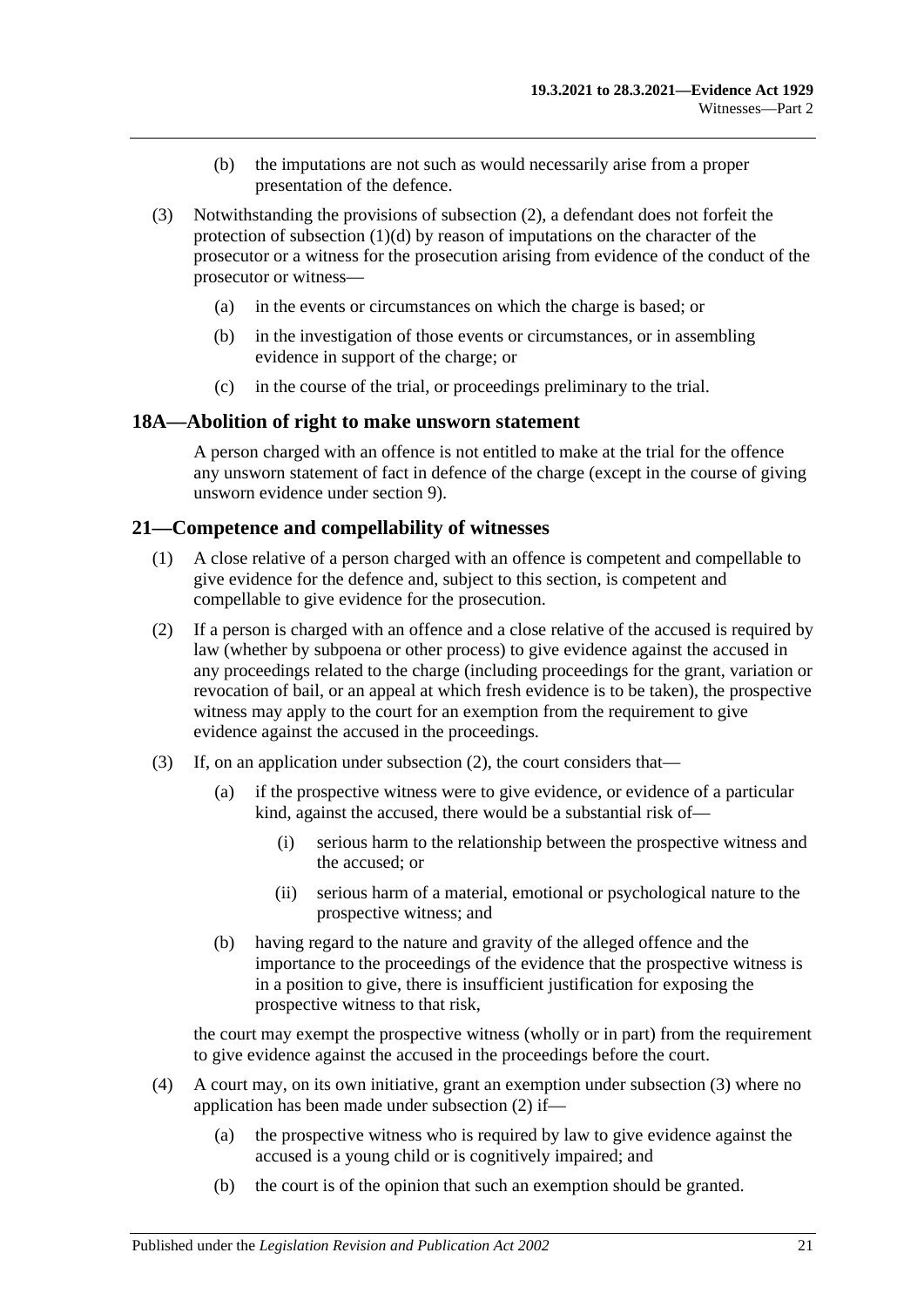- <span id="page-31-2"></span>(5) Despite [subsection](#page-30-4) (4), in proceedings in which a close relative of an accused person is called as a witness against the accused, the court is not required to make any inquiry about whether the prospective witness—
	- (a) is aware of his or her right to apply for an exemption under this section; or
	- (b) is incapable (whether by reason of age or some other reason) of understanding his or her right to apply for an exemption under this section.
- (6) If a court is constituted of a judge and jury—
	- (a) an application for an exemption under this section must be heard and determined by the judge in the absence of the jury; and
	- (b) the following matters may not be made the subject of a question put to a witness in the presence of the jury or of any comment to the jury by counsel or the judge:
		- (i) whether or not a person applied for an exemption under this section;
		- (ii) whether or not the court considered granting an exemption under this section;
		- (iii) whether a person has been granted or refused an exemption under this section.
- (7) A decision or order of a court made under this section, or the failure of a court to make an inquiry under [subsection](#page-31-2) (5), does not give rise to a ground of appeal under section 157(1)(a)(i) or (ii) of the *[Criminal Procedure Act](http://www.legislation.sa.gov.au/index.aspx?action=legref&type=act&legtitle=Criminal%20Procedure%20Act%201921) 1921*.
- (8) This section does not operate to make a person who has been charged with an offence compellable to give evidence in proceedings related to that charge.
- (9) In this section—

*close relative* of an accused person means a spouse, domestic partner, parent or child.

## <span id="page-31-0"></span>**22—Certain questions may be disallowed**

In any proceeding in any court, whether civil or criminal, the judge may disallow any questions put in cross-examination of any party or other witness which may appear to him to be vexatious and not relevant to any matter proper to be inquired into in the proceeding.

### <span id="page-31-1"></span>**23—Rules as to relevancy**

In deciding whether a question affecting the credibility of a witness is relevant, or ought to be allowed, the judge shall have regard to the following considerations:

- (a) such questions are proper if they are of such a nature that the truth of the imputation conveyed by them would seriously affect the opinion of the court as to the credibility of the witness on the matter to which he testifies;
- (b) such questions are improper if the imputation which they convey relates to matters so remote in time, or of such a character, that the truth of the imputation would not affect, or would affect only in a slight degree, the opinion of the court as to the credibility of the witness on the matter to which he testifies;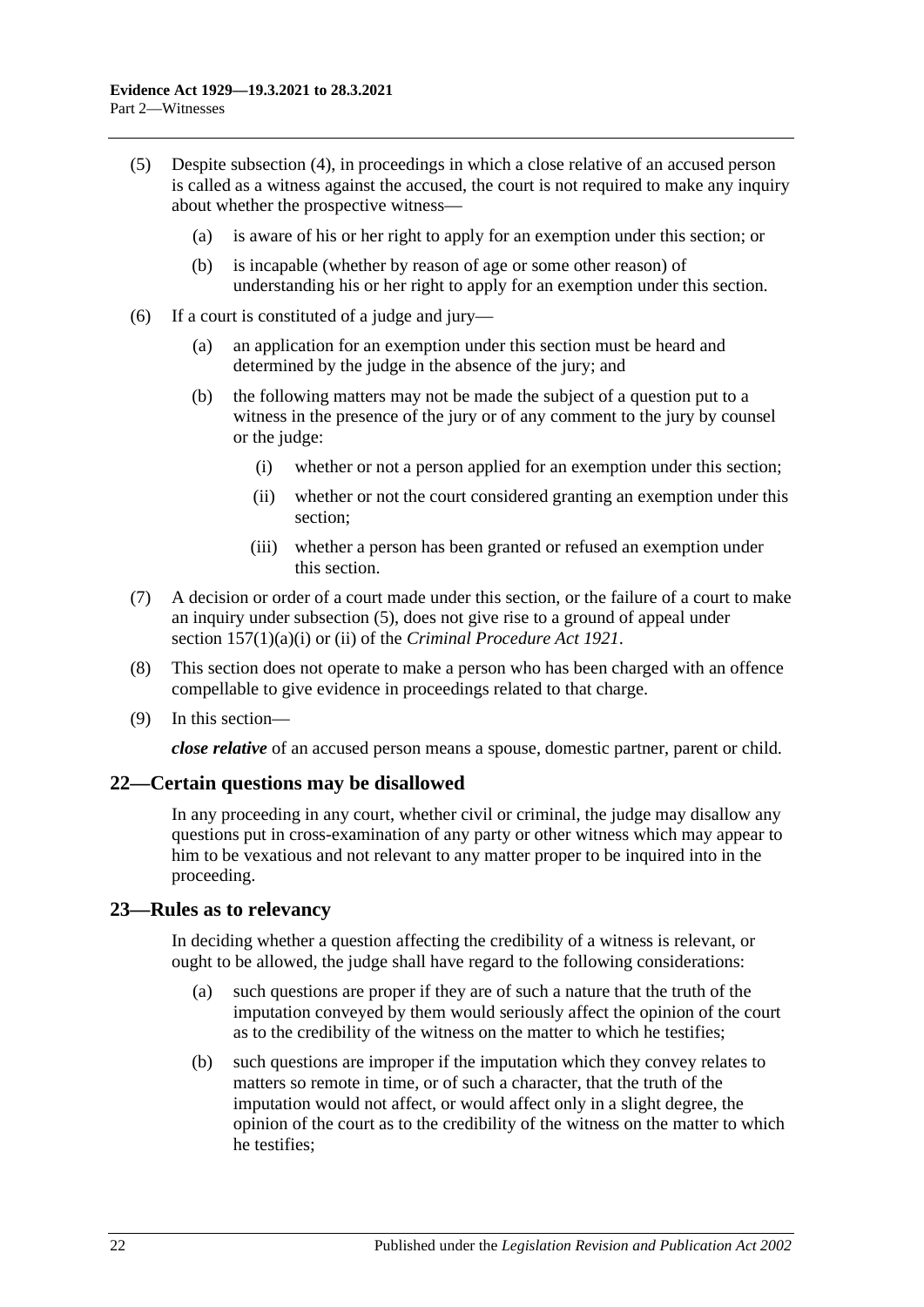(c) such questions are improper if there is a great disproportion between the importance of the imputation made against the witness's character and the importance of his evidence.

## <span id="page-32-0"></span>**24—Disallowance of certain questions in cross-examination**

- (1) If any question put to a witness upon cross-examination relates to a matter not relevant to the proceeding, except in so far as it affects the credit of the witness by injuring his character, it shall be the duty of the court to decide whether or not the witness shall be compelled to answer it, and the court may, if it thinks fit, inform the witness that he is not obliged to answer it.
- (2) In exercising this discretion the court shall have regard to the considerations referred to in [section](#page-31-1) 23.

## <span id="page-32-1"></span>**25—Disallowance of inappropriate questions**

- (1) A question is an *inappropriate question* if—
	- (a) the question is misleading or confusing; or
	- (ab) the question is expressed in language that is unnecessarily complicated; or
	- (b) the question is apparently based on a stereotype, including a sexual, racial, ethnic or cultural stereotype or a stereotype based on age or physical or mental disability; or
	- (c) the question is unnecessarily repetitive, offensive or oppressive, or is 1 of a series of questions that is unnecessarily repetitive, offensive or oppressive; or
	- (d) the question is put in a humiliating, insulting or otherwise inappropriate manner or tone.
- (2) A question is not, however, inappropriate only because—
	- (a) it challenges the truthfulness of the witness, or the consistency or accuracy of statements made by the witness; or
	- (b) it deals with matters the witness would find distasteful or intrudes on the witness's privacy.
- (3) If an inappropriate question is put to a witness in cross-examination, the court must—
	- (a) disallow the question; and
	- (b) inform the witness that the question need not be answered.
- (4) In determining whether a question is inappropriate, the court may take into account—
	- (a) the age, personality and educational level of the witness; and
	- (b) any physical disability or cognitive impairment of the witness; and
	- (c) the witness's ethnic and cultural background; and
	- (d) any other characteristics of the witness that may be relevant; and
	- (e) the context in which the question is put, including—
		- (i) the nature of the proceedings and, if the proceedings are criminal proceedings, the nature of the offence to which they relate; and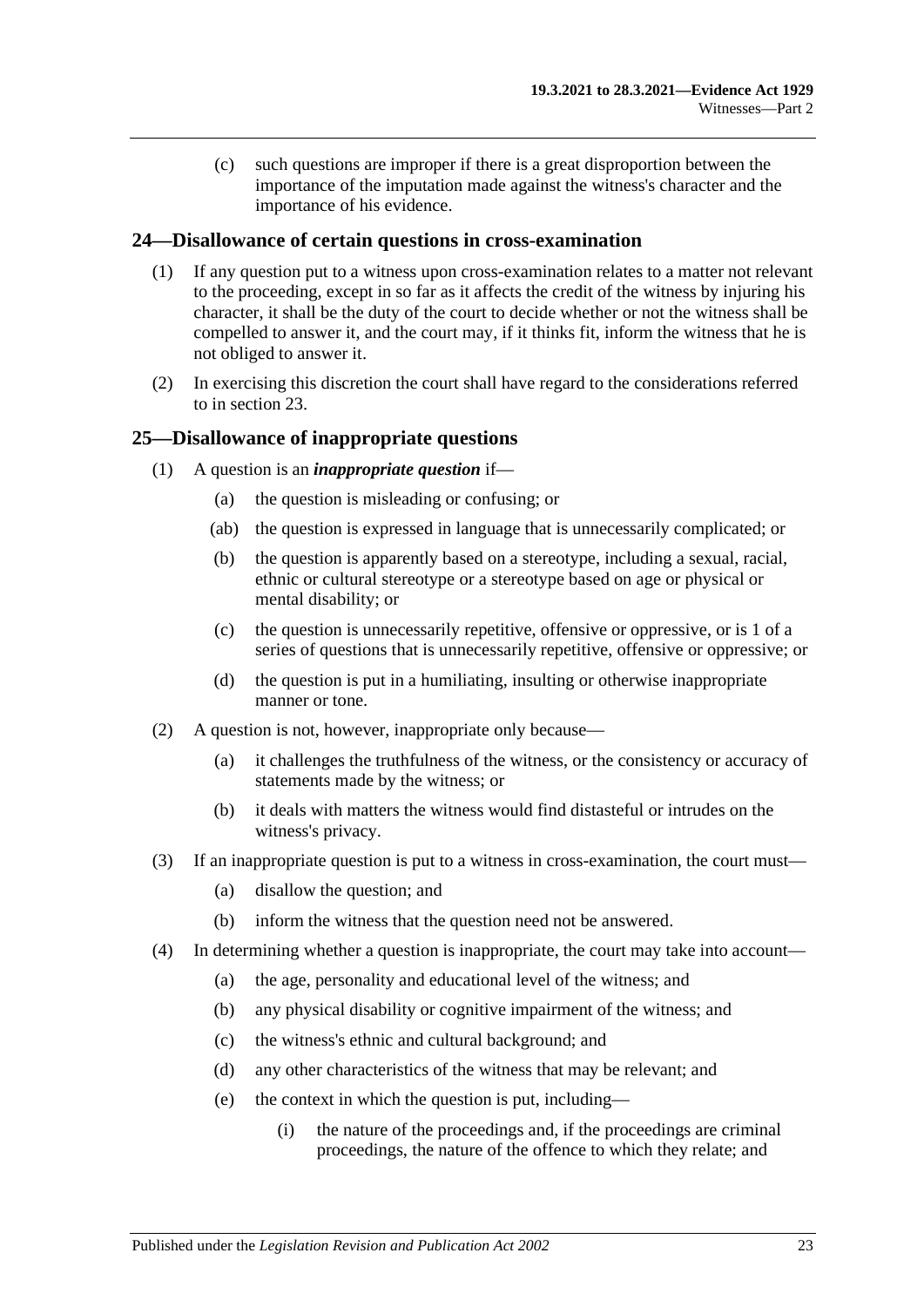- (ii) the relationship (if any) between the witness and a party to the proceedings; and
- (f) any other relevant factor.
- (5) The failure to exercise the discretion in relation to a question does not affect the admissibility of any answer given in response to the question.

## <span id="page-33-0"></span>**25A—Abolition of oath belief rule**

The rule of law or practice known as the oath belief rule that allows a witness in a trial to be questioned and express an opinion about whether the evidence given on oath by another witness in court is credible is abolished.

**Note—**

See R v J, SM [2013] SASFC 96

### <span id="page-33-1"></span>**26—Proof of previous conviction of witness may be given**

A witness may, subject to any other provisions of this Act, be questioned as to whether he has been convicted of any offence, and upon being so questioned, if he either denies or does not admit the fact, or refuses to answer, it shall be lawful for the cross-examining party to prove such conviction.

### <span id="page-33-2"></span>**27—How far a party may discredit his or her own witness**

A party producing a witness shall not be allowed to impeach his credit by general evidence of bad character; but if the judge is of opinion that the witness is adverse, the party may—

- (a) contradict the witness by other evidence; or
- (b) with the permission of the judge, prove that the witness has made, at any other time, a statement inconsistent with his present testimony: Provided that, before giving such last-mentioned proof, the circumstances of the supposed statement sufficient to designate the particular occasion, must be mentioned to the witness, and he must be asked whether or not he has made the statement.

### <span id="page-33-3"></span>**28—Proof of contradictory statements of adverse witness**

If any witness, upon cross-examination as to a former statement made by him, relative to the subject matter of the cause, and inconsistent with his present testimony, does not distinctly admit that he has made the statement, proof may be given that he did in fact make it; but before such proof can be given, the circumstances of the supposed statement, sufficient to designate the particular occasion, must be mentioned to the witness, and he must be asked whether or not he has made the statement.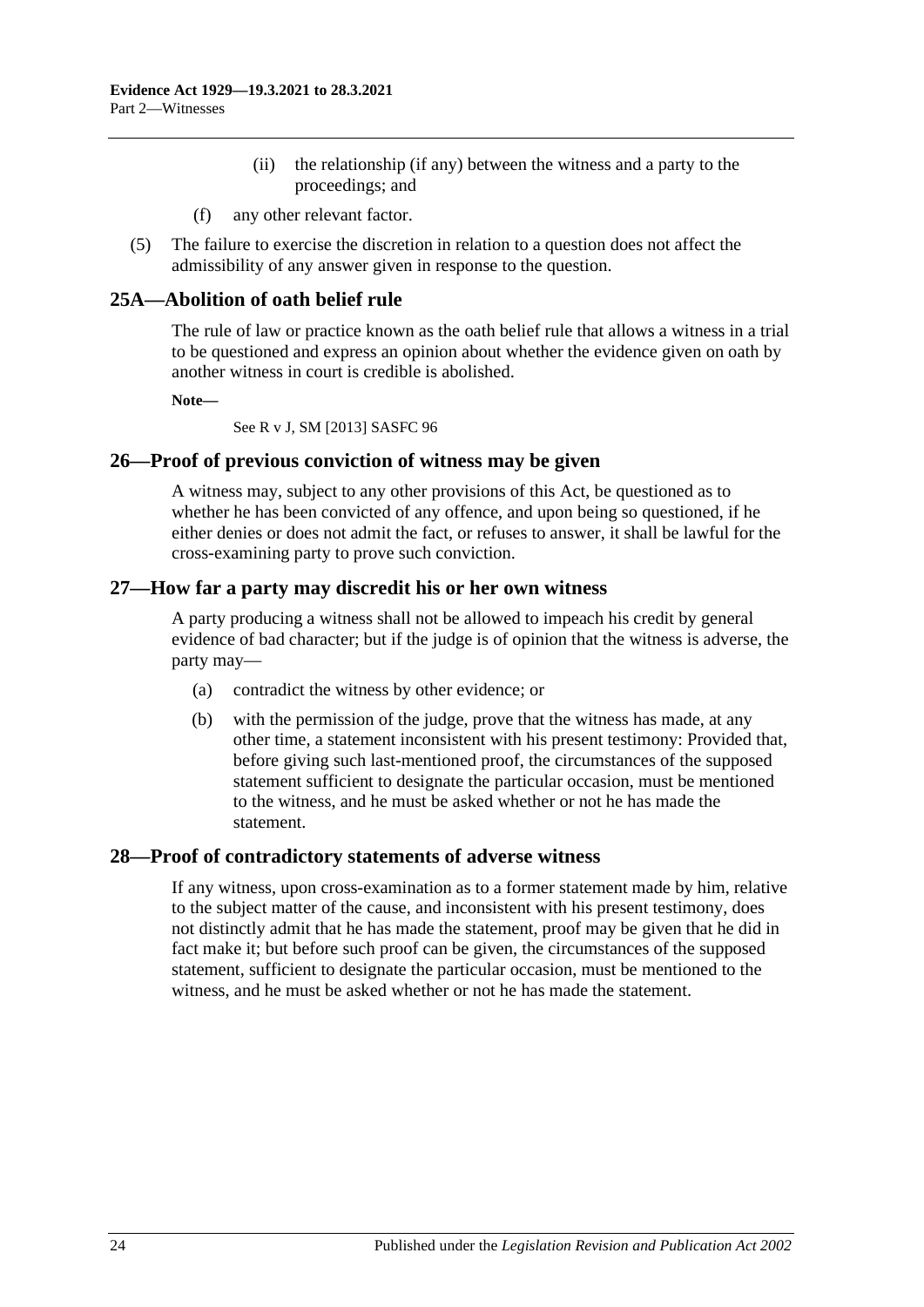## <span id="page-34-0"></span>**29—Cross-examination as to previous statements in writing**

A witness may be cross-examined as to previous statements made by him in writing, or reduced into writing, relative to the subject matter of the cause, without the writing being shown to him; but if it is intended to contradict the witness by the writing, his attention must, before such contradictory proof can be given, be called to those parts of the writing which are to be used for the purpose of so contradicting him: Provided always, that the judge, at any time during the trial, may require the production of the writing for his inspection; and may thereupon make such use of it, for the purposes of the trial, as he thinks fit.

## <span id="page-34-1"></span>**29A—Victim or alleged victim who is a witness entitled to be present in court unless court orders otherwise**

- (1) A court in a criminal proceeding may only order a victim, or alleged victim, of the offence who is a witness in the proceeding to leave the courtroom until required to give evidence if the court considers it appropriate to do so, whether to ensure a fair trial or for any other reason.
- (2) Nothing in this section prevents a court from ordering a victim, or alleged victim, who is a witness in the proceeding to leave the courtroom at any time after giving evidence if the court considers it appropriate to do so.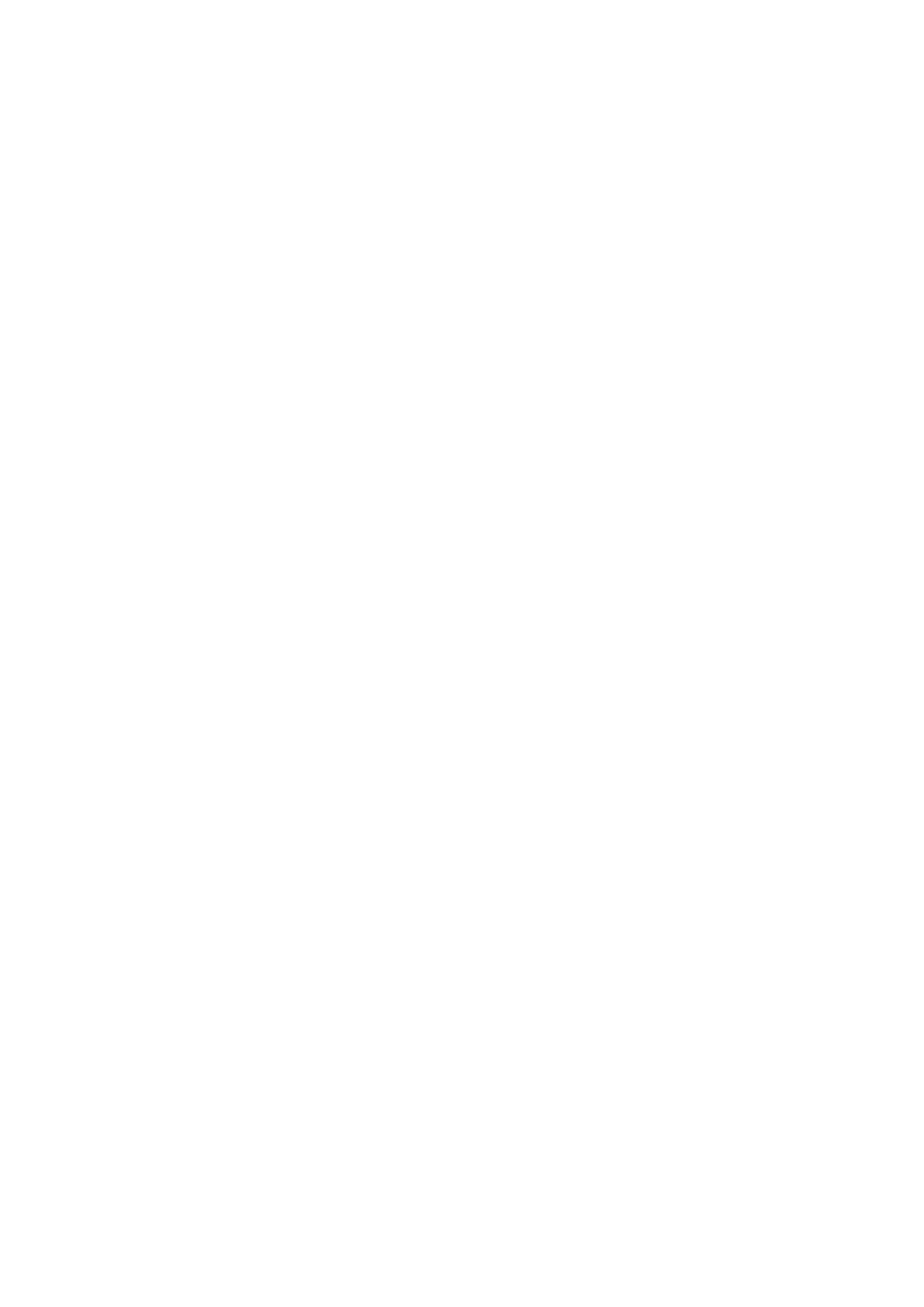# **Part 3—Miscellaneous rules of evidence**

# **Division 1—Miscellaneous rules of evidence in general cases**

# **30—As to comparison of disputed writing**

Comparison of a disputed writing with any writing proved to the satisfaction of the judge to be genuine shall be permitted to be made by witnesses; and such writings, and the evidence of witnesses respecting the same, may be submitted to the court as evidence of the genuineness or otherwise of the writing in dispute.

# **31—Attesting witness need not be called in certain cases**

It shall not be necessary to prove, by the attesting witness, any instrument to the validity of which attestation is not requisite; and such instrument may be proved by admission or otherwise, as if there had been no attesting witness thereto.

## **33—Disclosure in action for defamation**

- (1) A person who is required to answer a question, or to disclose or produce a document or thing, in civil proceedings for defamation is not excused from answering the question or disclosing or producing the document or thing on the ground that the answer to the question or the disclosure or production of the document or thing might tend to incriminate the person of an offence.
- (2) However, any answer given to a question, or document or thing disclosed or produced, by a natural person in compliance with the requirement is not admissible in evidence against the person in any other action or proceedings.

# **34—Admissions by accused persons**

A person may admit on his trial any fact alleged or sought to be proved against him, and such admission shall be sufficient proof of the fact without other evidence: Provided that the admission shall be made by the accused either personally or by his counsel or solicitor in his presence, or, in the case of a body corporate, by its counsel or solicitor.

## **34A—Proof of commission of offence**

Where a person has been convicted of an offence or found by a court exercising criminal jurisdiction to have committed an offence and the commission of the offence is in issue or relevant to an issue in a civil proceeding, the conviction or finding is evidence of the commission of the offence and admissible in the proceeding against the person or a party claiming through or under the person.

# **34AB—Identification evidence**

- (1) In a criminal trial, evidence of the identity of a person alleged to have committed an offence is not inadmissible, and is not to be excluded, merely because it was obtained other than by means of an identity parade involving a physical line-up of persons.
- <span id="page-36-0"></span>(2) In a criminal trial, evidence of the identity of a person alleged to have committed an offence obtained by means of an identity parade is to be excluded unless—
	- $(a)$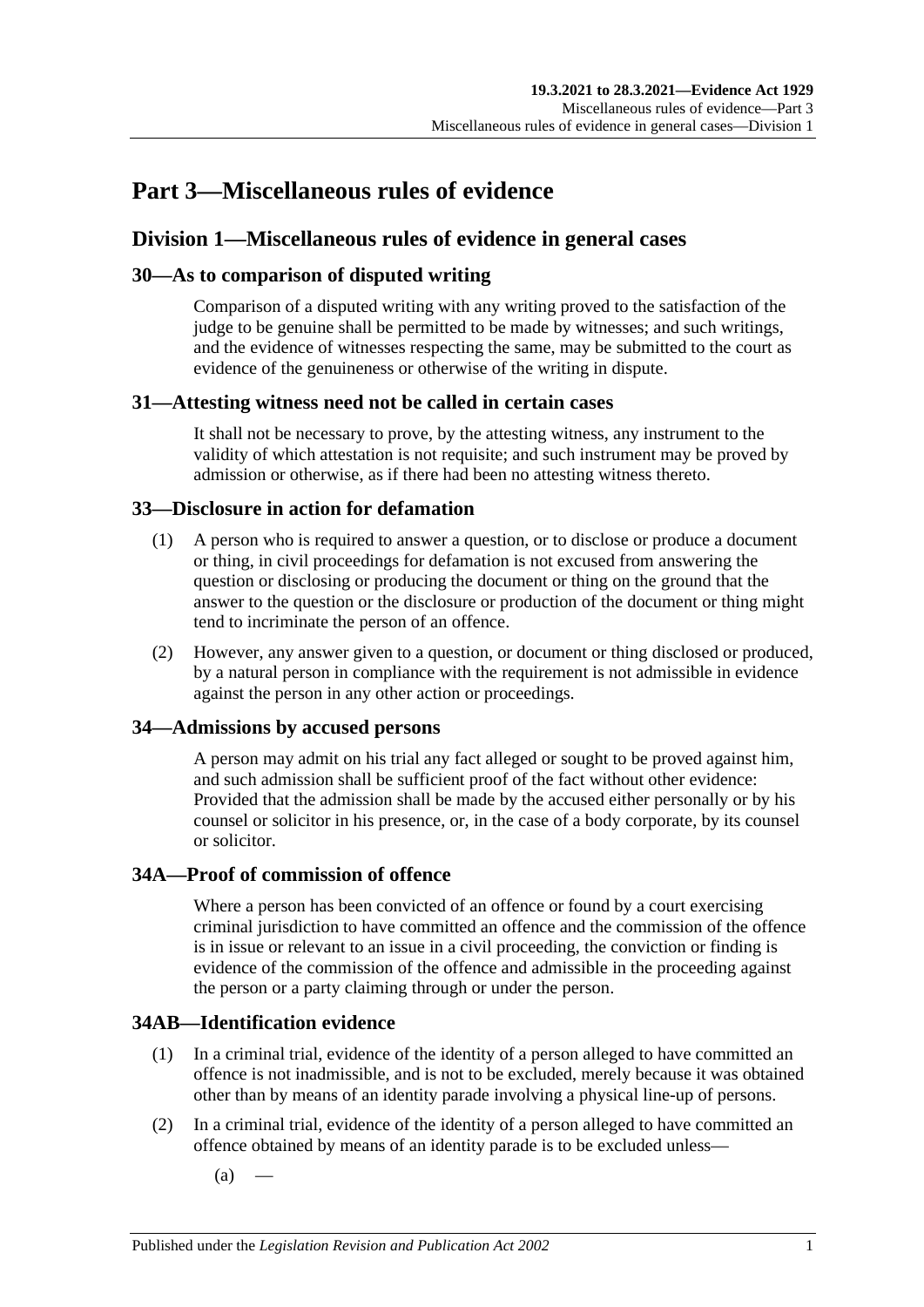- (i) an audio visual record of the identity parade is made and kept in accordance with the regulations; and
- (ii) if the regulations prescribe procedures for the conduct of an identity parade—the identity parade is conducted in accordance with the prescribed procedures; or
- (b) the judge is satisfied that the interests of justice require the admission of the evidence despite the failure to comply with [paragraph](#page-36-0) (a).
- (3) In a criminal trial where the identity of a person alleged to have committed an offence is in issue, the judge must, if evidence of the identity of the person is admitted, inform the jury—
	- (a) of the need for caution before accepting identification evidence; and
	- (b) of the reasons for the need for caution, both generally and in the circumstances of the case.
- (4) In giving any such information, the judge is not required to use any particular form of words but may not suggest that identification evidence obtained from an identity parade by any means other than by a physical line-up of persons is inherently or intrinsically less reliable than evidence obtained from an identity parade by such means.
- (5) To avoid doubt, this section does not—
	- (a) make evidence admissible that would otherwise be inadmissible; or
	- (b) affect the court's discretion to exclude evidence.
- (6) In this section—

*identity parade* means a contemporaneous presentation (whether by a physical line-up or by means of images) of a number of persons to a witness for the purpose of identifying a person.

## <span id="page-37-1"></span><span id="page-37-0"></span>**34C—Admissibility of documentary evidence as to facts in issue**

- (1) In any civil proceedings where direct oral evidence of a fact would be admissible, any statement made by a person in a document and tending to establish that fact shall, on production of the original document, be admissible as evidence of that fact if the following conditions are satisfied, that is to say—
	- (a) if the maker of the statement either—
		- (i) had personal knowledge of the matters dealt with by the statement; or
		- (ii) where the document in question is or forms part of a record purporting to be a continuous record, made the statement (in so far as the matters dealt with thereby are not within his personal knowledge) in the performance of a duty to record information supplied to him by a person who had, or might reasonably be supposed to have, personal knowledge of those matters; and
	- (b) if the maker of the statement is called as a witness in the proceedings.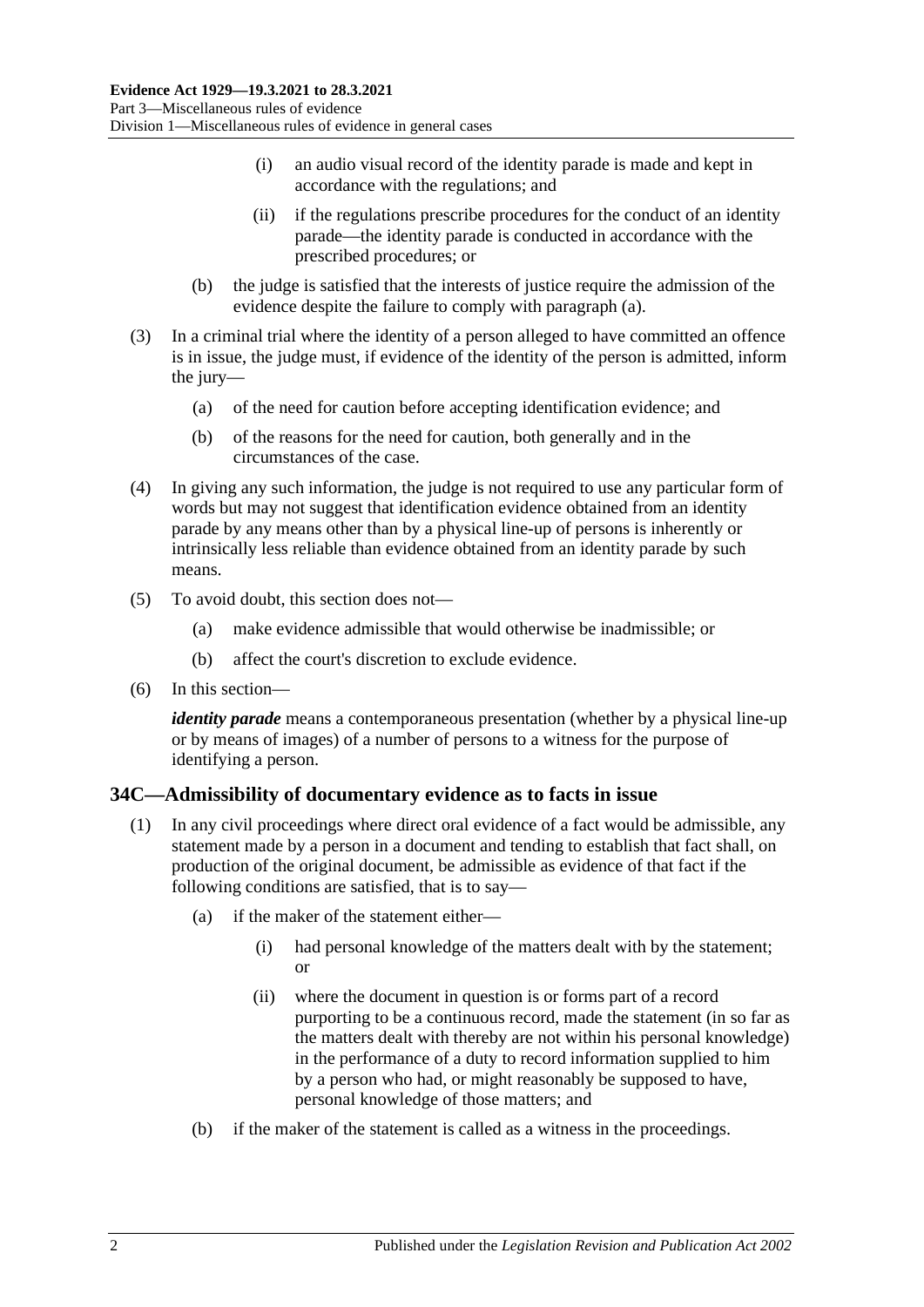- (1a) However, the condition that the maker of the statement shall be called as a witness need not be satisfied if he is dead, or unfit by reason of his bodily or mental condition to attend as a witness, or if he is beyond the seas and it is not reasonably practicable to secure his attendance, or if all reasonable efforts to find him have been made without success.
- (2) In any civil proceedings, the court may at any stage of the proceedings, if having regard to all the circumstances of the case it is satisfied that undue delay or expense would otherwise be caused, order that such a statement as is mentioned in [subsection](#page-37-0) (1) of this section shall be admissible as evidence or may, without any such order having been made, admit such a statement in evidence—
	- (a) notwithstanding that the maker of the statement is available but is not called as a witness;
	- (b) notwithstanding that the original document is not produced, if in lieu thereof there is produced a copy of the original document or of the material part thereof certified to be a true copy in such manner as may be specified in the order or as the court may approve, as the case may be.
- (3) Nothing in this section shall render admissible as evidence any statement made by a person interested at a time when proceedings were pending or anticipated involving a dispute as to any fact which the statement might tend to establish.
- (4) For the purposes of this section, a statement in a document shall not be deemed to have been made by a person unless the document or the material part thereof was written, made or produced by him with his own hand, or was signed or initialled by him or otherwise recognised by him in writing as one for the accuracy of which he is responsible.
- (5) For the purpose of deciding whether or not a statement is admissible as evidence by virtue of the foregoing provisions, the court may draw any reasonable inference from the form or contents of the document in which the statement is contained, or from any other circumstances, and may, in deciding whether or not a person is fit to attend as a witness, act on a certificate purporting to be the certificate of a legally qualified medical practitioner and where the proceedings are with a jury, the court may in its discretion reject the statement notwithstanding that the requirements of this section are satisfied with respect thereto, if for any reason it appears to it to be inexpedient in the interests of justice that the statement should be admitted.

# **34CB—Direction relating to delay where defendant forensically disadvantaged**

(1) A rule of law or practice obliging a judge in a trial of a charge of an offence to give a warning of a kind known as a *Longman* warning is abolished.

**Note—**

#### See *Longman v The Queen* (1989) 168 CLR 79

- <span id="page-38-0"></span>(2) If, in a trial of a charge of an offence, the court is of the opinion that the period of time that has elapsed between the alleged offending and the trial has resulted in a significant forensic disadvantage to the defendant, the judge must—
	- (a) explain to the jury the nature of the forensic disadvantage; and
	- (b) direct that the jury must take the forensic disadvantage into account when scrutinising the evidence.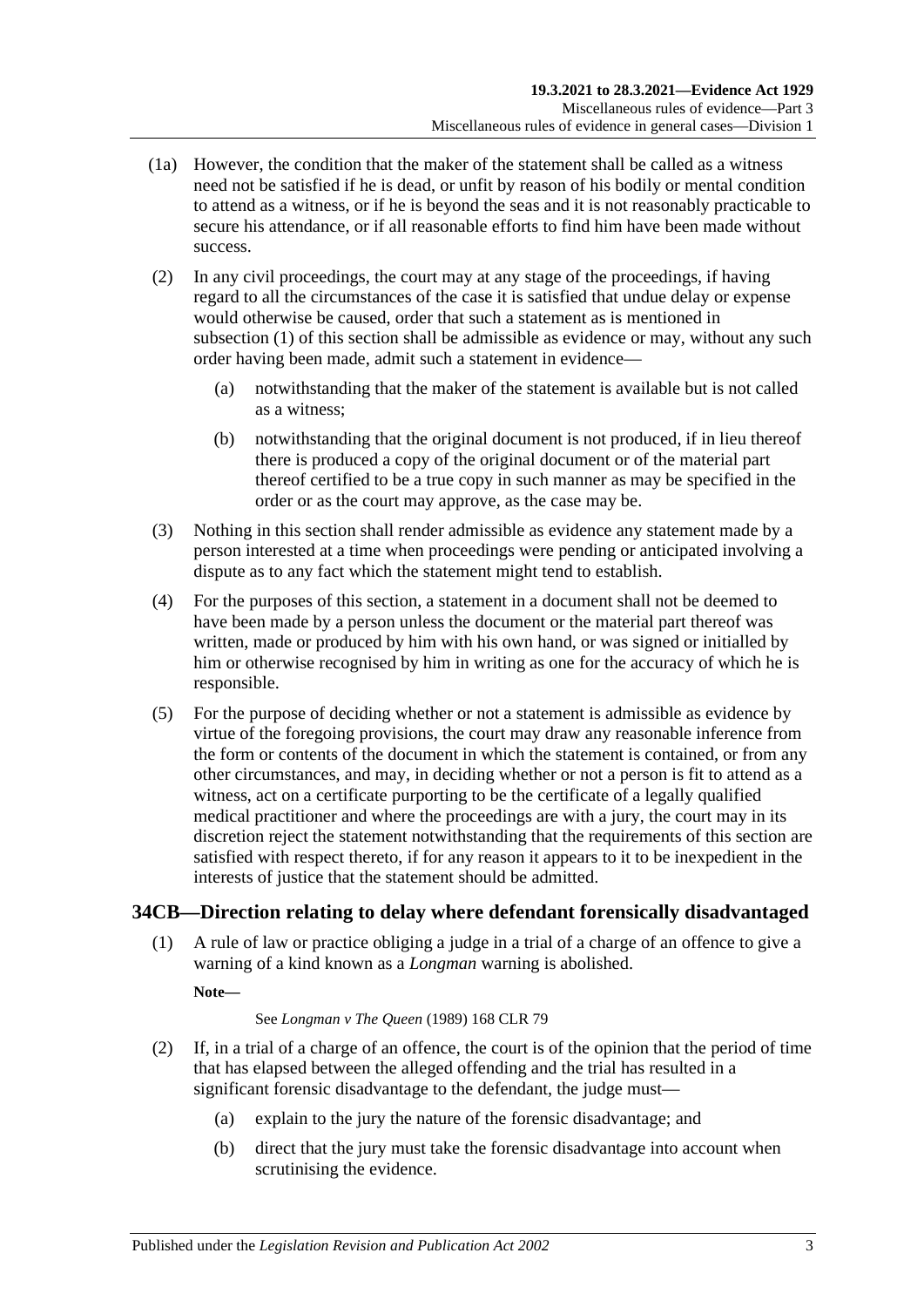- (3) An explanation or direction under [subsection](#page-38-0) (2) may not take the form of a warning and—
	- (a) must be specific to the circumstances of the particular case; and
	- (b) must not include the phrase "dangerous or unsafe to convict" or similar words or phrases.

## **34D—Weight to be attached to evidence**

- (1) In estimating the weight, if any, to be attached to a statement rendered admissible as evidence by this Act, regard shall be had to all the circumstances from which any inference can reasonably be drawn as to the accuracy or otherwise of the statement, and in particular to the question whether or not the statement was made contemporaneously with the occurrence or existence of the facts stated, and to the question whether or not the maker of the statement had any incentive to conceal or misrepresent facts.
- (2) For the purpose of any rule of law or practice requiring evidence to be corroborated or regulating the manner in which uncorroborated evidence is to be treated, a statement rendered admissible as evidence by this Act shall not be treated as corroboration of evidence given by the maker of the statement.

### **34E—Proof of instrument to validity of which attestation is necessary**

Subject as hereinafter provided, in any proceedings, whether civil or criminal, an instrument to the validity of which attestation is requisite may, instead of being proved by an attesting witness, be proved in the manner in which it might be proved if no attesting witness were alive: Provided that nothing in this section shall apply to the proof of wills or other testamentary documents.

#### <span id="page-39-0"></span>**34F—Presumptions as to documents twenty years old**

In any proceedings, whether civil or criminal, there shall, in the case of a document proved, or purporting, to be not less than twenty years old, be made any presumption which immediately before the commencement of this Act would have been made in the case of a document of like character proved, or purporting, to be not less than thirty years old.

#### **34G—Interpretation and savings**

(1) In [sections](#page-37-1) 34C to [34F](#page-39-0) (inclusive) of this Act—

*document* includes books, maps, plans, drawings and photographs;

*statement* includes any representation of fact, whether made in words or otherwise;

*proceedings* includes arbitrations and references, and *court* shall be construed accordingly.

- (2) Nothing in [sections](#page-37-1) 34C to [34F](#page-39-0) (inclusive) of this Act shall—
	- (a) prejudice the admissibility of any evidence which would apart from the provisions of those sections be admissible; or
	- (b) enable documentary evidence to be given as to any declaration relating to a matter of pedigree, if that declaration would not have been admissible as evidence if those sections had not been enacted.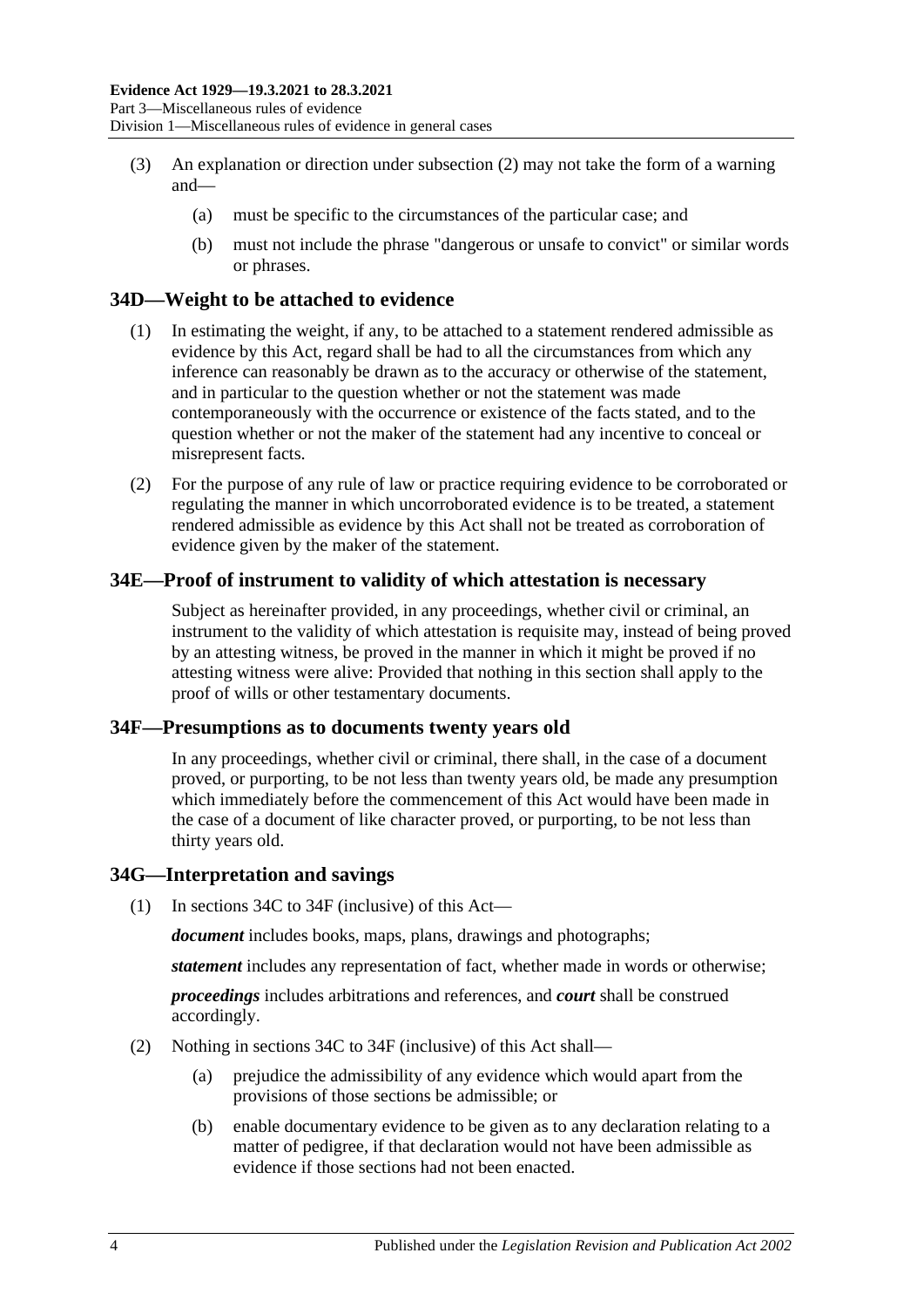# **34J—Special provision for taking evidence where witness is seriously ill**

- (1) Where a person who may be in a position to give information in relation to an indictable offence is dangerously ill and, in the opinion of a medical practitioner, unlikely to recover from the illness, a magistrate or justice may take a statement from that person.
- (2) The statement is to be a sworn statement unless the magistrate or justice determines that the person making the statement does not have sufficient understanding of the obligation to be truthful entailed in giving sworn evidence.
- (3) Where a person is subsequently charged with an indictable offence to which the statement is relevant, the statement is admissible in evidence at the committal proceedings or trial of the charge if it is established—
	- (a) that the person from whom the statement was taken is dead or unable to give evidence because of illness or infirmity; and
	- (b) that the prosecutor or defendant (as the case requires) had reasonable notice of the proposal to take evidence and a reasonable opportunity to attend and cross-examine the person.

# **34K—Admissibility of depositions at trial**

- (1) Where—
	- (a) a statement from a witness is filed or tendered for the purpose of committal proceedings relating to a charge of an indictable offence or oral evidence is taken from a witness in committal proceedings; and
	- (b) the witness subsequently dies or becomes so ill or infirm that he or she cannot give evidence at the trial,

the record of the witness's evidence in the committal proceedings may, with the permission of the court of trial, be read as evidence at the trial.

(2) Permission to admit evidence for the prosecution under this section will not be granted if the court considers that admission of the evidence without the opportunity of cross-examination would, in the circumstances of the case, be unfair to the defendant.

# **34KA—Admissibility of evidence of out of court statements by unavailable witnesses**

- (1) Subject to this section, in prescribed proceedings, a statement not made in oral evidence in the proceedings (an *out of court statement*) is admissible as evidence of any matter stated if—
	- (a) oral evidence given in the proceedings by the person who made the out of court statement would be admissible as evidence of that matter; and
	- (b) the person who made the out of court statement (the *relevant person*) is identified to the court's satisfaction; and
	- (c) any 1 of the conditions specified in [subsection](#page-40-0) (2) is satisfied.
- <span id="page-40-0"></span>(2) The conditions are as follows:
	- (a) that the relevant person is dead;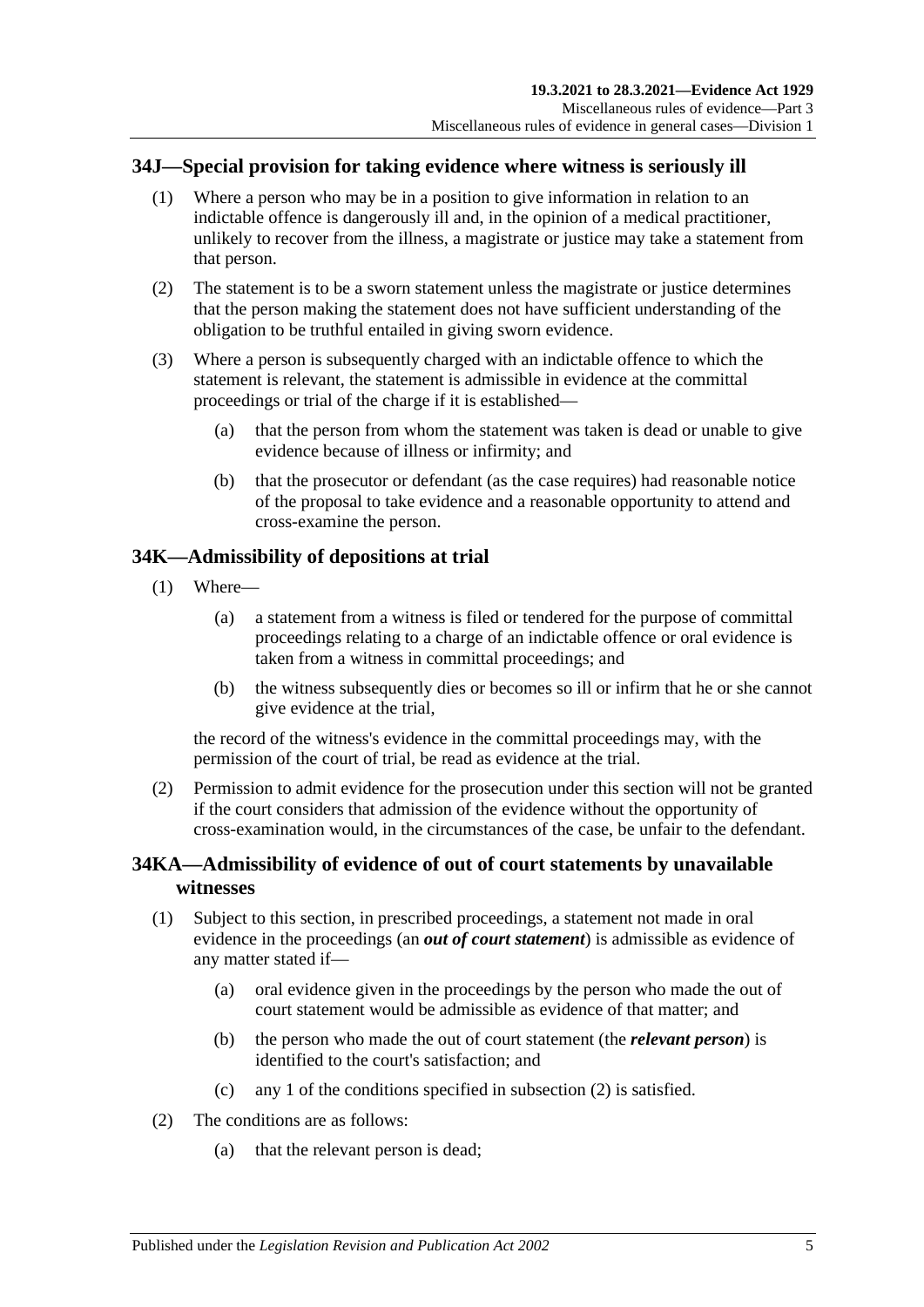- (b) that the relevant person is unfit to be a witness because of a bodily or mental condition;
- (c) that the relevant person is outside of the State and it is not reasonably practicable to secure his or her attendance;
- (d) that the relevant person cannot be found although such steps as it is reasonably practicable to take to find him or her have been taken;
- <span id="page-41-0"></span>(e) that through fear the relevant person does not give (or does not continue to give) oral evidence in the proceedings, either at all or in connection with the subject matter of the out of court statement, and the court gives leave for the out of court statement to be given in evidence.
- (3) For the purposes of [subsection](#page-41-0) (2)(e) *fear* is to be widely construed and includes, for example, fear of the death or injury of another person or of financial loss.
- (4) Leave may be given under [subsection](#page-41-0) (2)(e) only if the court considers that the out of court statement ought to be admitted in the interests of justice, having regard to—
	- (a) any information (whether or not given in evidence, or of a kind that could be given in evidence) suggesting threats have been made to the witness, whether directly or indirectly; and
	- (b) the statement's contents; and
	- (c) any risk that its admission or exclusion will result in unfairness to a defendant in the proceedings (and in particular to how difficult it will be to challenge the statement if the relevant person does not give oral evidence and the defendant is not able to cross-examine the person); and
	- (d) any other measures that could be taken by the court in relation to the relevant person; and
	- (e) any other relevant circumstances.
- (5) A condition set out in any paragraph of [subsection](#page-40-0) (2) which is in fact satisfied is to be treated as not satisfied if it is shown that the circumstances described in that paragraph are caused—
	- (a) by the person in support of whose case it is sought to give the out of court statement in evidence; or
	- (b) by a person acting on his or her behalf, in order to prevent the relevant person giving oral evidence in the proceedings (whether at all or in connection with the subject matter of the out of court statement).
- (6) Nothing in this section makes an out of court statement admissible as evidence if it was made by a person who was not competent at the time when he or she made the statement.
- (7) This section is in addition to, and does not derogate from, any other power of a court to admit an out of court statement into evidence.
- (8) In this section—

*prescribed proceedings* means—

- (a) proceedings for a criminal offence; or
- (b) proceedings under the *[Serious and Organised Crime \(Control\) Act](http://www.legislation.sa.gov.au/index.aspx?action=legref&type=act&legtitle=Serious%20and%20Organised%20Crime%20(Control)%20Act%202008) 2008*.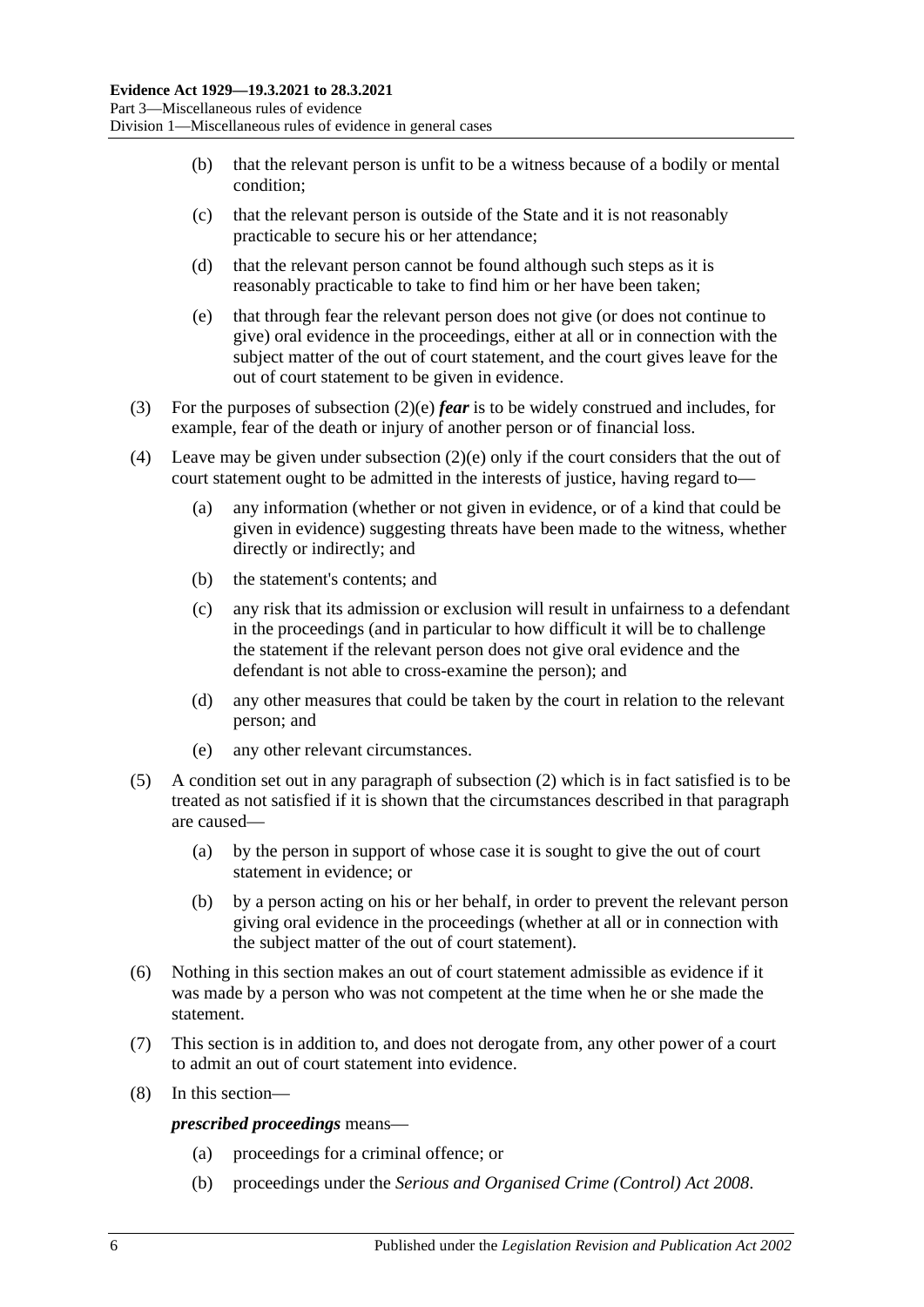# **34KB—Credibility**

- (1) This section applies if in prescribed proceedings—
	- (a) a statement not made in oral evidence in the proceedings (an *out of court statement*) is admitted as evidence of a matter stated; and
	- (b) the maker of the out of court statement does not give oral evidence in connection with the subject matter of the statement.
- (2) In a case to which this section applies—
	- (a) any evidence which (if the person who made the out of court statement had given such evidence) would have been admissible as relevant to the reliability of the statement and the person's credibility as a witness is so admissible in the proceedings; and
	- (b) evidence may, with the court's leave, be given of any matter which (if the person who made the out of court statement had given such evidence) could have been put to the person in cross-examination as relevant to the reliability of the statement and the person's credibility as a witness but of which evidence could not have been adduced by the cross-examining party; and
	- (c) evidence tending to prove that the person who made the out of court statement made (at whatever time) any other statement inconsistent with the statement admitted as evidence is admissible for the purpose of showing that the person contradicted himself or herself.
- (3) If as a result of evidence admitted under this section an allegation is made against the maker of a statement, the court may permit a party to lead additional evidence of such description as the court may specify for the purposes of denying or answering the allegation.
- (4) In this section—

#### *prescribed proceedings* means—

- (a) proceedings for a criminal offence; or
- (b) proceedings under the *[Serious and Organised Crime \(Control\) Act](http://www.legislation.sa.gov.au/index.aspx?action=legref&type=act&legtitle=Serious%20and%20Organised%20Crime%20(Control)%20Act%202008) 2008*.

## <span id="page-42-0"></span>**34KC—Stopping the case where evidence is unconvincing**

- (1) If on a defendant's trial before a judge and jury for an offence the judge is satisfied at any time after the close of the case for the prosecution that—
	- (a) the case against the defendant is based wholly or partly on a statement not made in oral evidence in the proceedings (an *out of court statement*); and
	- (b) the evidence provided by the out of court statement is so unconvincing that, considering its importance to the case against the defendant, a conviction of the offence would be unsafe,

the judge must either direct the jury to acquit the defendant of the offence or, if it considers that there ought to be a retrial, discharge the jury.

- (2) Where—
	- (a) a jury is directed under [subsection](#page-42-0) (1) to acquit a defendant of an offence; and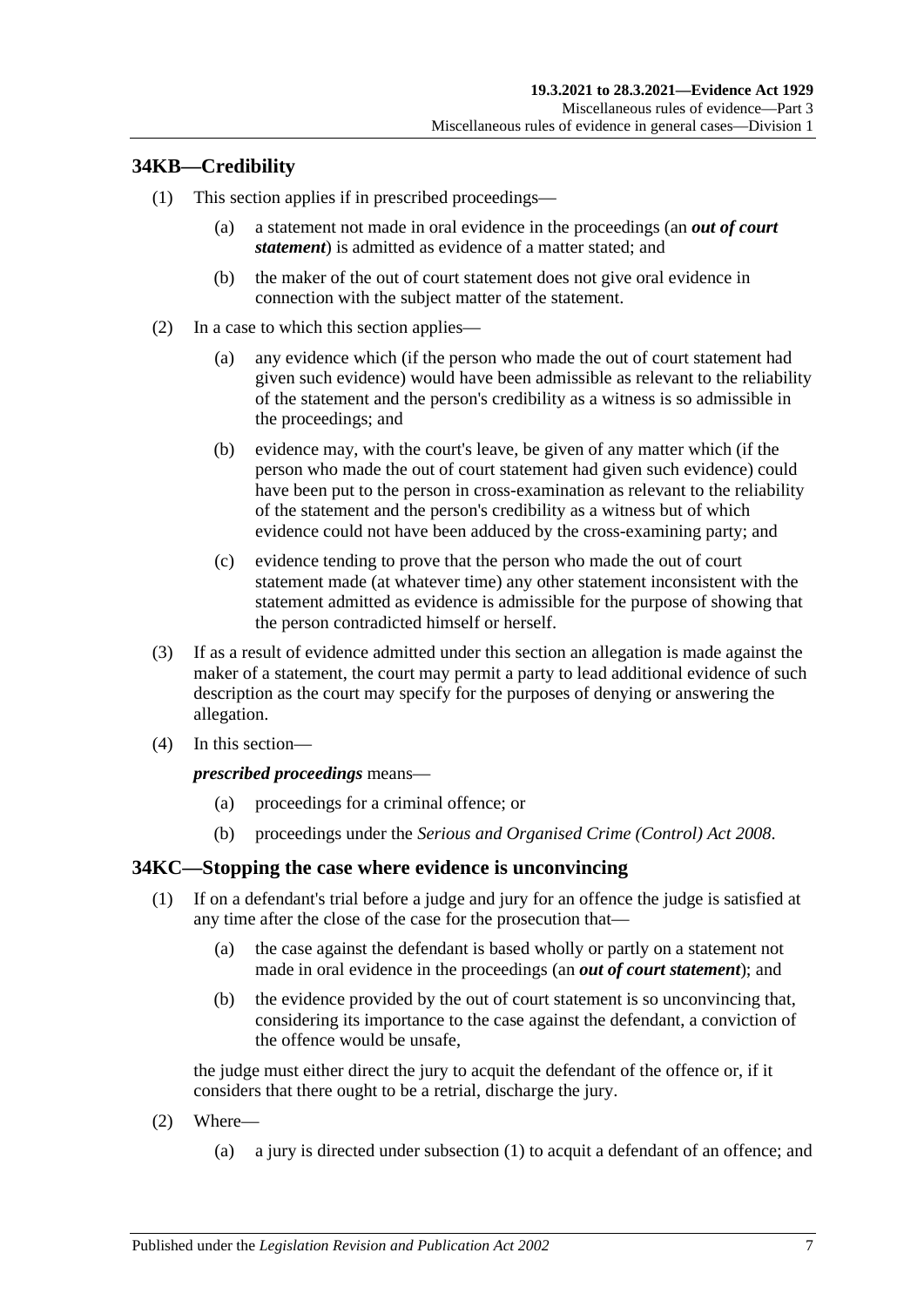(b) the circumstances are such that, apart from this subsection, the defendant could if acquitted of that offence be found guilty of another offence,

the defendant may not be found guilty of that other offence if the judge is satisfied as mentioned in [subsection](#page-42-0) (1) in respect of it.

(3) This section does not prejudice any other power a judge may have to direct a jury to acquit a person of an offence or to discharge a jury.

## **34KD—Court's general discretion to exclude evidence**

- (1) In prescribed proceedings the court may refuse to admit a statement as evidence of a matter stated if—
	- (a) the statement was made otherwise than in oral evidence in the proceedings; and
	- (b) the court is satisfied that the case for excluding the statement, taking account of the danger that to admit it would result in undue waste of time, substantially outweighs the case for admitting it, taking account of the value of the evidence.
- (2) Nothing in this section derogates from any other power of a court to exclude evidence at its discretion (whether by preventing questions from being put or otherwise).
- (3) In this section—

*prescribed proceedings* means—

- (a) proceedings for a criminal offence; or
- (b) proceedings under the *[Serious and Organised Crime \(Control\) Act](http://www.legislation.sa.gov.au/index.aspx?action=legref&type=act&legtitle=Serious%20and%20Organised%20Crime%20(Control)%20Act%202008) 2008*.

# **Division 2—Miscellaneous rules of evidence in sexual cases**

#### **34L—Evidence in sexual cases generally**

- <span id="page-43-0"></span>(1) In proceedings in which a person is charged with a sexual offence, no question may be asked or evidence admitted—
	- (a) as to the sexual reputation of the alleged victim of the offence; or
	- (b) except with the permission of the judge—as to the alleged victim's sexual activities before or after the events of and surrounding the alleged offence (other than recent sexual activities with the accused).
- (2) In deciding whether permission should be granted under [subsection](#page-43-0) (1)(b), the judge must give effect to the principle that alleged victims of sexual offences should not be subjected to unnecessary distress, humiliation or embarrassment through the asking of questions or admission of evidence of the kind referred to in that subsection, and must not grant permission unless satisfied that the evidence in respect of which permission is sought—
	- (a) is of substantial probative value; or
	- (b) would, in the circumstances, be likely materially to impair confidence in the reliability of the evidence of the alleged victim,

and that its admission is required in the interests of justice.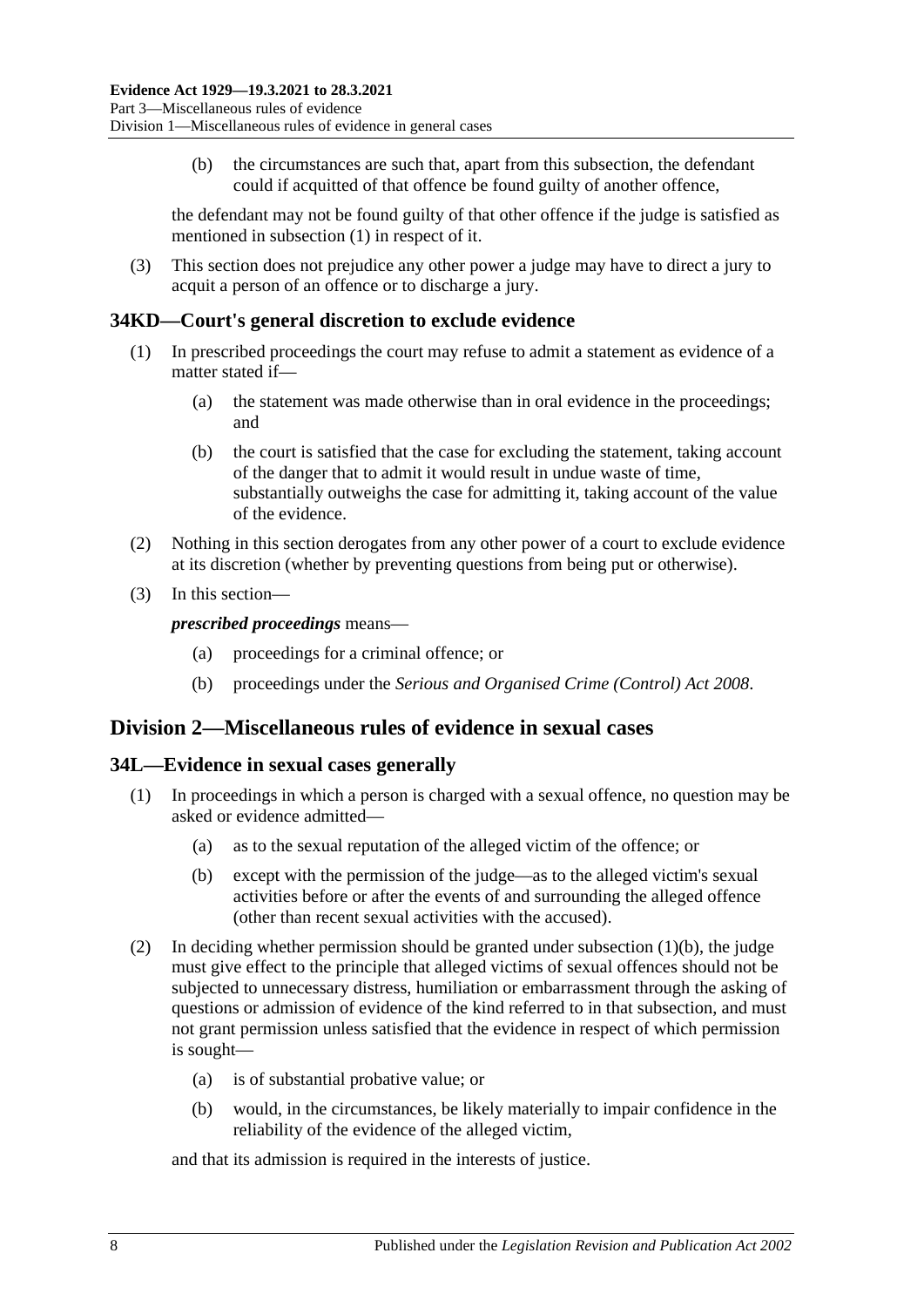- (3) Permission must not be granted unde[r subsection](#page-43-0) (1)(b) authorising the asking of questions or the admission of evidence the purpose of which is only to raise inferences from some general disposition of the alleged victim.
- (4) An application for permission under [subsection](#page-43-0) (1)(b) must be heard and determined in the absence of the jury (if any).
- <span id="page-44-0"></span>(5) In a trial of a charge of a sexual offence, the judge is not required by any rule of law or practice to warn the jury that it is unsafe to convict the accused on the uncorroborated evidence of the alleged victim of the offence.
- (6) [Subsection](#page-44-0) (5) does not affect the operation of any provision of this or any other Act requiring that the evidence of a witness be corroborated.
- (7) In this section—

*evidence* includes an allegation or statement made by way of an unsworn statement;

*sexual activities* includes sexual experience or lack of sexual experience.

# **34LA—Admissibility of evidence of out of court statements by certain alleged victims of sexual offences**

- (1) In proceedings in which a person is charged with a sexual offence, a statement not made in oral evidence in the proceedings (an *out of court statement*) is admissible as evidence of any matter stated if—
	- (a) oral evidence given in the proceedings by the person who made the out of court statement would be admissible as evidence of that matter; and
	- (b) the person who made the out of court statement is identified to the court's satisfaction; and
	- (c) each of the conditions specified in [subsection](#page-44-1) (2) is satisfied.
- <span id="page-44-2"></span><span id="page-44-1"></span>(2) The conditions are as follows:
	- (a) the person who made the out of court statement is the alleged victim of the sexual offence;
	- (b) the person will not be called as a witness in the proceedings because the judge is satisfied that, at the time the person made the out of court statement, the person was—
		- (i) a young child; or
		- (ii) a person with a disability that adversely affects the person's capacity to give a coherent account of the person's experiences or to respond rationally to questions;
	- (c) the out of court statement was not made by the person to an investigating or other authority as part of a formal interview process conducted in relation to the alleged offence;
	- (d) after considering the out of court statement, the circumstances in which it was made and any other relevant factor, the judge is of the opinion that the evidence has sufficient probative value to justify its admission.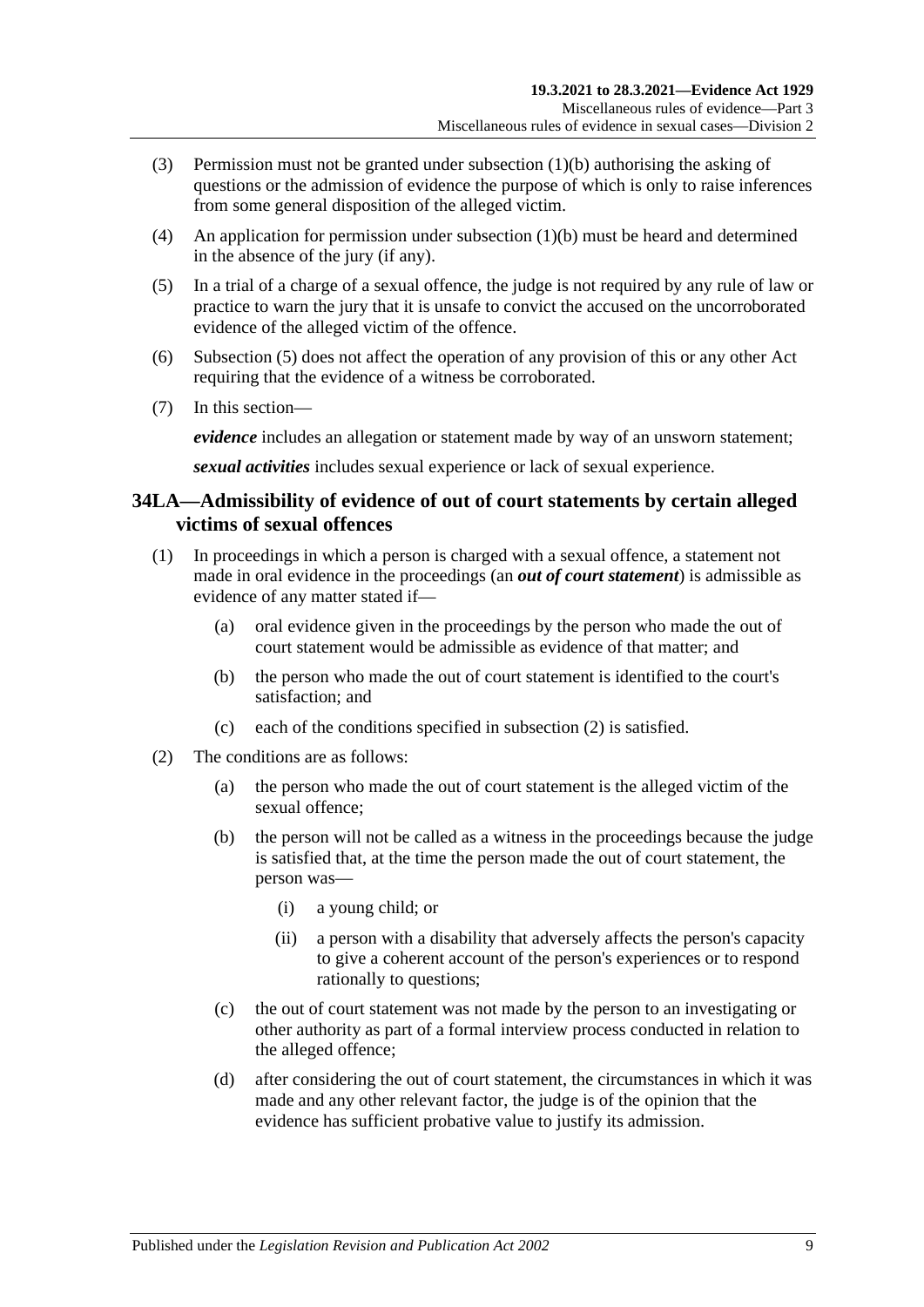- (3) [Subsection \(2\)\(b\)](#page-44-2) applies regardless of the age of the person or the person's capacity at the time the judge is considering whether to admit the evidence of the out of court statement in the proceedings.
- (4) Evidence of an out of court statement admitted under this section may be used to prove the truth of the facts asserted in the statement.
- (5) If evidence of an out of court statement is admitted under this section, the judge must warn the jury to treat the evidence of the out of court statement with particular care because it has not been tested by way of examination or cross-examination of the alleged victim.

## **34M—Evidence relating to complaint in sexual cases**

(1) This section abolishes the common law relating to recent complaint in sexual cases. **Note—**

See *Kilby v The Queen* (1973) 129 CLR 460; *Crofts v The Queen* (1996) 186 CLR 427

- (2) In a trial of a charge of a sexual offence, no suggestion or statement may be made to the jury that a failure to make, or a delay in making, a complaint of a sexual offence is of itself of probative value in relation to the alleged victim's credibility or consistency of conduct.
- <span id="page-45-0"></span>(3) Despite any other rule of law or practice, evidence related to the making of an initial complaint of an alleged sexual offence is admissible in a trial of a charge of the sexual offence.

#### **Examples—**

Evidence may be given by any person about—

- when the complaint was made and to whom;
- the content of the complaint;
- how the complaint was solicited;
- why the complaint was made to a particular person at a particular time;
- why the alleged victim did not make the complaint at an earlier time.
- <span id="page-45-1"></span>(4) If evidence referred to in [subsection](#page-45-0) (3) is admitted in a trial, the judge must direct the jury that—
	- (a) it is admitted—
		- (i) to inform the jury as to how the allegation first came to light; and
		- (ii) as evidence of the degree of consistency of conduct of the alleged victim; and
	- (b) it is not admitted as evidence of the truth of what was alleged; and
	- (c) there may be varied reasons why the alleged victim of a sexual offence has made a complaint of the offence at a particular time or to a particular person,

but that, otherwise, it is a matter for the jury to determine the significance (if any) of the evidence in the circumstances of the particular case.

(5) It is not necessary that a particular form of words be used in giving the direction under [subsection](#page-45-1)  $(4)$ .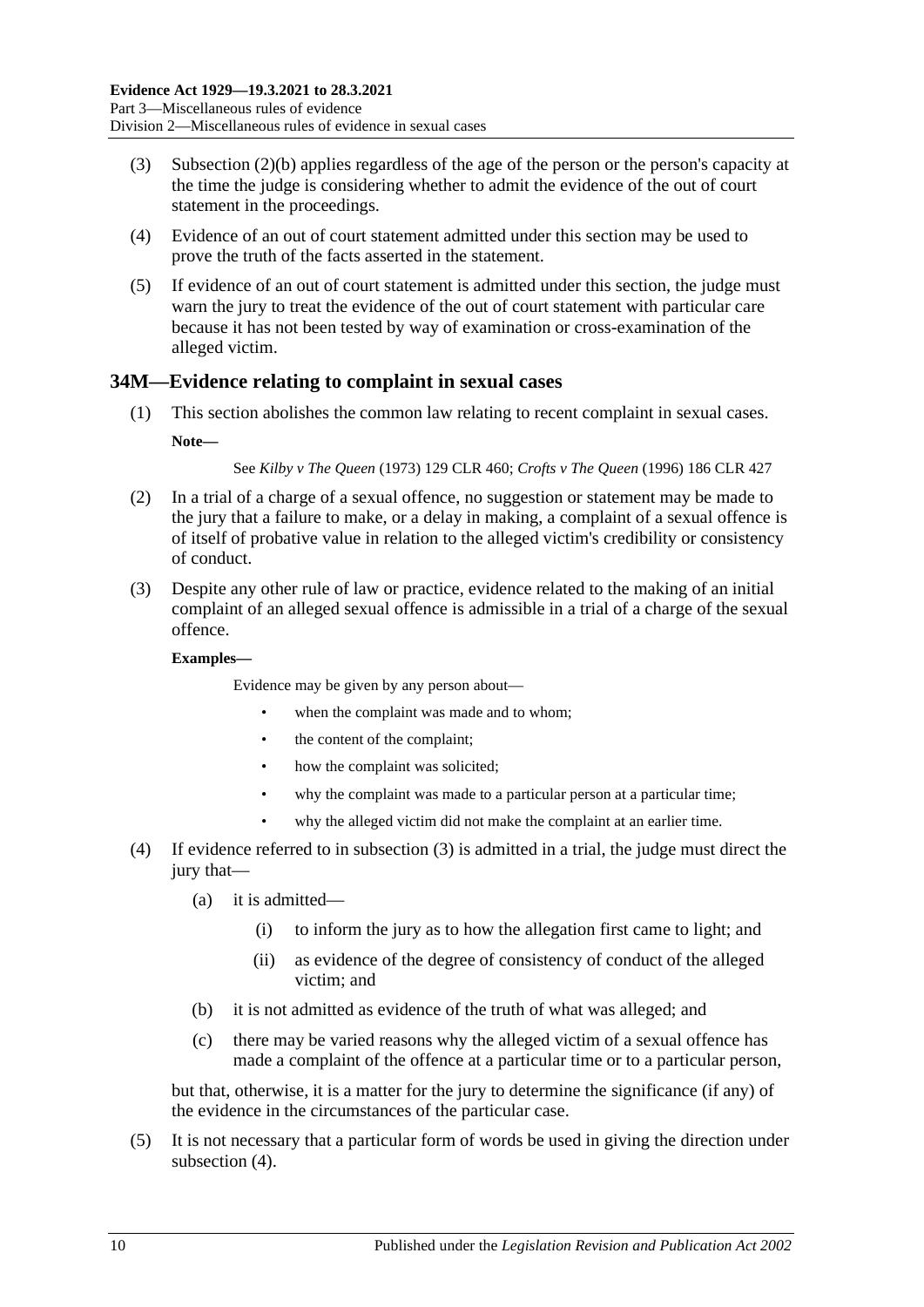(6) In this section—

*complaint*, in relation to a sexual offence, includes a report or any other disclosure (whether to a police officer or otherwise);

*initial complaint*, in relation to a sexual offence, includes information provided by way of elaboration of the initial complaint (whether provided at the time of the initial complaint or at a later time).

## <span id="page-46-0"></span>**34N—Directions relating to consent in certain sexual cases**

- (1) In a trial of a charge of a sexual offence where a lack of consent of a person in relation to a particular sexual activity is in issue, the judge must direct the jury that the person is not to be regarded as having consented to the sexual activity the subject of the charge merely because—
	- (a) the person did not say or do anything to indicate that he or she did not freely and voluntarily agree to the sexual activity; or
	- (b) the person did not protest to or physically resist the sexual activity; or
	- (c) the person was not physically injured in the course of, or in connection with, the sexual activity; or
	- (d) 1 or more of the following circumstances apply:
		- (i) the person freely and voluntarily agreed to sexual activity of a different kind with the defendant;
		- (ii) the person had freely and voluntarily agreed to sexual activity (whether or not of the same kind) with the defendant on an earlier occasion;
		- (iii) the person had, on that or some other occasion, freely and voluntarily agreed to sexual activity (whether or not of the same kind) with another person.
- (2) The judge must, in a trial referred to in [subsection](#page-46-0) (1), give each of the directions referred to in that subsection as may be applicable in the circumstances of the particular case.
- (3) In this section—

*consent*, in relation to a sexual activity, has the same meaning as in the *[Criminal Law](http://www.legislation.sa.gov.au/index.aspx?action=legref&type=act&legtitle=Criminal%20Law%20Consolidation%20Act%201935)  [Consolidation Act](http://www.legislation.sa.gov.au/index.aspx?action=legref&type=act&legtitle=Criminal%20Law%20Consolidation%20Act%201935) 1935*;

*sexual activity* includes sexual intercourse (within the meaning of the *[Criminal Law](http://www.legislation.sa.gov.au/index.aspx?action=legref&type=act&legtitle=Criminal%20Law%20Consolidation%20Act%201935)  [Consolidation Act](http://www.legislation.sa.gov.au/index.aspx?action=legref&type=act&legtitle=Criminal%20Law%20Consolidation%20Act%201935) 1935*).

# **Division 3—Admissibility of evidence showing discreditable conduct or disposition**

## **34O—Application of Division**

(1) This Division applies to the trial of a charge of an offence and prevails over any relevant common law rule of admissibility of evidence to the extent of any inconsistency.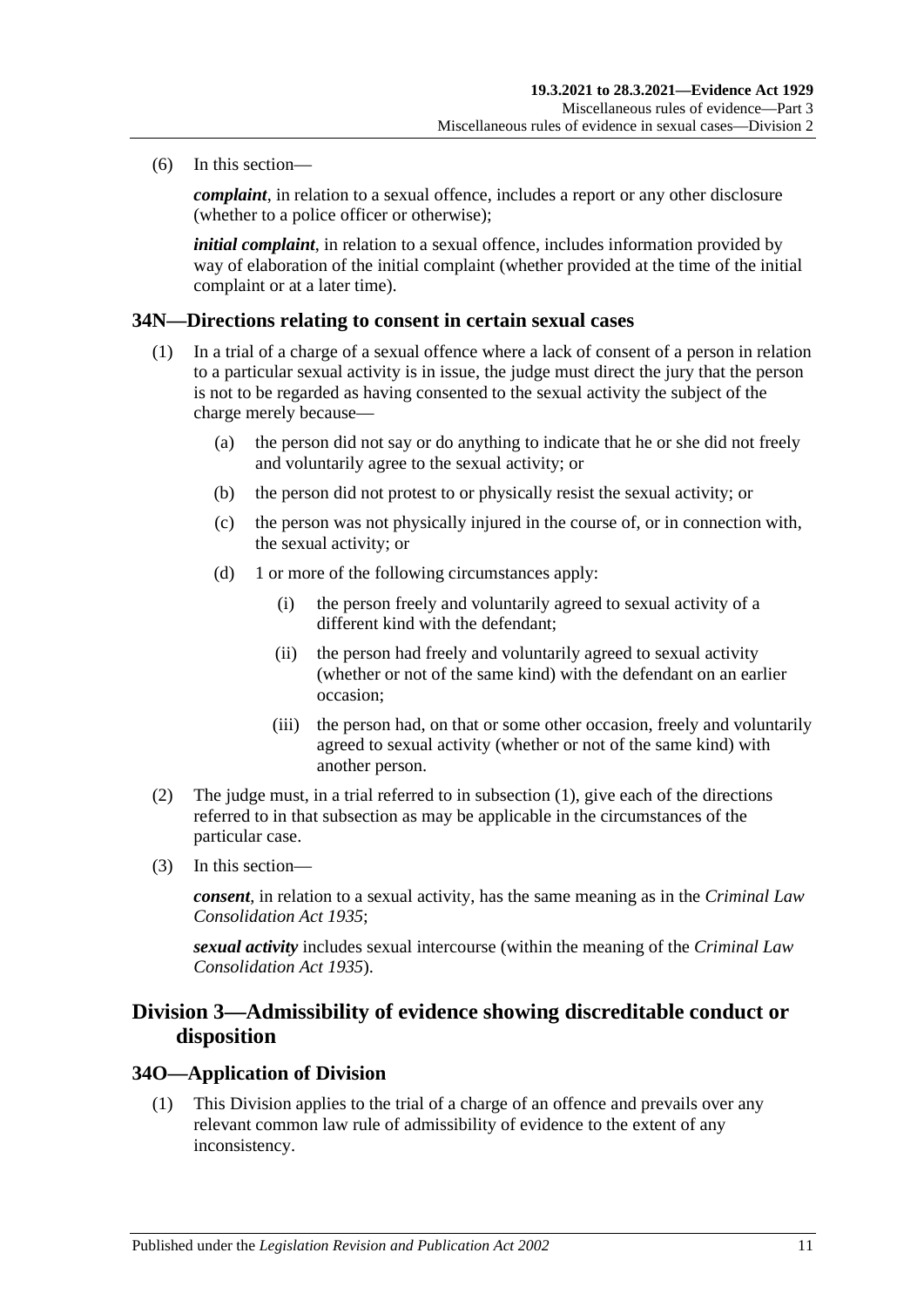- (2) This Division does not apply to—
	- (a) evidence adduced pursuant to [section](#page-29-0) 18; or
	- (b) evidence of the character, reputation, conduct or disposition of a person as a fact in issue.

### <span id="page-47-4"></span>**34P—Evidence of discreditable conduct**

- (1) In the trial of a charge of an offence, evidence tending to suggest that a defendant has engaged in discreditable conduct, whether or not constituting an offence, other than conduct constituting the offence (*discreditable conduct evidence*)—
	- (a) cannot be used to suggest that the defendant is more likely to have committed the offence because he or she has engaged in discreditable conduct; and
	- (b) is inadmissible for that purpose (*impermissible use*); and
	- (c) subject to [subsection](#page-47-0) (2), is inadmissible for any other purpose.
- <span id="page-47-1"></span><span id="page-47-0"></span>(2) Discreditable conduct evidence may be admitted for a use (the *permissible use*) other than the impermissible use if, and only if—
	- (a) the judge is satisfied that the probative value of the evidence admitted for a permissible use substantially outweighs any prejudicial effect it may have on the defendant; and
	- (b) in the case of evidence admitted for a permissible use that relies on a particular propensity or disposition of the defendant as circumstantial evidence of a fact in issue—the evidence has strong probative value having regard to the particular issue or issues arising at trial.
- (3) In the determination of the question in [subsection](#page-47-1) (2)(a), the judge must have regard to whether the permissible use is, and can be kept, sufficiently separate and distinct from the impermissible use so as to remove any appreciable risk of the evidence being used for that purpose.
- <span id="page-47-3"></span>(4) Subject to [subsection](#page-47-2) (5), a party seeking to adduce evidence that relies on a particular propensity or disposition of the defendant as circumstantial evidence of a fact in issue under this section must give reasonable notice in writing to each other party in the proceedings in accordance with the rules of court.
- <span id="page-47-2"></span>(5) The court may, if it thinks fit, dispense with the requirement in [subsection](#page-47-3) (4).

#### **34Q—Use of evidence for other purposes**

Evidence that under this Division is not admissible for 1 use must not be used in that way even if it is relevant and admissible for another use.

## **34R—Trial directions**

(1) If evidence is admitted under [section](#page-47-4) 34P, the judge must (whether or not sitting with a jury) identify and explain the purpose for which the evidence may, and may not, be used.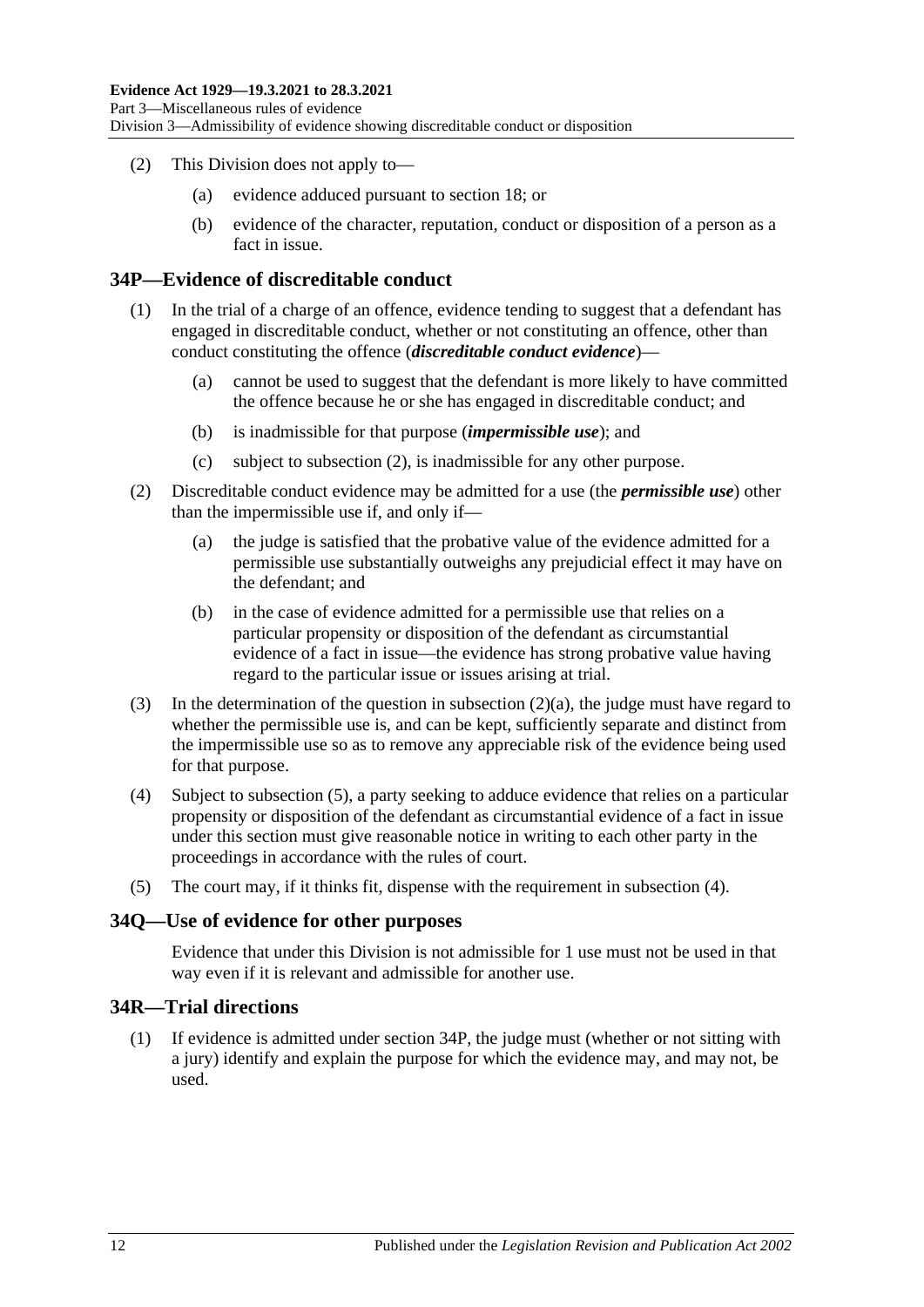(2) If evidence is admitted under [section](#page-47-4) 34P and that evidence is essential to the process of reasoning leading to a finding of guilt, the evidence cannot be used unless on the whole of the evidence, the facts in proof of which the evidence was admitted are established beyond reasonable doubt, and the judge must (whether or not sitting with a jury) give a direction accordingly.

# **34S—Certain matters excluded from consideration of admissibility**

Evidence may not be excluded under this Division if the only grounds for excluding the evidence would be either (or both) of the following:

- (a) there is a reasonable explanation in relation to the evidence consistent with the innocence of the defendant;
- (b) the evidence may be the result of collusion or concoction.

# **34T—Severance**

Where—

- (a) 2 or more defendants are charged in the same information; and
- (b) a party proposes to adduce discreditable conduct evidence; and
- (c) a defendant (the *applicant*) applies prior to or during a trial for a separate trial or for a charge to be severed from the information,

the court, when considering the application, must give strong weight to a real possibility that the applicant may be prejudiced by—

- (d) evidence proposed to be adduced by the prosecutor against another defendant which is not admissible against the applicant; or
- (e) evidence proposed to be adduced by another defendant which is not admissible against the applicant; or
- (f) the applicant's inability to adduce with respect to another defendant relevant evidence that would be admissible but for the operation of [section](#page-47-4) 34P.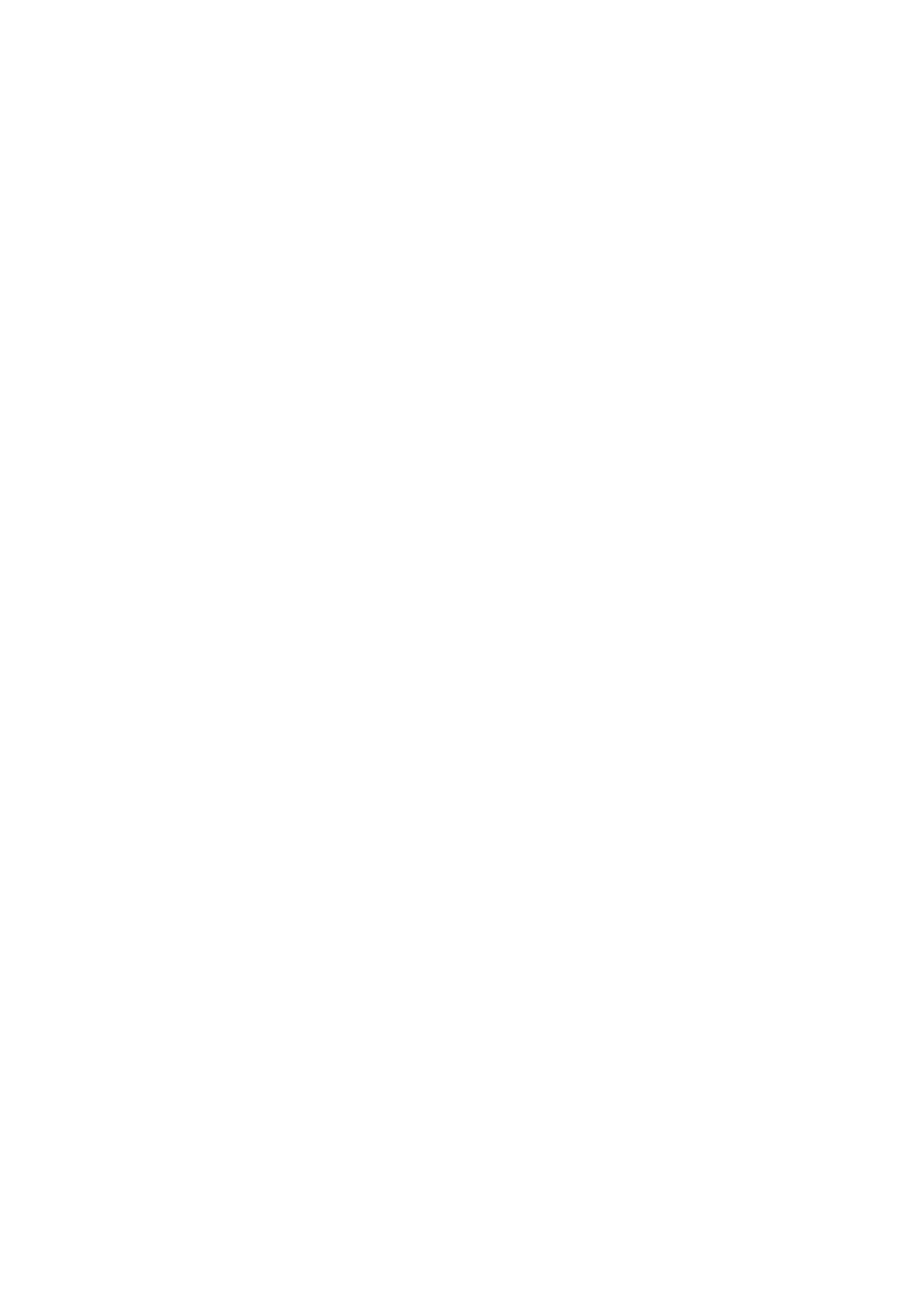# **Part 4—Documents and other records**

# **Division 1—Public Acts and documents**

# **35—Judicial notice of legislative instruments**

- (1) A court must take judicial notice of a legislative instrument.
- (2) In this section—

### *legislative instrument* means—

- (a) an Act of this State, or an Act or ordinance of any other State or a Territory of the Commonwealth;
- (b) an Act of the Imperial Parliament that forms part of the law of this State or of any other State or a Territory of the Commonwealth;
- (c) a regulation, rule, by-law or other form of subordinate legislation made under the law of this State or of any other State or a Territory of the Commonwealth;
- (d) a proclamation, order or notice published in the Gazette or the corresponding official publication of some other State or a Territory of the Commonwealth;
- (e) an Act or other instrument of a kind referred to in a preceding paragraph as published or republished under—
	- (i) the *[Legislation Revision and Publication Act](http://www.legislation.sa.gov.au/index.aspx?action=legref&type=act&legtitle=Legislation%20Revision%20and%20Publication%20Act%202002) 2002*; or
	- (ii) a former Act, or provision of an Act, of this State that provided for the reprinting or consolidation of any such instruments; or
	- (iii) a corresponding Act or ordinance of any other State or a Territory of the Commonwealth.

## **36—Proof of votes and proceedings of Parliament**

All documents purporting to be copies of the votes and proceedings or journals or minutes of either House of Parliament, or of papers presented to either House of Parliament, if purporting to be printed by the Government Printer, shall on their mere production be admitted as evidence thereof.

## **37—Evidentiary value of official publications**

The Gazette or the corresponding official publication of some other State or a Territory of the Commonwealth is admissible in any legal proceedings as evidence of any legislative, judicial or administrative acts published or notified in it.

## **37A—Proof of Gazette**

The mere production of a paper purporting to be the Gazette shall in all courts be evidence that the paper is the Gazette and was published on the day on which it bears date.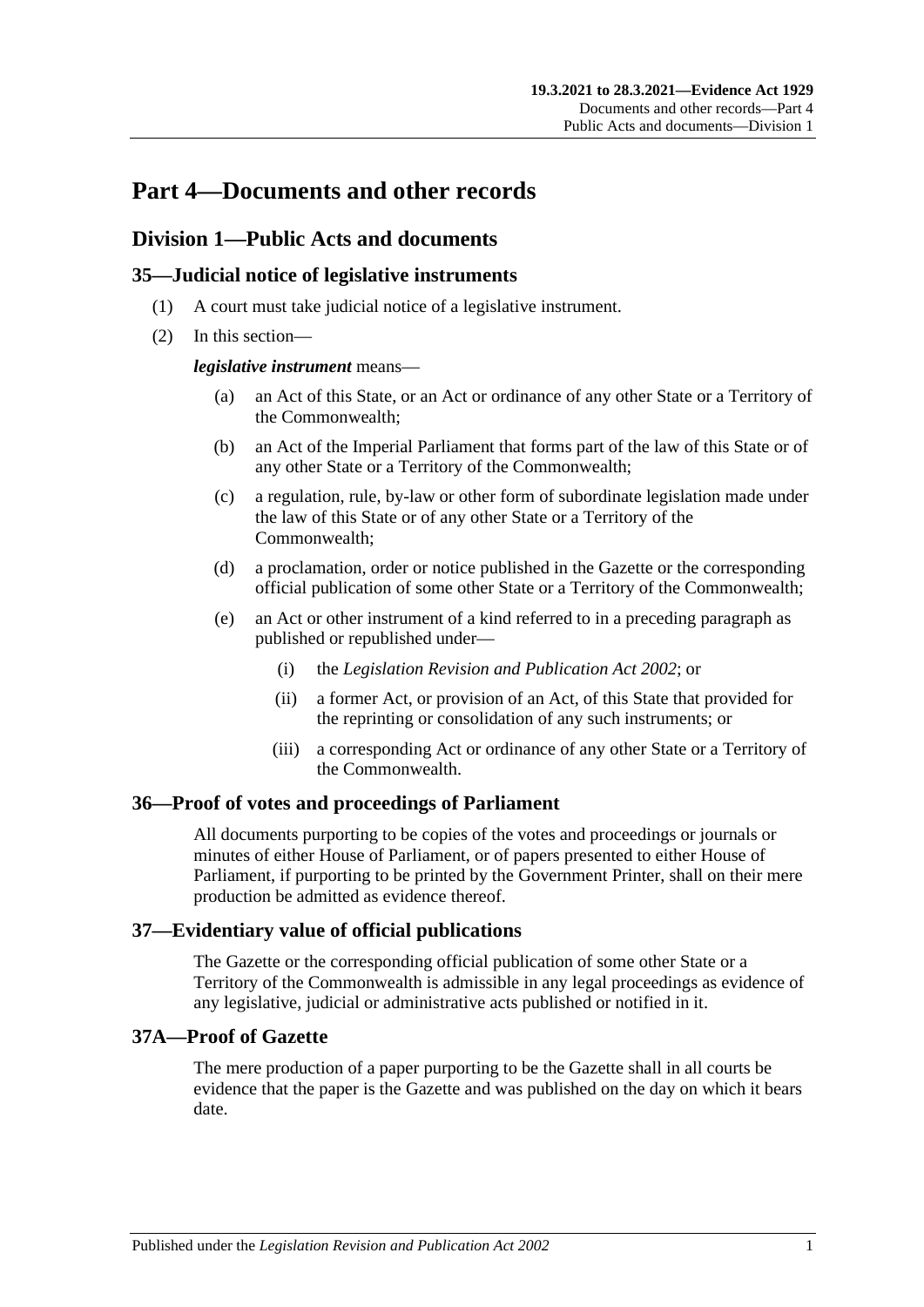# **37B—Proof of printing by Government Printer**

The mere production of a paper purporting to be printed by the Government Printer or by the authority of the Government of the State shall in all courts be evidence that the paper was printed by the Government Printer or by such authority.

# **37C—Proof of Imperial orders-in-Council**

(1) In this section—

*Imperial order-in-Council* means—

- (a) any letters patent or Imperial order-in-Council; or
- (b) any admiralty map or chart issued by, or under the authority of, the Government of Great Britain, or the United Kingdom.
- <span id="page-51-0"></span>(2) Evidence of the making and contents of an Imperial order-in-Council may be given by production of a document purporting to be certified by the Secretary to the Attorney-General as a true copy of the Imperial order-in-Council.
- (3) A statement in a document produced in evidence under [subsection](#page-51-0) (2) of this section as to the date of publication of the Imperial order-in-Council shall be evidence that the Imperial order-in-Council was published on that date.

## **38—Foreign and Colonial Acts of State, judgments etc provable by copies**

- (1) Evidence of any proclamation, treaty, or other act of State, of any foreign State, or in any part of His Majesty's Dominions outside the Commonwealth and other than the United Kingdom, may be given by the production of a document, purporting to be a copy thereof and—
	- (a) proved to be an examined copy thereof; or
	- (b) purporting to be sealed with the seal of the foreign State or of the said part of His Majesty's Dominions.
- (2) Evidence of any judgment, decree, order or other judicial proceeding of any court of justice in the United Kingdom or in any foreign State or part of His Majesty's Dominions outside the Commonwealth and other than the United Kingdom (including any affidavit, pleading, or other legal document filed or deposited in the court) may be given by the production of a document purporting to be a copy thereof; and
	- (a) proved to be an examined copy thereof; or
	- (b) purporting to be sealed with the seal of such court; or
	- (c) purporting to be signed by a judge of such court with a statement in writing attached by him to his signature that such court has no seal, and without proof of his judicial character, or of the truth of such statement.
- (3) If any such document as aforesaid purports to be sealed or signed as aforesaid it shall be admissible without proof of the seal or of the signature as the case may be.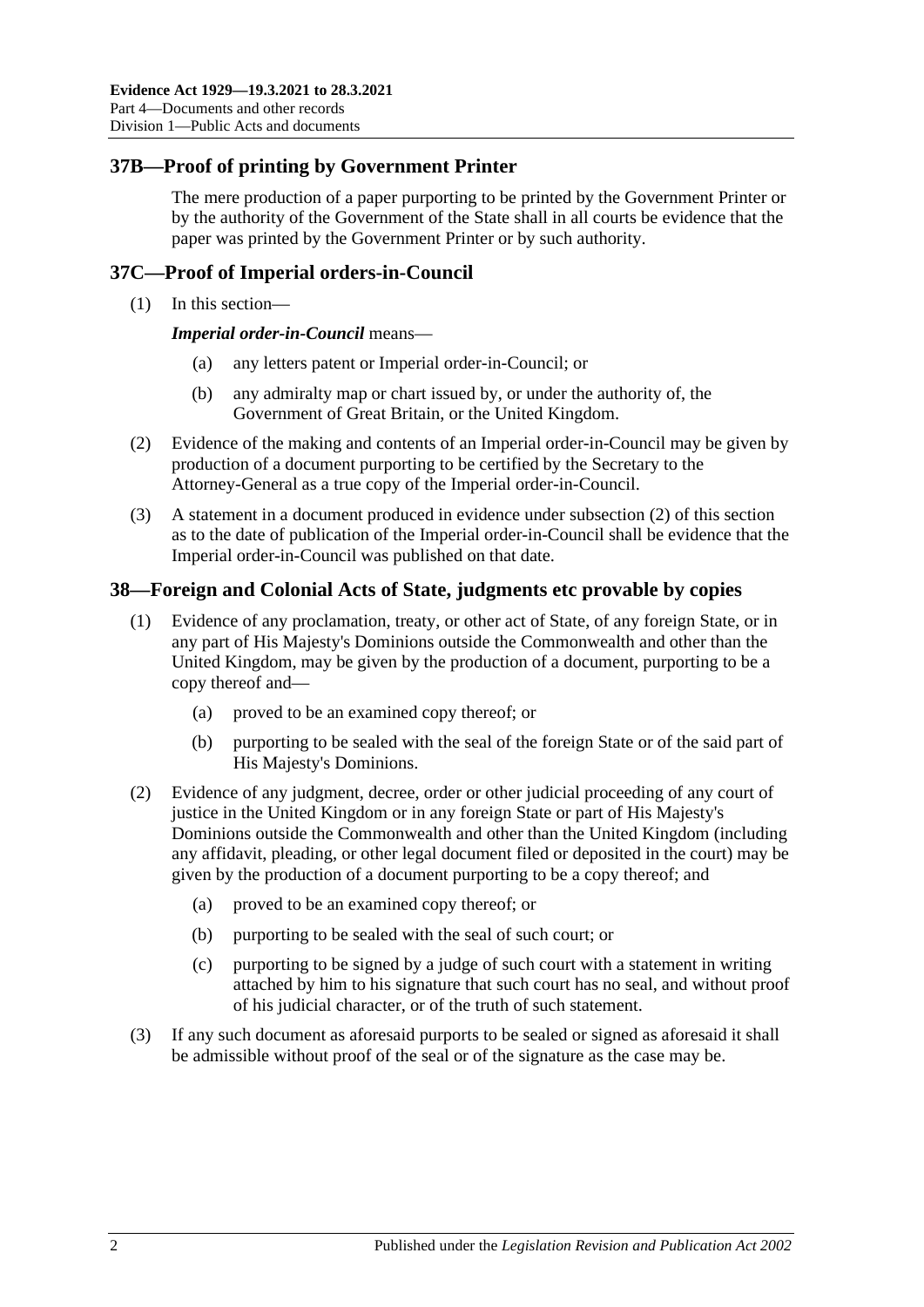# **39—Public documents provable by examined or certified copy**

- (1) Whenever any book or other document is of such a public nature as to be admissible in evidence on its mere production from the proper custody, and no Act exists which renders its contents provable by means of a copy, any copy thereof or extract therefrom shall be admissible in evidence,
	- (a) if it is proved to be an examined copy or extract; or
	- (b) it purports to be signed and certified as a true copy or extract by the officer to whose custody the original is entrusted.
- (2) Every such officer is hereby required to furnish such certified copy or extract to any person applying for the same at a reasonable time, upon payment of a reasonable sum for the same, not exceeding five cents for every folio of ninety words.

## **40—Proof of documents by examined or certified copies**

Whenever any book, or other document, in the United Kingdom, or in any part of His Majesty's Dominions outside the Commonwealth and other than the United Kingdom, is provable (according to the law of England, or of the said part of His Majesty's Dominions) by means of a copy, any copy thereof or extract therefrom shall be admissible in evidence if it—

- (a) is proved to be an examined copy or extract; or
- (b) purports to be signed and certified as a true copy or extract by some officer who shall further certify that he is the officer to whose custody the original is entrusted.

#### **41—Certifying a false document**

If any officer authorised or required by this Act to furnish any certified copy or extract shall wilfully certify any document as being a true copy or extract, knowing that the same is not a true copy or extract, as the case may be, he shall be guilty of an offence, and be liable, on conviction, to imprisonment for any term not less than eighteen months or more than three years.

## **Division 2—Proof of convictions, acquittals etc**

#### **42—Proof of conviction or acquittal of an indictable offence**

- (1) The information, trial, and conviction, or acquittal of any person for an indictable offence may be proved by a certificate purporting to be under the hand of the Registrar of the Supreme Court or the District Court or the associate or other officer having the custody of the records of the court where such conviction, or acquittal took place, or of the deputy of such associate or other officer.
- (2) The certificate may set forth the substance and effect of the record omitting the formal parts thereof.
- (3) A conviction for any offence committed in any other State or any Territory of the Commonwealth may be proved by a like certificate.
- (4) No proof shall be required of the handwriting or official position of any person certifying in pursuance of this section.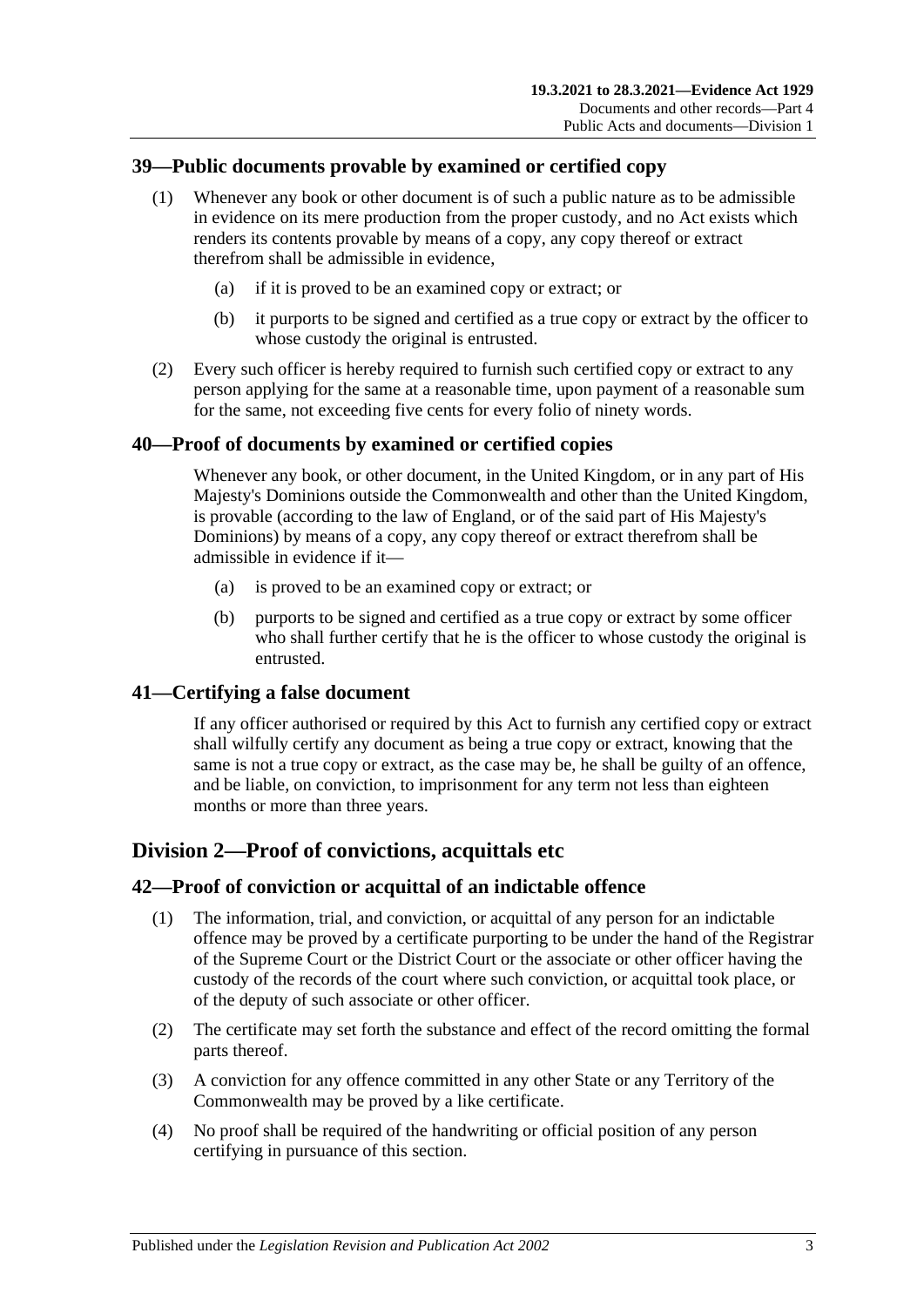(5) The mode of proof authorised by this section shall be in addition to and not to the exclusion of any other authorised mode of proof.

## **43—Proof of convictions and orders of courts of summary jurisdiction**

- (1) Any conviction, order of dismissal or other order made by a court of summary jurisdiction may be proved in any court whatever by the production of a copy of such conviction, order of dismissal or other order, purporting to be certified by the clerk of the court by which such conviction, order of dismissal or other order was made, or by the deputy of such clerk.
- (2) No proof shall be required of the signature or official character of the person appearing to have signed any such copy as aforesaid.
- (3) This section shall apply to any conviction, order of dismissal or other order made before or after the commencement of this Act.
- (4) In this section the expression *court of summary jurisdiction* shall mean any court, by whatever name called, which in any State or Territory of the Commonwealth has jurisdiction to try offences summarily.

### **43A—Proof of identity of person convicted in another State**

For the purpose of proving the identity of any person alleged to have been convicted in any other State, or any Territory of the Commonwealth, an affidavit substantially in the form of [Schedule 4](#page-101-0) shall be admissible in evidence in all courts and shall be *prima facie* evidence that the person whose finger-prints are exhibited thereto—

- (a) is the person who in any document exhibited to the said affidavit and purporting to be a certificate of conviction or a certified copy of conviction, is referred to as having been convicted;
- (b) has been convicted of the offences mentioned in the said affidavit.

# **Division 3—Documents relating to ships or transport**

# **44—Registers of British vessels and certificates of registry admissible as** *prima facie* **evidence of their contents**

- (1) Every register of vessels kept under any of the Acts of the Imperial Parliament relating to the registry of British vessels, may be proved either by the production of the original or by an examined copy thereof, or by a copy thereof purporting to be certified under the hand of the person having the charge of the original.
- (2) Every such register, or such copy of a register, and also every certificate of registry granted under any of the said Acts relating to the registry of British vessels, and purporting to be signed as required by law, shall be received in evidence as *prima facie* proof of all the matters contained or recited in such register when the register or such copy thereof as aforesaid is produced, and of all matters contained or recited in or endorsed on such certificate of registry when the said certificate is produced.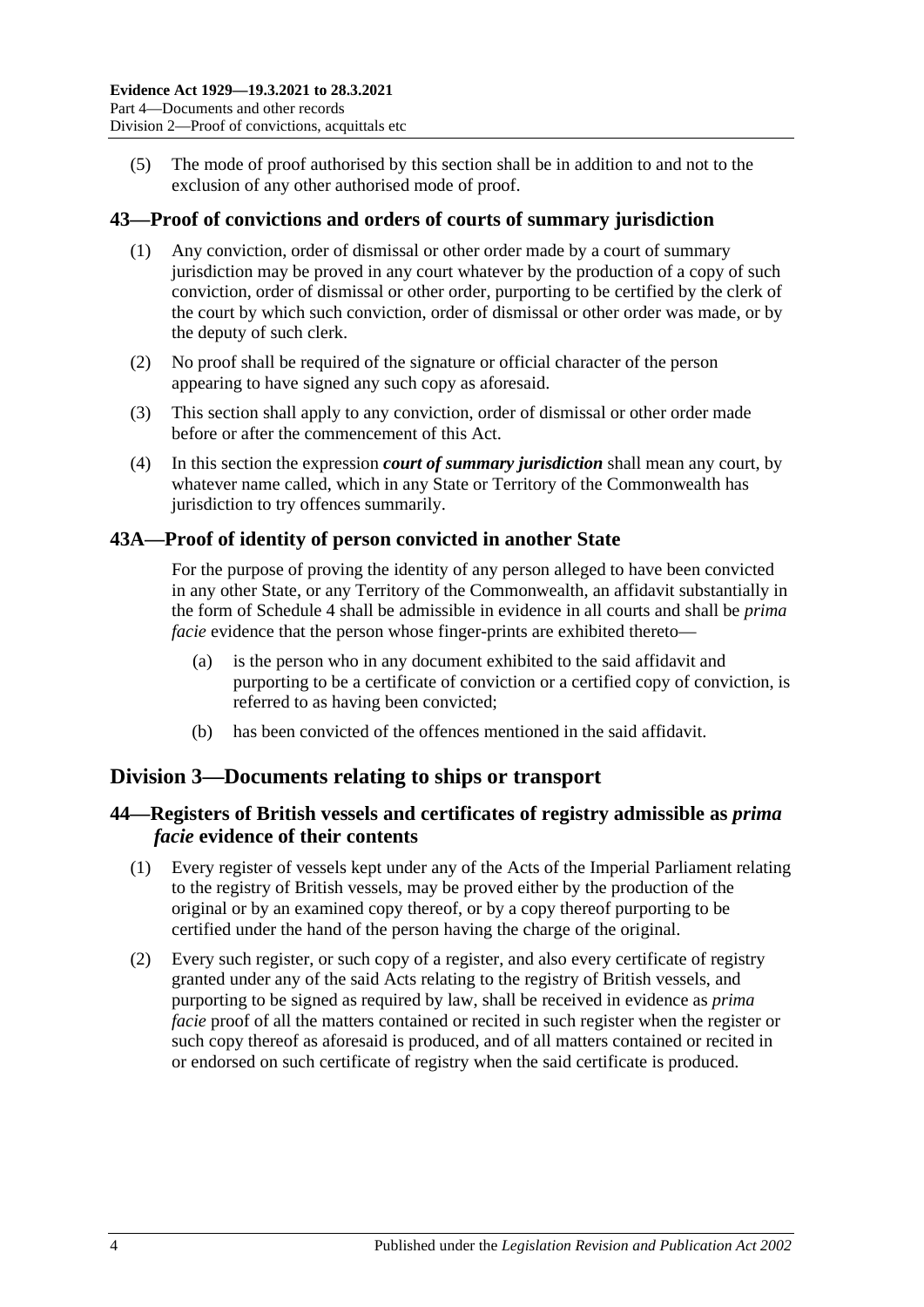# **45—Documents relating to transportation of persons or goods**

- (1) An apparently genuine document purporting to be a document of a prescribed nature and to relate to the transportation or shipment of any person or goods, from one place to another—
	- (a) shall be admissible in evidence on production without further proof; and
	- (b) shall be evidence of any fact stated, or referred to, in the document, or to be inferred from the document, and where the document relates to the shipment of goods, shall be evidence that the ownership of goods referred to in the document is in the consignee named in the document or his assignee.
- (2) Evidence of the description of any package or property, or of any inscription or mark upon any package or property shall be admissible (without production of the original inscription or mark) for the purpose of raising an inference as to the identity of the package or property with that referred to in a document admissible in evidence under this section.
- (3) For the purpose of determining the evidentiary weight, if any, of a document admitted in evidence under this section, consideration shall be given to the source from which the document is produced, the safeguards (if any) that have been taken to ensure its accuracy and any other relevant matters.
- (4) In this section—

#### *document of a prescribed nature* means—

- (a) bill of lading, manifest, shipping receipt, consignment note, way-bill, delivery sheet, register or order, invoice, ticket, passenger list or register, and any document of a like nature; or
- (b) any reproduction of any such document by photographic, photostatic, lithographic or other like process;

*shipment* means carriage by any means by air, land or water.

# **Division 4—Banking records**

## **46—Interpretation**

In this Division—

*bank* means—

- (a) a body corporate carrying on the business of banking in a State or Territory of the Commonwealth; or
- (d) any other body that accepts money on deposit from the public;

#### *banking records* means—

- (a) books of account, accounts, and accounting records (including working papers and other documents necessary to explain the methods and calculations by which accounts are made up); and
- (b) books, diaries, or other records used in the course of carrying on the business of a bank; and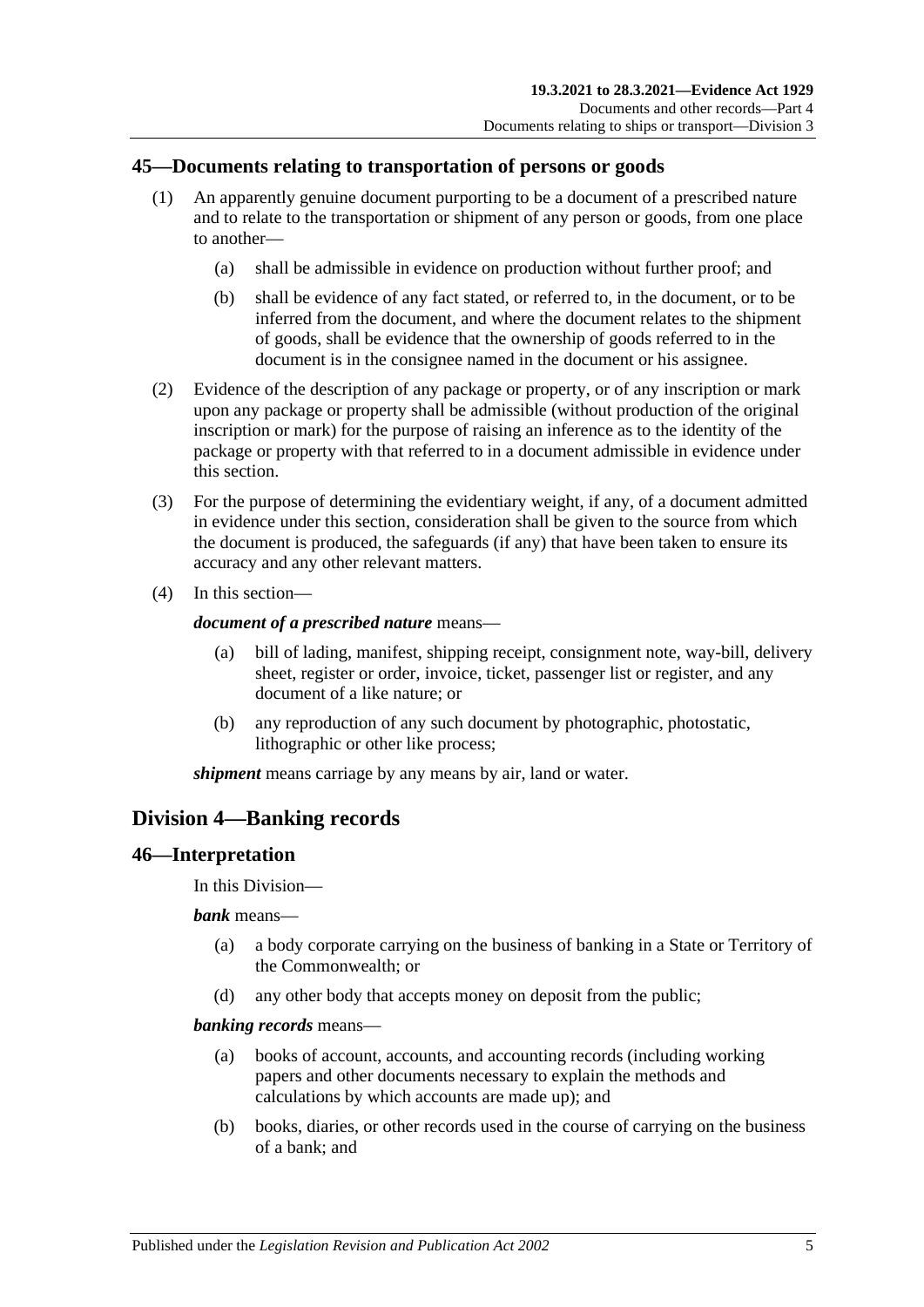- (c) cheques, bills of exchange, promissory notes, deposit slips, orders for the payment of money, invoices, receipts and vouchers; and
- (d) securities, and documents of title to securities,

in the possession or control of a bank;

*copy*, in relation to a banking record made by microfilming or by a mechanical or electronic process, means a document produced from the record containing, in an intelligible form, the information stored in the record.

### **47—Admission of banking record in evidence**

- (1) Subject to [subsection](#page-55-0) (2), a copy of a banking record is admissible in legal proceedings as evidence—
	- (a) of the record; and
	- (b) of the transactions or matters to which the record relates.
- <span id="page-55-0"></span>(2) The copy shall not be admitted in evidence unless it is first proved—
	- (a) that the record was compiled in the ordinary course of business; and
	- (b) that the record is in the custody or control of the bank; and
	- (c) that reasonable steps have been taken to ensure that the copy is an accurate copy of the record, or accurately reproduces information stored in the record.
- (3) Evidence may be given orally or by affidavit by an officer of the bank for the purpose of proving the matters referred to in [subsection](#page-55-0) (2).

#### **48—Evidence of non-existence of account may be given by affidavit**

An affidavit made by an officer of a bank stating that a person named in the affidavit had at a time, or over a period, specified in the affidavit no account at the bank, or at a specified branch, is admissible in legal proceedings as evidence of the fact stated.

#### **49—Power to order inspection of banking records etc**

- (1) On the application of any party to a legal proceeding a judge may order that such party be at liberty to inspect and take copies of a banking record for any of the purposes of such proceedings.
- <span id="page-55-1"></span>(1a) Where—
	- (a) a Judge of the Supreme Court; or
	- (b) a District Court Judge; or
	- (c) a Magistrate,

is satisfied on the application of a member of the police force or an officer of the Corporate Affairs Commission that it would be in the interests of the administration of justice to permit the applicant to inspect and take copies of banking records, the Judge may order that the applicant be at liberty to inspect and take copies of those banking records.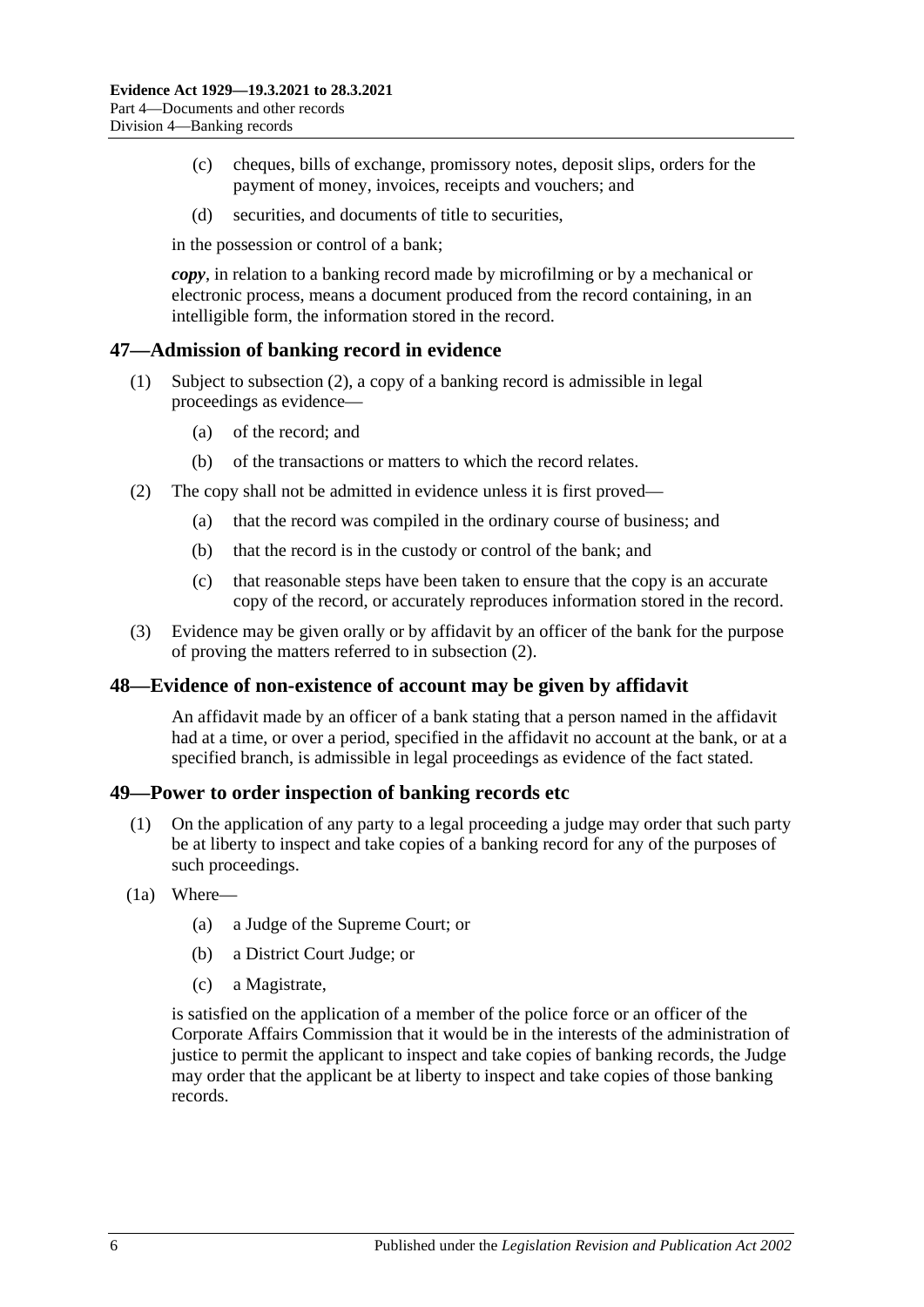- (2) An order under this section may be made either with or without summoning the bank or any other person, and shall be served on the bank three clear days before the same is to be obeyed, unless the judge otherwise directs. Any Sunday or public holiday shall be excluded from the computation of time under this section.
- <span id="page-56-1"></span>(3) Subject to [subsection](#page-56-0) (4), where an order is made under [subsection](#page-55-1) (1a), the applicant shall cause a copy of the order to be served personally or by post on the person subject to investigation within six months of the date of the order or such further period as may be allowed by a Judge.

Maximum penalty: \$1 000.

- <span id="page-56-0"></span>(4) Service of a copy of an order is not required under [subsection](#page-56-1) (3)—
	- (a) if evidence of the commission of an offence was obtained in pursuance of the order and, within the period allowed under [subsection](#page-56-1) (3) for service of a copy of the order, the person subject to investigation is charged with that offence; or
	- (b) if the whereabouts of the person on whom the copy is to be served is unknown and not ascertainable by reasonable inquiry.
- (5) A reference in [subsection](#page-56-1) (3) or [\(4\)](#page-56-0) to the person subject to investigation shall be construed as a reference to the person to whose financial transactions the banking records subject to inspection in pursuance of an order under [subsection](#page-55-1) (1a) relate.
- (6) Copies of applications made under [subsection](#page-55-1) (1a) shall be retained for a period of six years—
	- (a) in the case of applications made by members of the police force—by the Commissioner of Police; and
	- (b) in the case of applications made by officers of the Corporate Affairs Commission—by the Corporate Affairs Commission.
- <span id="page-56-2"></span>(7) The Commissioner of Police shall in each calendar year report to the Minister responsible for the police force the number of applications made under [subsection](#page-55-1) (1a) by members of the police force during the previous calendar year, and the Corporate Affairs Commission shall in each calendar year report to the Minister to whom it is responsible the number of applications made unde[r subsection](#page-55-1) (1a) by officers of the Commission during the previous calendar year.
- (8) A report under [subsection](#page-56-2) (7) may be incorporated in any other annual report that the Commissioner of Police or the Corporate Affairs Commission (as the case may be) is required by or under statute to make to the Minister to whom the report under that subsection is to be submitted.
- (9) A person who divulges, otherwise than in the course of his official duties, information obtained by him by virtue of an order under [subsection](#page-55-1) (1a) shall be guilty of an offence and liable to a penalty not exceeding \$5 000.

#### **50—Bank not compellable to produce records except under order**

A bank or officer of a bank shall not in any legal proceeding to which the bank is not a party be compellable—

(a) to produce any banking record, the contents of which can be proved under this Act; or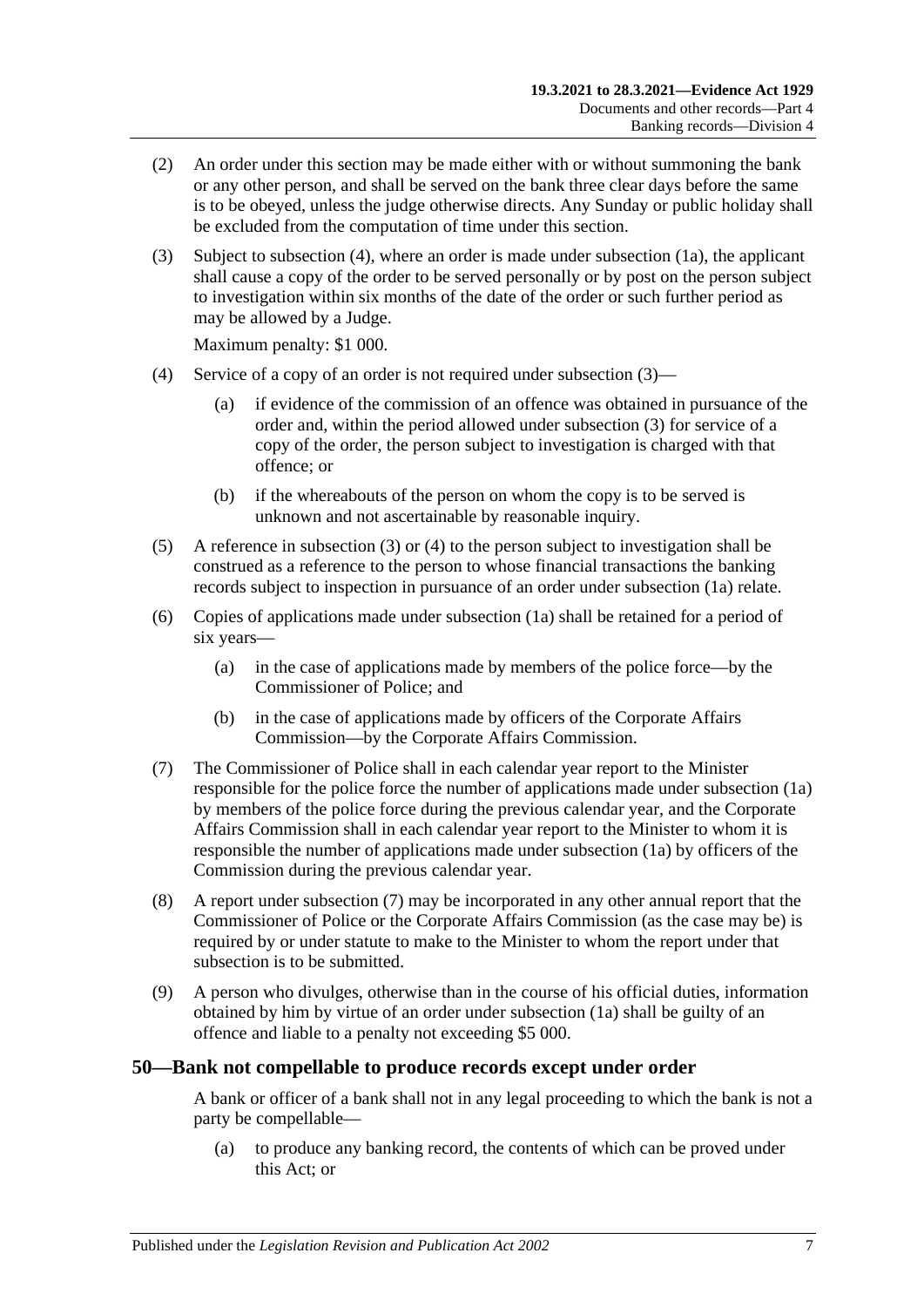(b) to appear as a witness to prove the matters, transactions, and accounts recorded in a banking record,

unless by order of a judge made for special cause.

## **51—Costs occasioned by default of bank**

- (1) Costs occasioned by a default or delay by a bank in complying with an order under this Part (not being an order under [section](#page-55-1) 49(1a)) may be awarded by the judge against the bank.
- (2) Any such order against a bank may be enforced as if the bank were a party to the proceedings in aid of which the application is made.

# **Division 5—Other documents and records**

#### <span id="page-57-0"></span>**52—Admission of certain documents in evidence**

- (1) An apparently genuine document purporting to contain a statement of fact, or written, graphical or pictorial matter in which a statement of fact is implicit, or from which a statement of fact may be inferred is, subject to this section, admissible in evidence.
- (2) A document must not be admitted in evidence under [subsection](#page-57-0) (1) if the court is not satisfied that the person by whom, or at whose direction, the document was prepared could, at the time of the preparation of the document have deposed of his or her own knowledge to the statement that is contained or implicit in, or may be inferred from, the contents of the document.
- (3) A document must not be admitted in evidence under [subsection](#page-57-0) (1) if the court is of the opinion—
	- (a) that the person by whom, or at whose direction, the document was prepared can and should be called by the party tendering the document to give evidence of the matters contained in the document; or
	- (b) that the evidentiary weight of the document is slight and is outweighed by the prejudice that might result to any of the parties from the admission of the document in evidence; or
	- (c) that it would be otherwise contrary to the interests of justice to admit the document in evidence.
- (4) In determining whether to admit a document in evidence under this section, the court may receive evidence by affidavit of any matter pertaining to the admission of that document in evidence.
- (5) For the purpose of determining the evidentiary weight (if any) of a document admitted in evidence under this section, consideration must be given to the source from which the document was produced, the safeguards (if any) that have been taken to ensure its accuracy, and any other relevant matters.

## <span id="page-57-1"></span>**53—Admission of business records in evidence**

- (1) An apparently genuine document purporting to be a business record—
	- (a) is admissible in evidence without further proof; and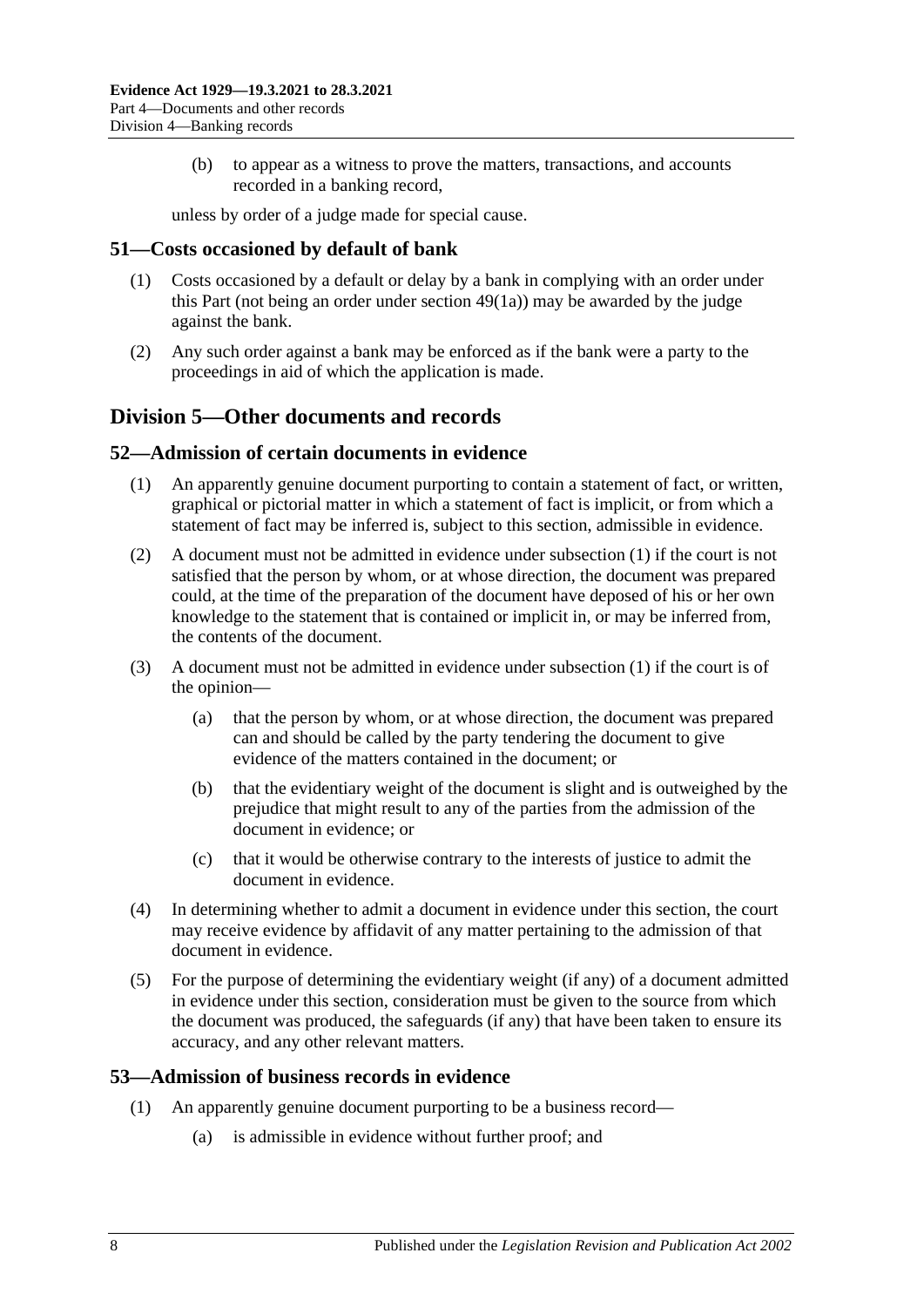- (b) is evidence of a fact stated in the record, or any fact that may be inferred from the record (whether the inference arises wholly from the matter contained in the record, or from that matter in conjunction with other evidence).
- (2) A document must not be admitted in evidence under [subsection](#page-57-1) (1) if the court is of the opinion—
	- (a) that the person by whom, or at whose direction, the document was prepared can and should be called by the party tendering the document to give evidence of the matters contained in the document; or
	- (b) that the evidentiary weight of the document is slight and is outweighed by the prejudice that might result to any of the parties from the admission of the document in evidence; or
	- (c) that it would be otherwise contrary to the interests of justice to admit the document in evidence.
- (3) For the purpose of determining the evidentiary weight (if any) of a document admitted in evidence under [subsection](#page-57-1) (1), consideration must be given to the source from which the document is produced, the safeguards (if any) that have been taken to ensure its accuracy, and any other relevant matters.
- (4) In this section—

*business* means business, occupation, trade or calling and includes the business of any governmental or local governmental body or instrumentality;

#### *business record* means—

- (a) any book of account or other document prepared or used in the ordinary course of a business for the purpose of recording any matter relating to the business; or
- (b) any reproduction of any such record by photographic, photostatic, lithographic or other like process.

# **Division 6—Matters relating to communications**

#### <span id="page-58-0"></span>**54—Electronic communications**

- (1) If an apparently genuine document purports to contain a record of an electronic communication (other than one referred to in [section](#page-59-0) 55), it will be presumed in the absence of evidence to the contrary, that the communication—
	- (a) was sent or made in the form of electronic communication that appears from the document to have been the form by which it was sent or made; and
	- (b) was sent or made by or on behalf of the person by or on whose behalf it appears from the document to have been sent or made; and
	- (c) was sent or made on the day on which, at the time at which and from the place from which it appears from the document to have been sent or made; and
	- (d) was received at the destination to which it appears from the document to have been sent; and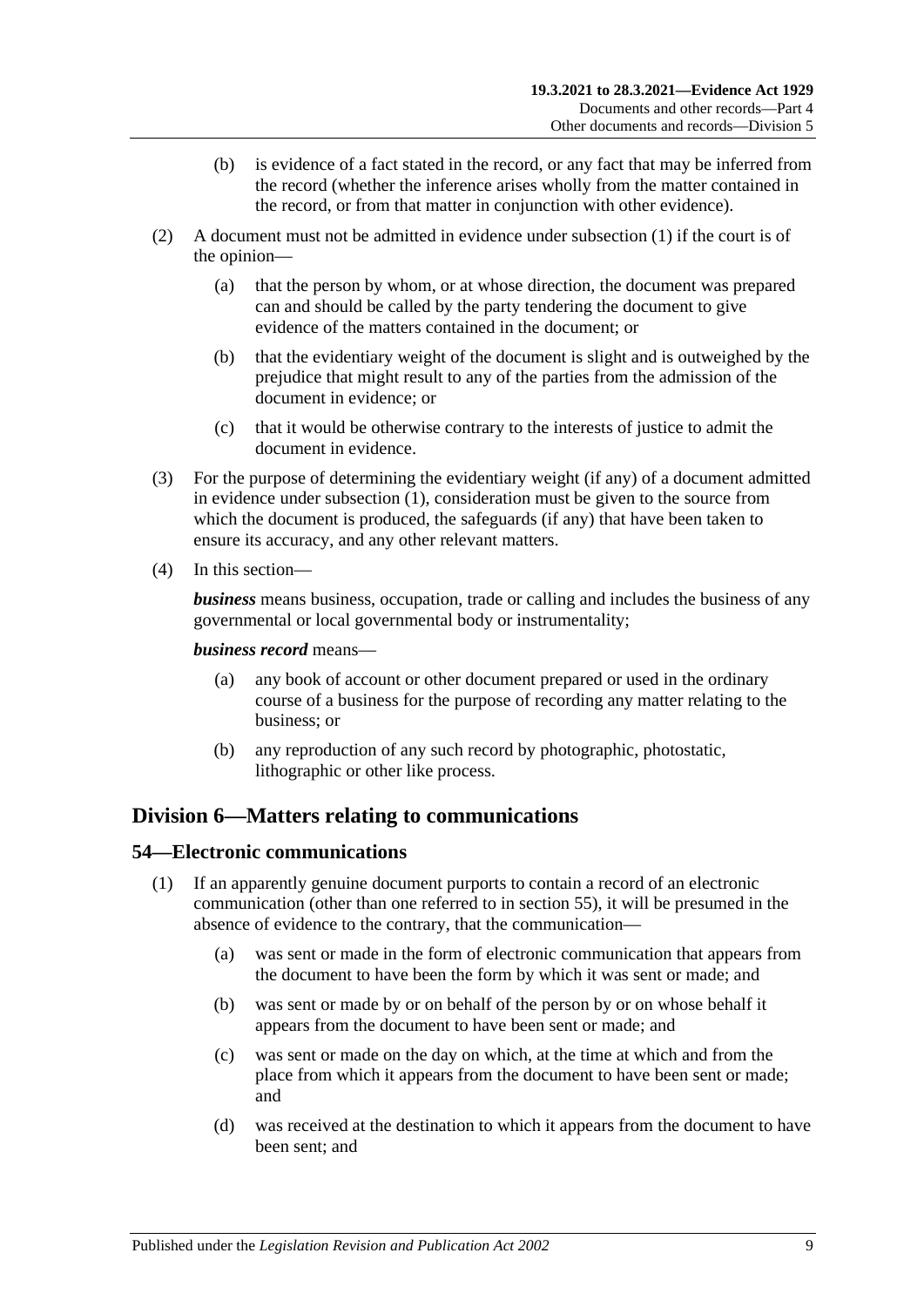- (e) if it appears from the document that the sending of the communication concluded at a particular time—was received at that destination at that time.
- (2) A provision of [subsection](#page-58-0) (1) does not apply in proceedings if—
	- (a) the proceedings relate to a contract; and
	- (b) all parties to the proceedings are parties to the contract; and
	- (c) the provision is inconsistent with a term of the contract.
- (3) A document referred to in [subsection](#page-58-0) (1) may be admitted in proceedings as evidence of any of the following representations contained in the document:
	- (a) the identity of the person from whom or on whose behalf the electronic communication was sent;
	- (b) the date on which or the time at which the communication was sent;
	- (c) the destination of the communication or the identity of the person to whom the communication was addressed.
- (4) In this section—

*electronic communication* has the same meaning as in the *[Electronic Transactions](http://www.legislation.sa.gov.au/index.aspx?action=legref&type=act&legtitle=Electronic%20Transactions%20Act%202000)  Act [2000](http://www.legislation.sa.gov.au/index.aspx?action=legref&type=act&legtitle=Electronic%20Transactions%20Act%202000)*.

#### <span id="page-59-1"></span><span id="page-59-0"></span>**55—Telegrams and lettergrams**

- (1) If a document purporting to contain a record of a message is transmitted by means of a lettergram or telegram, it will be presumed, in the absence of evidence to the contrary, that the message was received by the person to whom the message is addressed no later than 24 hours after the message was delivered to a post office for transmission as a lettergram or telegram.
- (2) This section does not apply in proceedings if—
	- (a) the proceedings relate to a contract; and
	- (b) all parties to the proceedings are parties to the contract; and
	- (c) [subsection \(1\)](#page-59-1) is inconsistent with a term of the contract.

## **Division 7—Miscellaneous**

#### **56—Evidence produced by processes, machines and other devices**

- (1) This section applies to a document or thing—
	- (a) that is produced wholly or partly by a device or process; and
	- (b) that is tendered by a party to proceedings who asserts that, in producing the document or thing, the device or process has produced a particular outcome.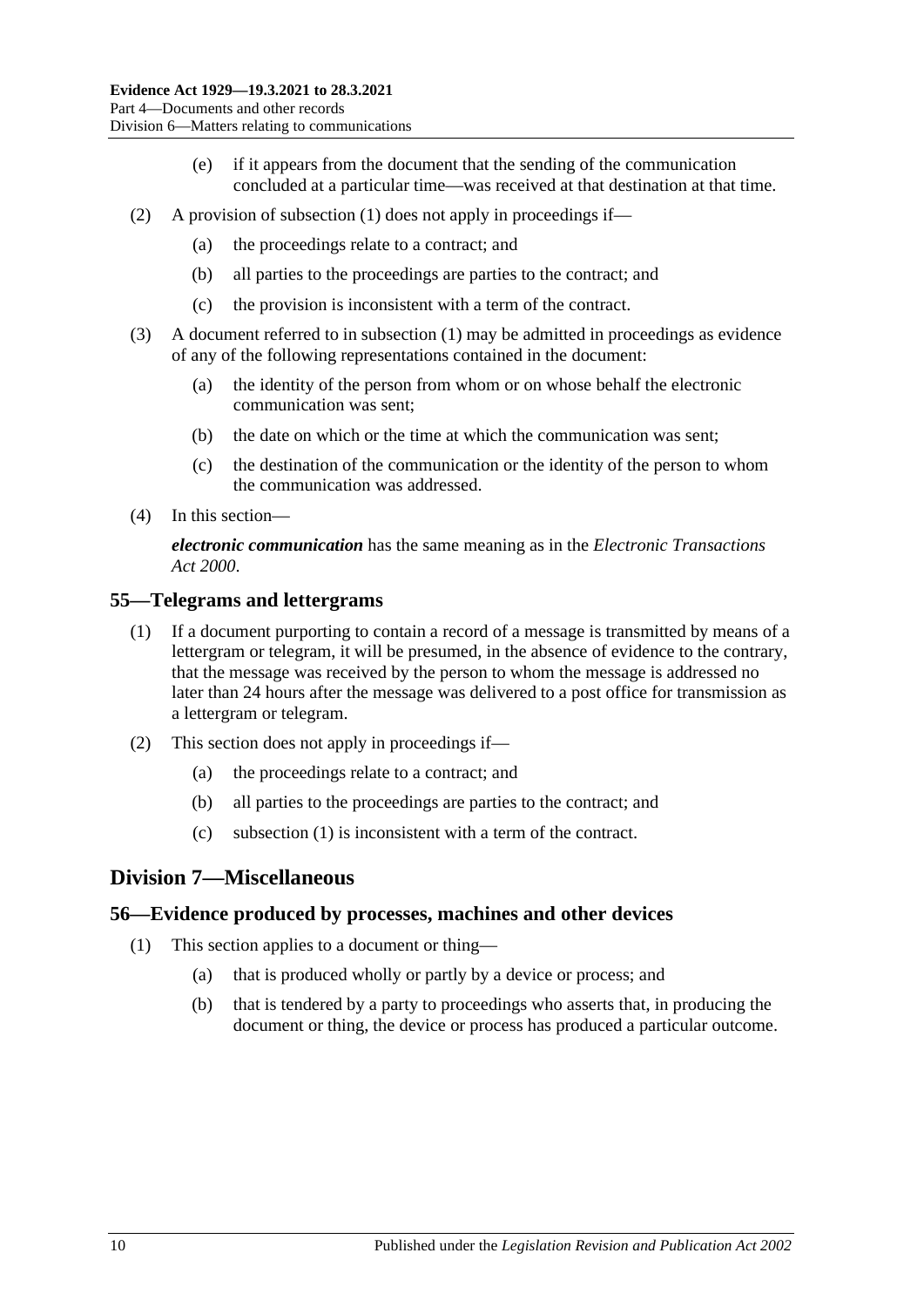(2) If a device or process is one that, or is of a kind that, if properly used, will ordinarily produce that outcome, it will be presumed, in the absence of evidence to the contrary, that, in producing the document or thing on the occasion in question, the device or process produced that outcome.

#### **Example—**

It would not be necessary to call evidence to prove that a photocopier normally produced complete copies of documents and that it was working properly when it was used to photocopy a particular document.

### **57—Modification of best evidence rule**

- (1) A document that reproduces the contents of another document is admissible in evidence before a court in the same circumstances, and for the same purposes, as that other document (whether or not that other document still exists).
- (2) This section applies to a reproduction made—
	- (a) by an instantaneous process; or
	- (b) by a process in which the contents of a document—
		- (i) recorded by photographic, electronic or other means; or
		- (ii) stored on a data storage device,

are reproduced, whether in the same form or in some other form; or

- (c) in any other way.
- (3) If a court admits or refuses to admit a document under this section, the court must, if so requested by a party to the proceedings, state the reason for its decision.
- (4) In determining whether a particular document accurately reproduces the contents of another, a court is not bound by the rules of evidence and, in particular, the court may rely on its own knowledge of the nature and reliability of the processes by which the reproduction was made.

#### **Example—**

A photograph displaying the contents of an image on a computer screen, or a transcript of sounds or words captured on an audio recording, may be admissible as a reproduction of the contents of the image or recording (as the case may be).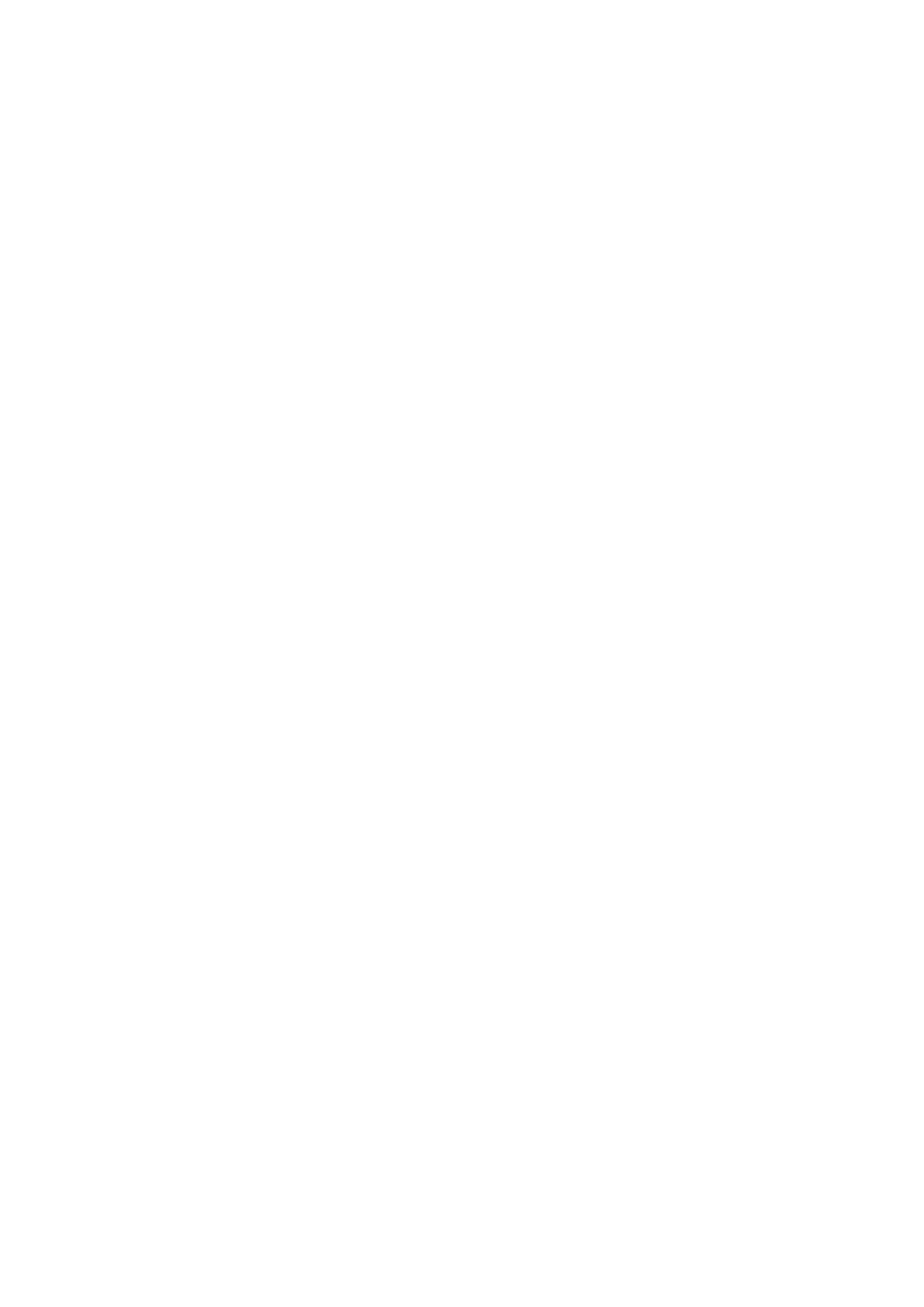# **Part 6B—Obtaining evidence from outside a court's territorial jurisdiction**

# **59D—Interpretation**

(1) In this Part—

#### *authorised South Australian court* means—

- (a) the Supreme Court;
- (b) the District Court;
- (c) the Magistrates Court;
- (e) a court or tribunal declared by the Attorney-General, by notice in the Gazette, to be an authorised South Australian court for the purposes of this Part;

*foreign court* means a court established under the law of some country, state or territory other than this State.

- (2) This Part applies in respect of—
	- (a) civil proceedings originating in courts within or outside Australia;
	- (b) criminal proceedings originating in Australian courts.

# **59E—Taking of evidence outside the State**

- (1) Where, in the opinion of an authorised South Australian court, it is necessary or expedient that evidence relating to proceedings before it be taken outside the State, the court may—
	- (a) sit outside the State for the purpose of taking the evidence; or
	- (b) issue a commission to an officer of the court or some other appropriate person to take the evidence; or
	- (c) request a foreign court to take the evidence.
- (2) Subject to any just exception—
	- (a) any depositions taken on commission or by a foreign court that takes evidence in pursuance of a request under this Part may be put in as evidence at the hearing of the proceedings to which they relate; and
	- (b) any documents produced to a commissioner or a foreign court that takes evidence in pursuance of a request under this Part are admissible at the hearing of the proceedings to which they relate as if produced at the hearing.
- (3) Any documents appearing to be depositions or documents so taken or produced, will, in the absence of evidence to the contrary, be accepted as such.
- (4) An authorised South Australian court may take evidence from a place outside the State by video link or any other form of telecommunication that the court thinks appropriate in the circumstances.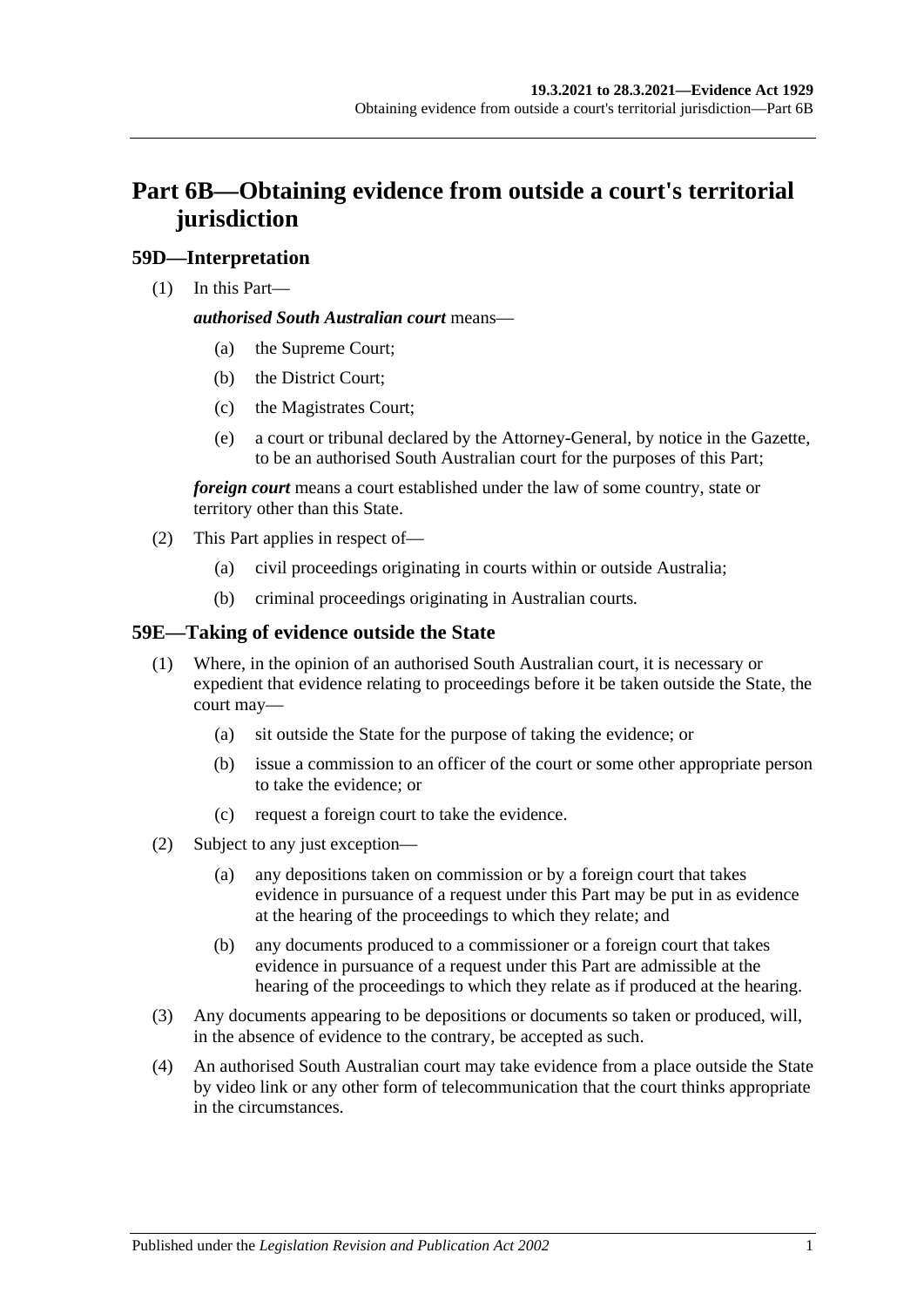Part 6B—Obtaining evidence from outside a court's territorial jurisdiction

# **59F—Power of South Australian Court to take evidence on request**

- (1) Where a foreign court requests an authorised South Australian court to take evidence in this State for the purpose of proceedings before that foreign court the South Australian court may summon any person to appear before it for the purpose of giving evidence or for the purpose of producing documents.
- (2) A witness summoned to appear before an authorised South Australian court under this section may be examined, cross-examined or re-examined before that court.
- (3) Subject to this Part, the South Australian court in taking evidence under this section shall have the same powers as if the proceedings originated in that court.
- (4) If, while any person is being examined before an authorised South Australian court, objection is taken to any question, or to answering any question, the ground of the objection and the answer (if any) to the question shall be set out in the deposition of that person.
- (5) Subject to [subsections](#page-63-0) (6) and [\(7\),](#page-63-1) the validity of the ground of any such objection shall not be determined by the authorised South Australian court but by the foreign court at whose request the examination is being conducted.
- <span id="page-63-0"></span>(6) The authorised South Australian court may permit a witness to decline to answer a question where in the opinion of the court the answer to that question might incriminate him or where it would in the opinion of the court be unfair to the witness, or to any other person, that the answer should be given and recorded.
- <span id="page-63-1"></span>(7) A witness cannot be compelled to give evidence on a particular subject if he or she could not be compelled to give evidence on that subject in the foreign court from which the request to take evidence originated.

## **59G—Depositions to be signed**

Where pursuant to this Part—

- (a) a witness has given evidence before an authorised South Australian court, his deposition shall be signed by him and by the person presiding over the court; or
- (b) a document has been produced before an authorised South Australian court, the person presiding over the court shall attach to that document a certificate signed by him stating the name of the person by whom the document was produced.

#### **59H—Transmission of request**

Where an authorised South Australian court receives a request from a foreign court for the examination of a witness, or the production of documents, and it appears to the court that the witness or person by whom the evidence is to be given, or the documents produced, is not in South Australia and is not proceeding to South Australia, but is in, or proceeding to, some other country or State, the South Australian court—

(a) may transmit the request to a foreign court in that other country or State together with such information as it possesses concerning the whereabouts of that person; and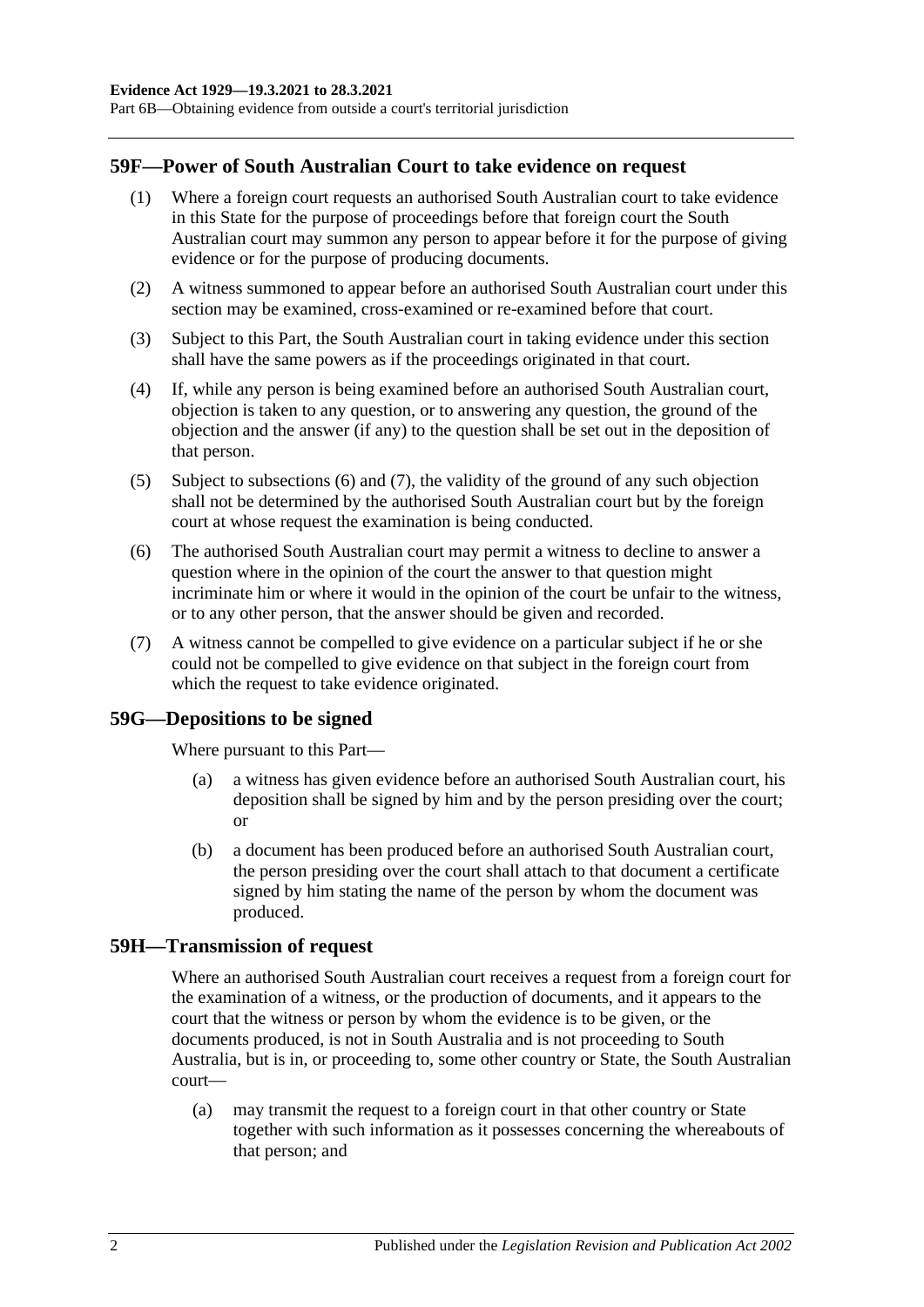(b) shall give notice to the foreign court from which it received the request of the fact that the request has been so transmitted.

# **59I—Saving provision**

- (1) Nothing in this Part limits the power of a court to require a witness to attend in person before the court.
- (2) The provisions of this Part are supplementary to, and do not derogate from, the provisions of any other Act or law.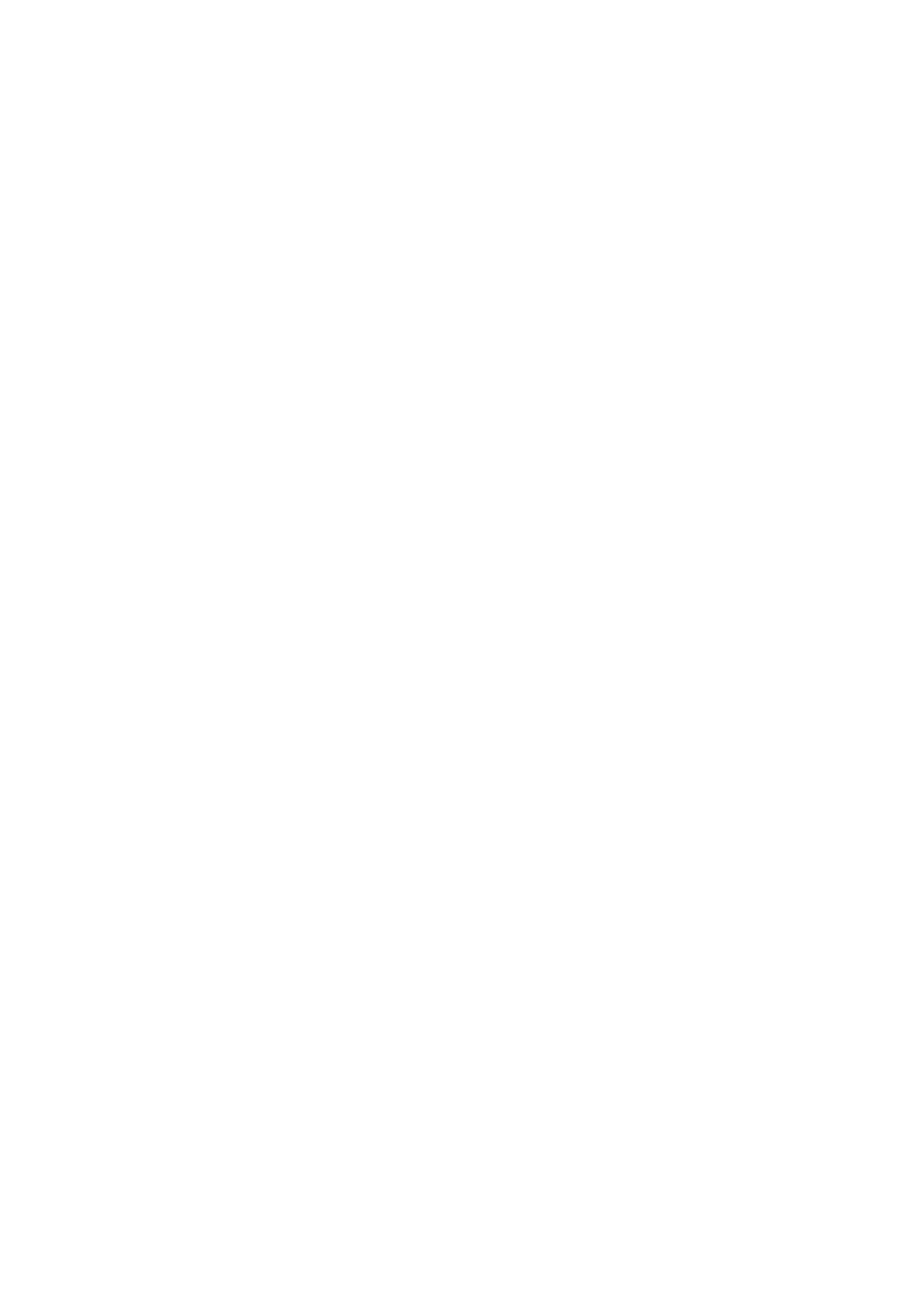# **Part 6C—Use of audio and audio visual links**

# **Division 1—Preliminary**

# **59IA—Interpretation**

In this Part—

*audio link* means a system of two-way communication linking different places so that a person speaking at any one of the places can be heard at the other;

#### **Example—**

An audio link may be established by facilities such as a two-way radio or telephone.

*audio visual link* means a system of two-way communication linking different places so that a person speaking at any one of the places can be seen and heard at the other;

#### **Example—**

An audio visual link may be established by facilities such as a closed-circuit television.

*participating State* means another State in which statutory provisions substantially corresponding to this Part are in force;

*recognised court* means a court or tribunal of a participating State that is authorised by the provisions of an Act of that State in terms substantially corresponding to this Part to direct that evidence be taken or submissions made by audio, or audio visual, link from South Australia;

*South Australian court* means—

- (a) the Supreme Court;
- (b) the District Court;
- (c) the Magistrates Court;
- (d) the Coroner's Court;
- (e) a court or tribunal prescribed by regulation to be a South Australian court for the purposes of this Part;

*State* includes Territory;

*tribunal* of a State means a person or body authorised by or under a law of the State to take evidence on oath or affirmation.

#### **59IB—Transitional**

This Part extends to proceedings whether the proceedings were commenced, or the cause of action arose, before or after the commencement of this Part.

## **59IC—Application of Part**

This Part is in addition to, and does not derogate from, other provisions of this Act or of any other law authorising the taking of evidence, or the conduct of proceedings, outside this State.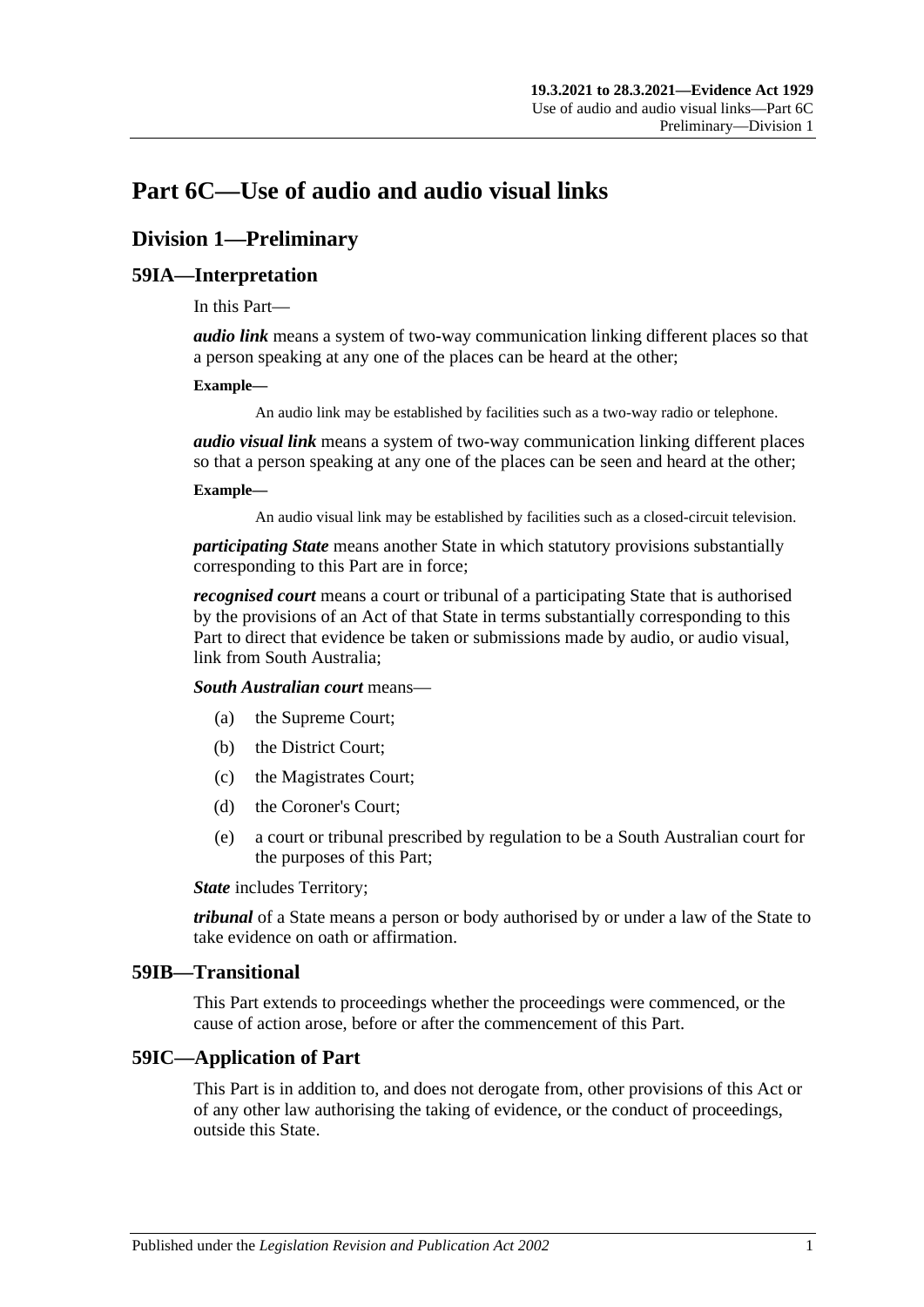# **Division 2—Use of interstate audio or audio visual link in proceedings before South Australian courts**

## **59ID—Application of this Division**

This Division applies to any proceeding (including a criminal proceeding) before a South Australian court.

## **59IE—State courts may take evidence and submissions from outside State**

- (1) A South Australian court may, on the application of a party to a proceeding before the court, direct that evidence be taken or submissions made by audio, or audio visual, link from a participating State.
- (2) The court must not make such a direction if—
	- (a) the necessary facilities are unavailable or cannot reasonably be made available; or
	- (b) the court is satisfied that the evidence or submission can be more conveniently given or made in this State; or
	- (c) the court is satisfied by a party opposing the making of the direction that the direction would be unfair to the party.
- (3) The court may exercise in the participating State in connection with taking evidence or receiving submissions by audio, or audio visual, link any of its powers that the court is permitted, under the law of the participating State, to exercise in the participating State.

#### **59IF—Expenses**

If a South Australian court directs evidence to be taken, or submissions to be made, by audio, or audio visual, link from a person in a participating State, the court may make such orders as it considers just for payment of expenses incurred in connection with—

- (a) taking the evidence or making the submissions; or
- (b) providing the audio, or audio visual, link.

## **59IG—Counsel entitled to practise**

A person who is entitled to practise as a legal practitioner in a participating State is entitled to practise as a barrister, solicitor or both—

- (a) in relation to the examination-in-chief, cross-examination or re-examination of a witness in the participating State whose evidence is being given by audio, or audio visual, link in a proceeding before a South Australian court; and
- (b) in relation to the making of submissions by audio, or audio visual, link from the participating State in a proceeding before a South Australian court.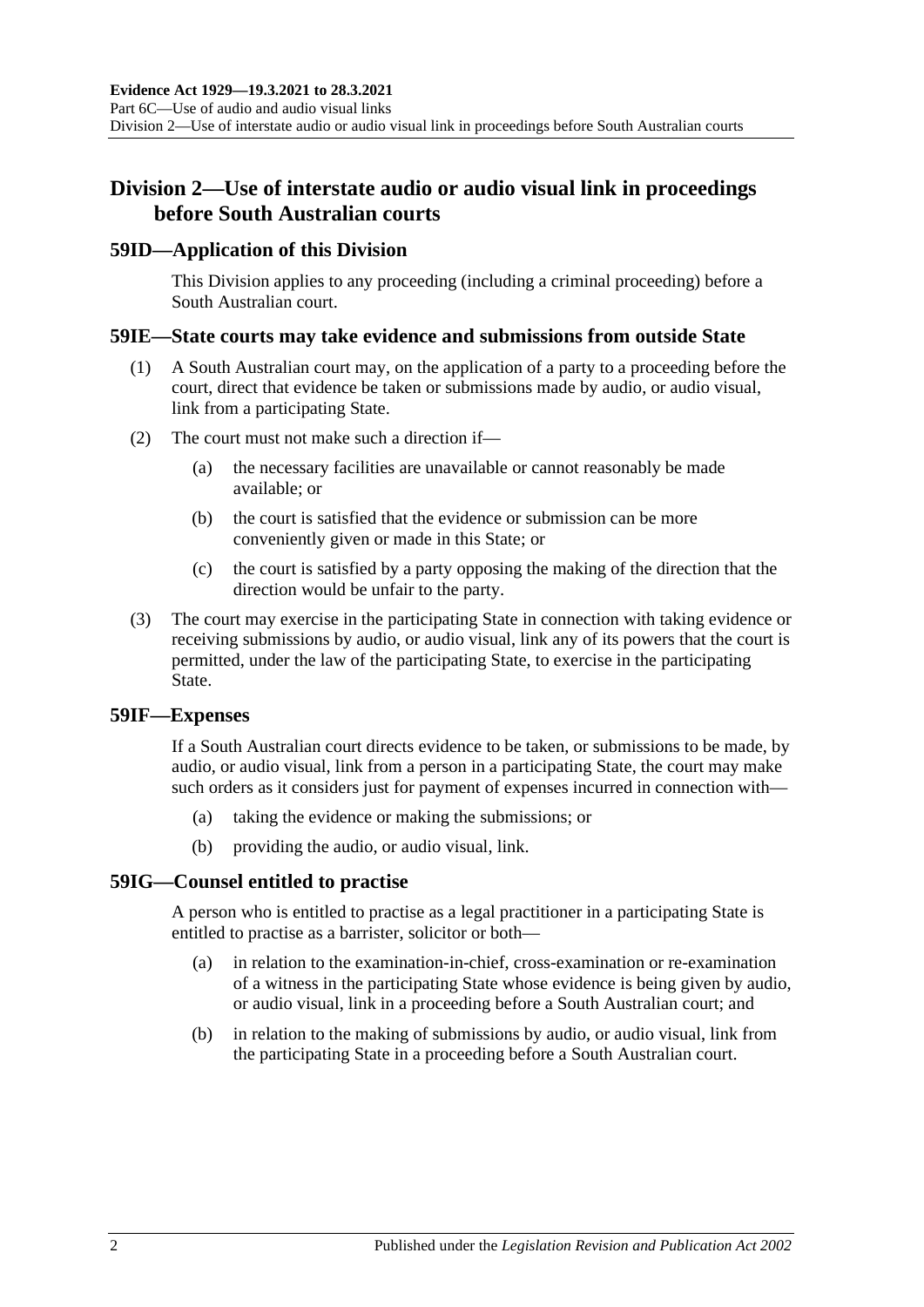# **Division 3—Use of interstate audio or audio visual link in proceedings in participating States**

# **59IH—Application of Division**

This Division applies to any proceeding (including a criminal proceeding) before a recognised court.

# **59II—Recognised courts may take evidence or receive submissions from persons in South Australia**

A recognised court may, for the purposes of a proceeding before it, take evidence or receive submissions by audio, or audio visual, link from a person in South Australia.

### <span id="page-68-0"></span>**59IJ—Powers of recognised courts**

- (1) The recognised court may, for the purposes of the proceeding, exercise in South Australia, in connection with taking evidence or receiving submissions by audio, or audio visual, link any of its powers, except its powers—
	- (a) to punish for contempt; and
	- (b) to enforce or execute its judgments or process.
- (2) The laws of the participating State (including rules of court) that apply to the proceeding in that State also apply, by force of this subsection, to the practice and procedure of the recognised court in taking evidence or receiving submissions by audio, or audio visual, link from a person in South Australia.
- (3) For the purposes of the recognised court exercising its powers, the place in South Australia where evidence is given or submissions are made is taken to be part of the court.

## **59IK—Orders made by recognised court**

Without limiting [section](#page-68-0) 59IJ, the recognised court may, by order—

- (a) direct that the proceeding, or a part of the proceeding, be conducted in private; or
- (b) require a person to leave a place in South Australia where the giving of evidence or the making of submissions is taking place or is going to take place; or
- (c) prohibit or restrict the publication of evidence given in the proceeding or of the name of a party to, or a witness in, the proceeding.

# **59IL—Enforcement of order**

- (1) An order of a recognised court under this Division must be complied with.
- <span id="page-68-1"></span>(2) Subject to rules of court, the order may be enforced by the Supreme Court as if the order were an order of the Supreme Court.
- (3) Without limiting [subsection](#page-68-1) (2), a person who contravenes the order—
	- (a) is taken to be in contempt of the Supreme Court; and
	- (b) is punishable accordingly,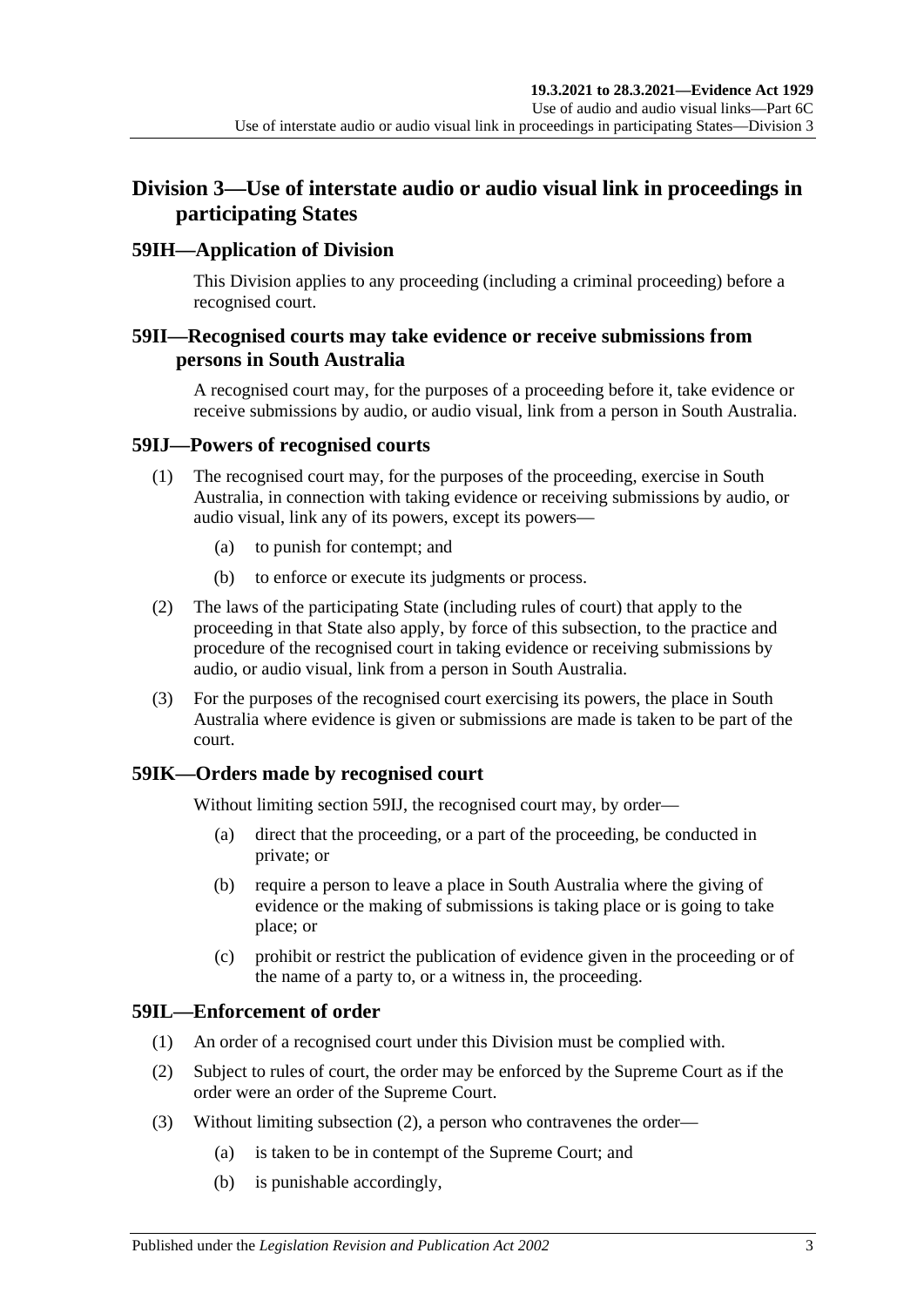unless the person establishes that the contravention should be excused.

# **59IM—Privileges, protection and immunity of participants in proceedings in courts of participating States**

- (1) A judge or other person presiding at a proceeding before a recognised court has, in connection with evidence taken or submissions received by audio, or audio visual, link from a person in South Australia, the same privileges, protection and immunity as a judge of the Supreme Court.
- (2) A person appearing as a legal practitioner in a proceeding before a recognised court has, in connection with evidence taken or submissions received by audio, or audio visual, link from a person in South Australia, the same protection and immunity as a legal practitioner has in appearing for a party in a proceeding before the Supreme Court.
- (3) A person appearing as a witness in a proceeding before a recognised court by audio, or audio visual, link from South Australia has the same protection as a witness in a proceeding before the Supreme Court.

# **59IN—Recognised court may administer oath in South Australia**

- (1) A recognised court may, for the purpose of obtaining in the proceeding by audio, or audio visual, link the testimony of a person in South Australia, administer an oath or affirmation in accordance with the practice and procedure of the recognised court.
- (2) Evidence given by a person on oath or affirmation so administered is, for the purposes of the law of South Australia, testimony given in a judicial proceeding.

## **59IO—Assistance to recognised court**

An officer of a South Australian court may, at the request of a recognised court—

- (a) attend at the place in the State where evidence is to be or is being taken, or submissions are to be or are being made, in the proceeding; and
- (b) take such action as the recognised court directs to facilitate the proceeding; and
- (c) assist with the administering by the recognised court of an oath or affirmation.

#### <span id="page-69-0"></span>**59IP—Contempt of recognised courts**

- (1) A person must not, in relation to proceedings in South Australia for the purpose of taking of evidence or the receiving of submissions by a recognised court by audio, or audio visual, link, engage in conduct that would, if the proceeding were before the Supreme Court, constitute—
	- (a) an offence; or
	- (b) a contempt of the Supreme Court.
- (2) A person who contravenes [subsection](#page-69-0) (1) is liable to—
	- (a) if the conduct would have constituted an offence—the same penalty as if the offence had been committed in relation to proceedings before the Supreme Court; or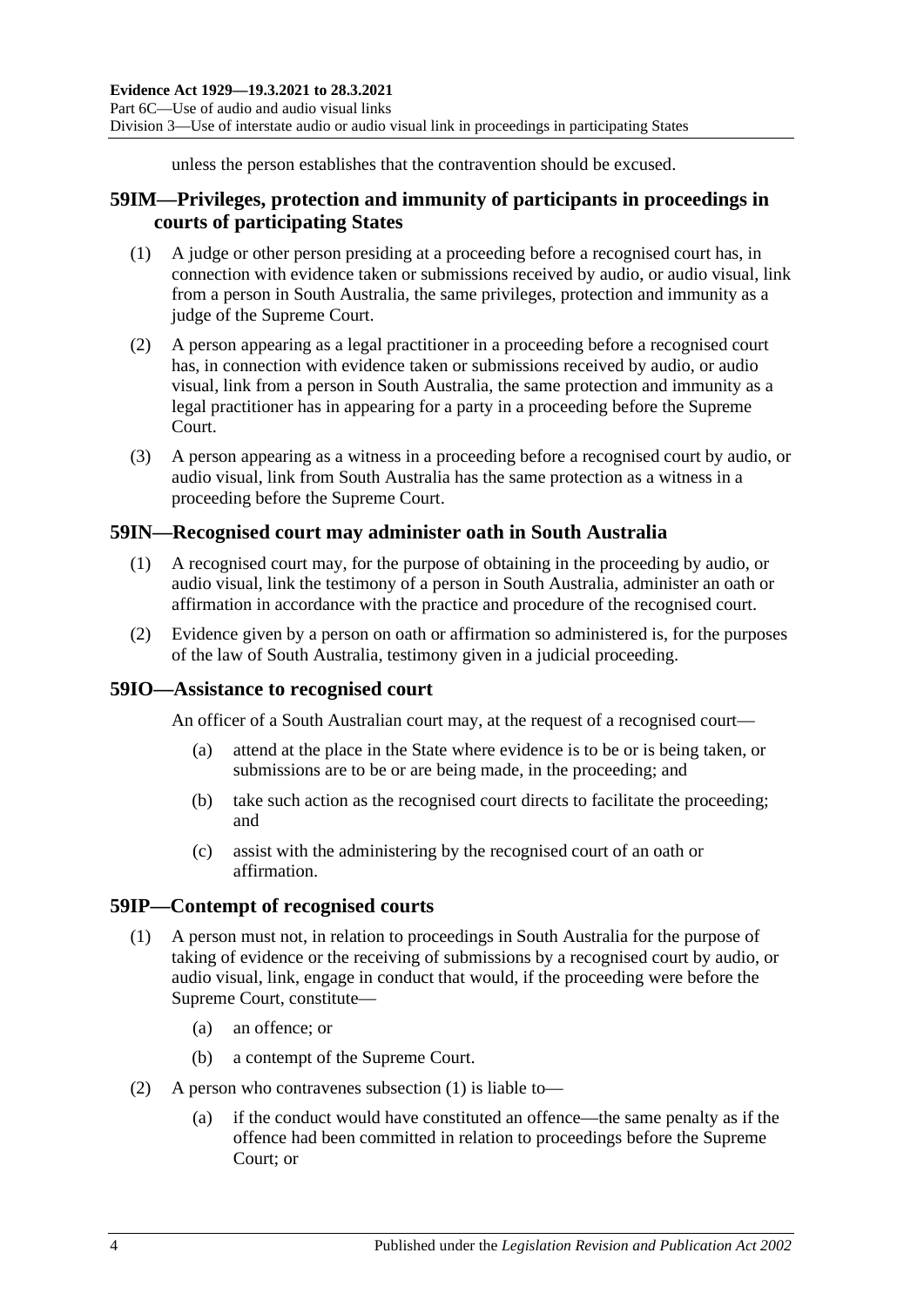(b) if the conduct would have constituted a contempt—imprisonment for 3 months.

# **Division 4—Use of audio visual link or audio link generally**

# **59IQ—Appearance etc by audio visual link or audio link**

- (1) A court may, subject to this Division and any relevant rules of court, receive evidence or submissions from a person who is in the State but not physically present in the courtroom by means of an audio visual link or an audio link.
- (2) The court may administer an oath or affirmation by means of the link for the purpose of taking evidence (and may adapt its normal practice in that regard to the extent necessary in the circumstances).
- (3) While the link is in operation the person from whom evidence or submissions are taken, and anyone else present in the place from which that person gives evidence or makes submissions, is taken to be before the court.

Any law or rule of practice relevant to contempt of the court applies accordingly.

Any law or rule of practice requiring the personal appearance of a person before the court is taken to be satisfied while the link between the court and the person remains in operation.

- <span id="page-70-0"></span>(4) Subject to any other Act and any relevant rules of court, if a defendant is in custody prior to trial and facilities exist for dealing with proceedings by means of an audio visual link or audio link, the court may, if of the opinion that it is appropriate in the circumstances to do so, deal with the proceedings by audio visual link or audio link without requiring the personal attendance of the defendant.
- (5) Without limiting the circumstances that a court may take into consideration for the purposes of [subsection](#page-70-0) (4), if the proceeding is the defendant's first appearance before a court in connection with the charge or charges for which the defendant is in custody, the court must take into consideration whether or not the defendant is represented by a legal practitioner or has had the opportunity to obtain legal advice.
- (6) The court should give the parties a reasonable opportunity to object to the use of an audio visual link or an audio link under this Division (but may, if it is convenient to do so, use the link for the purpose of hearing the objection).
- <span id="page-70-1"></span>(7) In proceedings relating to an offence (other than proceedings to which subsection (4) applies), the prosecuting authority must object to the use by the court of an audio visual link or an audio link if requested to do so by—
	- (a) an alleged victim of the offence; or
	- (b) if an alleged victim of the offence—
		- (i) is a child—a parent or guardian of the alleged victim; or
		- (ii) is deceased or unable to represent himself or herself because of some physical or medical condition—a member of the alleged victim's immediate family.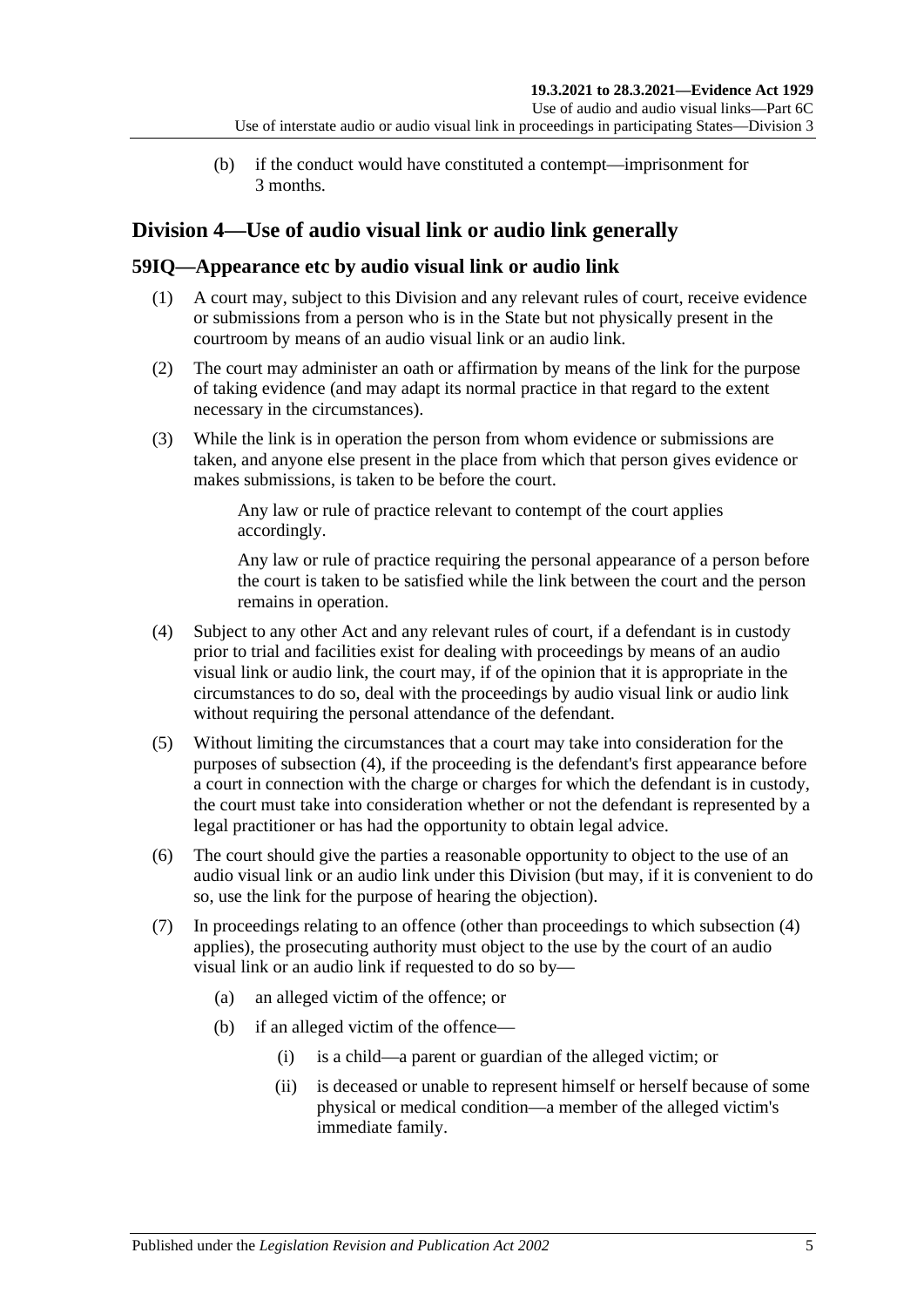#### (8) In [subsection](#page-70-1) (7)—

*immediate family* of an alleged victim means—

- (a) a spouse or domestic partner; or
- (b) a parent or guardian; or
- (c) a grandparent; or
- (d) an adult child; or
- (e) an adult grandchild; or
- (f) a brother or sister;

*victim*, in relation to an offence, means—

- (a) a person who suffers physical or mental injury, damage or loss as a result of the commission of the offence;
- (b) a person who suffers psychological injury as a result of being directly involved in the circumstances of the offence or in operations in the immediate aftermath of the offence to deal with its consequences.

### **59IR—Communication between lawyer and client**

- (1) This section applies where—
	- (a) a person who is to give evidence or make submissions (or on whose behalf submissions are to be made) is represented by a lawyer; and
	- (b) the lawyer and the client are physically separated—the lawyer being in the courtroom and the client in the remote location.
- (2) Evidence or submissions are not to be taken by audio visual link or by audio link if facilities do not exist to enable private oral communication between the lawyer and the client.
- (3) The court must, at the lawyer's request, make appropriate arrangements for the private communication of a document between the lawyer and the client.
- (4) Any communication between lawyer and client is absolutely privileged.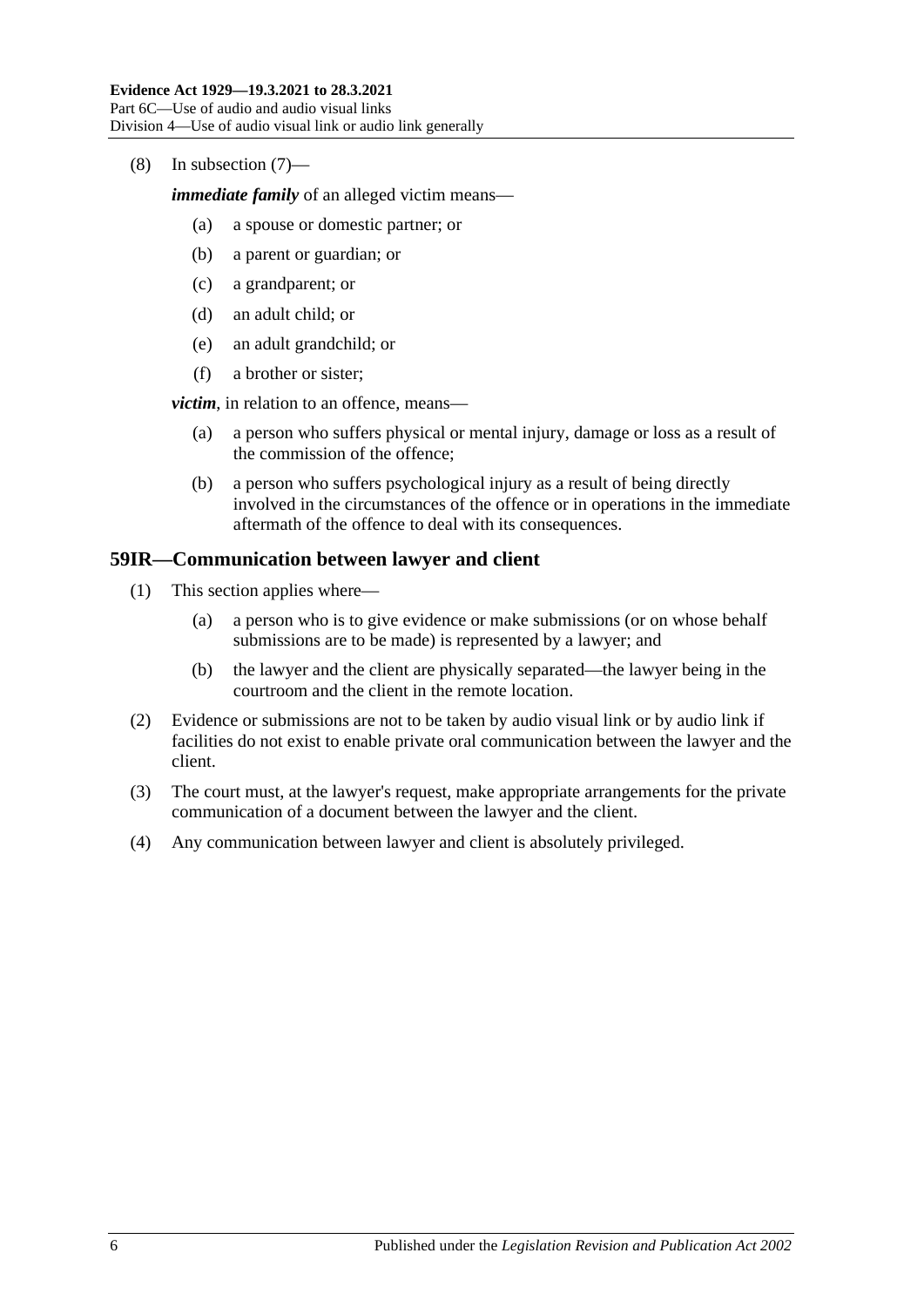# **Part 7—General provisions**

## **Division 1—Power to dispense with formal proof**

### <span id="page-72-0"></span>**59J—Court's power to dispense with formal proof**

- (1) A court may at any stage of civil or criminal proceedings—
	- (a) dispense with compliance with the rules of evidence for proving any matter that is not genuinely in dispute; or
	- (b) dispense with compliance with the rules of evidence where compliance might involve unreasonable expense or delay.
- (2) In exercising its power under [subsection](#page-72-0) (1) the court may, for example, dispense with proof of—
	- (a) a document or the execution of a document;
	- (b) handwriting;
	- (c) the identity of a party;
	- (d) the conferral of an authority to do a particular act.
- (3) A court is not bound by the rules of evidence in informing itself on any matter relevant to the exercise of its discretion under this section.

## **Division 2—Notice of action**

#### **60—Sufficiency of notice of action**

In any action or other proceeding in any court of justice in which notice of action is required, such notice shall be deemed sufficient if, in the opinion of the person presiding, such notice shall have given the defendant reasonable notice of the cause of such action, and the sufficiency of such notice shall be a question of fact and not of law; and no notice of action shall be held insufficient merely for want of form.

## **Division 3—Facilitation of proof of certain matters**

#### **62—Proof of "public place" in certain cases**

Whenever in any proceedings before justices, in respect of any offence, it is an essential ingredient of the offence that the place (where any fact or matter occurred or was done) should be a public place, an allegation, in the complaint or information, that the place (specified as that in which the fact or matter charged occurred or was done) was a public place, shall be *prima facie* evidence of that fact, but the court may, if it thinks fit, and at any stage of the proceedings, permit evidence to be called with respect to the said fact.

#### **62A—Proof of place being within municipality etc**

(1) In any complaint or information an allegation that any place is within a municipality, district council district, town or township, shall be *prima facie* evidence of the fact so alleged.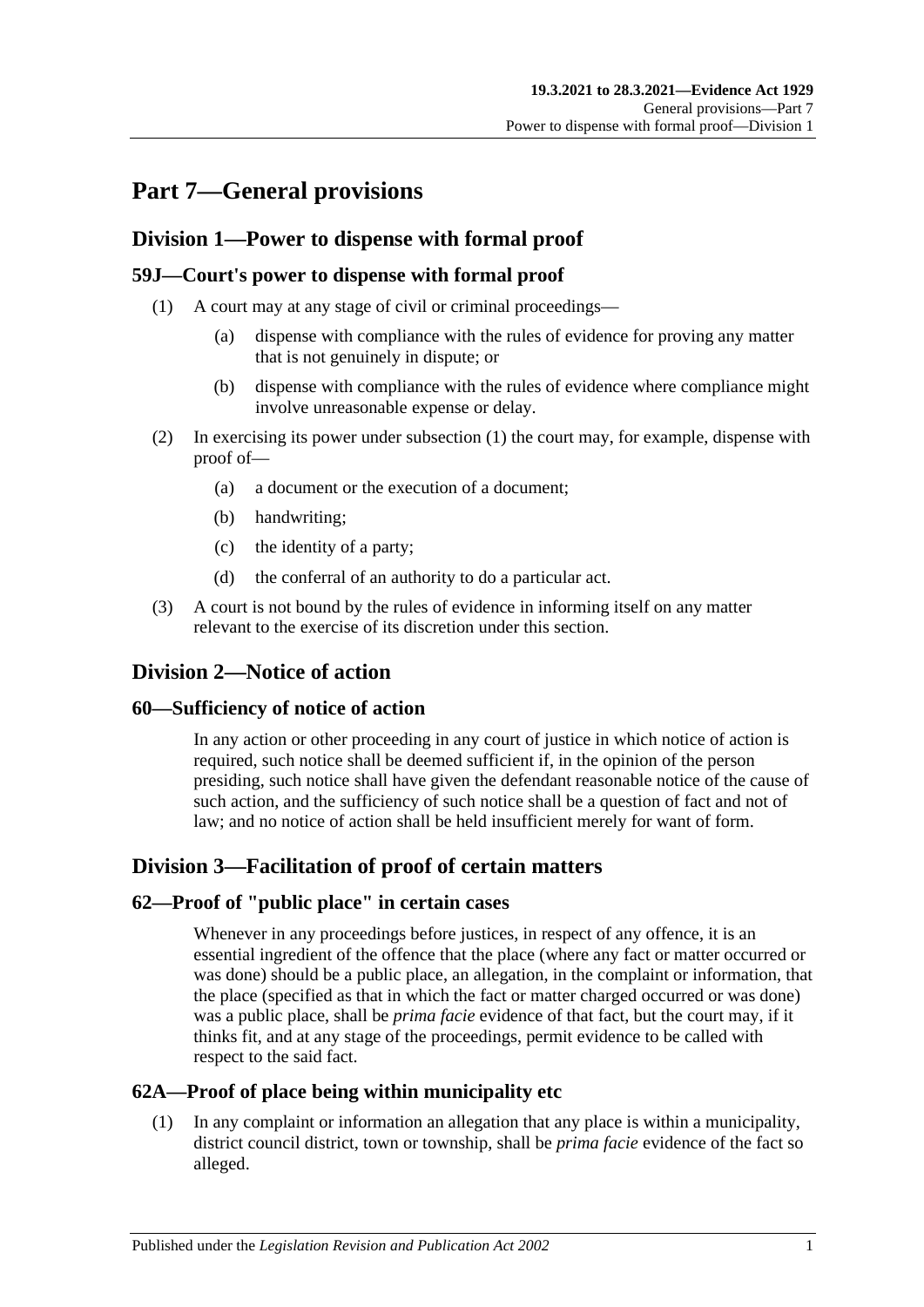(2) In this section the word *place* shall include any place, public or private, however described in the complaint or information, including any street road or other thoroughfare, or part thereof, and any building or structure or part thereof.

### **63—Proof of foreign law**

Printed books purporting to contain statutes, ordinances or other written laws in force in any country, although not purporting to have been printed or published by authority, and books purporting to contain reports of decisions of courts or judges in such country, and text books treating of the laws of such country, may be referred to by all courts for the purpose of ascertaining the laws in force in such country; but such courts shall not be bound to accept or act on the statements in any such books as evidence of such laws.

#### **63A—Evidence as to foreign law**

Where upon trial of any proceedings by judge and jury it is necessary to ascertain the law of any other country or state applicable to the proceedings, any question as to the effect of evidence given with respect to that law shall, instead of being submitted to the jury, be decided by the judge.

#### **64—Proof of matters of history, science etc**

All courts may, in matters of public history, literature, science, or art, refer, for the purposes of evidence, to such published books, calendars, maps, or charts as such courts consider to be of authority on the subjects to which they respectively relate: Provided that nothing herein contained shall be deemed to require any such court to accept or act upon any such evidence when tendered, unless it thinks fit.

#### **65—Reference by court to books, official certificates etc**

- (1) In any matter relating to—
	- (a) the ordinary course of the post between any place within the Commonwealth and any other place, whether within or without the Commonwealth, or to the public business and transactions of the Australian Postal Commission; or
	- (b) the territorial limits of the area controlled by any municipal or district council or other local governing body, or of any other area designated or proclaimed or appointed by or under any statute or to the inclusion in any such area or the exclusion therefrom of any particular place; or
	- (c) the distance between any two places in the State;

every court may refer to—

- (d) any such published book, map, chart, or document as the court considers to be of authority upon the subject to which it relates; or
- (e) any certificate purporting to be signed by some person occupying any official position which, in the opinion of the court, qualifies him to certify to the fact in question.
- (2) However nothing herein contained shall be deemed to require any such court to accept or act upon any such evidence when tendered unless it thinks fit.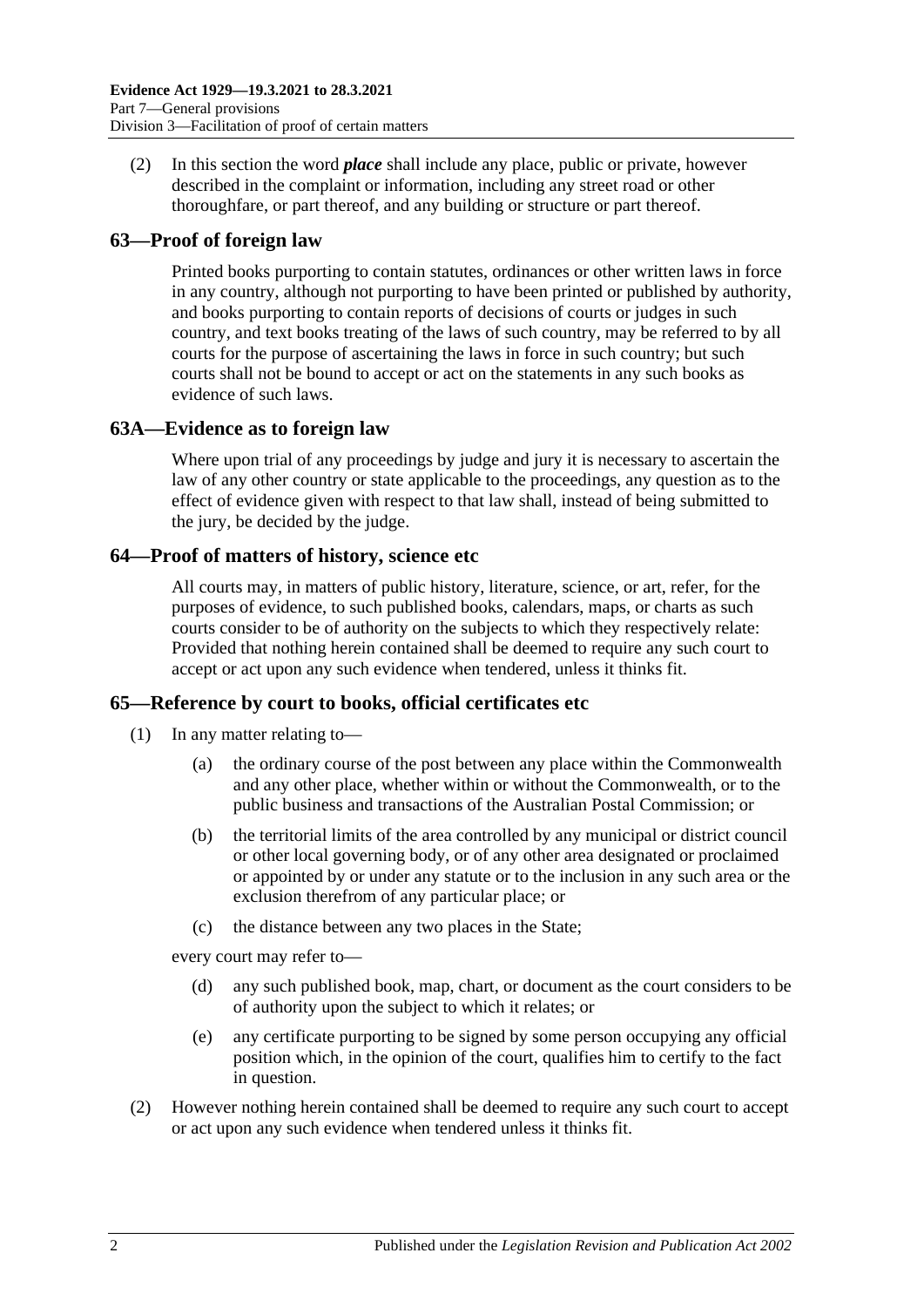#### **65A—Proof of age**

If—

- (a) the age of a person is relevant to proceedings before a court; and
- (b) a document that appears to be a certified copy of, or extract from, a register of births kept under an Australian law, or under the law of the country in which the person was born, is produced to the court; and
- (c) the name of the person to whom the document relates is the name or a former name of the person whose age is to be established,

it will be presumed, in the absence of evidence to the contrary, that the person whose age is to be established is the person named in the document produced to the court and that the date of his or her birth is the date of birth shown in that document.

### **Division 4—Taking affidavits etc outside the State**

#### <span id="page-74-4"></span><span id="page-74-3"></span>**66—Taking of affidavits out of the State**

- <span id="page-74-2"></span><span id="page-74-1"></span><span id="page-74-0"></span>(1) Any oath or affidavit required for the purpose of any court or matter in the State may be taken or made, in any place out of the State, before—
	- (a) a commissioner for taking affidavits in the Supreme Court empowered and authorised to act in that place; or
	- (b) a British diplomatic or consular agent exercising his function in that place; or
	- (ba) any person appointed to hold or act in any of the following offices of the Commonwealth in that place:
		- (i) ambassador;
		- (ii) high commissioner;
		- (iii) minister;
		- (iv) head of mission;
		- (v) commissioner;
		- (vi) charge d'affaires;
		- (vii) counsellor or secretary at an embassy, high commissioner's office, legation or other post;
		- (viii) consul-general;
		- (ix) consul;
		- (x) vice-consul;
		- (xi) trade commissioner;
		- (xii) consular agent; or
	- (bb) an employee of the Commonwealth, or the Australian Trade Commission, authorised under section 3 of the *Consular Fees Act 1955* (Commonwealth) and exercising his or her function in that place; or
	- (c) any person having authority to administer an oath in that place.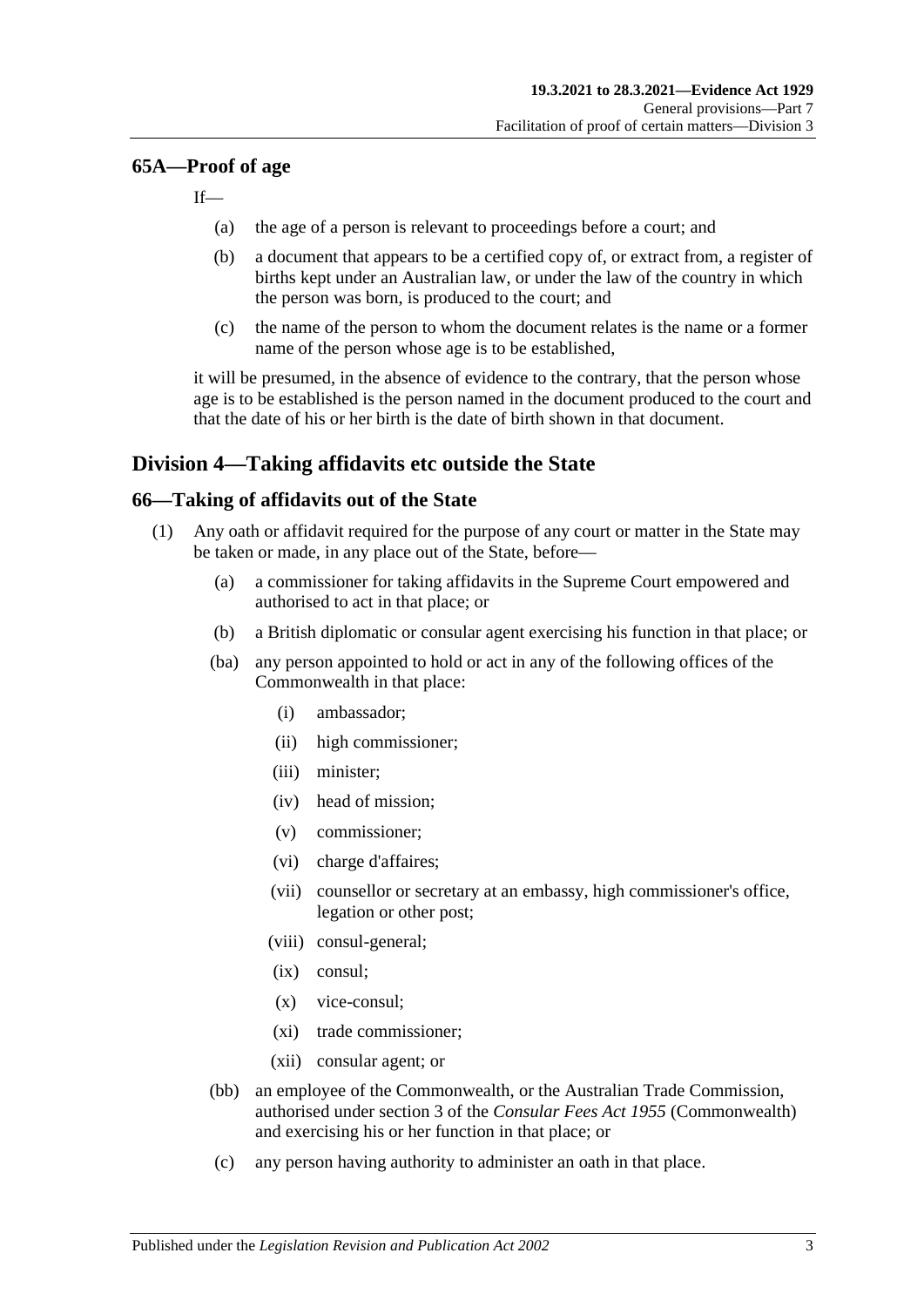- (2) Judicial and official notice may be taken—
	- (a) of the signature or seal of any such commissioner or agent or of any person appointed as aforesaid, or of any person having authority as aforesaid if he purports to have such authority, otherwise than by the law of a foreign country not under the dominion of His Majesty; and
	- (b) of the fact that any particular place is under the dominion of His Majesty.
- (3) In the case of a person purporting to have such authority by the law of a foreign country not under the dominion of His Majesty, such authority may be verified by any of the persons mentioned in [paragraphs](#page-74-0) (a), [\(b\)](#page-74-1) and [\(ba\)](#page-74-2) o[f subsection](#page-74-3) (1) hereof, or by the certificate of the superior court of such place, and if such authority purports to be so verified the oath or affidavit may be admitted or received without further proof of the signature or seal, or of the judicial, official, or other character of such first mentioned person.
- (4) In this section—

*oath* includes affirmation and declaration;

*affidavit* includes any statutory or other declaration, acknowledgment, or examination;

*diplomatic agent* means ambassador, envoy, minister, charge d'affaires, or secretary of embassy or legation;

*consular agent* means consul-general, consul, vice-consul, or consular agent, or acting consul-general, acting consul, acting vice-consul, or acting consular agent.

#### <span id="page-75-1"></span><span id="page-75-0"></span>**66A—Taking of affidavits out of the State by sailors, soldiers and airmen**

- (1) Any oath or affidavit required to be made by any member of a fighting force, for the purpose of any court or matter in the State, may be taken or made in any place out of the State before any officer of any naval, military or air force of any part of His Majesty's dominions who holds a rank not below the following, namely:
	- (a) in the case of a naval officer, lieutenant;
	- (b) in the case of a military officer, captain;
	- (c) in the case of an officer of an air force, flight-lieutenant,

or before any person having authority to administer an oath in the State.

- (2) An officer administering an oath or taking an affidavit by virtue of the powers conferred by this section shall state in the jurat or attestation to the oath or affidavit the following matters, namely:
	- (a) the date on which the oath or affidavit is taken or sworn;
	- (b) the full name and rank of the officer.
- (3) An apparently genuine signature purporting to be the signature of a person administering an oath or taking an affidavit, and purporting to be the signature of an officer of a naval, military or air force of any part of His Majesty's dominions who holds a rank not below that specified in [subsection](#page-75-0) (1) of this section, may be deemed to be the signature of such an officer unless the contrary is shown.
- (5) In this section—

*affidavit* includes any statutory or other declaration, acknowledgment, or examination;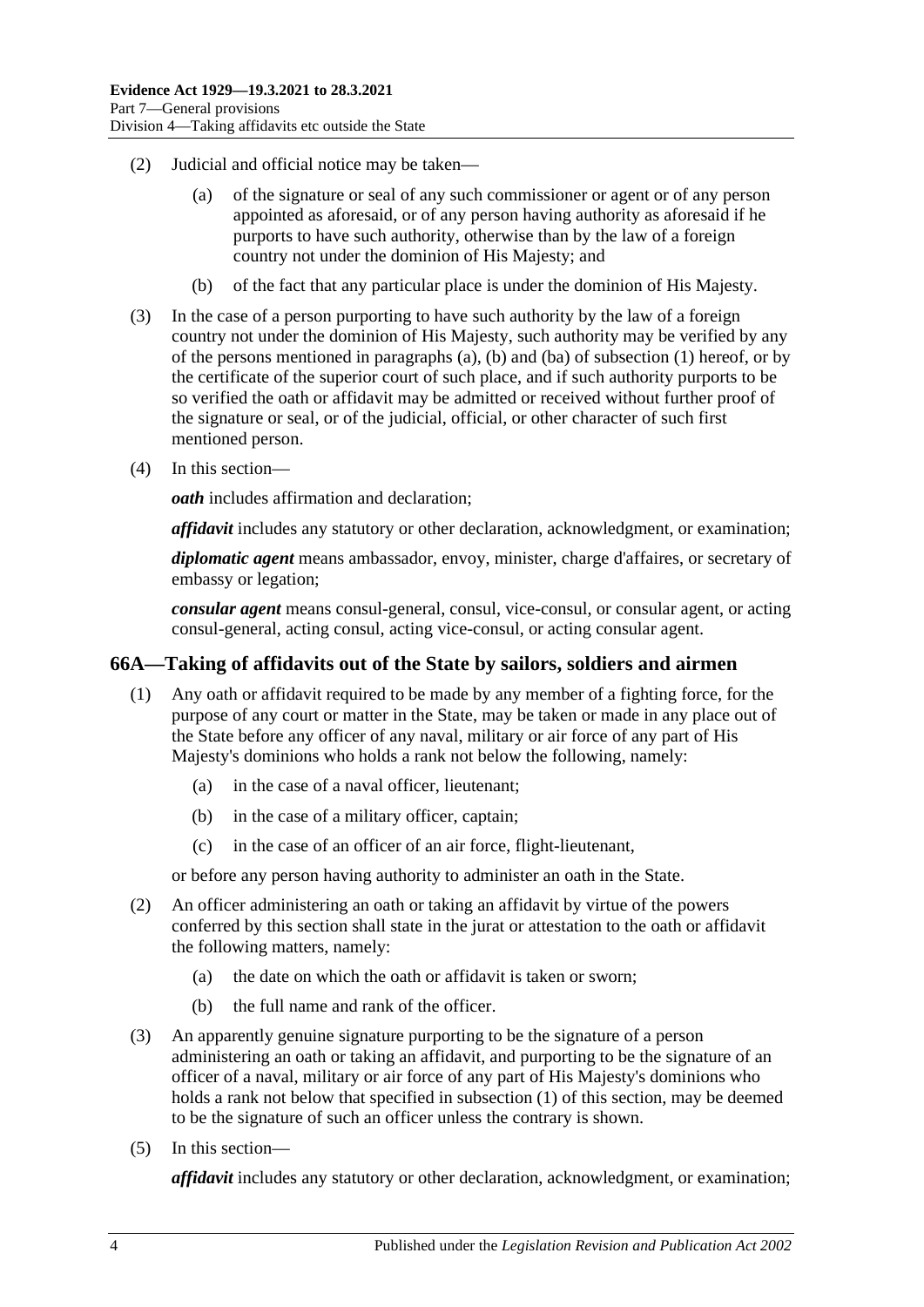*His Majesty's dominions* includes the United Kingdom of Great Britain and Northern Ireland, and all self-governing dominions, dependencies, colonies, protectorates, protected states, and mandated territories of His Majesty;

*member of a fighting force* includes any man or woman who is a member of a naval, military or air force of any country, and any person who, as a representative or employee of any charitable, religious or other organisation for promoting the welfare of members of any such force, is attached to any such force;

*oath* includes affirmation and declaration.

## **67—Extension of provisions relating to affidavits to attestation etc of other documents**

- <span id="page-76-0"></span>(1) The provisions of [section](#page-74-4) 66 and [66A](#page-75-1) shall, as far as applicable, extend to every attestation, verification, acknowledgment, or signature in relation to any document required, authorised, or permitted by or under any statute or by custom or otherwise to be attested, verified, acknowledged, or signed, and to the doing of all notarial acts as if such provisions had been re-enacted in this section, excluding words relating to the administration of oaths or affirmations and the taking of affidavits and substituting therefor words relating to attestation, verification, acknowledgment, or signature, as the case may be.
- <span id="page-76-2"></span>(1a) Notwithstanding the provisions of [section](#page-74-4) 66 of this Act as affected by [subsection](#page-76-0) (1) of this section, judicial and official notice may be taken of the signature or seal of a person who, in connection with any of the matters to which those provisions so extend, appears to have signed that signature or affixed that seal while acting in the capacity of a notary public under the law for the time being in force in any country state or territory that is declared by proclamation to be a place within the Commonwealth of Nations to which this subsection applies, whether or not his authority for so acting has been verified in accordance with the provisions of [subsection](#page-76-1) (3) of [section](#page-74-4) 66 as so extended.
- (1b) A proclamation referred to in [subsection](#page-76-2) (1a) of this section may be made, and may be varied or cancelled by subsequent proclamation, as the Governor thinks fit.
- (2) *Notarial act* includes any act, matter, or thing which in South Australia or elsewhere a notary public can attest or verify or otherwise do by or under any Act of Parliament or custom or otherwise for the purpose of being used in the State.
- <span id="page-76-1"></span>(3) The provisions of this section apply to documents required, authorised, or permitted by or under the *[Real Property Act](http://www.legislation.sa.gov.au/index.aspx?action=legref&type=act&legtitle=Real%20Property%20Act%201886) 1886*.

# **Division 5—Admission of official documents in evidence**

#### **67A—Admissibility of documents without proof of seal etc**

Every document admissible in evidence for any purpose in any court of justice in England or Wales without proof of the seal, or stamp, or signature authenticating the document, or of the judicial or official character of the person appearing to have signed it, shall be admissible in evidence for the like purpose in any court of the State or before any person acting judicially under any law of the State, without proof of the seal, or stamp, or signature authenticating the document, or of the judicial or official character of the person appearing to have signed it.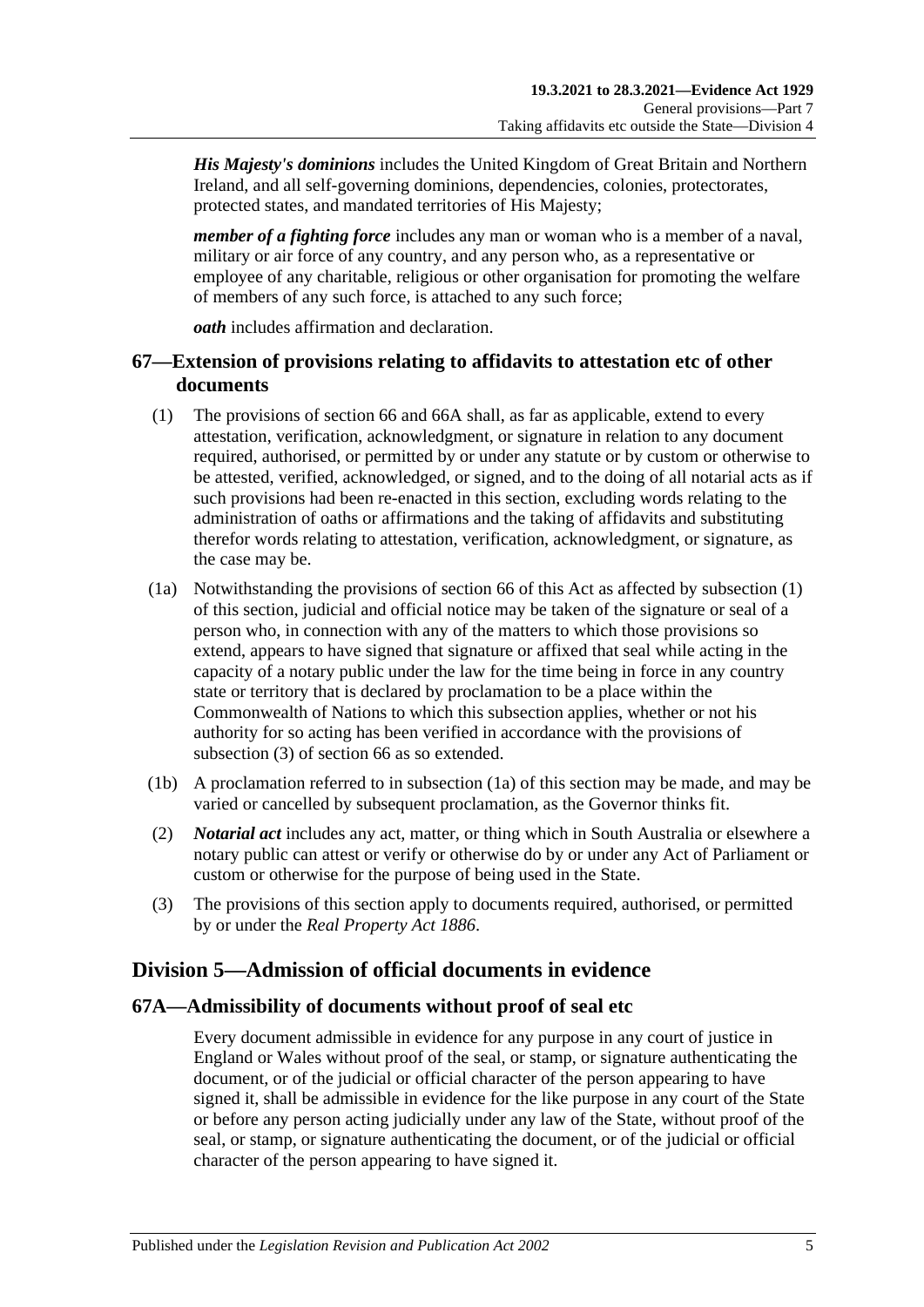# **Division 6—Power of foreign authority to take evidence**

#### **67AB—Taking of evidence in this State by foreign authorities**

- (1) Subject to [subsection](#page-77-0) (2) of this section, a foreign authority may—
	- (a) take evidence; and
	- (b) administer an oath or affirmation to any witness for the purpose of taking evidence,

in this State.

- <span id="page-77-0"></span>(2) Where—
	- (a) the foreign authority is not a court constituted of a person who holds judicial office under the laws of the place in which the court is established; or
	- (b) the evidence to be taken by the foreign authority relates to criminal proceedings,

it shall not be lawful for the foreign authority to take evidence, or to administer an oath or affirmation, in this State without the authority of the Attorney-General.

(3) In this section—

*foreign authority* means—

- (a) a court established under the law of a place outside this State; or
- (b) any body or person authorised under the law of a place outside this State to take evidence; or
- (c) any person commissioned or otherwise authorised by any such court, body or person to act on its behalf in taking evidence in this State.

## **Division 7—Select Committee evidence**

### **67B—Evidence before the Parliamentary Select Committee of Inquiry into Prostitution**

- <span id="page-77-1"></span>(1) Where a person in evidence, or in a submission, to the Select Committee makes a statement tending to incriminate himself of an offence, no proceedings in respect of that offence shall be commenced against him in respect of that offence except upon the authorisation of the Attorney-General.
- (2) Notwithstanding any law to the contrary no Minister or other person shall have power to give an authorisation under [subsection](#page-77-1) (1) of this section on behalf of or in place of the Attorney-General.
- (3) An apparently genuine document purporting to be under the hand of the Attorney-General and to authorise the commencement of proceedings in respect of an offence shall be accepted, in the absence of proof to the contrary, as proof of the authorisation required by [subsection](#page-77-1) (1) of this section.
- (4) A person who, without the authority of the Select Committee, publishes—
	- (a) the name of any person who gives evidence, or makes a submission, to the Select Committee; or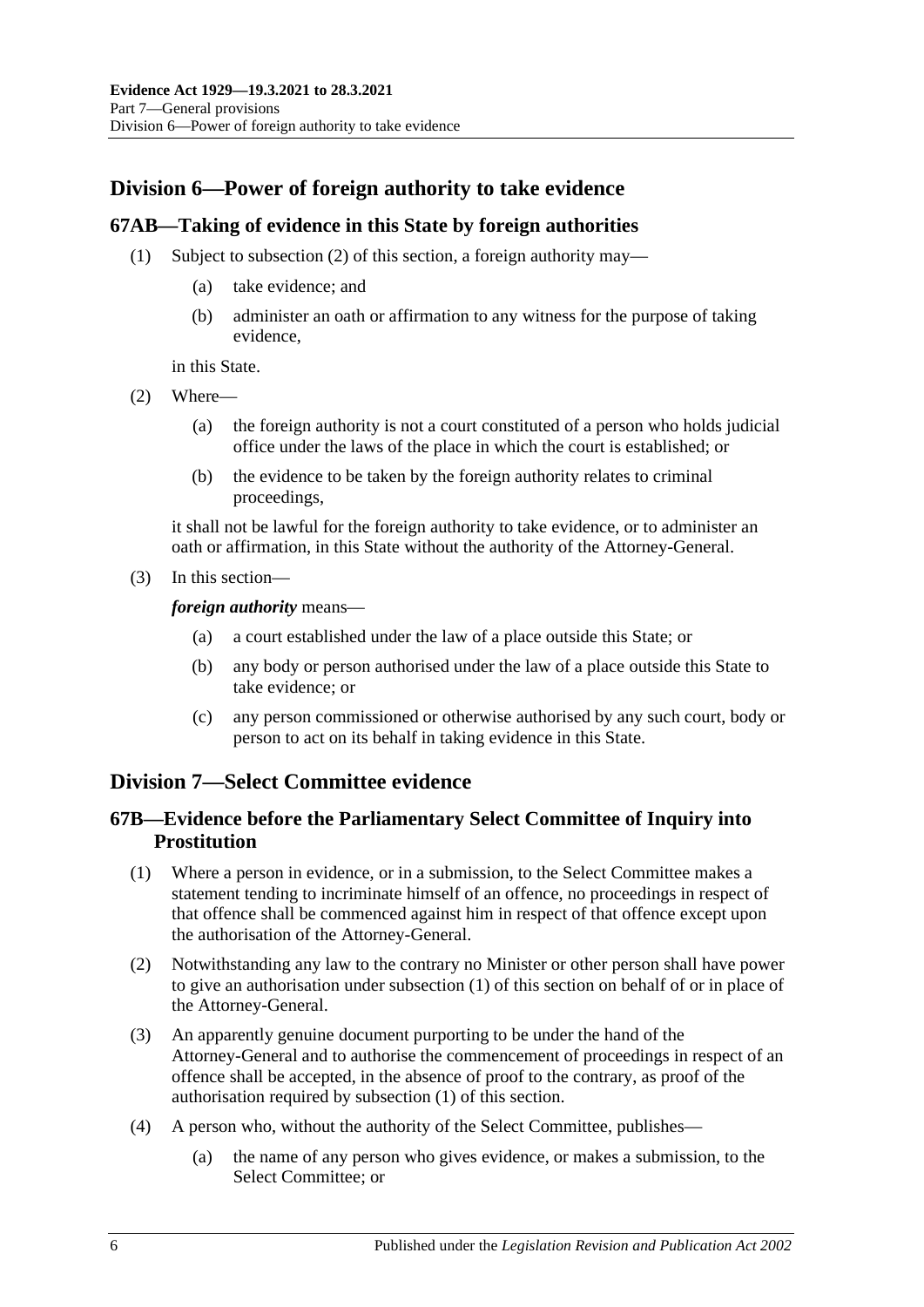(b) any information or material tending to identify any person who gives evidence, or makes a submission, to the Select Committee,

shall be guilty of an offence and liable, upon summary conviction, to a penalty not exceeding \$5 000.

(5) In this section—

*the Select Committee* means the Parliamentary Select Committee of Inquiry into Prostitution.

### **Division 8—Evidence of settlement negotiations**

#### <span id="page-78-0"></span>**67C—Exclusion of evidence of settlement negotiations**

- (1) Subject to this section, evidence of a communication made in connection with an attempt to negotiate the settlement of a civil dispute, or of a document prepared in connection with such an attempt, is not admissible in any civil or criminal proceedings.
- (2) Such evidence is, however, admissible if—
	- (a) the parties to the dispute consent; or
	- (b) the substance of the evidence has been disclosed with the express or implied consent of the parties to the dispute; or
	- (c) the substance of the evidence has been partly disclosed with the express or implied consent of the parties to the dispute, and full disclosure of the evidence is reasonably necessary to—
		- (i) enable a proper understanding of the other evidence that has already been adduced; or
		- (ii) avoid unfairness to any of the parties to the dispute; or
	- (d) the communication or document included a statement to the effect that it was not to be treated as confidential; or
	- (e) the proceeding in which the evidence is to be adduced is a proceeding to enforce an agreement for the settlement of the dispute or a proceeding in which the making of such an agreement is in issue; or
	- (f) the evidence tends to contradict or to qualify evidence that has already been admitted about the course of an attempt to settle the dispute; or
	- (g) the making of the communication, or the preparation of the document, affects the rights of a party to the dispute; or
	- (h) the communication was made, or the document was prepared, in furtherance of—
		- (i) the commission of a fraud or an offence; or
		- (ii) the doing of an act that renders a person liable to a civil penalty; or
		- (iii) the abuse of a statutory power.
- (3) [Subsection](#page-78-0) (1) does not apply to parts of a document that do not concern attempts to negotiate a settlement of a dispute, if it would not be misleading to adduce evidence of only those parts of the document.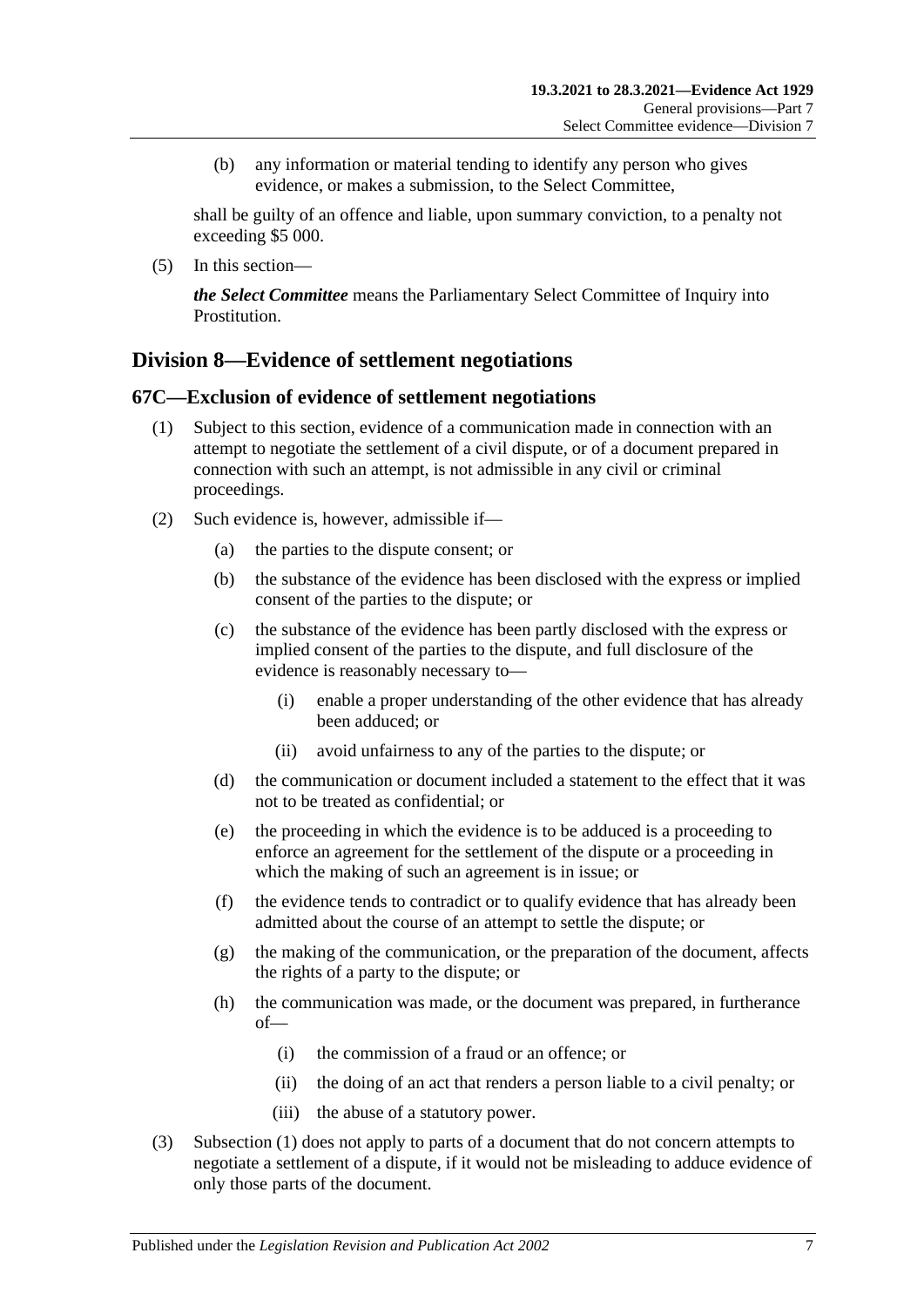# **Division 9—Protected communications**

#### **67D—Interpretation**

In this Division—

*committal proceedings*—see Part 5 Division 3 of the *[Criminal Procedure Act](http://www.legislation.sa.gov.au/index.aspx?action=legref&type=act&legtitle=Criminal%20Procedure%20Act%201921) 1921*;

*counsellor or therapist* means a person whose profession or work consists of, or includes, providing psychiatric or psychological therapy to victims of trauma (and includes a person who works voluntarily in that field);

*protected communication* means a communication that is protected by public interest immunity under [section](#page-79-0) 67E;

*psychiatric or psychological therapy* includes counselling;

*therapeutic context*—a communication relating to a victim or alleged victim of a sexual offence is made in a therapeutic context if—

- (a) the communication is made—
	- (i) to enable a counsellor or therapist to assess the nature and severity of the trauma suffered by the victim or alleged victim, or consequent psychiatric, psychological or emotional harm; or
	- (ii) for the purposes, or in the course, of psychiatric or psychological therapy provided to the victim or alleged victim; and
- (b) the communication is made in circumstances that give rise to a duty of confidentiality or a reasonable expectation of confidentiality.

#### <span id="page-79-0"></span>**67E—Certain communications to be protected by public interest immunity**

- (1) A communication relating to a victim or alleged victim of a sexual offence is, if made in a therapeutic context, protected from disclosure in legal proceedings by public interest immunity.
- (2) However, the following communications are not subject to public interest immunity:
	- (a) a communication made for the purposes of, or in the course of, a physical examination of the victim or alleged victim of a sexual offence by a registered medical practitioner or registered nurse; or
	- (b) a communication made for the purposes of legal proceedings arising from the commission of the alleged offence or for commencing such legal proceedings; or
	- (c) a communication as to which reasonable grounds exist to suspect that the communication evidences a criminal fraud, an attempt to pervert the administration of justice, perjury or another offence.
- (3) A public interest immunity arising under this section cannot be waived by—
	- (a) the counsellor or therapist; or
	- (b) a party to the protected communication; or
	- (c) the victim or alleged victim of the sexual offence or the guardian of the victim or alleged victim.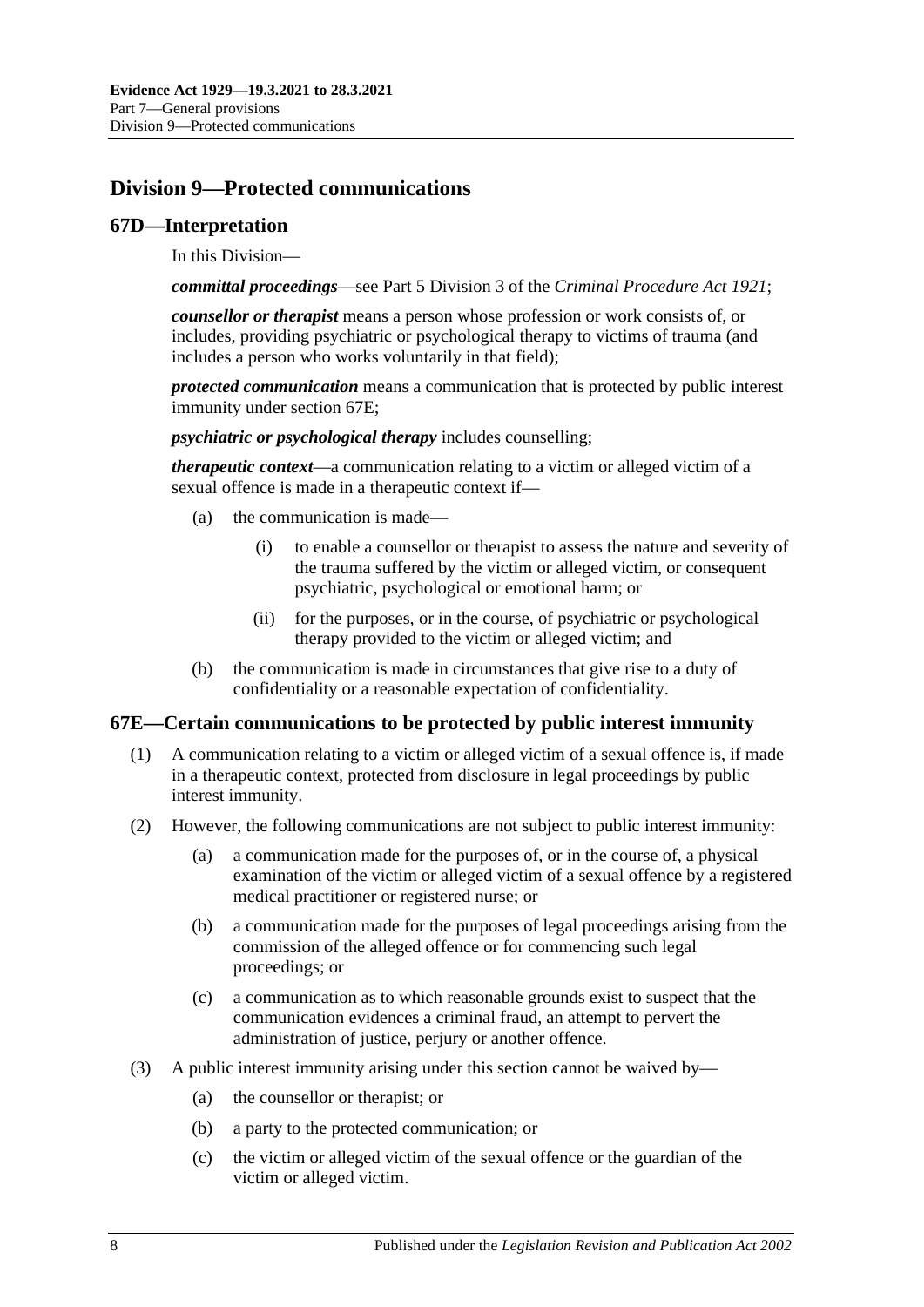#### **67F—Evidence of protected communications**

- (1) Evidence of a protected communication—
	- (a) is entirely inadmissible in committal proceedings; and
	- (b) cannot be admitted in other legal proceedings unless—
		- (i) the court gives permission to a party to the proceedings to adduce the evidence; and
		- (ii) the admission of the evidence is consistent with any limitations or restrictions fixed by the court; and
	- (c) is not liable to discovery or any other form of pre-trial disclosure.
- (2) On an application for permission to adduce evidence of a protected communication, the judge may make a preliminary examination of the relevant evidence if satisfied that—
	- (a) the applicant has a legitimate forensic purpose for seeking permission to adduce the evidence; and
	- (b) there is an arguable case that the evidence would materially assist the applicant in the presentation or furtherance of his or her case.
- (3) For the purposes of a preliminary examination of evidence, the court may order the counsellor or therapist to do one or more of the following:
	- (a) to provide written answers to questions;
	- (b) to produce written materials relating to the relevant protected communications;
	- (c) to appear for oral examination.

#### **Exceptions—**

- 1 If the counsellor or therapist who provided the counselling or therapy is an employee, answerable to another (the *principal*) in the organisation in which the counsellor or therapist is employed, an order under this subsection is to be addressed to the principal unless the court is satisfied that there are good reasons for not taking that course in the circumstances of the particular case.
- 2 An order requiring a person to appear for oral examination is not to be made unless the court is satisfied that the examination cannot otherwise be effectively conducted.
- (4) The following provisions govern the conduct of a preliminary examination:
	- (a) the preliminary examination is to be conducted—
		- (i) in the absence of the jury (if any); and
		- (ii) in a room closed to the public; and
	- (b) the evidence taken at the preliminary examination is not to be disclosed to the parties or their legal representatives except to the extent determined by the court; and
	- (c) no record of the preliminary examination is to be available for public access.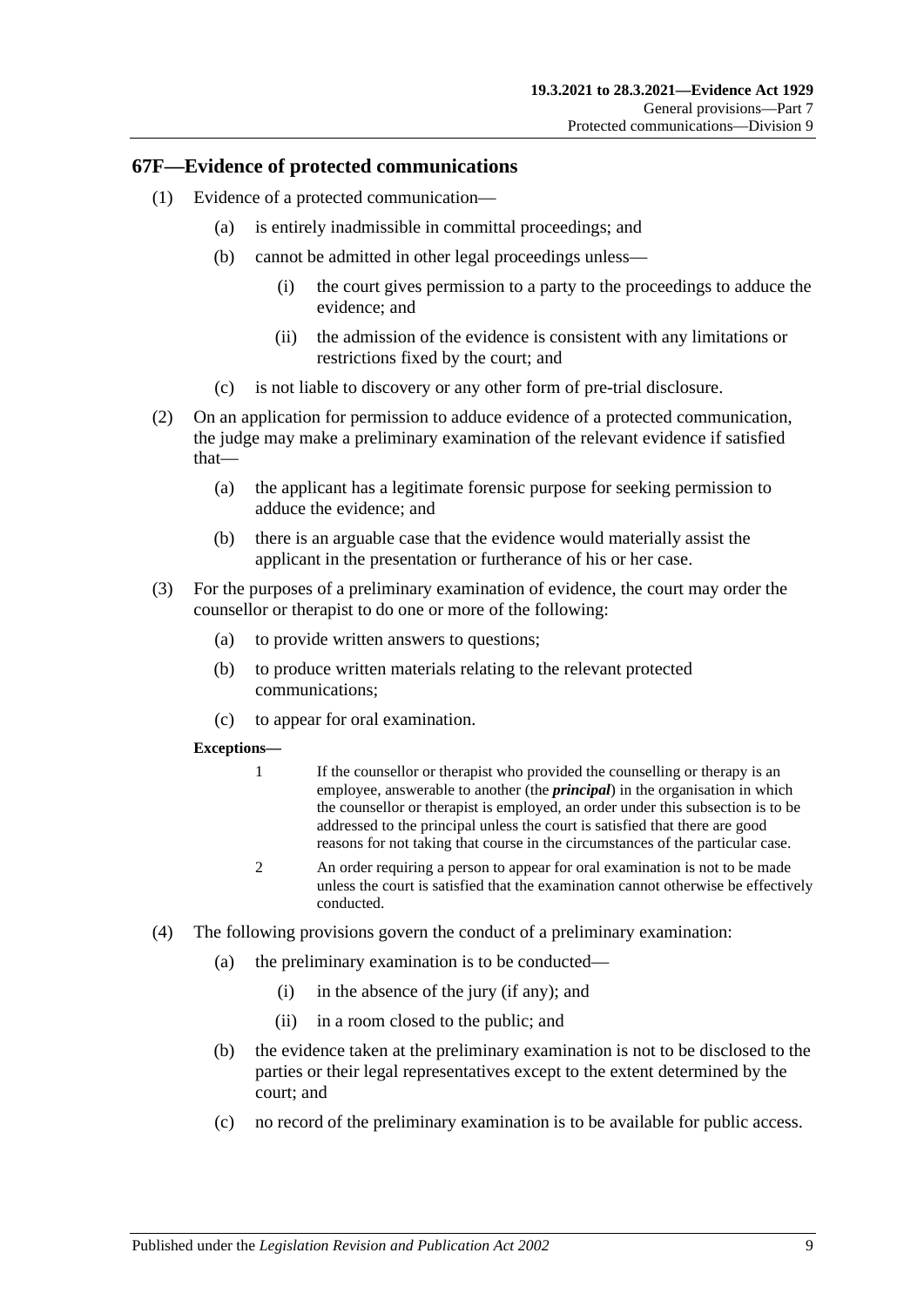- (5) In deciding whether to grant permission to adduce evidence of a protected communication, the court is to weigh—
	- (a) the public interest in preserving the confidentiality of protected communications;

against—

- (b) the public interest in preventing a miscarriage of justice that might arise from suppression of relevant evidence.
- (6) In weighing the above considerations, the court is to have regard to—
	- (a) the need to encourage victims of sexual offences to seek psychiatric or psychological therapy and the extent to which the effectiveness of such therapy is dependent on the maintenance of confidentiality between the counsellor or therapist and the victim;
	- (b) the probative value of the evidence and whether its exclusion may lead to a miscarriage of justice;
	- (c) the attitude of the victim or alleged victim to whom the communication relates (or the guardian of the victim or alleged victim) to the admission of the evidence;
	- (d) whether admission of the evidence is being sought on the basis of a discriminatory belief or bias;
	- (e) the extent to which admission of the evidence would infringe a reasonable expectation of privacy and the potential prejudice to any person who would otherwise be protected by public interest immunity.
- (7) The court is not to grant permission to adduce evidence of a protected communication unless satisfied that the public interest in preserving the confidentiality of protected communications is outweighed, in the circumstances of the case, by the public interest in preventing a miscarriage of justice that might arise from suppression of relevant evidence.
- (8) If the court decides to grant permission to adduce evidence of a protected communication, it may make ancillary orders—
	- (a) to prevent further publication or dissemination of the evidence; or
	- (b) for any other purpose the court considers appropriate.

## **Division 10—Sensitive material**

#### **67G—Interpretation and application**

- (1) In this Division
	- *access*—a person gives another person access to sensitive material if the person—
		- (a) allows the other to view the material; or
		- (b) gives the other a copy of the material; or
		- (c) gives the other a tape, disk or device from which the material may be produced or reproduced; or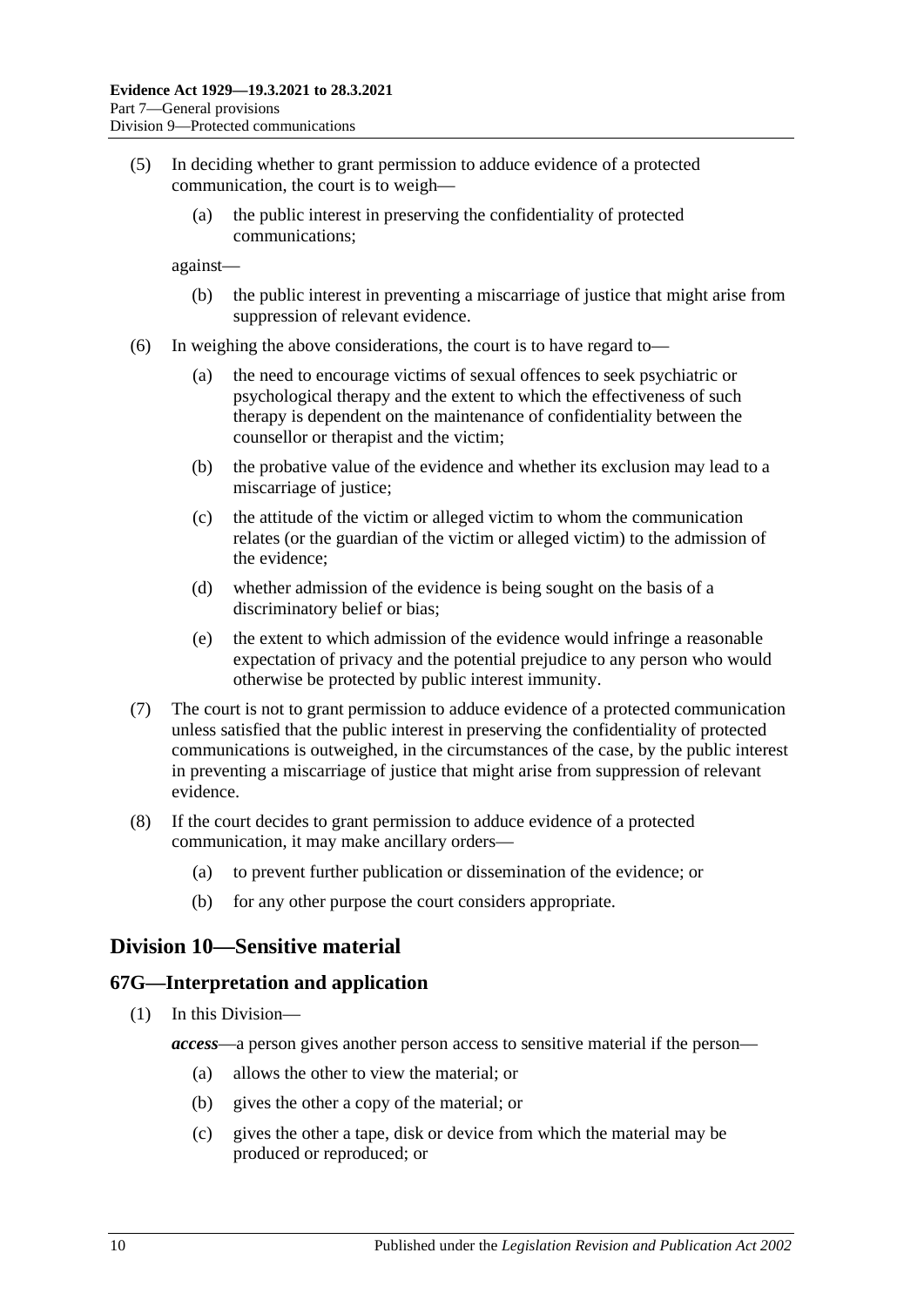(d) transmits the material, or a copy of the material, to the other in the form of computer data;

*conditions of access*—see [section](#page-84-0) 67I(4);

*criminal investigation* means the investigation of an offence, or alleged offence;

*criminal proceedings* means proceedings against a person for an offence (whether summary or indictable), including the following:

- (a) committal proceedings for an indictable offence;
- (b) proceedings relating to bail;
- (c) proceedings for the trial of an offence;
- (d) proceedings relating to sentencing;
- (e) proceedings on an appeal against conviction or sentence;

*private act* means—

- (a) a sexual act; or
- (b) an act involving an intimate bodily function such as using a toilet; or
- (c) an activity involving nudity or exposure or partial exposure of sexual organs, pubic area, buttocks or female breasts;

*prosecuting authority* means—

- (a) in relation to criminal proceedings—the Director of Public Prosecutions, a delegate of the Director of Public Prosecutions, a police officer, or any other person acting in a public official capacity, who is responsible for commencing or conducting a prosecution; and
- (b) in relation to a criminal investigation—a police officer or any other person acting in a public official capacity who is responsible for conducting a criminal investigation;

*public official* means—

- (a) a police officer; or
- (b) a person who holds an office or position in the employment of the State or an instrumentality or agency of the State; or
- (c) any person classified by regulation as a public official;

*restricted access* to sensitive material means access subject to conditions imposed under this Division;

*sensitive material* has the meaning given by [section](#page-83-0) 67H;

*sensitive material notice*—see [section](#page-83-1) 67I;

*unrestricted access* to sensitive material means access that is not subject to conditions imposed under this Division.

(2) In this Division, a reference to a *prosecuting authority* includes a reference to a legal practitioner representing the prosecuting authority.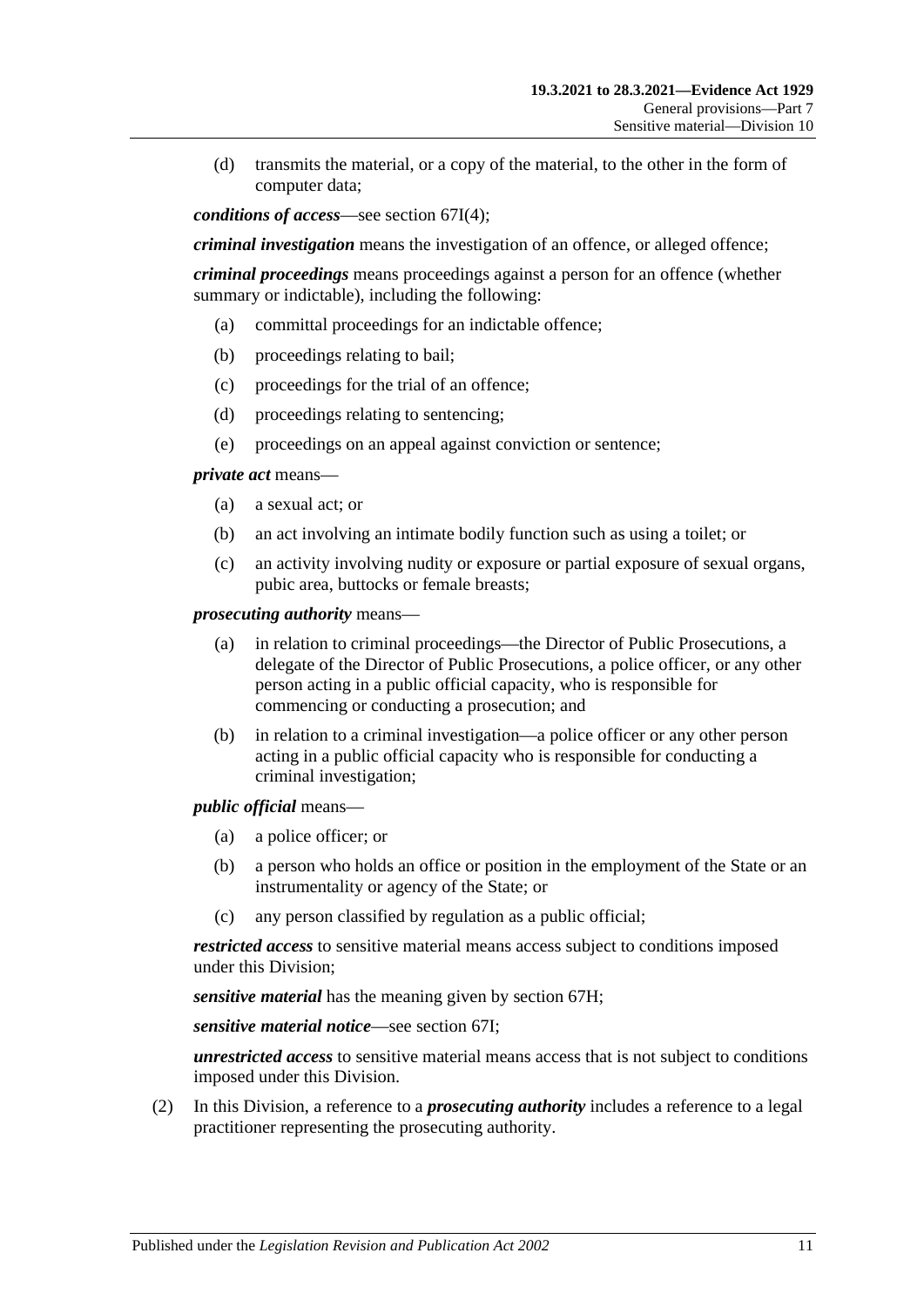### <span id="page-83-2"></span><span id="page-83-0"></span>**67H—Meaning of sensitive material**

- (1) For the purposes of this Division, *sensitive material* includes—
	- (a) the whole or part of an audiovisual record, or the transcript of any such record, of—
		- (i) an interview of a witness to whom this paragraph applies made pursuant to Part 17 Division 3 of the *[Summary Offences Act](http://www.legislation.sa.gov.au/index.aspx?action=legref&type=act&legtitle=Summary%20Offences%20Act%201953) 1953*; or
		- (ii) evidence of a witness to whom this paragraph applies at a pre-trial special hearing conducted in accordance with [section](#page-12-0) 12AB; and
	- (ab) child exploitation material (within the meaning of section 62 of the *[Criminal](http://www.legislation.sa.gov.au/index.aspx?action=legref&type=act&legtitle=Criminal%20Law%20Consolidation%20Act%201935)  [Law Consolidation Act](http://www.legislation.sa.gov.au/index.aspx?action=legref&type=act&legtitle=Criminal%20Law%20Consolidation%20Act%201935) 1935*); and
	- (b) anything that contains or displays an image of a person if—
		- (i) the image is of the person engaged or apparently engaged in a private act; or
		- (ii) the image is of the victim, or alleged victim, of a sexual offence or an offence of stalking under section 19AA of the *[Criminal Law](http://www.legislation.sa.gov.au/index.aspx?action=legref&type=act&legtitle=Criminal%20Law%20Consolidation%20Act%201935)  [Consolidation Act](http://www.legislation.sa.gov.au/index.aspx?action=legref&type=act&legtitle=Criminal%20Law%20Consolidation%20Act%201935) 1935*; or
		- (iii) the image is of the person taken or made after the person's death.
- (2) A reference to *sensitive material* extends to anything in a prosecuting authority's possession that the prosecuting authority reasonably considers to be sensitive material.
- (3) Paragraph (a) of [subsection](#page-83-2) (1) applies to a witness—
	- $(a)$  who is—
		- (i) a young child; or
		- (ii) a person with a disability that adversely affects the person's capacity to give a coherent account of the person's experiences or to respond rationally to questions; and
	- (b) who is the victim, or alleged victim, of a sexual offence.

#### **67HA—Court may give access to certain sensitive material in certain circumstances**

A court may, if of the opinion that giving access to sensitive material of a kind referred to in section 67H(1)(a) that has been, or may be, admitted as evidence in proceedings before the court would assist a medical practitioner or psychologist—

- (a) to prepare an expert report for the court; or
- (b) to provide treatment or therapy to the witness,

make the sensitive material available to the medical practitioner or psychologist (as the case may be) subject to such conditions as the court thinks fit.

#### <span id="page-83-1"></span>**67I—Procedures for giving restricted access to sensitive material**

(1) If, but for this Division, a prosecuting authority would be required to give unrestricted access to sensitive material, the prosecuting authority has a discretion to give either unrestricted or restricted access to the sensitive material.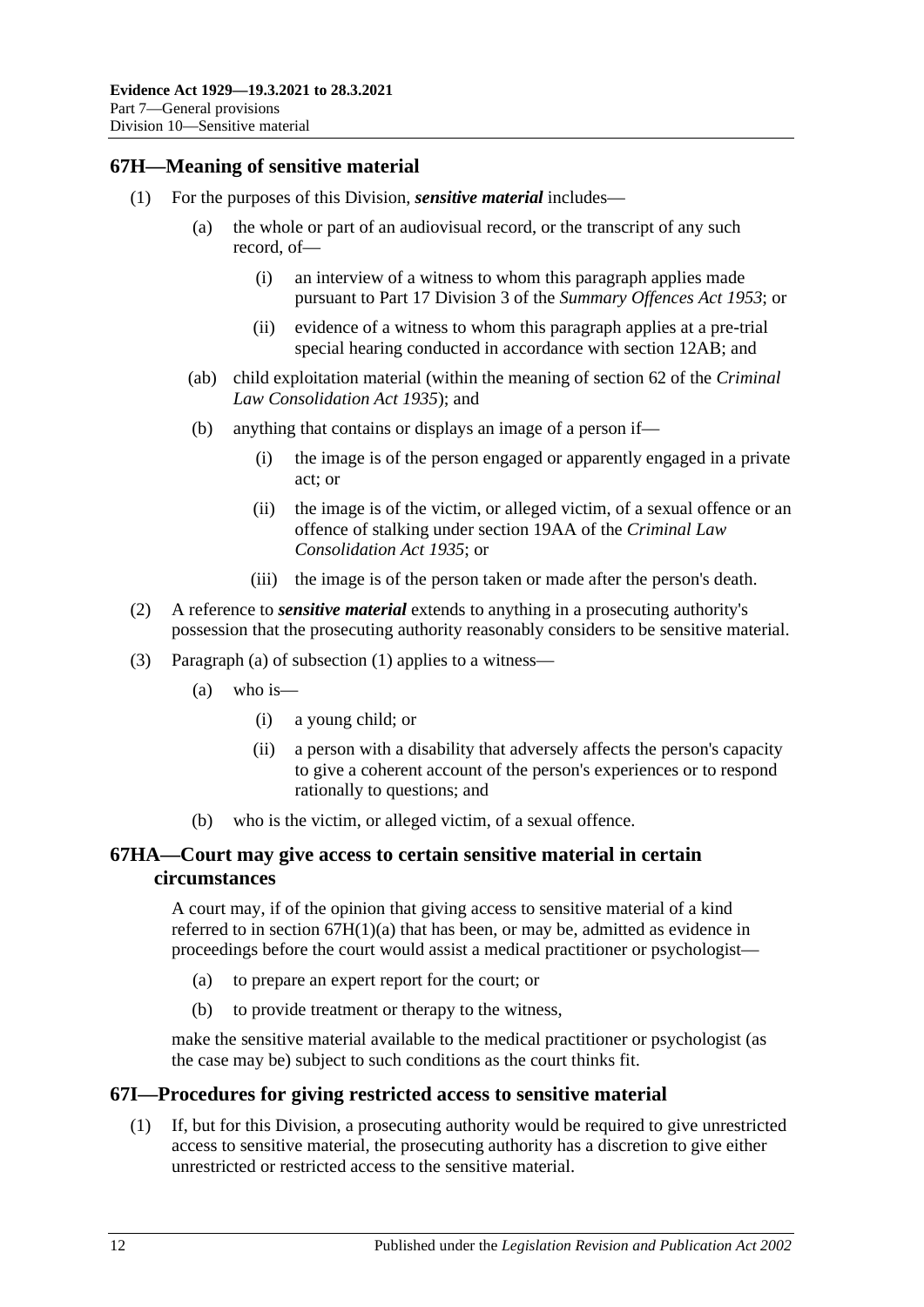- (2) A prosecuting authority cannot, however, exercise its powers under this Division to restrict access to sensitive material by—
	- (a) a court; or
	- (b) a public official who reasonably requires access to the sensitive material for purposes connected with his or her official functions.
- (3) If the prosecuting authority decides to give restricted access, the authority must give the person entitled to access a notice (a *sensitive material notice*) that complies with this section.
- <span id="page-84-0"></span>(4) The sensitive material notice must—
	- (a) describe the sensitive material; and
	- (b) indicate that the prosecuting authority has decided to exercise its powers under this section to restrict the person's access to the sensitive material; and
	- (c) state that the restricted access to the sensitive material is subject to the following conditions:
		- (i) the condition that the material will be available for examination by the person under the supervision of the prosecuting authority at a place specified in the notice and at a time to be arranged at the request of the person;
		- (ii) any other condition the prosecuting authority considers necessary or desirable to protect the integrity of the material and to prevent unauthorised reproduction or dissemination; and
	- (d) set out the name and contact details of the person who is responsible for arranging restricted access to the material on behalf of the prosecuting authority.
- (5) After receiving a sensitive material notice, the person entitled to restricted access may ask the prosecuting authority to give the person access to the sensitive material.
- (6) The prosecuting authority must, as soon as practicable after receiving such a request, give the person entitled to restricted access such opportunity or opportunities as may be reasonable in the circumstances to access the sensitive material under the conditions of access.
- (7) A decision by a prosecuting authority under this section to restrict access to sensitive material is administrative and final and not subject to any form of review.
- (8) A person who is given restricted access to sensitive material by a prosecuting authority under this section must not contravene a condition of access.

Maximum penalty: \$8 000 or imprisonment for 2 years or both.

#### <span id="page-84-1"></span>**67J—Improper dissemination of sensitive material**

- (1) A person who creates sensitive material for a prosecuting authority, or who obtains possession of sensitive material on behalf of or from a prosecuting authority, in connection with a criminal investigation, or criminal or civil proceedings, must not allow access to the material except—
	- (a) for the legitimate purposes of the investigation or proceedings; or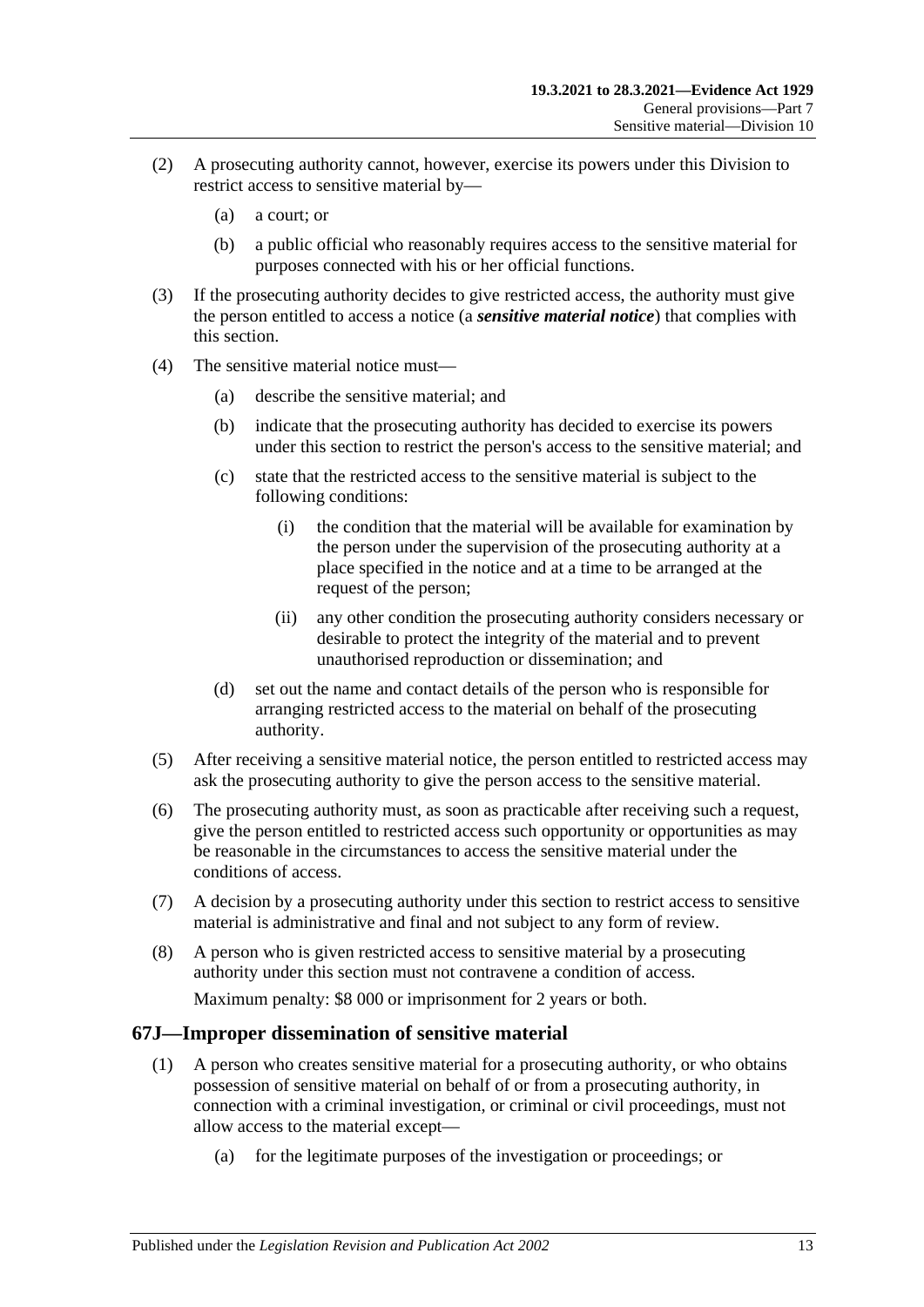(b) as may be authorised by the prosecuting authority.

Maximum penalty: \$8 000 or imprisonment for 2 years or both.

<span id="page-85-0"></span>(2) A public official who creates, or obtains possession of, sensitive material in connection with official functions must not allow access to the material except as reasonably required for purposes connected with his or her official functions (which may include functions relating to education or training).

Maximum penalty: \$8 000 or imprisonment for 2 years or both.

(3) In proceedings for an offence against [subsection](#page-84-1) (1) or [\(2\),](#page-85-0) it is a defence to prove that the act or omission constituting the offence was attributable to an honest and reasonable mistake on the defendant's part.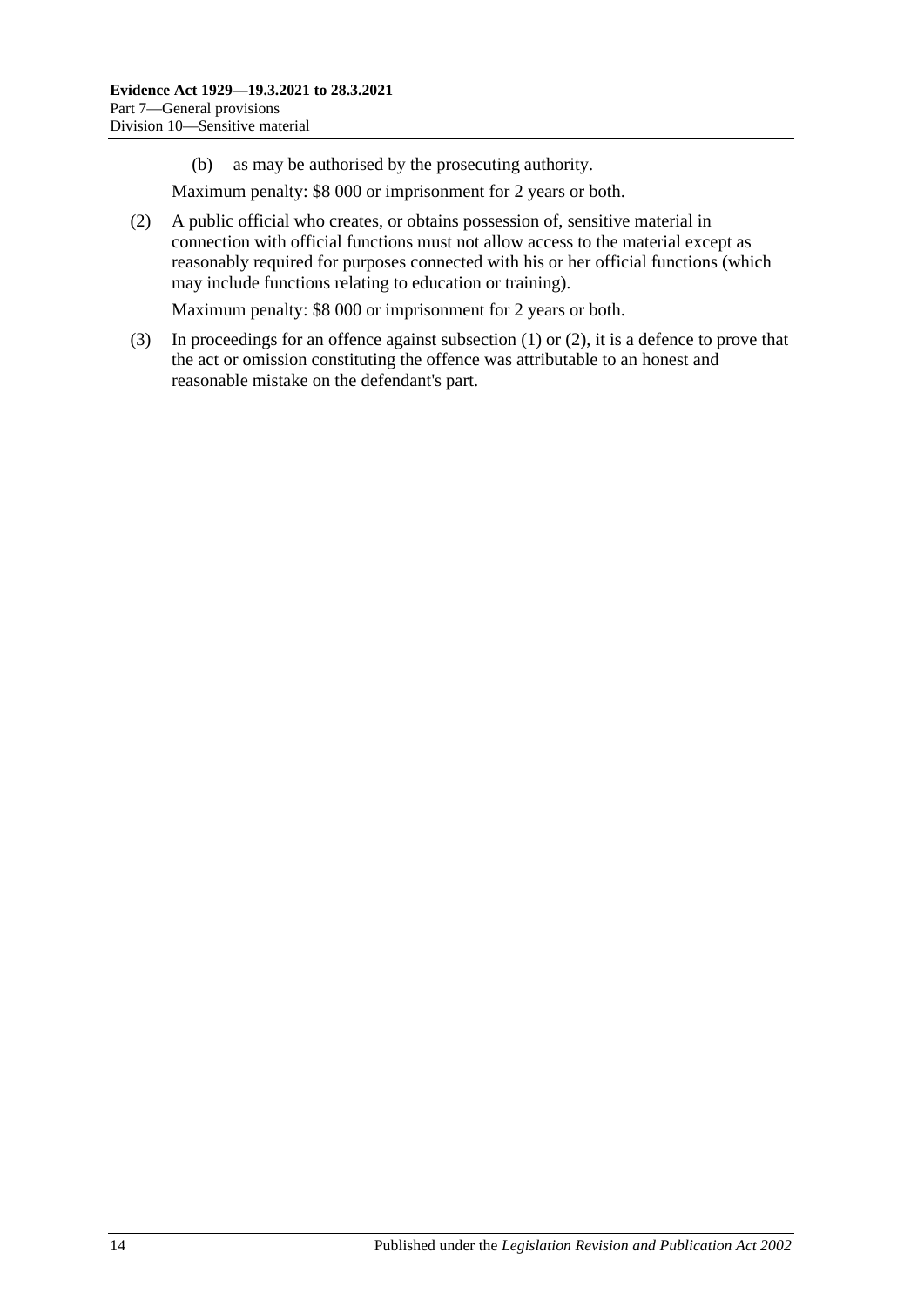# **Part 8—Publication of evidence**

# **Division 1—Preliminary**

#### **68—Interpretation**

In this Part—

*court* includes any person acting judicially;

*evidence* includes any statement made before a court whether or not the statement constitutes evidence for the purposes of the proceedings before the court;

*interim suppression order* means a suppression order under section [69A\(3\);](#page-88-0)

*news media* means those who carry on the business of publishing;

*newspaper* means a newspaper, journal, magazine or other publication that is published at periodic intervals;

*primary court*, in relation to an appeal, means the court by which the decision or order subject to appeal was made;

*publish* means publish by newspaper, radio or television, or on the internet, or by other similar means of communication to the public;

*suppression order* means an order—

- (a) forbidding the publication of specified evidence or of any account or report of specified evidence; or
- (b) forbidding the publication of the name of—
	- (i) a party or witness; or
	- (ii) a person alluded to in the course of proceedings before the court,

and of any other material tending to identify any such person.

## **Division 2—Orders for clearing court or suppressing publication of evidence etc**

#### <span id="page-86-0"></span>**69—Order for clearing court**

- (1) Where a court considers it desirable in the interests of the administration of justice, or in order to prevent hardship or embarrassment to any person, to exercise the powers conferred by this section, it may order specified persons, or all persons except those specified, to absent themselves from the place in which the court is being held during the whole or any part of the proceedings before the court.
- (1a) Where the alleged victim of a sexual offence is a child and is to give evidence (including evidence admitted in the form of an audio visual record) in proceedings related to the offence, an order must be made under [subsection](#page-86-0) (1) requiring all persons except—
	- (a) those whose presence is required for the purposes of the proceedings; and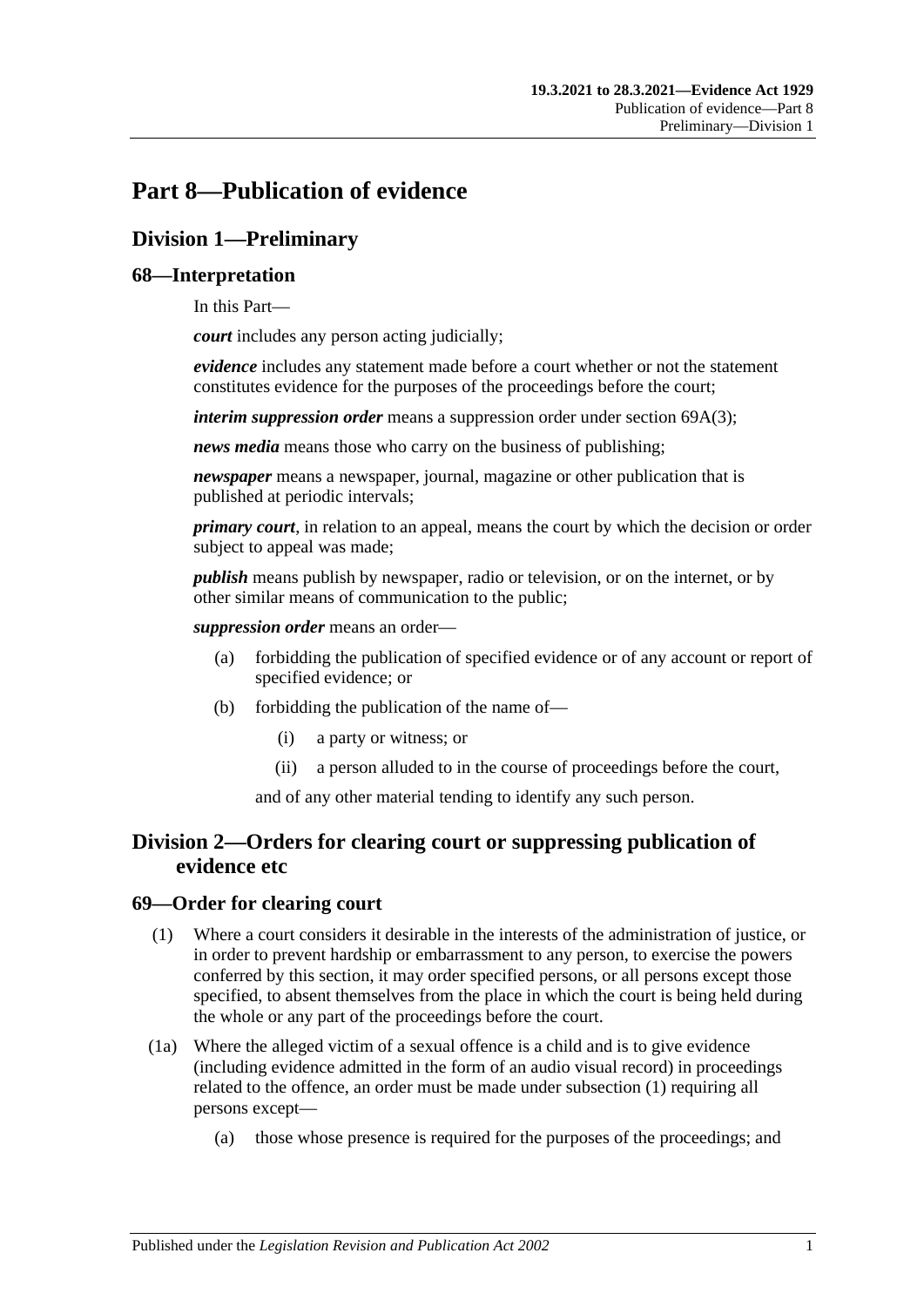- (b) a person who is present at the request or with the consent of the child to provide emotional support for the child; and
- (c) any other person who, in the opinion of the court, should be allowed to be present,

to absent themselves from the place in which the court is being held while the child is giving evidence.

- (1b) Where child exploitation material (within the meaning of section 62 of the *[Criminal](http://www.legislation.sa.gov.au/index.aspx?action=legref&type=act&legtitle=Criminal%20Law%20Consolidation%20Act%201935)  [Law Consolidation Act](http://www.legislation.sa.gov.au/index.aspx?action=legref&type=act&legtitle=Criminal%20Law%20Consolidation%20Act%201935) 1935*) is adduced, or is to be adduced, as evidence in proceedings before the court, an order must be made under [subsection](#page-86-0) (1) requiring all persons except—
	- (a) those whose presence is required for the purposes of the proceedings; and
	- (b) any other person who, in the opinion of the court, should be allowed to be present,

to absent themselves from the place in which the court is being held while the evidence is adduced.

- <span id="page-87-0"></span>(2) The court may, on the application of a person against whom an order under [subsection](#page-86-0) (1) operates, make available to him a transcript of evidence, and a record of proceedings, taken before the court during the operation of the order.
- (3) Where a court refuses an application under [subsection](#page-87-0) (2), the applicant may appeal against the refusal.

#### **69A—Suppression orders**

- (1) Where a court is satisfied that a suppression order should be made—
	- (a) to prevent prejudice to the proper administration of justice; or
	- (b) to prevent undue hardship—
		- (i) to an alleged victim of crime; or
		- (ii) to a witness or potential witness in civil or criminal proceedings who is not a party to those proceedings; or
		- (iii) to a child,

the court may, subject to this section, make such an order.

- (2) If a court is considering whether to make a suppression order (other than an interim suppression order), the court—
	- (a) must recognise that a primary objective in the administration of justice is to safeguard the public interest in open justice and the consequential right of the news media to publish information relating to court proceedings; and
	- (b) may only make a suppression order if satisfied that special circumstances exist giving rise to a sufficiently serious threat of prejudice to the proper administration of justice, or undue hardship, to justify the making of the order in the particular case.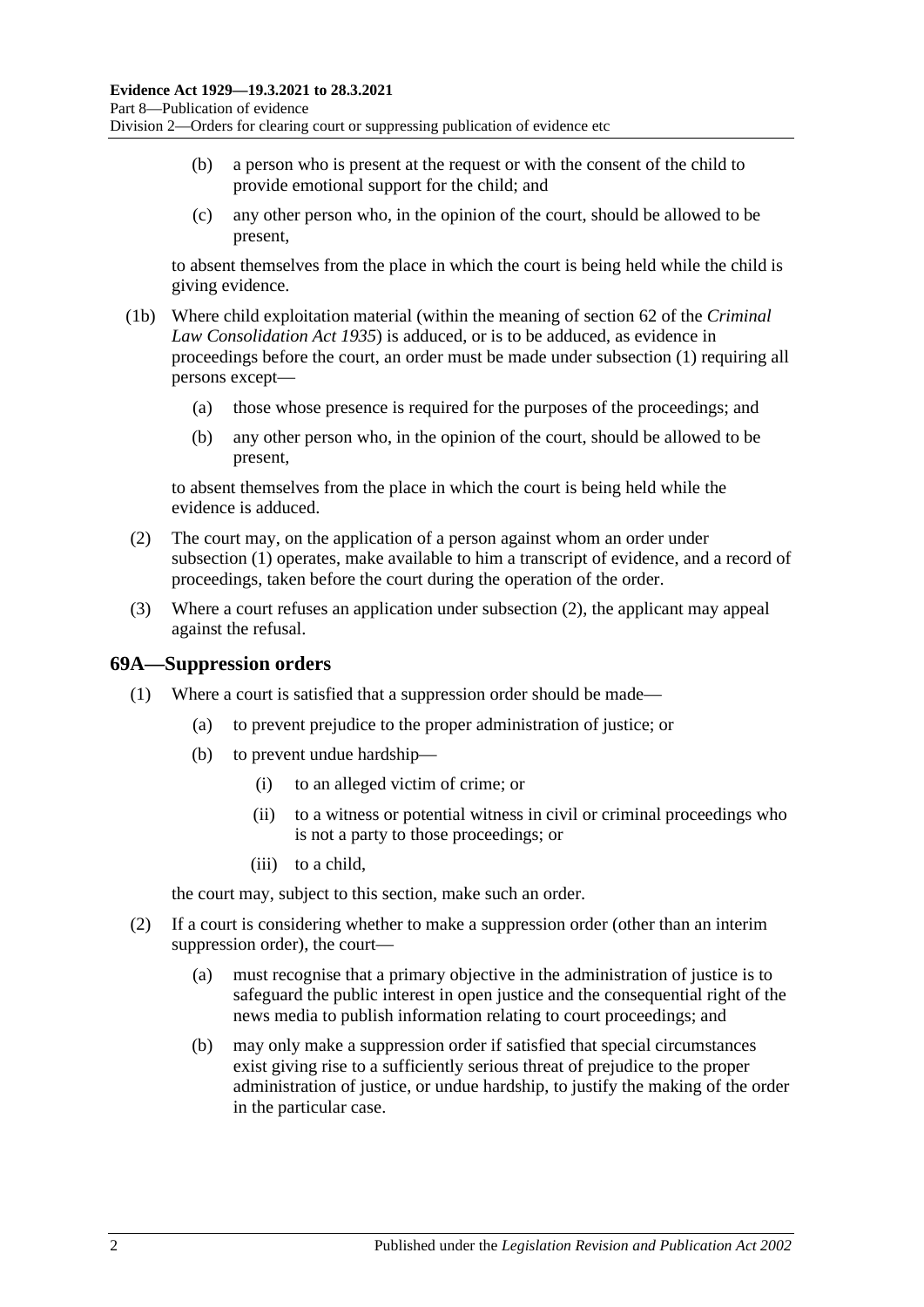- <span id="page-88-0"></span>(3) Where an application is made to a court for a suppression order, the court may, without inquiring into the merits of the application, make such an order (an *interim suppression order*) to have effect, subject to revocation by the court, until the application is determined; but if such an order is made the court must determine the application as a matter of urgency and, wherever practicable, within 72 hours after making the interim suppression order.
- (4) A suppression order may be made subject to such exceptions and conditions as the court thinks fit and specifies in the order.
- <span id="page-88-3"></span><span id="page-88-1"></span>(5) Where an application is made to a court for a suppression order—
	- (a) any of the following persons, namely:
		- (i) the applicant for the suppression order;
		- (ii) a party to the proceedings in which the suppression order is sought;
		- (iii) a representative of a newspaper or a radio or television station;
		- (iv) any person who has, in the opinion of the court, a proper interest in the question of whether a suppression order should be made,

<span id="page-88-2"></span>is entitled to make submissions to the court on the application and may, with the permission of the court, call or give evidence in support of those submissions;

- (b) the court may (but is not obliged to) delay determining the application to make possible or facilitate non-party intervention in the proceedings under [paragraph](#page-88-1) (a)(iii) or [\(iv\).](#page-88-2)
- (6) A suppression order may be varied or revoked by the court by which it was made, on the application of any of the persons entitled to make submissions by virtue of [subsection](#page-88-3)  $(5)(a)$ .
- (7) On an application for the making, variation or revocation of a suppression order—
	- (a) a matter of fact is sufficiently proved if proved on the balance of probabilities;
	- (b) if there appears to be no serious dispute as to a particular matter of fact, the court (having regard to the desirability of dealing expeditiously with the application) may—
		- (i) dispense with the taking of evidence on that matter; and
		- (ii) accept the relevant fact as proved.
- (8) If a court makes a suppression order, the court must—
	- (a) as soon as reasonably practicable forward to the Registrar a copy of the order; and
	- (b) except in the case of an interim suppression order—within 30 days, forward to the Attorney-General a report setting out—
		- (i) the terms of the order; and
		- (ii) the name of any person whose name is suppressed from publication; and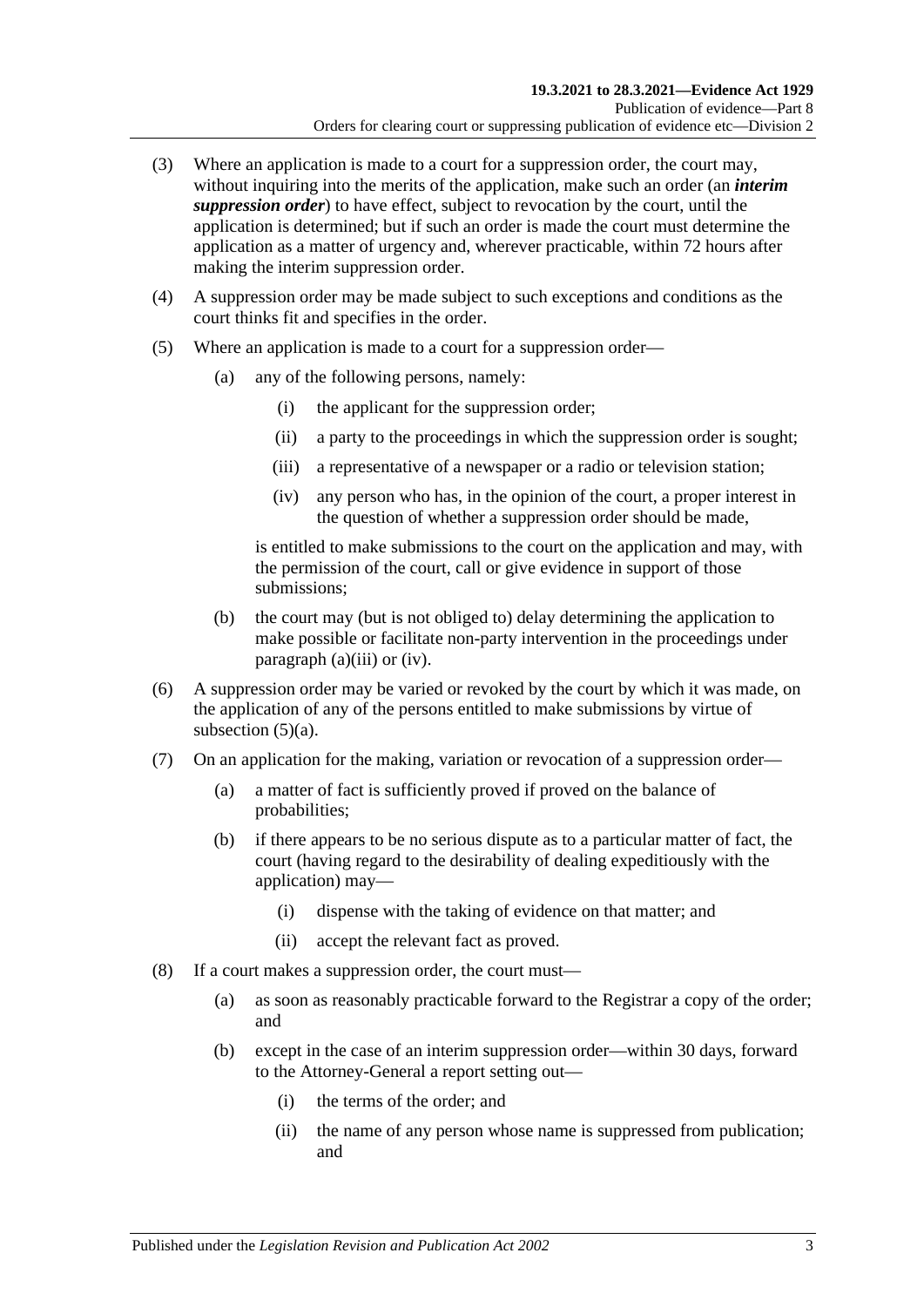- (iii) a transcript or other record of any evidence suppressed from publication; and
- (iv) full particulars of the reasons for which the order was made.
- (9) If a court orders the variation or revocation of a suppression order, the court must as soon as reasonably practicable forward a copy of the order to the Registrar.
- (10) The Registrar—
	- (a) will establish and maintain a register of all suppression orders; and
	- (b) will, immediately after receiving a copy of a suppression order, or an order for the variation or revocation of a suppression order, enter the order in the register; and
	- (c) will, when an order is entered in the register, immediately transmit by fax, email or other electronic means notice of the order to the nominated address of each authorised news media representative.
- <span id="page-89-0"></span>(11) The register will be made available for inspection by members of the public free of charge during ordinary office hours.
- (12) Without limiting the ways in which notice of a suppression order, or an order varying or revoking a suppression order, may be given, the entry of such an order in the register is notice to the news media and the public generally (within and outside the State) of the making and terms of the order.
- (13) In this section—

*authorised news media representative* means a person—

- (a) who is nominated by a member of the news media to be the member's authorised representative for the purpose of receiving notices under [subsection](#page-89-0)  $(10)(c)$ ; and
- (b) who has given the Registrar a notice specifying the representative's nominated address for the receipt of notices under [subsection](#page-89-0) (10)(c); and
- (c) who has paid the relevant fee or fees (which may consist of, or include, periodic fees) fixed by the regulations;

*nominated address* of a nominated representative means the fax number, email address or other address for the receipt of electronic communications nominated by the representative as the address to which notices may be sent to the representative by the Registrar under [subsection](#page-89-0)  $(10)(c)$ ;

*Registrar* means a person to whom the functions of the Registrar under this section are assigned by the Attorney-General.

#### **69AB—Review of suppression orders**

- (1) Subject to the regulations, a suppression order becomes liable to review as follows:
	- (a) if the order relates to criminal proceedings and is in force at the time, the order becomes liable to review as follows:
		- (i) on the completion or termination of committal proceedings;
		- (ii) on the withdrawal of a charge after the completion of committal proceedings;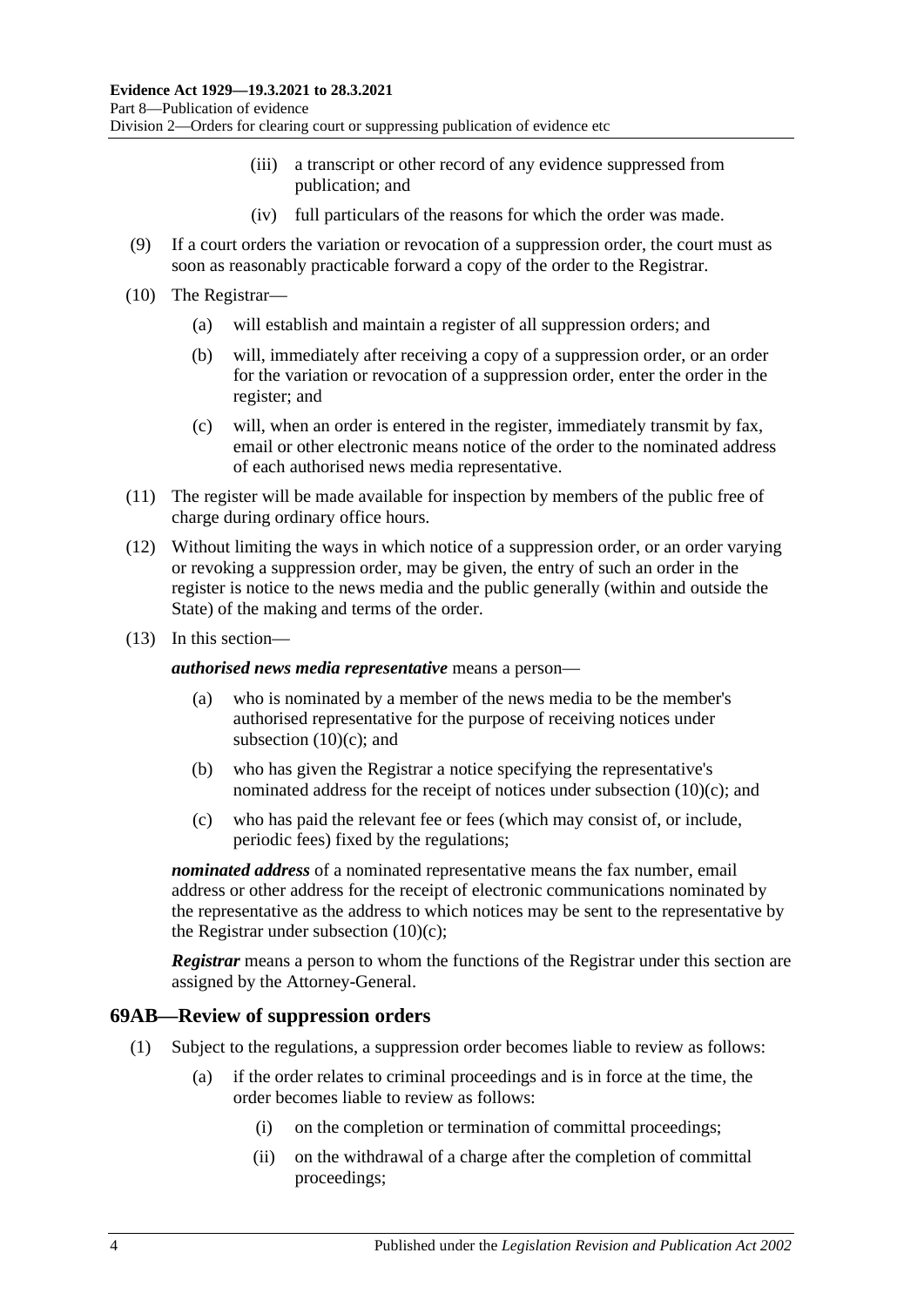- (iii) on the acquittal of the defendant;
- (iv) when an appeal against conviction or sentence has been determined or all rights to appeal against conviction or sentence have been exhausted or expired;
- (v) on the defendant being declared under Part 8A of the *[Criminal Law](http://www.legislation.sa.gov.au/index.aspx?action=legref&type=act&legtitle=Criminal%20Law%20Consolidation%20Act%201935)  [Consolidation Act](http://www.legislation.sa.gov.au/index.aspx?action=legref&type=act&legtitle=Criminal%20Law%20Consolidation%20Act%201935) 1935* to be liable to supervision;
- (vi) in any other case—when the proceedings are otherwise concluded or terminated,

(and, if more than 1 such occasion for review occurs in the course of the same proceedings, the order becomes liable to review on each such occasion);

- (b) if the order relates to a coronial inquest, the order becomes liable to review when the coroner gives his or her findings on the inquest;
- (c) if the order relates to civil proceedings, the order becomes liable to review when the court gives its judgment in the proceedings or the proceedings are settled or withdrawn.
- (2) When a suppression order becomes liable to review, the court that made the order must conduct a review as soon as practicable.
- (3) The following persons are entitled to be heard on a review:
	- (a) the applicant for the suppression order;
	- (b) a party to the proceedings in which the suppression order was made;
	- (c) a representative of a newspaper or a radio or television station;
	- (d) any other person who has, in the opinion of the court, a proper interest in the matters to be considered on the review.
- (4) On a review, the court may confirm, vary or revoke the suppression order.

#### **69AC—Appeal against suppression order etc**

- (1) An appeal lies against—
	- (a) a suppression order or a decision by a court not to make a suppression order; or
	- (b) the variation or revocation of a suppression order or a decision by a court not to vary or revoke a suppression order; or
	- (c) a decision by a court on the review of a suppression order.
- (2) Any of the following persons is entitled to bring, or to be heard on, an appeal under this section:
	- (a) the applicant for the suppression order;
	- (b) a party to the proceedings in which the order or decision subject to appeal was made;
	- (c) a representative of a newspaper or a radio or television station;
	- (d) a person who appeared in proceedings before the primary court related to the making or review of the suppression order;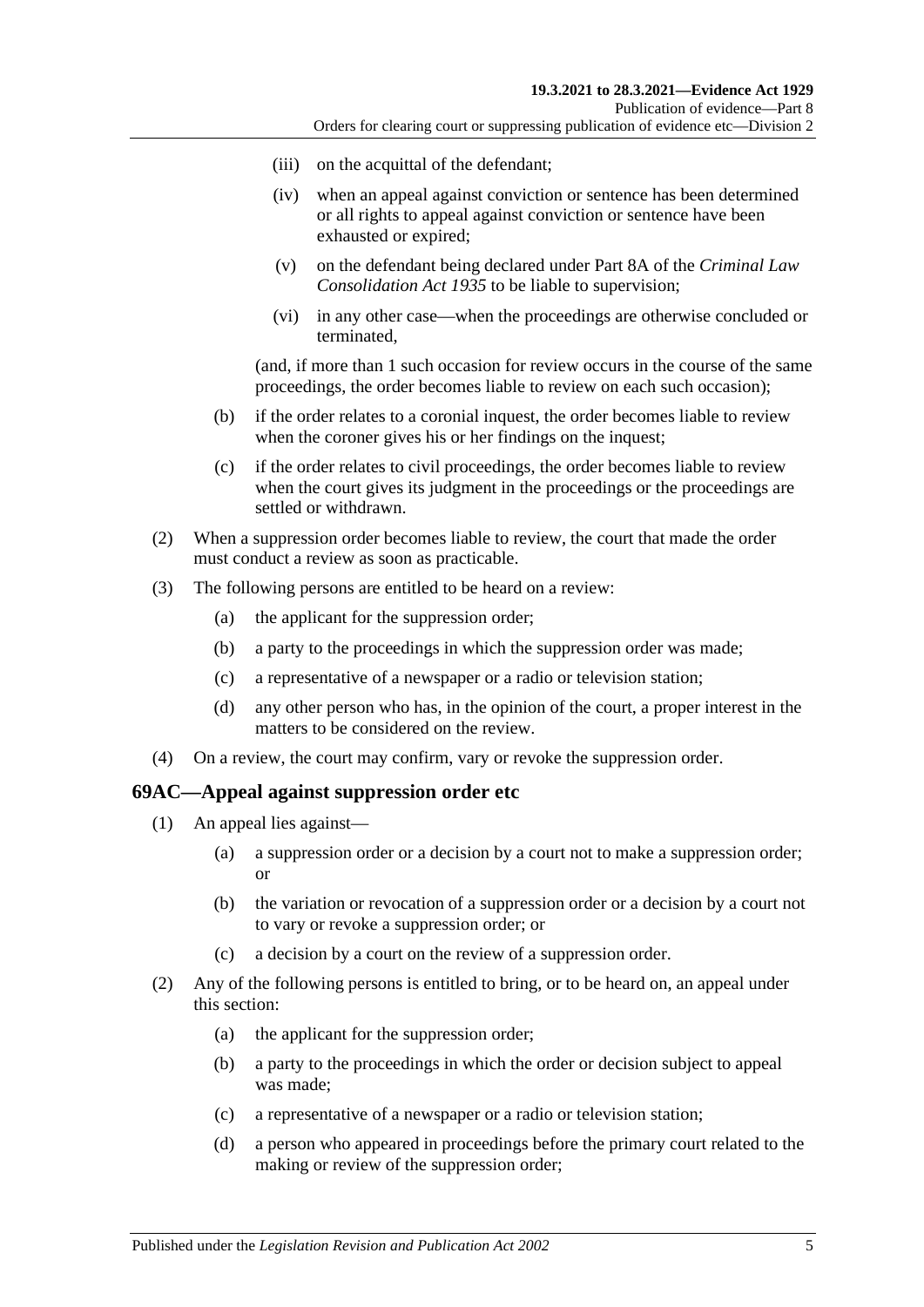- (e) a person who—
	- (i) did not appear in proceedings before the primary court related to the making or review of the suppression order but has, in the opinion of the appellate court, a proper interest in the subject matter of the appeal or proposed appeal; and
	- (ii) satisfies the appellate court that the failure to appear in the proceedings before the primary court is not attributable to a lack of proper diligence.

#### **69B—Appeals**

- (1) An appeal under this Division lies to—
	- (a) the court to which appeals lie against final judgments or orders of the primary court; and
	- (b) where there is no such court—the Supreme Court constituted of a single judge,

and where the appeal lies in accordance with the above principles to some court other than the Court of Appeal, a further appeal lies to the Court of Appeal from a judgment or order of the primary appellate court.

- (2) An appeal under this Division shall be heard and determined as expeditiously as possible.
- (3) Upon an appeal under this Division, the appellate court—
	- (a) may confirm, vary or revoke the order or decision subject to the appeal; and
	- (b) may make any order or decision under this Division that could have been made in the first instance; and
	- (c) may make orders for costs and orders dealing with any other incidental or ancillary matters.
- (4) Except as provided in this Division, no appeal lies against a decision or order of a court made under this Division.

#### **70—Disobedience to orders under this Division**

- (1) If a person disobeys an order under this Division and the court by which the order was made has power to punish for contempt, the person is guilty of a contempt of the court.
- (1a) If a person disobeys an order under this Division, whether or not the court by which the order was made has power to punish for contempt, the person is guilty of an offence.

Maximum penalty:

- (a) in the case of a natural person—\$10 000 or imprisonment for 2 years;
- (b) in the case of a body corporate—\$120 000.
- (2) A person shall not, in respect of the same act or default, be proceeded against under this section both for a contempt of court and a summary offence.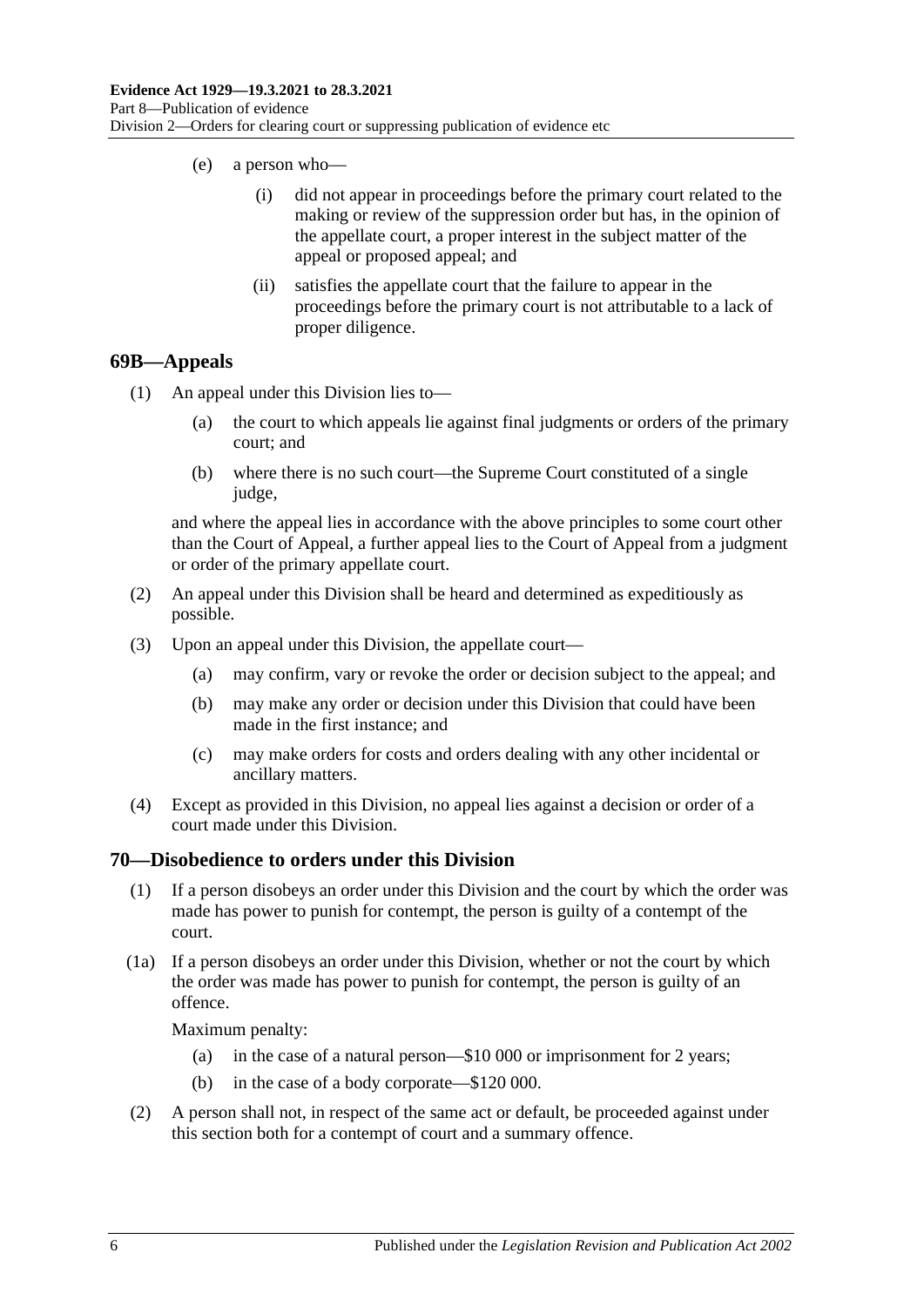### **71—Attorney-General to provide annual report**

- (1) The Attorney-General shall, on or before the thirty-first day of October in each year, prepare a report relating to the preceding financial year specifying—
	- (a) the total number of orders made under this Division or a corresponding previous enactment; and
	- (b) the number of such orders made by each of the various courts; and
	- (c) a summary of the reasons assigned by the courts for making such orders.
- (2) The Attorney-General shall, as soon as practicable after the report is prepared, cause a copy of the report to be laid before each House of Parliament.

## **Division 3—Sexual cases**

#### <span id="page-92-0"></span>**71A—Restriction on reporting on sexual offences**

- (2) A person must not, before the relevant time, publish any statement or representation—
	- (a) by which the identity of a person who has been, or is about to be, charged with a sexual offence is revealed; or
	- (b) from which the identity of a person who has been, or is about to be, charged with a sexual offence, might reasonably be inferred,

unless the accused person consents to the publication.

Maximum penalty:

- (a) in the case of a natural person—\$10 000;
- (b) in the case of a body corporate—\$120 000.
- (2a) A police officer or any other person acting in a public official capacity who is responsible for conducting the criminal investigation in respect of a person who has been, or is about to be, charged with a sexual offence must, before the relevant time, ensure that all reasonable efforts are made to notify the victim about the expiry of the prohibition applying in respect of publication of the accused person's identity under [subsection](#page-92-0) (2).
- (4) A person must not publish any statement or representation—
	- (a) by which the identity of a person alleged in any legal proceedings to be the victim of a sexual offence is revealed; or
	- (b) from which the identity of a person alleged in any legal proceedings to be the victim of a sexual offence might reasonably be inferred,

unless the judge authorises, or the alleged victim consents to, the publication (but no such authorisation or consent can be given where the alleged victim is a child).

Maximum penalty:

- (a) in the case of a natural person—\$10 000;
- (b) in the case of a body corporate—\$120 000.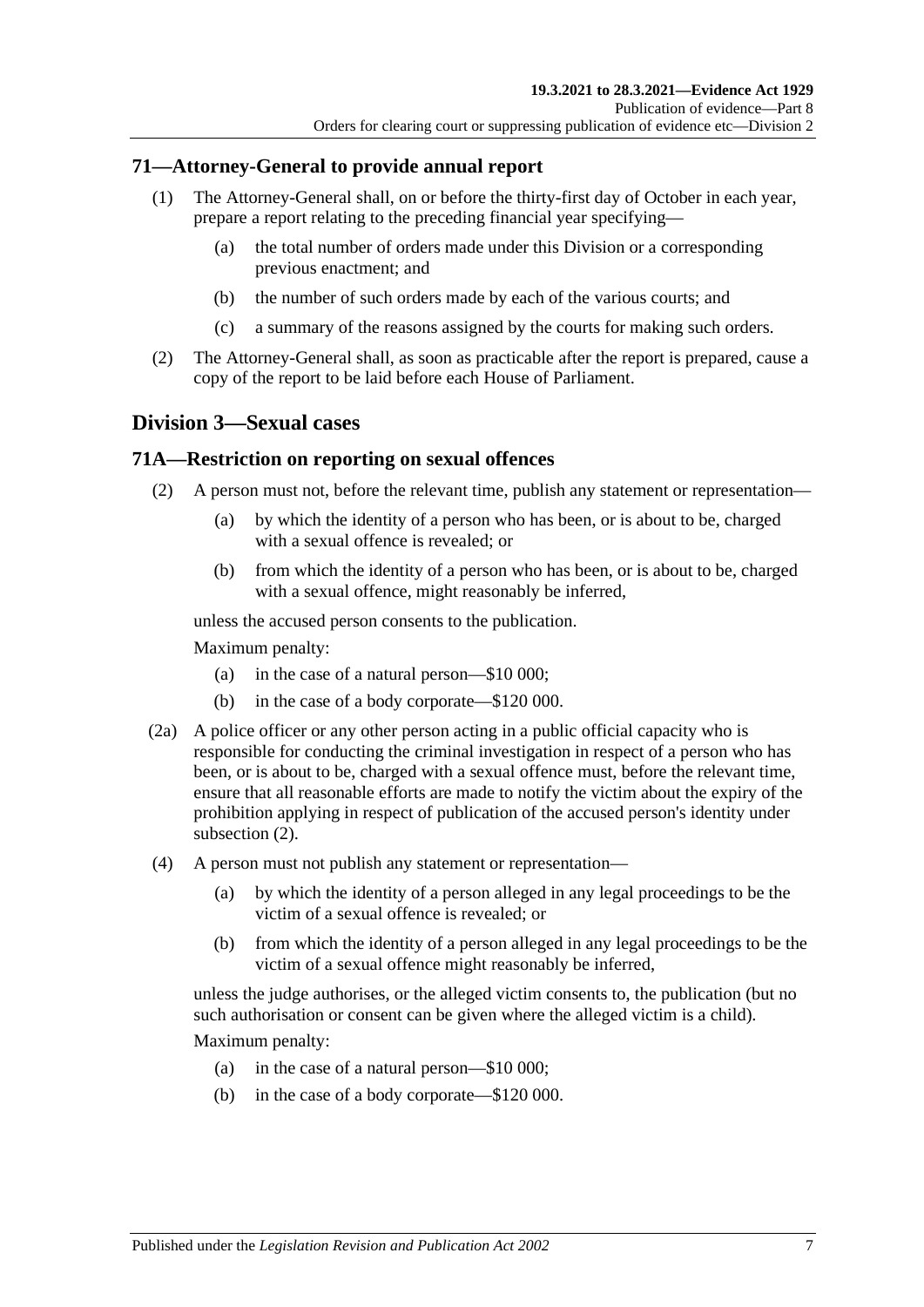(5) In this section—

*relevant time*, in relation to a charge of an offence, means the time at which the accused person's first appearance in a court (whether personally or by counsel or solicitor) in relation to the charge is concluded.

## **Division 4—Cases generally**

#### <span id="page-93-0"></span>**71B—Publishers required to report result of certain proceedings**

- (1) Where—
	- (a) a report of proceedings taken against a person for an offence is published;
	- (b) the report identifies the person against whom the proceedings have been taken or contains information tending to identify that person;
	- (c) the report is published before the result of the proceedings is known;
	- (d) those proceedings do not result in conviction of the person to whom the report relates of the offence with which he was charged,

the person by whom the publication is made shall, as soon as practicable after the determination of the proceedings, publish a fair and accurate report of the result of the proceedings with reasonable prominence having regard to the prominence given to the earlier report.

Maximum penalty:

- (a) in the case of a natural person—\$10 000;
- (b) in the case of a body corporate—\$120 000.
- (2) A person required under [subsection](#page-93-0) (1) to publish a report of the result of proceedings may apply to the Supreme Court for directions in relation to the manner in which he should comply with that subsection.
- (3) Where—
	- (a) a report of proceedings taken against a person for an offence is published;
	- (b) the report identifies the person against whom the proceedings have been taken or contains information tending to identify that person;
	- (c) the report is published after the result of the proceedings is known;
	- (d) those proceedings did not result in conviction of the person to whom the report relates of the offence with which he was charged,

the person by whom the publication is made shall include prominently in the report a statement of the result of the proceedings.

Maximum penalty:

- (a) in the case of a natural person—\$10 000;
- (b) in the case of a body corporate—\$120 000.
- (4) In this section—

*proceedings* includes, in relation to an offence, the laying of a charge of the offence.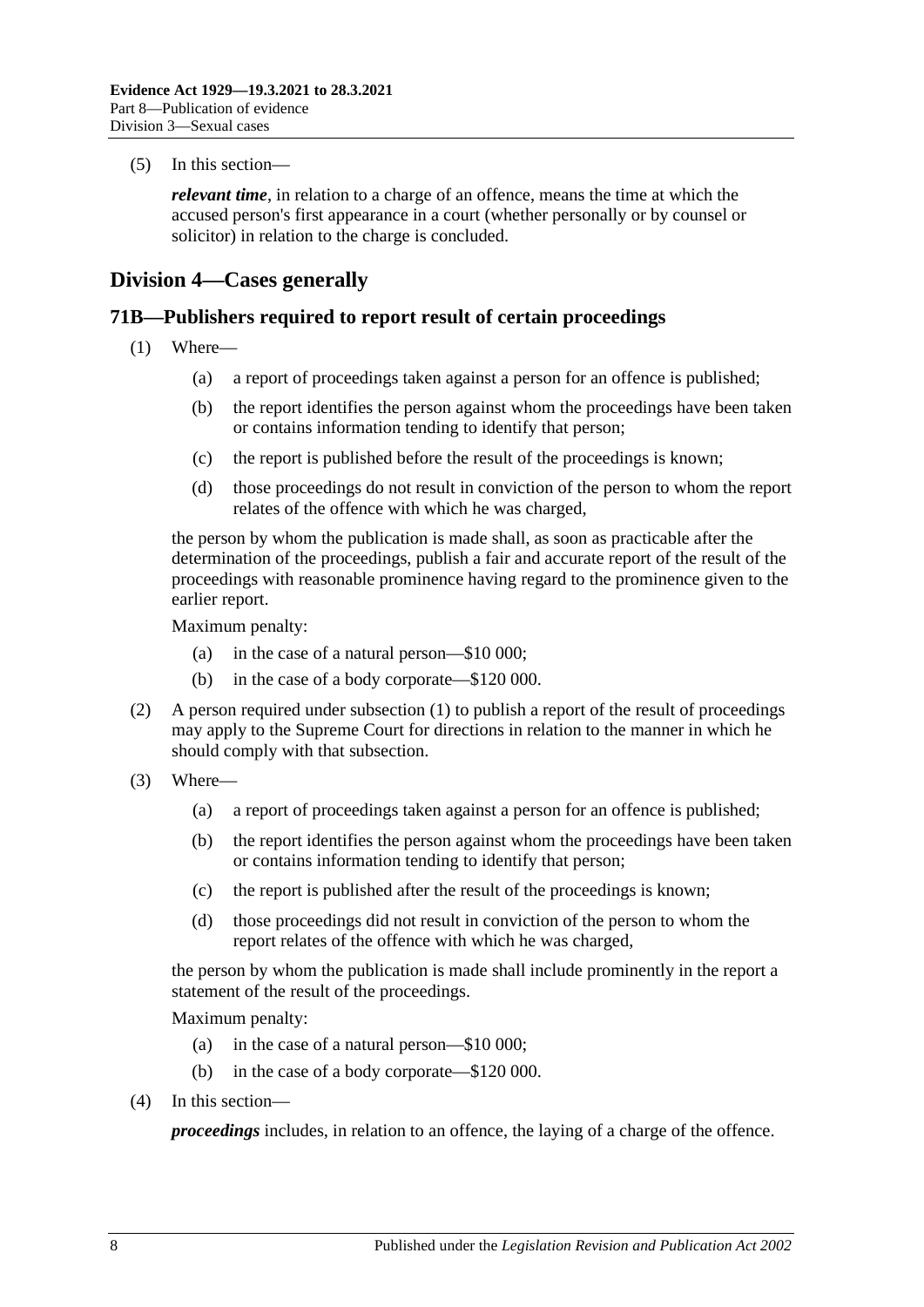## **71C—Restriction on reporting of proceedings following acquittals**

- (1) Where an application has been made for the reservation of a question of law arising at the trial of a person who was tried on information and acquitted, a person must not publish any report, statement or representation in relation to the application or any consequent proceedings—
	- (a) by which the identity of the acquitted person is revealed; or
	- (b) from which the identity of the acquitted person might reasonably be inferred,

unless the acquitted person consents to the publication.

Maximum penalty:

- (a) in the case of a natural person—\$10 000;
- (b) in the case of a body corporate—\$120 000.
- (2) This section does not apply to the publication in printed or electronic form of material that—
	- (a) consists solely or primarily of the reported judgements or decisions of a court or courts; or
	- (b) is of a technical nature designed primarily for use by legal practitioners.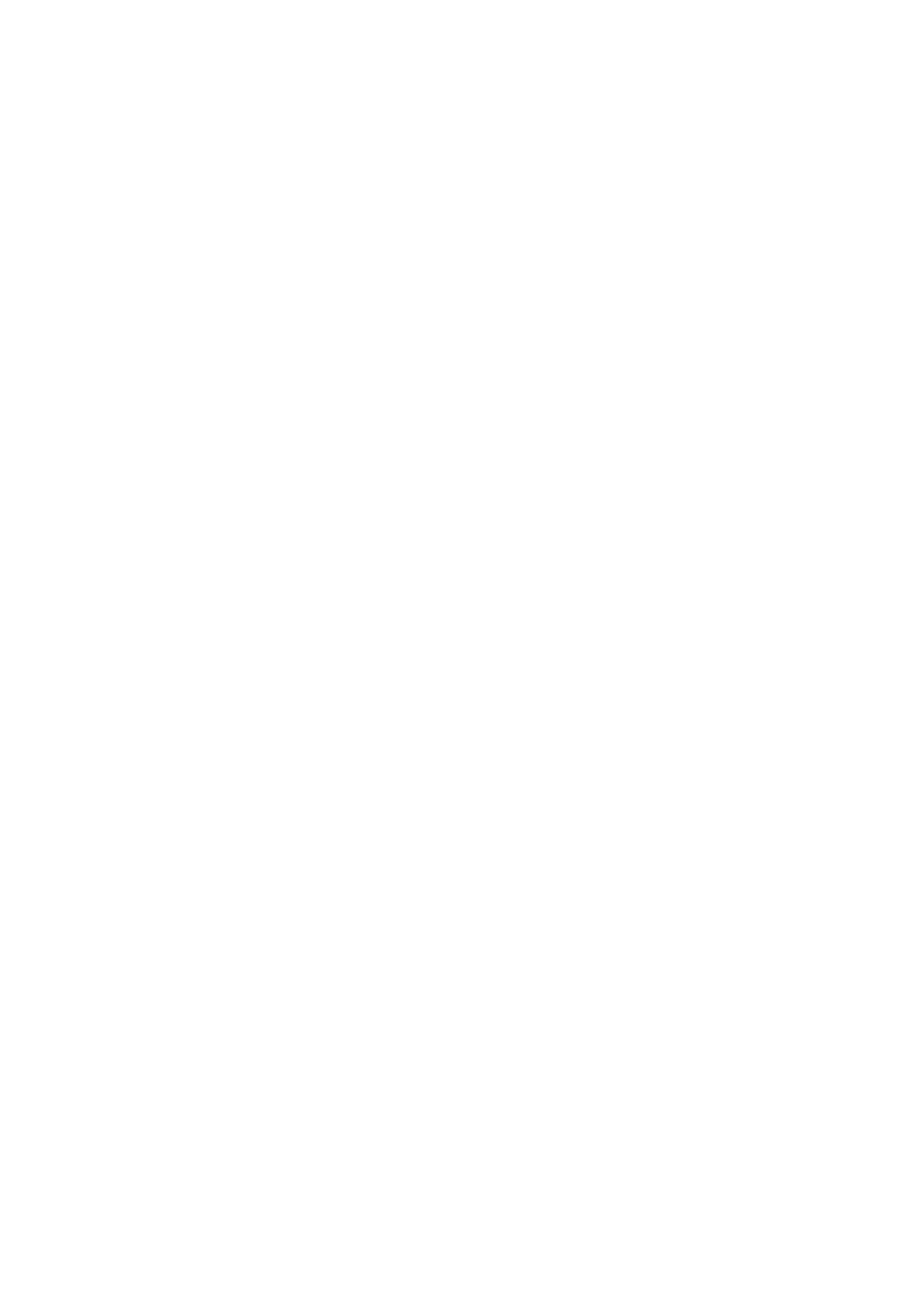# **Part 8A—Journalists**

#### **72—Interpretation**

In this Part—

*informant* means a person who gives information to a journalist in the normal course of the journalist's work;

*journalist* means a person engaged in the profession or occupation of journalism in connection with the publication of information in a news medium;

*news medium* means any medium for the dissemination to the public, or a section of the public, of news and observations on news;

*prescribed person*, in respect of a journalist, means—

- (a) an employer of the journalist; or
- (b) a person who engaged the journalist under a contract for services; or
- (c) any other person prescribed by the regulations for the purposes of this definition.

#### **72A—Application of Part**

This Part applies to any proceedings before a court commenced before or after the commencement of this Part.

#### **72B—No liability incurred for failure to disclose identity of informant in court proceedings**

- <span id="page-96-0"></span>(1) Subject to this section, but despite any other provision of this Act or any other Act or law, if, in the course of proceedings to which this Part applies, a person satisfies the court that—
	- (a) the person is—
		- (i) a journalist; or
		- (ii) a prescribed person in respect of a journalist; and
	- $(b)$ 
		- (i) in the case of a journalist—the journalist; or
		- (ii) in the case of a prescribed person—the journalist in respect of whom the person is a prescribed person,

has been given information by an informant; and

- (c) the informant gave the information to the journalist in the expectation that the information may be published in a news medium; and
- (d) the informant reasonably expected that the informant's identity would be kept confidential (whether because of an express undertaking given by the journalist or otherwise),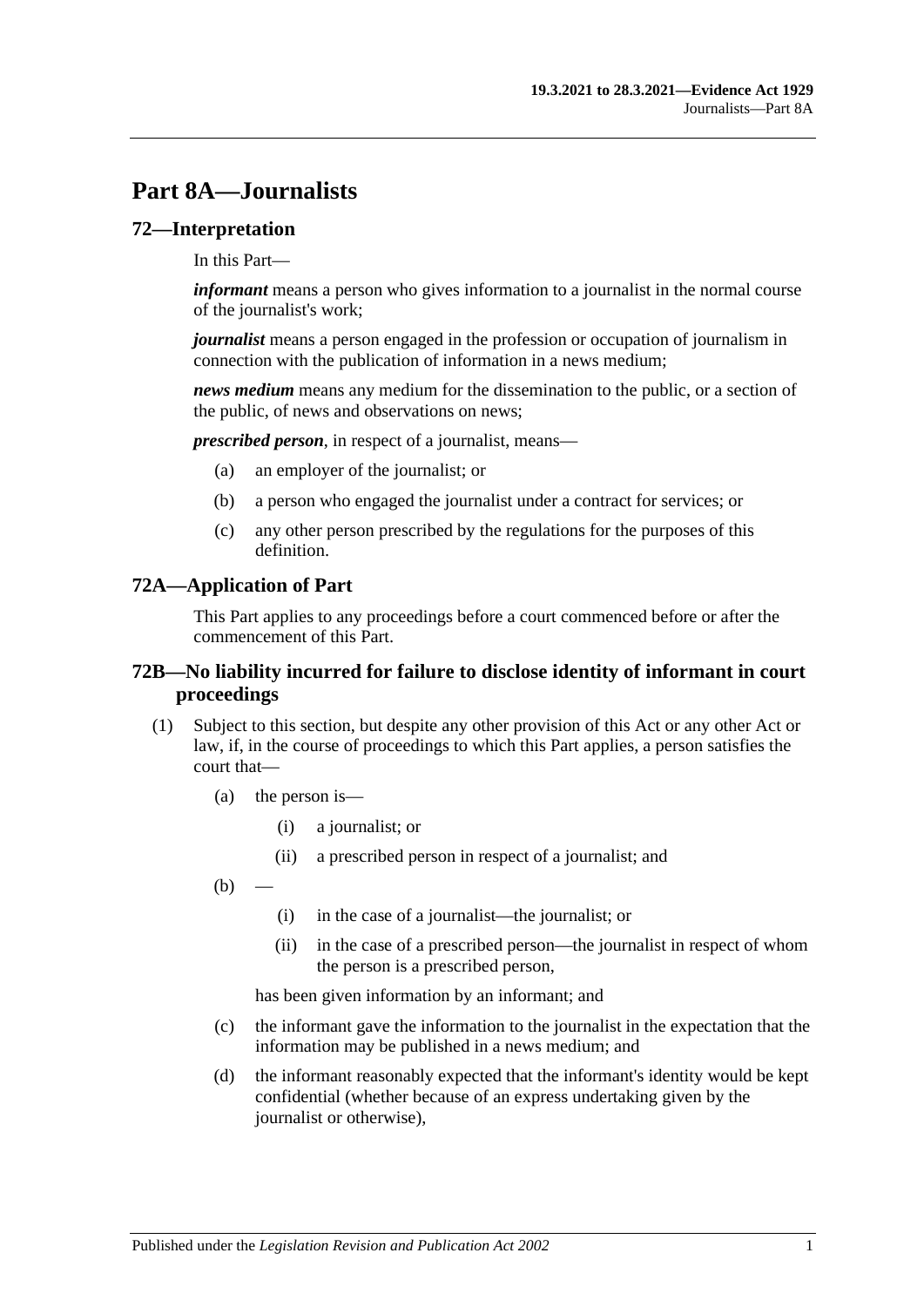then the person does not incur any criminal or civil liability for failing or refusing to answer any question, or to produce any document or other material, that may directly or indirectly disclose the identity of the informant.

- <span id="page-97-1"></span>(2) However, the court may, on the application of a party to the proceedings or (subject to [subsection](#page-97-0) (3)) on its own motion—
	- (a) order that [subsection](#page-96-0) (1) does not apply to, or in relation to, a person; and
	- (b) make any ancillary order the court thinks appropriate.
- <span id="page-97-0"></span>(3) The court may only make orders on its own motion if—
	- (a) all parties to the proceedings before the court are not legally represented; or
	- (b) the court is of a kind that does not make orders on application by parties.
- (4) The court may only make an order under [subsection](#page-97-1) (2)(a) if it is satisfied that, having regard to the circumstances of the case, the public interest in disclosing the identity of the informant—
	- (a) outweighs any likely adverse effect of the disclosure on the informant or any other person; and
	- (b) outweighs the public interest relating to the communication of information by the news media generally; and
	- (c) outweighs the need of the news media to be able to access information held by potential informants.

### <span id="page-97-2"></span>**72C—Review of Part**

- (1) The Minister must cause a review of the operation of this Part to be conducted and a report on the review to be prepared and submitted to the Minister.
- (2) The review and the report must be completed after the third but before the fourth anniversary of the commencement of this Part.
- (3) The Minister must cause a copy of the report submitted under [subsection](#page-97-2) (1) to be laid before both Houses of Parliament within 6 sitting days after receiving the report.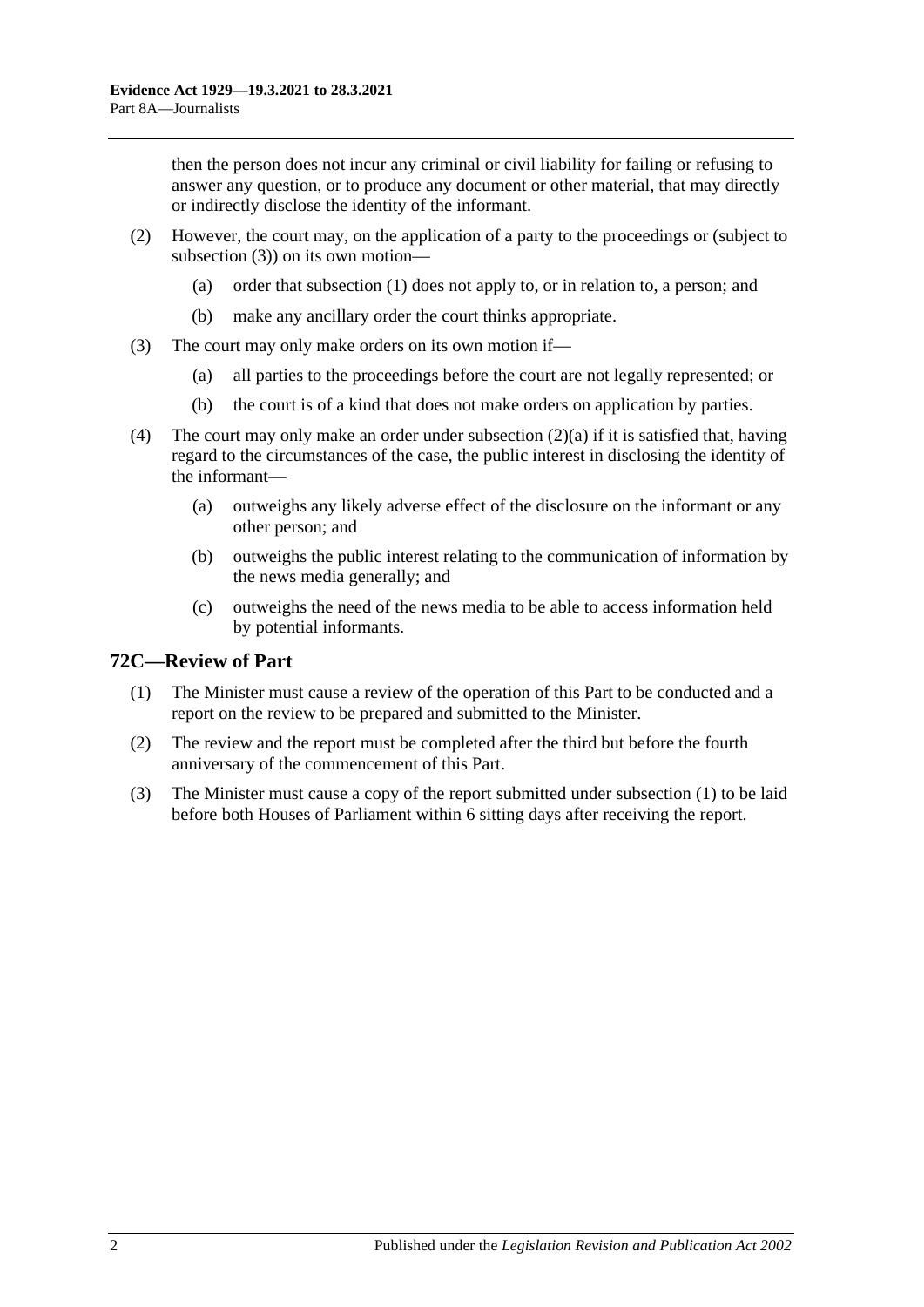# **Part 9—Miscellaneous**

#### <span id="page-98-0"></span>**73—Regulations**

- (1) The Governor may make such regulations as are necessary or expedient for the purposes of, or as are contemplated by, this Act.
- (2) Without limiting the generality of [subsection](#page-98-0) (1), the regulations may—
	- (a) prescribe forms for the purposes of this Act; and
	- (b) prescribe, or provide for the calculation of, costs, fees or charges for the purposes of this Act; and
	- (c) exempt any person or class of persons from the obligation to pay any costs, fees or charges so prescribed; and
	- (d) prescribe penalties, not exceeding \$5 000, for breach of, or non-compliance with, a regulation.
- (3) The regulations may—
	- (a) be of general or limited application; and
	- (b) make different provision according to the persons, things or circumstances to which they are expressed to apply; and
	- (c) provide that a specified provision of this Act does not apply, or applies with prescribed variations, to any person, circumstance or situation (or person, circumstance or situation of a prescribed class) specified by the regulations, subject to any condition to which the regulations are expressed to be subject; and
	- (d) provide that any matter or thing is to be determined, dispensed with, regulated or prohibited according to the discretion of the Minister or another person.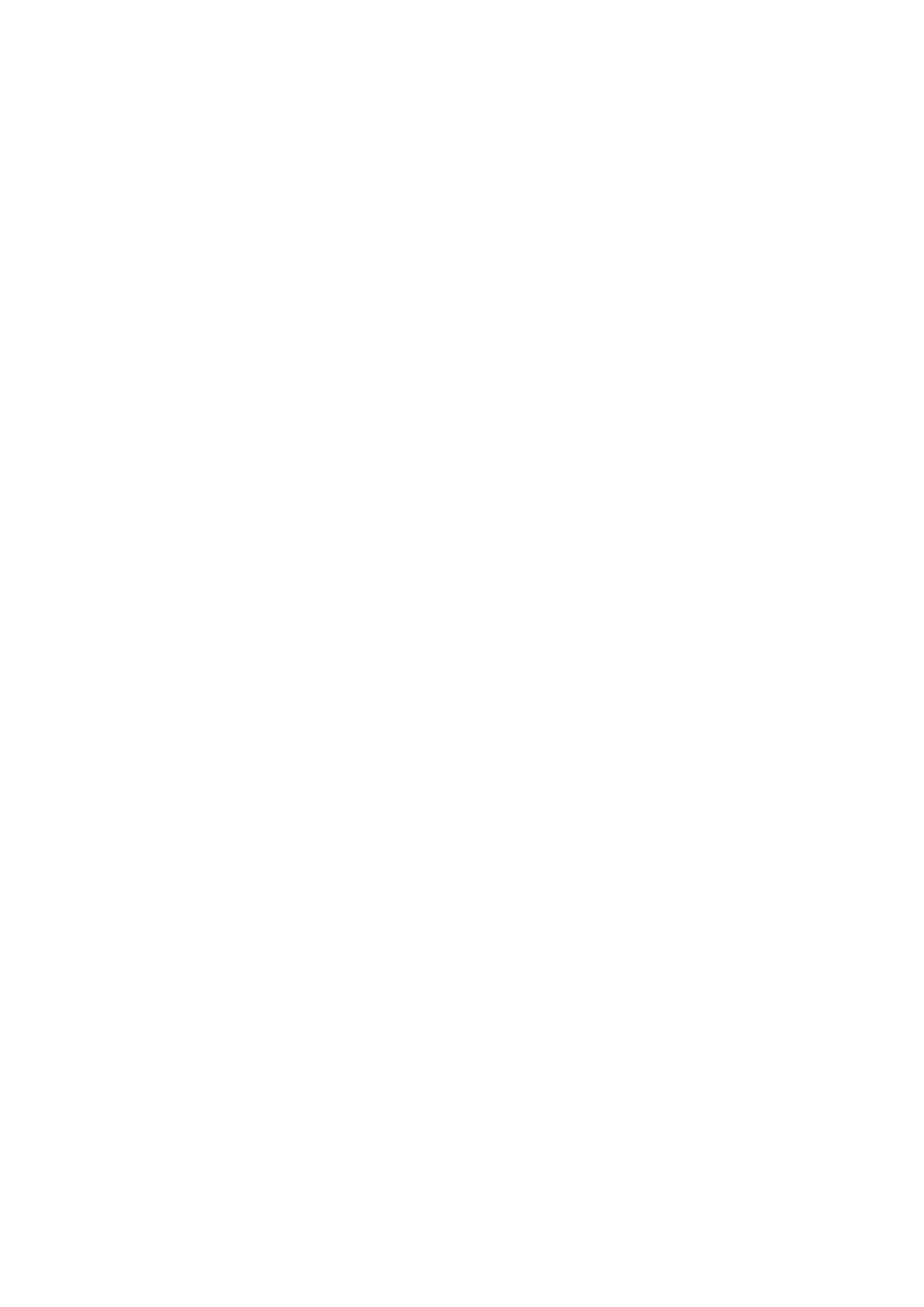# **Schedule 1—Review of identity parade evidence**

#### **1—Review and report on section 34AB**

- (1) The Minister must, within 12 months after the commencement of this clause, cause a review to be carried out of any orders and directions issued by the Commissioner of Police to support the operation of section 34AB of this Act (as inserted by the *[Evidence \(Identification Evidence\) Amendment Act](http://www.legislation.sa.gov.au/index.aspx?action=legref&type=act&legtitle=Evidence%20(Identification%20Evidence)%20Amendment%20Act%202013) 2013*), including the extent to which any such orders and directions—
	- (a) reflect scientific best practice; and
	- (b) make provision for the following:
		- (i) persons with disability;
		- (ii) persons of cultural and linguistic diversity.

#### <span id="page-100-0"></span>**Example—**

Ensuring that the procedures to be followed are accessible to persons referred to in [paragraph](#page-100-0) (b).

- (2) A report on the review must be provided to the Minister within 3 months after the commencement of the review.
- (3) The Minister must, within 12 sitting days after receipt of the report under this clause, cause a copy of the report to be laid before each House of Parliament.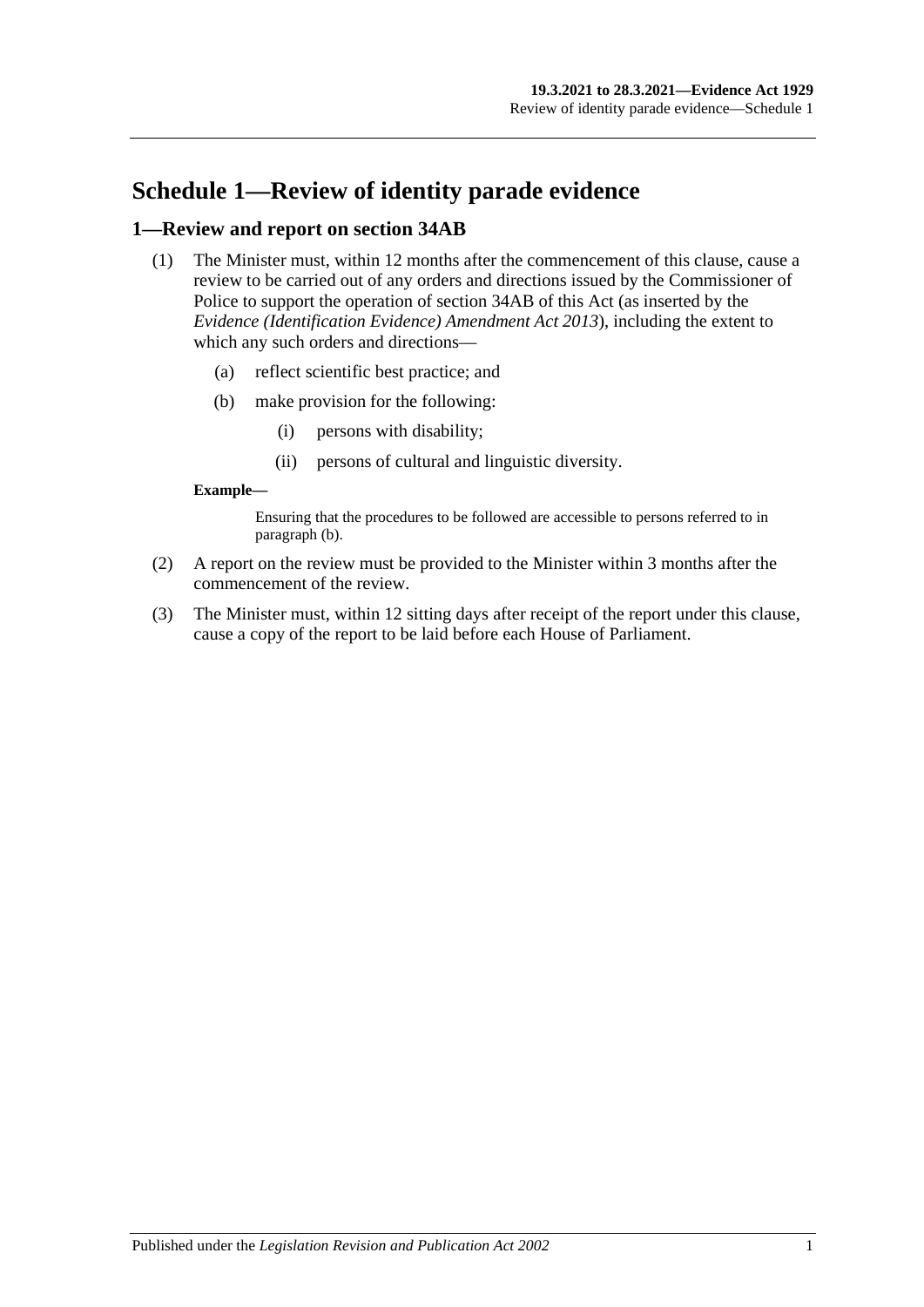Schedule 4—Affidavit about proof of identity of person convicted in another State or Territory

# **Schedule 4—Affidavit about proof of identity of person convicted in another State or Territory**

South Australia

|           | [In the<br>Court]                                                                                                                                                                                                                                                             |  |  |  |
|-----------|-------------------------------------------------------------------------------------------------------------------------------------------------------------------------------------------------------------------------------------------------------------------------------|--|--|--|
|           |                                                                                                                                                                                                                                                                               |  |  |  |
|           | or as the case may be]                                                                                                                                                                                                                                                        |  |  |  |
|           | a fingerprint expert attached to the Police Department of the State [or Territory] of                                                                                                                                                                                         |  |  |  |
| 1         | I have examined the fingerprint card now produced and shown to me marked "A". The<br>fingerprints on the said card are identical with those on a fingerprint card portion of the                                                                                              |  |  |  |
| 2         | of the offences set out below, namely:                                                                                                                                                                                                                                        |  |  |  |
|           | [Here insert description of offences, the Courts in which the convictions took place and<br>the dates of the convictions]                                                                                                                                                     |  |  |  |
| 3         | From an examination of the said records I believe that the person referred to as having<br>been convicted, in the document(s) now shown to me and marked respectively "B" ["C",<br>"D" etc], is identical with the person whose fingerprints are on the said card marked "A". |  |  |  |
|           |                                                                                                                                                                                                                                                                               |  |  |  |
|           |                                                                                                                                                                                                                                                                               |  |  |  |
|           |                                                                                                                                                                                                                                                                               |  |  |  |
| Before me |                                                                                                                                                                                                                                                                               |  |  |  |

A person having authority to take affidavits in the State [or Territory] in which the affidavit is sworn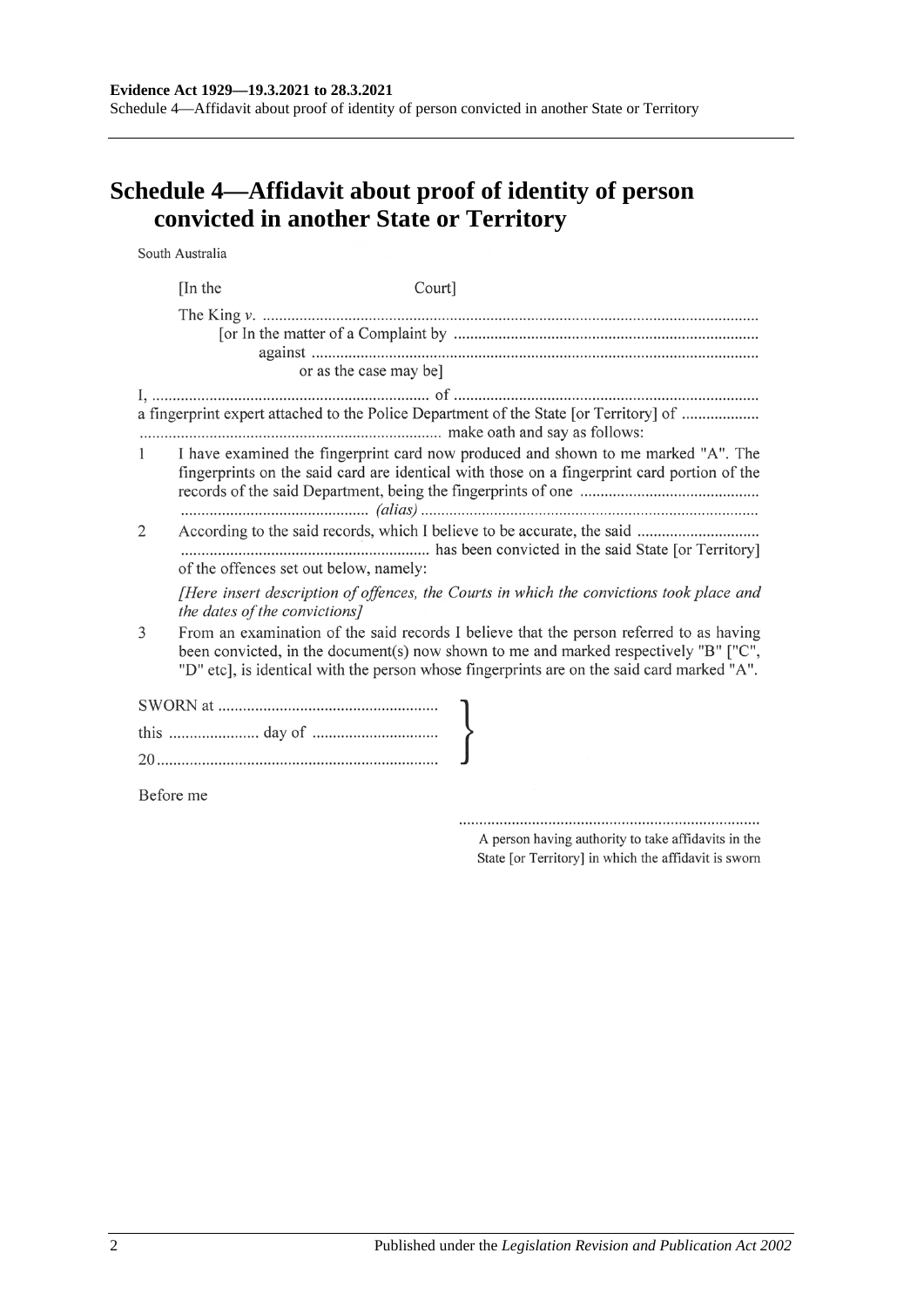# **Legislative history**

## **Notes**

• This version is comprised of the following:

| Part 1    | 19.3.2021                |
|-----------|--------------------------|
| Part 2    | 19.3.2021                |
| Part 3    | 5.3.2018                 |
| Part 4    | 4.4.2016                 |
| Part 6B   | 1.1.2003 (Reprint No 13) |
| Part 6C   | 8.12.2016                |
| Part 7    | 19.3.2021                |
| Part 8    | 1.1.2021                 |
| Part 8A   | 9.8.2018                 |
| Part 9    | 31.1.2019                |
| Schedules | 7.7.2014                 |
|           |                          |

- Amendments of this version that are uncommenced are not incorporated into the text.
- Please note—References in the legislation to other legislation or instruments or to titles of bodies or offices are not automatically updated as part of the program for the revision and publication of legislation and therefore may be obsolete.
- Earlier versions of this Act (historical versions) are listed at the end of the legislative history.
- For further information relating to the Act and subordinate legislation made under the Act see the Index of South Australian Statutes or www.legislation.sa.gov.au.

# **Legislation repealed by principal Act**

The *Evidence Act 1929* repealed the following:

*An Act for Improving the Law of Evidence*

*Ordinance to Facilitate the Admission of the unsworn Testimony of the Aboriginal Inhabitants of South Australia and the parts adjacent*

*Ordinance to amend Ordinance 3 of 1848*

*An Act to amend the Law of Evidence*

*Evidence Further Amendment Act 1869*

*An Act for Shortening and Explaining the Language used in Acts of Parliament, and for other purposes*

*The Telegraphic Messages Act 1873*

*The Bankers Books Evidence Act 1879*

*Evidence Further Amendment Act 1888*

*The Oaths and Affirmations Act 1911*

*Evidence Publication Act 1917*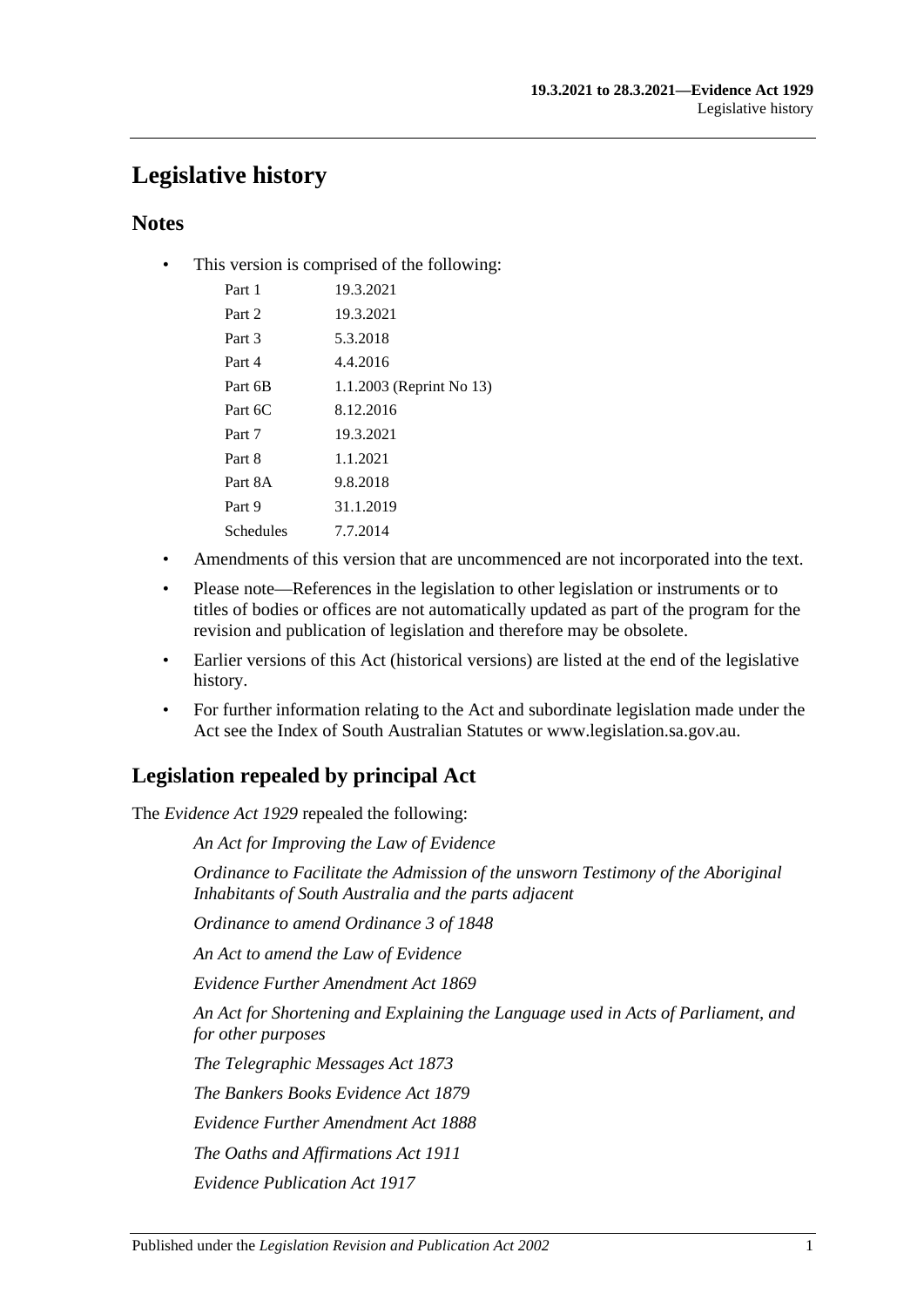*Evidence Amendment Act 1925*

# **Legislation amended by principal Act**

The *Evidence Act 1929* amended the following:

*The Supreme Court Procedure Act 1855 An Act for amending the Law of Evidence and Practice on Criminal trials Matrimonial Causes Act 1867 The Criminal Law Consolidation Act 1876*

## **Principal Act and amendments**

New entries appear in bold.

| Year | N <sub>o</sub> | Title                                                                      | Assent     | Commencement                          |
|------|----------------|----------------------------------------------------------------------------|------------|---------------------------------------|
| 1929 | 1907           | Evidence Act 1929                                                          | 30.10.1929 | 30.10.1929                            |
| 1933 | 2110           | Evidence Act Amendment Act 1933                                            | 31.8.1933  | 31.8.1933                             |
| 1940 | 40             | Evidence Act Amendment Act 1940                                            | 28.11.1940 | 28.11.1940                            |
| 1941 | 27             | Evidence Act Amendment Act 1941                                            | 13.11.1941 | 13.11.1941                            |
| 1945 | 29             | Evidence Act Amendment Act 1945                                            | 3.1.1946   | 3.1.1946                              |
| 1947 | 5              | Evidence Act Amendment Act 1947                                            | 2.10.1947  | 2.10.1947                             |
| 1949 | 36             | Evidence Act Amendment Act 1949                                            | 24.11.1949 | 24.11.1949                            |
| 1952 | 42             | <b>Statute Law Revision Act 1952</b>                                       | 4.12.1952  | 4.12.1952                             |
| 1955 | 26             | Evidence Act Amendment Act 1955                                            | 1.12.1955  | 1.12.1955                             |
| 1957 | 36             | Evidence Act Amendment Act 1957                                            | 14.11.1957 | 14.11.1957                            |
| 1960 | 25             | Evidence Act Amendment Act 1960                                            | 27.10.1960 | 27.10.1960                            |
| 1968 | 46             | Evidence Act Amendment Act 1968                                            | 19.12.1968 | 19.12.1968                            |
| 1969 | 72             | Evidence Act Amendment Act 1969                                            | 11.12.1969 | 31.8.1970 (Gazette 20.8.1970 p701)    |
| 1972 | 53             | Evidence Act Amendment Act 1972                                            | 27.4.1972  | 1.2.1973 (Gazette 1.2.1973 p377)      |
| 1972 | 54             | <b>Local and District Criminal Courts</b><br><b>Act Amendment Act 1972</b> | 27.4.1972  | 9.11.1972 (Gazette 9.11.1972 p2252)   |
| 1974 | 71             | Evidence Act Amendment Act 1974                                            | 17.10.1974 | 28.11.1974 (Gazette 28.11.1974 p3372) |
| 1976 | 84             | Evidence Act Amendment Act 1976                                            | 9.12.1976  | 9.12.1976                             |
| 1978 | 65             | Evidence Act Amendment Act 1978                                            | 28.9.1978  | 28.9.1978                             |
| 1979 | 9              | Evidence Act Amendment Act 1979                                            | 1.3.1979   | 1.3.1979                              |
| 1982 | 40             | Evidence Act Amendment Act 1982                                            | 22.4.1982  | 6.5.1982 (Gazette 6.5.1982 p1438)     |
| 1983 | 47             | Evidence Act Amendment Act 1983                                            | 16.6.1983  | 16.6.1983                             |
| 1983 | 55             | Evidence Act Amendment Act<br>$(No. 2)$ 1983                               | 16.6.1983  | 1.8.1983 (Gazette 7.7.1983 p5)        |
| 1984 | 24             | Evidence Act Amendment Act 1984                                            | 10.5.1984  | 10.5.1984                             |
| 1984 | 56             | Statutes Amendment (Oaths and<br>Affirmations) Act 1984                    | 24.5.1984  | 1.7.1984 (Gazette 28.6.1984 p1897)    |
| 1984 | 90             | Evidence Act Amendment Act<br>$(No. 2)$ 1984                               | 29.11.1984 | 1.1.1985 (Gazette 13.12.1984 p1811)   |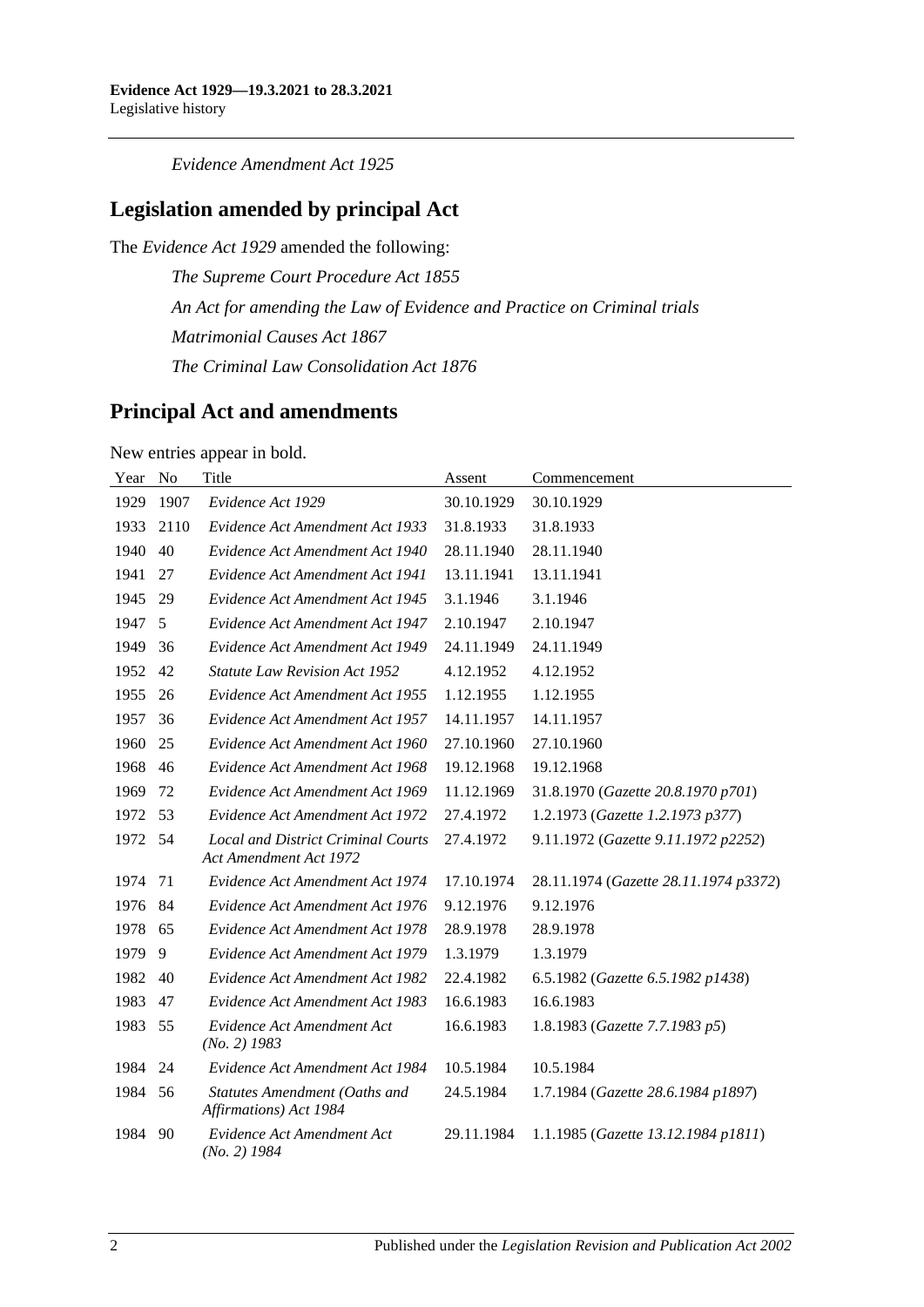| 1984 | - 107 | Evidence Act Amendment Act<br>$(No. 3)$ 1984                                       | 20.12.1984 | 20.12.1984                                                                                                                                                                                                                                                |
|------|-------|------------------------------------------------------------------------------------|------------|-----------------------------------------------------------------------------------------------------------------------------------------------------------------------------------------------------------------------------------------------------------|
| 1985 | 96    | Evidence Act Amendment Act 1985                                                    | 1.11.1985  | 1.12.1985 (Gazette 7.11.1985 p1361)                                                                                                                                                                                                                       |
| 1986 | 107   | Evidence Act Amendment Act 1986                                                    | 18.12.1986 | 5.4.1987 (Gazette 26.2.1987 p434)                                                                                                                                                                                                                         |
| 1988 | 32    | Evidence Act Amendment Act 1988                                                    | 21.4.1988  | 1.5.1988 (Gazette 28.4.1988 p1066)                                                                                                                                                                                                                        |
| 1988 | 45    | Evidence Act Amendment Act<br>$(No. 2)$ 1988                                       | 5.5.1988   | 5.5.1988                                                                                                                                                                                                                                                  |
| 1989 | 43    | Evidence Act Amendment Act 1989                                                    | 4.5.1989   | 15.5.1989 (Gazette 11.5.1989 p1250)                                                                                                                                                                                                                       |
| 1990 | 72    | Evidence Act Amendment Act 1990                                                    | 20.12.1990 | 20.12.1990                                                                                                                                                                                                                                                |
| 1991 | 41    | Evidence Amendment Act 1991                                                        | 31.10.1991 | 16.7.1992 (Gazette 16.7.1992 p622)                                                                                                                                                                                                                        |
| 1991 | 49    | <b>Director of Public Prosecutions</b><br>Act 1991                                 | 21.11.1991 | 6.7.1992 (Gazette 25.6.1992 p1869)                                                                                                                                                                                                                        |
| 1992 | 26    | <b>Statutes Amendment</b><br>(Attorney-General's Portfolio)<br>Act 1992            | 14.5.1992  | 6.7.1992 (Gazette 2.7.1992 p209)                                                                                                                                                                                                                          |
| 1992 | 76    | <b>Statutes Amendment (Right of</b><br>Reply) Act 1992                             | 26.11.1992 | s 5-1.1.1993 (Gazette 10.12.1992<br>p1752)                                                                                                                                                                                                                |
| 1993 | 37    | Evidence (Miscellaneous)<br>Amendment Act 1993                                     | 13.5.1993  | 15.7.1993 (Gazette 15.7.1993 p520)                                                                                                                                                                                                                        |
| 1993 | 53    | Evidence (Vulnerable Witnesses)<br>Amendment Act 1993                              | 27.5.1993  | 1.9.1993 (Gazette 15.7.1993 p520)                                                                                                                                                                                                                         |
| 1994 | 59    | Criminal Law Consolidation<br>(Felonies and Misdemeanours)<br>Amendment Act 1994   | 27.10.1994 | 1.1.1995 (Gazette 8.12.1994 p1942)                                                                                                                                                                                                                        |
| 1995 | 27    | <b>Statutes Amendment</b><br>(Attorney-General's Portfolio)<br>Act 1995            | 27.4.1995  | s 13-10.7.1995 (Gazette 29.6.1995<br>p2973)                                                                                                                                                                                                               |
| 1996 | 26    | Evidence (Settlement Negotiations)<br>Amendment Act 1996                           | 2.5.1996   | 2.5.1996                                                                                                                                                                                                                                                  |
| 1997 | 59    | <b>Statutes Amendment</b><br>(Attorney-General's Portfolio)<br>Act 1997            | 31.7.1997  | Pt 4 (s $6$ )-14.9.1997 ( <i>Gazette</i><br>11.9.1997 p704)                                                                                                                                                                                               |
| 1998 | 9     | Evidence (Use of Audio and Audio<br>Visual Links) Amendment Act 1998               | 2.4.1998   | 27.6.1999 (Gazette 17.6.1999 p3090)                                                                                                                                                                                                                       |
| 1999 | 17    | Evidence (Confidential<br>Communications) Amendment<br>Act 1999                    | 1.4.1999   | 27.6.1999 (Gazette 17.6.1999 p3090)                                                                                                                                                                                                                       |
| 1999 | 18    | Evidence (Miscellaneous)<br><b>Amendment Act 1999</b>                              | 1.4.1999   | 27.6.1999 (Gazette 17.6.1999 p3090)                                                                                                                                                                                                                       |
| 1999 | 33    | Financial Sector Reform (South<br>Australia) Act 1999                              | 17.6.1999  | Sch (item $21$ )—1.7.1999 being the date<br>specified under s 3(16) of the Financial<br>Sector Reform (Amendments and<br>Transitional Provisions) Act (No. 1)<br>1999 of the Commonwealth as the<br>transfer date for the purposes of that<br>Act: $s(2)$ |
| 2000 | 57    | <b>Statutes Amendment and Repeal</b><br>(Attorney-General's Portfolio)<br>Act 2000 | 20.7.2000  | Pt 11 (s 25)-14.8.2000 (Gazette<br>10.8.2000 p444)                                                                                                                                                                                                        |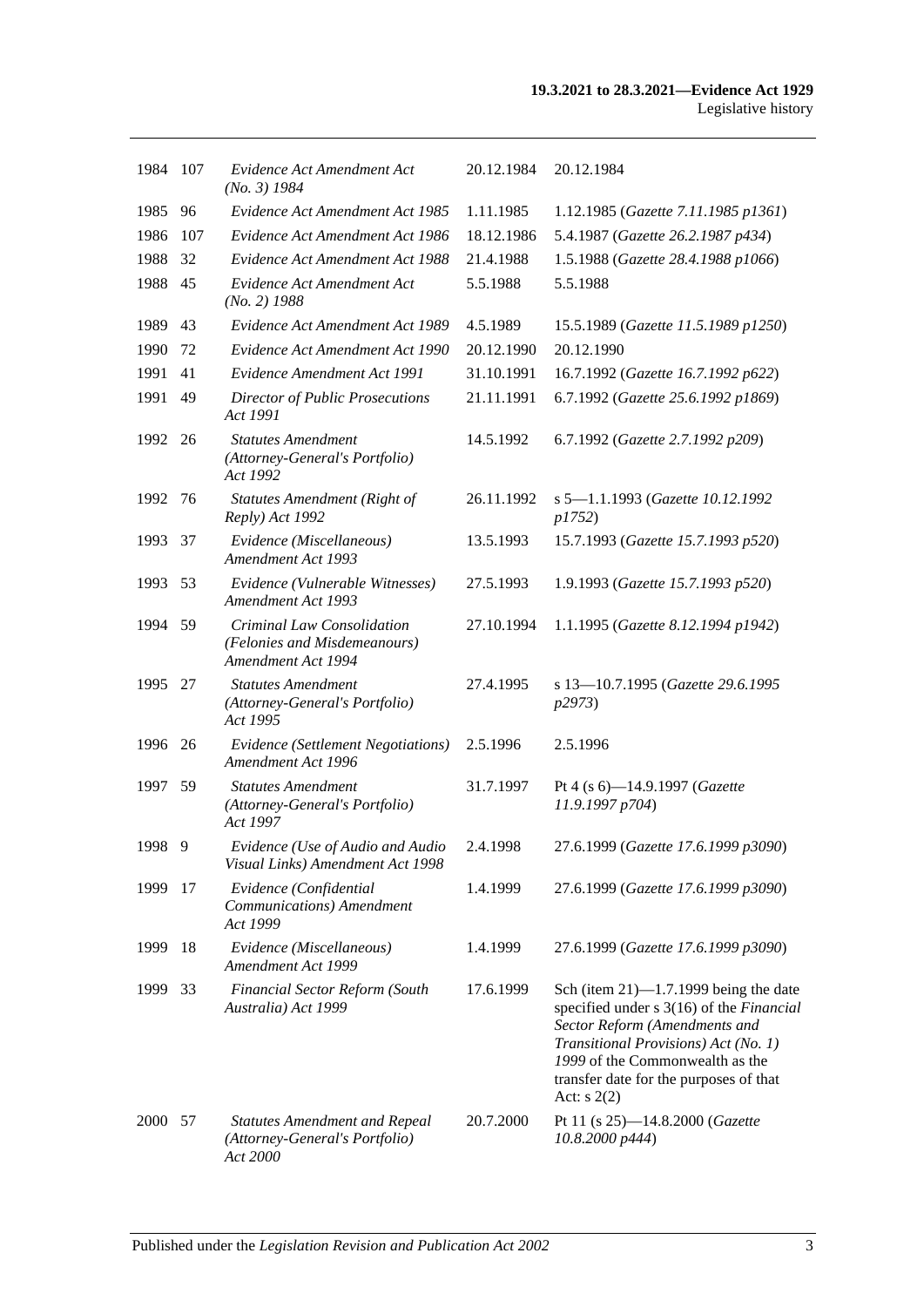#### **Evidence Act 1929—19.3.2021 to 28.3.2021** Legislative history

| 2002 32 |      | Legislation Revision and<br><b>Publication Act 2002</b>                        | 28.11.2002 | Sch (cl 2)-1.1.2003 (Gazette<br>19.12.2002 p4735)                                                                                                        |
|---------|------|--------------------------------------------------------------------------------|------------|----------------------------------------------------------------------------------------------------------------------------------------------------------|
| 2002 33 |      | <b>Statutes Amendment</b><br>(Attorney-General's Portfolio)<br>Act 2002        | 28.11.2002 | Pt 6 (ss 8 & 9)-3.3.2003 (Gazette<br>27.2.2003 p807)                                                                                                     |
| 2003    | 33   | Coroners Act 2003                                                              | 31.7.2003  | Sch (cll 10-12)-1.7.2005 (Gazette<br>23.6.2005 p1899)                                                                                                    |
| 2003    | 44   | <b>Statute Law Revision Act 2003</b>                                           | 23.10.2003 | Sch 1-24.11.2003 (Gazette 13.11.2003<br>p4048)                                                                                                           |
| 2005    | 50   | Defamation Act 2005                                                            | 27.10.2005 | Sch 1 (cl 5)-1.1.2006: s 2                                                                                                                               |
| 2006    | 17   | <b>Statutes Amendment (New Rules of</b><br>Civil Procedure) Act 2006           | 6.7.2006   | Pt 31 (ss 113-118)-4.9.2006 (Gazette<br>17.8.2006 p2831)                                                                                                 |
| 2006    | 30   | Evidence (Suppression Orders)<br>Amendment Act 2006                            | 23.11.2006 | 1.4.2007 (Gazette 29.3.2007 p929)                                                                                                                        |
| 2006    | - 33 | Evidence (Use of Audio and Audio<br>Visual Links) Amendment Act 2006           | 30.11.2006 | 1.4.2007 (Gazette 22.3.2007 p864)                                                                                                                        |
| 2006    | 43   | <b>Statutes Amendment (Domestic</b><br>Partners) Act 2006                      | 14.12.2006 | Pt 33 (s 97)-1.6.2007 (Gazette<br>26.4.2007 p1352)                                                                                                       |
| 2006    | 44   | <b>Statutes Amendment (Justice</b><br>Portfolio) Act 2006                      | 14.12.2006 | Pt 13 (s 21)-18.1.2007 (Gazette<br>18.1.2007 p234)                                                                                                       |
| 2007    | 48   | <b>Statutes Amendment (Victims of</b><br>Crime) Act 2007                       | 8.11.2007  | Pt 4 (s 6)-17.7.2008 (Gazette<br>17.7.2008 p3372)                                                                                                        |
| 2008    | 7    | Statutes Amendment (Evidence and<br>Procedure) Act 2008                        | 17.4.2008  | Pt 4 (ss 10-22)-23.11.2008 (Gazette<br>20.11.2008 p5171) except new ss 13A,<br>13C & 13D (as inserted by s<br>12)-4.10.2009 (Gazette 1.10.2009<br>p4764) |
| 2008    | 10   | Criminal Law Consolidation (Rape<br>and Sexual Offences) Amendment<br>Act 2008 | 17.4.2008  | Sch 1 (cl 5)-23.11.2008 (Gazette<br>20.11.2008 p5171)                                                                                                    |
| 2009    | 85   | Intervention Orders (Prevention of<br>Abuse) Act 2009                          | 10.12.2009 | Sch 1 (cl 14)-9.12.2011 (Gazette<br>20.10.2011 p4269)                                                                                                    |
| 2011    | 34   | Evidence (Discreditable Conduct)<br>Amendment Act 2011                         | 22.9.2011  | Pt 2 (s 4) & Sch 1-1.6.2012 (Gazette<br>31.5.2012 p2637)                                                                                                 |
| 2012    | - 12 | <b>Statutes Amendment (Serious and</b><br>Organised Crime) Act 2012            | 10.5.2012  | Pt 8 (ss 40-42)-17.6.2012 (Gazette<br>14.6.2012 p2756)                                                                                                   |
| 2012 44 |      | Evidence (Reporting on Sexual<br>Offences) Amendment Act 2012                  | 22.11.2012 | 11.2.2013 (Gazette 7.2.2013 p262)                                                                                                                        |
| 2013    | 11   | <b>Statutes Amendment</b><br>(Attorney-General's Portfolio)<br>Act 2013        | 18.4.2013  | Pt 6 (s 14)-9.6.2013 (Gazette 6.6.2013<br>p2498)                                                                                                         |
| 2013    | 26   | Magistrates (Miscellaneous)<br>Amendment Act 2013                              | 27.6.2013  | Sch 1 (cl 2)-4.7.2013 (Gazette<br>4.7.2013 p2970)                                                                                                        |
| 2013    | 47   | <b>Statutes Amendment</b><br>(Attorney-General's Portfolio No 2)<br>Act 2013   | 24.10.2013 | Pt 5 (ss 7 & 8)-17.5.2014 (Gazette<br>8.5.2014 p1630)                                                                                                    |
| 2013    | 50   | Evidence (Discreditable Conduct)<br>Amendment Act 2013                         | 24.10.2013 | 25.11.2013 (Gazette 21.11.2013 p4276)                                                                                                                    |
| 2013    | 58   | Evidence (Identification Evidence)<br>Amendment Act 2013                       | 7.11.2013  | 7.7.2014 (Gazette 3.7.2014 p3127)                                                                                                                        |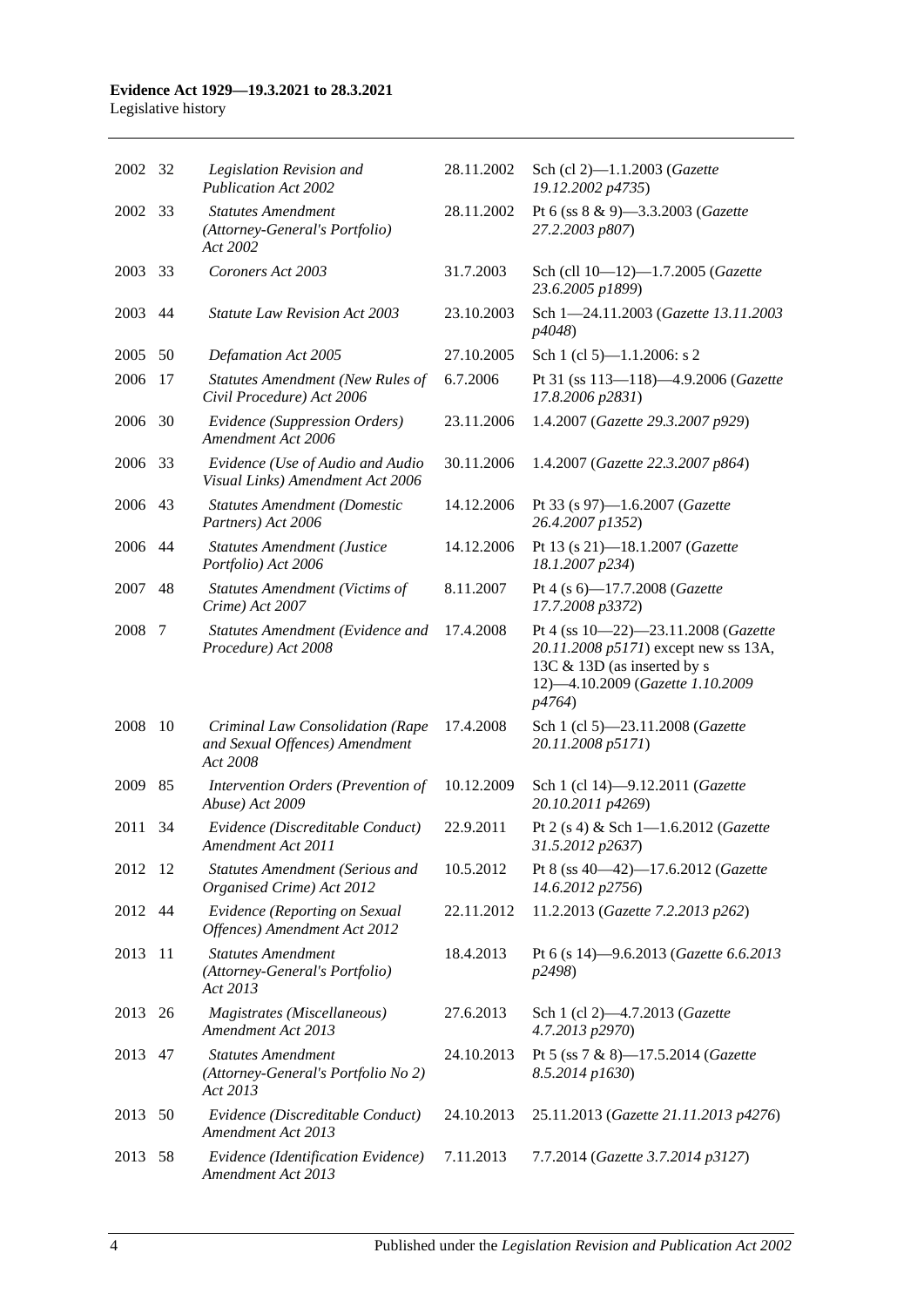| 2020 45      | Evidence (Vulnerable Witnesses)<br><b>Amendment Act 2020</b>                                          | 10.12.2020                | 19.3.2021 (Gazette 11.3.2021 p892)                                                          |
|--------------|-------------------------------------------------------------------------------------------------------|---------------------------|---------------------------------------------------------------------------------------------|
| 2020<br>43   | <b>Statutes Amendment (Abolition of</b><br>Defence of Provocation and Related<br>Matters) Act 2020    | 10.12.2020                | Pt 4 (ss $10 \& 11$ ) & Sch 1<br>(cl 2)-29.3.2021 (Gazette 27.1.2021<br>p163)               |
| 2020 2       | Evidence (Reporting on Sexual<br>Offences) Amendment Act 2020                                         | 12.3.2020                 | 7.5.2020 (Gazette 23.4.2020 p811)                                                           |
| 46           | <b>Statutes Amendment (Legalisation</b><br>of Same Sex Marriage Consequential<br>Amendments) Act 2019 | 19.12.2019                | Pt 5 (s 9)-1.5.2020 (Gazette 30.4.2020<br>p838)                                             |
| 45           | Supreme Court (Court of Appeal)<br>Amendment Act 2019                                                 | 19.12.2019                | Sch 1 (cl 46)-1.1.2021 (Gazette<br>10.12.2020 p5638)                                        |
| 21           | (Attorney-General's Portfolio)<br>(No 2) Act 2019                                                     | 19.9.2019                 | Pt 7 (ss 13 & 14)—19.9.2019: s 2(1)                                                         |
| 13           | <b>Statutes Amendment (Child</b><br><b>Exploitation and Encrypted</b><br>Material) Act 2019           | 11.7.2019                 | Pt 4 (ss 9 & 10)-24.10.2019 (Gazette<br>24.10.2019 p3572)                                   |
| 38           | <b>Statutes Amendment (Domestic</b><br>Violence) Act 2018                                             |                           | Pt 4 (s 8)-31.1.2019 (Gazette<br>24.1.2019 p272); s 7-1.9.2019 (Gazette<br>18.7.2019 p2744) |
| 13           | Evidence (Journalists) Amendment<br>Act 2018                                                          | 9.8.2018                  | 9.8.2018                                                                                    |
| 18           | Summary Procedure (Indictable<br>Offences) Amendment Act 2017                                         | 14.6.2017                 | Sch 2 (cll 19-26 & 41)-5.3.2018<br>(Gazette 12.12.2017 p4961)                               |
| 7            | <b>Statutes Amendment and Repeal</b><br>(Simplify) Act 2017                                           | 15.3.2017                 | Pt 10 (s 53)—15.3.2017: s 2(1)                                                              |
| 2016<br>- 62 | <b>Statutes Amendment (Courts and</b><br>Justice Measures) Act 2016                                   | 8.12.2016                 | Pt 5 (ss $8 \& 9$ )—8.12.2016: s 2(1)                                                       |
| 2016 35      | <b>Statutes Amendment (Gender</b><br>Identity and Equity) Act 2016                                    | 4.8.2016                  | Pt 7 (s 32)-8.9.2016 (Gazette 8.9.2016)<br>p3676                                            |
|              | <b>Statutes Amendment</b><br>(Attorney-General's Portfolio)<br>Act 2016                               | 16.6.2016                 | Pt 8 (s $21$ )-1.7.2016 immediately after<br>s 5 of 16/2015: s 2(4)                         |
| 2015 39      | Evidence (Records and Documents)<br>Amendment Act 2015                                                | 26.11.2015                | 4.4.2016 (Gazette 4.2.2016 p366)                                                            |
| -16          | Statutes Amendment (Vulnerable<br>Witnesses) Act 2015 as amended by<br>28/2016                        | 6.8.2015                  | Pt $3$ (ss $5 - 20$ ) & Sch 1<br>(cl 1)-1.7.2016 (Gazette 23.6.2016<br>p2618                |
| 2015 14      | Intervention Orders (Prevention of<br>Abuse) (Miscellaneous) Amendment<br>Act 2015                    | 9.7.2015                  | Sch 1 (cl 4)-1.12.2015 (Gazette<br>19.11.2015 p4975)                                        |
|              | 28                                                                                                    | <b>Statutes Amendment</b> | 6.12.2018                                                                                   |

## **Provisions amended since 3 February 1976**

• Legislative history prior to 3 February 1976 appears in marginal notes and footnotes included in the consolidation of this Act contained in Volume 3 of The Public General Acts of South Australia 1837-1975 at page 790.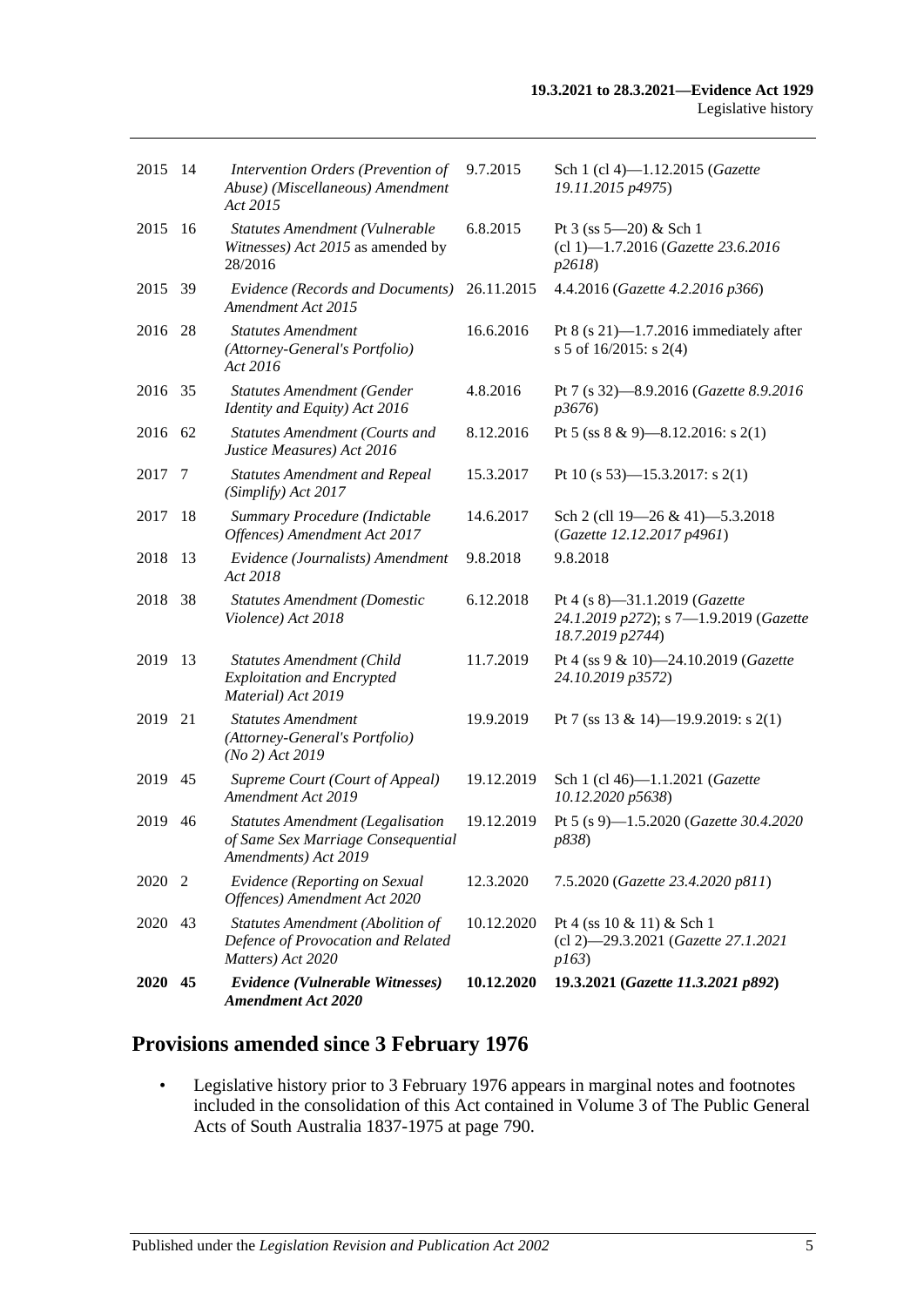New entries appear in bold.

Entries that relate to provisions that have been deleted appear in italics.

| Provision                             | How varied                                                            | Commencement |
|---------------------------------------|-----------------------------------------------------------------------|--------------|
| Pt1                                   |                                                                       |              |
| s <sub>2</sub>                        | amended by 40/1982 s 3                                                | 6.5.1982     |
|                                       | omitted under Legislation Revision and<br><b>Publication Act 2002</b> | 1.1.2003     |
| s <sub>3</sub>                        | omitted under Legislation Revision and<br><b>Publication Act 2002</b> | 7.7.2014     |
| s <sub>4</sub>                        |                                                                       |              |
| s(4(1))                               | s 4 redesignated as $s$ 4(1) by 28/2016 s 21                          | 1.7.2016     |
| bank                                  | deleted by $40/1982$ s 4                                              | 6.5.1982     |
| banker                                | deleted by 40/1982 s 4                                                | 6.5.1982     |
| banker's book                         | deleted by $40/1982$ s 4                                              | 6.5.1982     |
| canine court<br>companion             | inserted by 45/2020 s 4                                               | 19.3.2021    |
| child                                 | inserted by $32/1988$ s $3(a)$                                        | 1.5.1988     |
| cognitive<br>impairment               | inserted by $16/2015$ s $5(1)$                                        | 1.7.2016     |
| communication<br>partner              | inserted by $16/2015$ s $5(1)$                                        | 1.7.2016     |
| court                                 | substituted by $56/1984$ s $3(a)$                                     | 1.7.1984     |
| domestic partner                      | inserted by $7/2008$ s $10(1)$                                        | 23.11.2008   |
| electric telegraph                    | amended by 9/1979 s 2                                                 | 1.3.1979     |
| mental disability                     | inserted by $7/2008 s 10(2)$                                          | 23.11.2008   |
|                                       | deleted by $16/2015$ s $5(2)$                                         | 1.7.2016     |
| serious offence<br>against the person | inserted by $7/2008$ s $10(2)$                                        | 23.11.2008   |
| sexual offence                        | inserted by 84/1976 s 2                                               | 9.12.1976    |
|                                       | amended by 26/1992 s 7                                                | 6.7.1992     |
|                                       | amended by 10/2008 Sch 1 cl 5                                         | 23.11.2008   |
|                                       | amended by $16/2015$ s $5(3)$                                         | 1.7.2016     |
| spouse                                | inserted by $7/2008$ s $10(3)$                                        | 23.11.2008   |
| statement                             | inserted by $12/2012$ s $40(1)$                                       | 17.6.2012    |
| sworn evidence                        | inserted by 18/1999 s 3                                               | 27.6.1999    |
| telegraph station                     | amended by 9/1979 s 2                                                 | 1.3.1979     |
| vulnerable witness                    | inserted by $7/2008$ s $10(4)$                                        | 23.11.2008   |
|                                       | amended by 12/2012 s 40(2)                                            | 17.6.2012    |
|                                       | amended by 16/2015 s 5(4)                                             | 1.7.2016     |
| young child                           | inserted by $32/1988$ s $3(b)$                                        | 1.5.1988     |
|                                       | amended by 16/2015 s 5(5)                                             | 1.7.2016     |
| $s(4(2)$ and $(3)$                    | inserted by 28/2016 s 21                                              | 1.7.2016     |
| Pt 2                                  |                                                                       |              |
| s <sub>6</sub>                        | substituted by $56/1984$ s $3(b)$                                     | 1.7.1984     |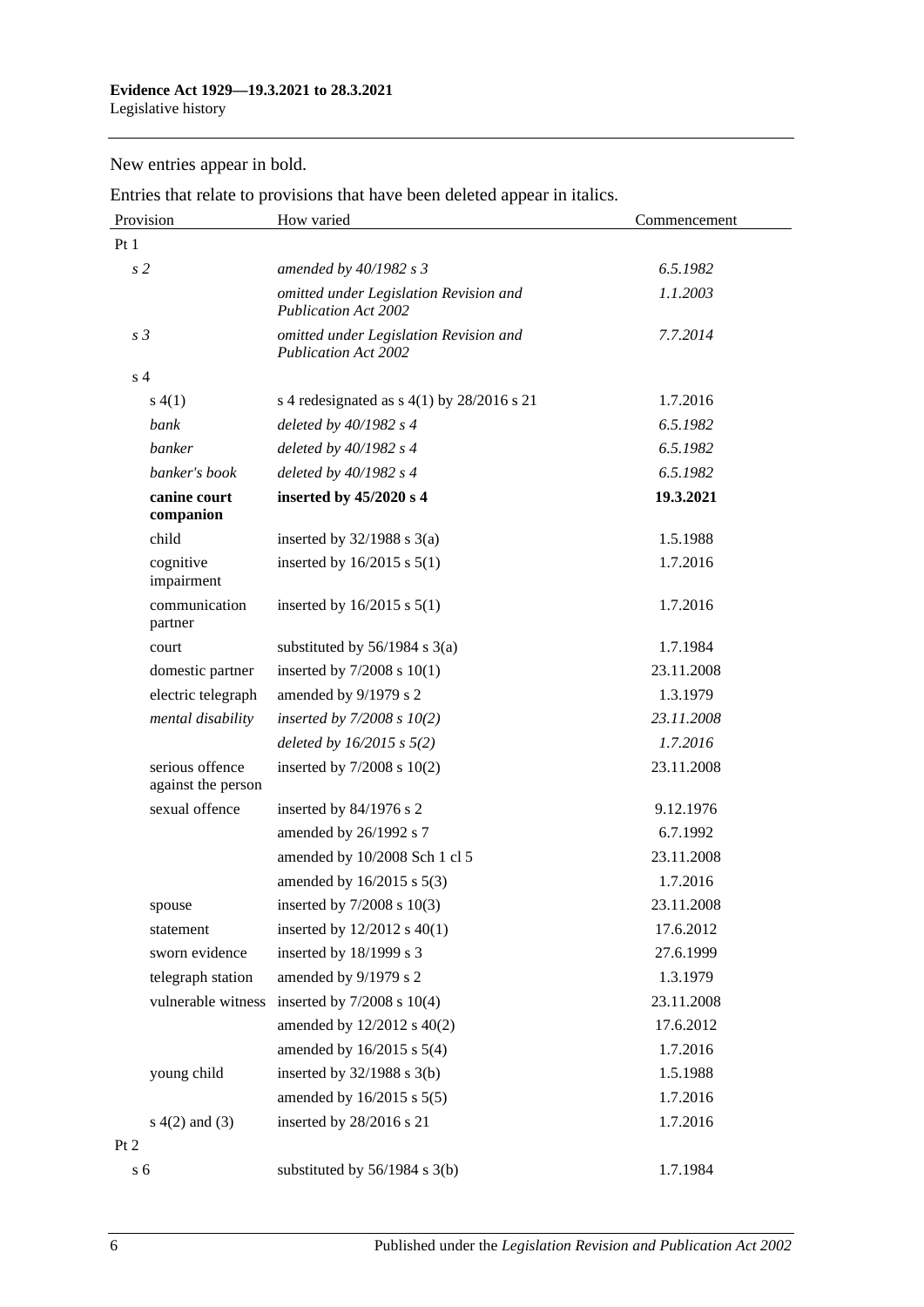#### **19.3.2021 to 28.3.2021—Evidence Act 1929** Legislative history

| s(6(3))                                  | substituted by 18/1999 s 4                            | 27.6.1999  |
|------------------------------------------|-------------------------------------------------------|------------|
| s 6(4)                                   | substituted by 33/2002 s 8                            | 3.3.2003   |
| s <sub>7</sub>                           | substituted by $56/1984$ s 3(b)                       | 1.7.1984   |
| $s\,\delta$                              | deleted by $56/1984$ s $3(b)$                         | 1.7.1984   |
| s 9                                      | amended by 32/1988 s 4                                | 1.5.1988   |
|                                          | substituted by 18/1999 s 5                            | 27.6.1999  |
| $s\,9(4)$                                | amended by 7/2008 s 11                                | 23.11.2008 |
| $s \, 9(6)$                              | inserted by 16/2015 s 6                               | 1.7.2016   |
| s 12                                     | substituted by 32/1988 s 5                            | 1.5.1988   |
| s $12(1)$ —(3)                           | deleted by 18/1999 s 6                                | 27.6.1999  |
| $s$ 12A                                  | inserted by 37/1993 s 3                               | 15.7.1993  |
|                                          | substituted by 18/1999 s 7                            | 27.6.1999  |
|                                          | substituted by 7/2008 s 12                            | 23.11.2008 |
| s 12AB                                   | inserted by 16/2015 s 7                               | 1.7.2016   |
| $s$ 12AB $(2)$                           | amended by 45/2020 s 5(1), (2)                        | 19.3.2021  |
| $s$ 12AB $(3)$                           | amended by 45/2020 s 5(3), (4)                        | 19.3.2021  |
|                                          | (b) deleted by $45/2020$ s $5(4)$                     | 19.3.2021  |
| $s$ 12AB $(6a)$                          | inserted by $45/2020$ s $5(5)$                        | 19.3.2021  |
| $s$ 12AB $(7)$                           | amended by 45/2020 s 5(6)                             | 19.3.2021  |
| $s$ 12AB $(10)$                          | amended by 45/2020 s 5(7)                             | 19.3.2021  |
| $s$ 12AB $(11)$                          | amended by 45/2020 s 5(8)                             | 19.3.2021  |
| $s$ 12AB $(12)$ and<br>(13)              | substituted by $45/2020$ s $5(9)$                     | 19.3.2021  |
| $s$ 12AB $(13a)$                         | inserted by $45/2020$ s $5(9)$                        | 19.3.2021  |
| s 12AC                                   | inserted by 45/2020 s 6                               | 19.3.2021  |
| s 13 before<br>substitution by<br>7/2008 | deleted by 32/1988 s 5                                | 1.5.1988   |
|                                          | inserted by 53/1993 s 3                               | 1.9.1993   |
| s 13(4)                                  | amended by 18/1999 s 8                                | 27.6.1999  |
| s 13                                     | substituted by 7/2008 s 12                            | 23.11.2008 |
| s 13(2)                                  | amended by 16/2015 s 8                                | 1.7.2016   |
|                                          | amended by 45/2020 s 7(1)                             | 19.3.2021  |
| $s\,13(6a)$                              |                                                       |            |
|                                          | inserted by $45/2020$ s $7(2)$                        | 19.3.2021  |
| s 13A                                    | inserted by 7/2008 s 12                               | 4.10.2009  |
| s 13A(2)                                 | amended by 16/2015 s 9(1)                             | 1.7.2016   |
|                                          | (f) deleted by $16/2015$ s $9(1)$                     | 1.7.2016   |
|                                          | amended by 45/2020 s 8(1)                             | 19.3.2021  |
| s 13A(5)                                 | amended by 16/2015 s 9(2)                             | 1.7.2016   |
|                                          | s $13A(5a)$ and $(5b)$ inserted by $16/2015$ s $9(3)$ | 1.7.2016   |
| $s$ 13A $(5c)$                           | inserted by $45/2020$ s $8(2)$                        | 19.3.2021  |
| s 13B                                    | inserted by 7/2008 s 12                               | 23.11.2008 |
| s 13B(1)                                 | amended by 85/2009 Sch 1 cl 14(1)                     | 9.12.2011  |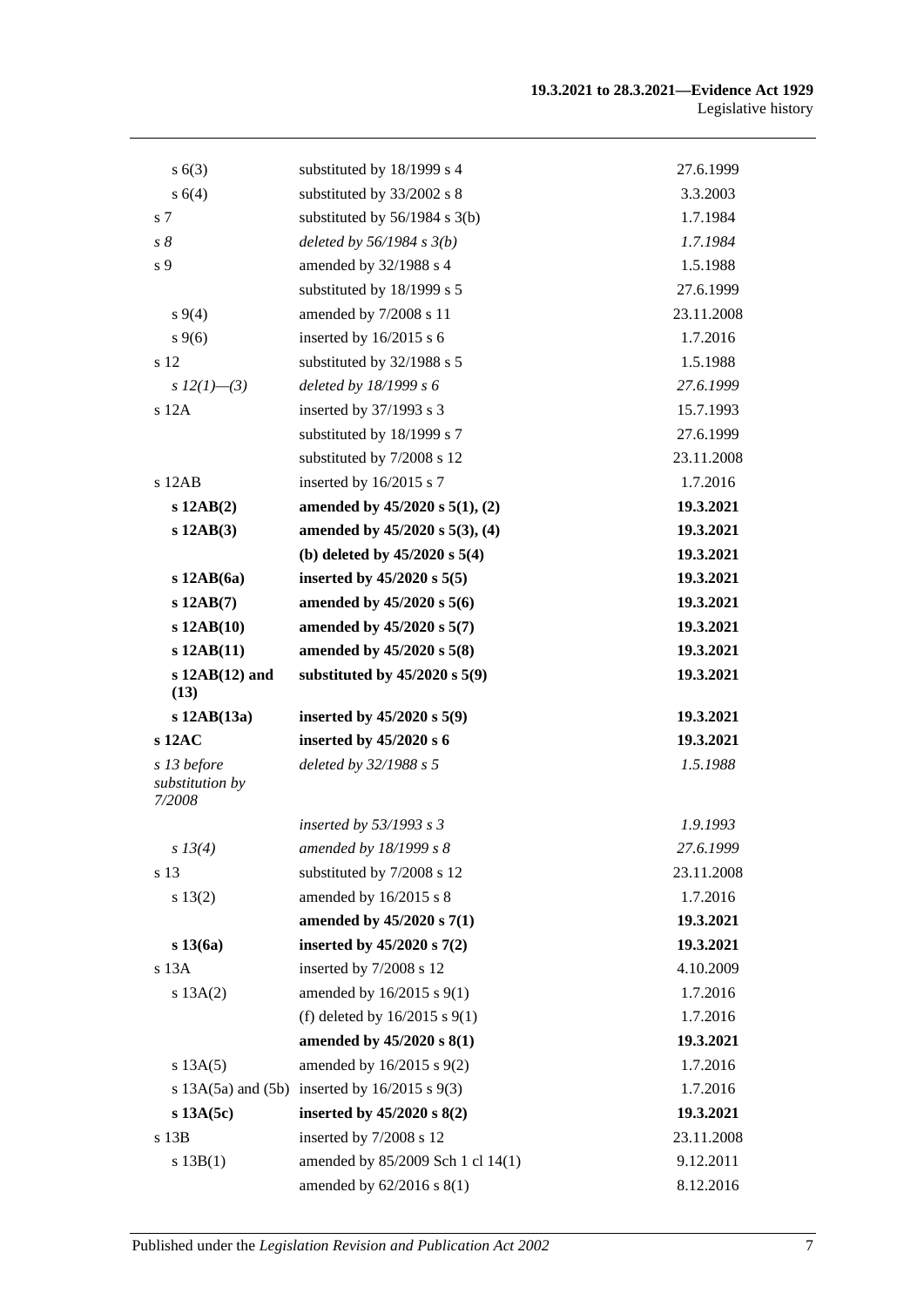| $s$ 13B(2)                               | deleted by $85/2009$ Sch 1 cl $14(2)$                | 9.12.2011  |
|------------------------------------------|------------------------------------------------------|------------|
| s 13B(5)                                 |                                                      |            |
| offence to which<br>this section applies | amended by 85/2009 Sch 1 cl 14(3)                    | 9.12.2011  |
|                                          | amended by 14/2015 Sch 1 cl 4                        | 1.12.2015  |
|                                          | amended by $62/2016$ s $8(2)$                        | 8.12.2016  |
| $s$ 13BA                                 | inserted by 16/2015 s 10                             | 1.7.2016   |
| $s$ 13BA $(1)$                           | amended by 45/2020 s 9(1)                            | 19.3.2021  |
| $s$ 13BA $(2)$                           | amended by 45/2020 s 9(2), (3)                       | 19.3.2021  |
| $s$ 13BA $(2a)$                          | inserted by $45/2020$ s $9(4)$                       | 19.3.2021  |
| $s$ 13BA $(3)$                           | substituted by $45/2020$ s $9(4)$                    | 19.3.2021  |
| $s$ 13BA $(5)$                           | amended by $45/2020$ s $9(5)$ , (6)                  | 19.3.2021  |
| s 13BB                                   | inserted by 38/2018 s 7                              | 1.9.2019   |
| s 13C                                    | inserted by 7/2008 s 12                              | 4.10.2009  |
| s $13C(1)$                               | amended by $16/2015$ s $11(1)$                       | 1.7.2016   |
| s 13C(2)                                 | amended by 11/2013 s 14(1)                           | 9.6.2013   |
|                                          | amended by 16/2015 s 11(2)                           | 1.7.2016   |
| s $13C(2a)$                              | inserted by 11/2013 s 14(2)                          | 9.6.2013   |
| s 13D                                    | inserted by 7/2008 s 12                              | 4.10.2009  |
| s 14                                     | inserted by 107/1986 s 3                             | 5.4.1987   |
| s $14(1a)$                               | inserted by 18/1999 s 9                              | 27.6.1999  |
| s 14A                                    | inserted by 16/2015 s 12                             | 1.7.2016   |
| s 16                                     | amended by 46/2019 s 9                               | 1.5.2020   |
| s 18                                     |                                                      |            |
| s 18(1)                                  | s 18 amended by 47/1983 s 2(a)–(d)                   | 16.6.1983  |
|                                          | s 18 redesignated as s $18(1)$ by $47/1983$ s $2(e)$ | 16.6.1983  |
|                                          | amended by $55/1983$ s $3(a)$ , (b)                  | 1.8.1983   |
|                                          | III and IV deleted by $55/1983$ s $3(c)$             | 1.8.1983   |
|                                          | amended by 44/2003 s 3(1) (Sch 1)                    | 24.11.2003 |
| $s 18(2)$ and (3)                        | inserted by $47/1983$ s $2(e)$                       | 16.6.1983  |
|                                          | amended by 44/2003 s 3(1) (Sch 1)                    | 24.11.2003 |
| s 18A                                    | inserted by 47/1983 s 3                              | 16.6.1983  |
|                                          | substituted by 96/1985 s 3                           | 1.12.1985  |
|                                          | substituted by 18/1999 s 10                          | 27.6.1999  |
| ss 19 and 20                             | deleted by 76/1992 s 5                               | 1.1.1993   |
| s 21 before                              | substituted by 55/1983 s 4                           | 1.8.1983   |
| substitution by<br>16/2015               |                                                      |            |
| s21(3a)                                  | inserted by $37/1993$ s 4                            | 15.7.1993  |
| $s\,2I(5)$                               | substituted by 27/1995 s 13                          | 10.7.1995  |
| $s\,2I(7)$                               |                                                      |            |
| close relative                           | amended by $43/2006$ s $97(1)$                       | 1.6.2007   |
| domestic partner                         | inserted by $43/2006$ s $97(2)$                      | 1.6.2007   |
|                                          | deleted by 7/2008 s 13                               | 23.11.2008 |

8 Published under the *Legislation Revision and Publication Act 2002*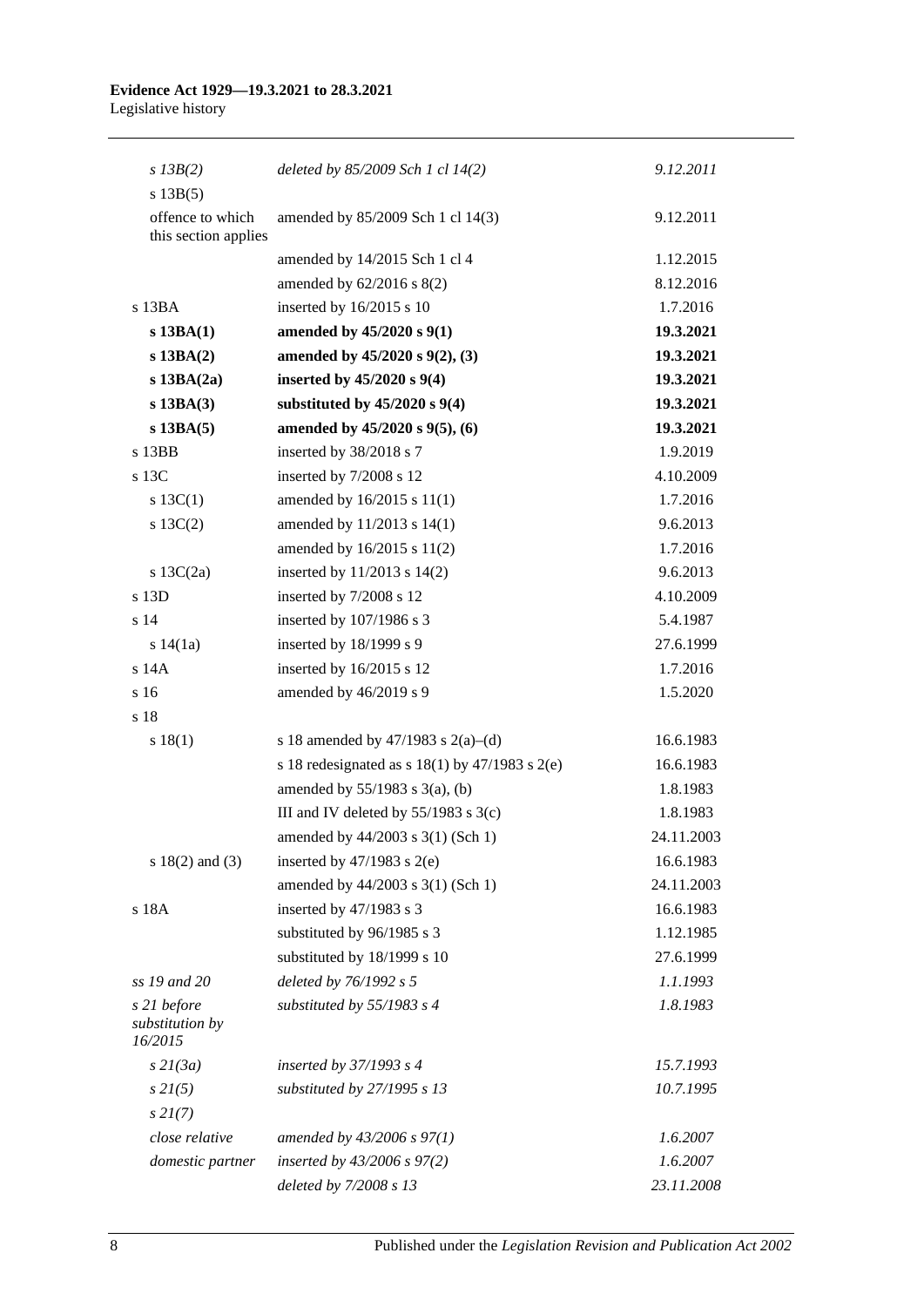#### **19.3.2021 to 28.3.2021—Evidence Act 1929** Legislative history

| spouse                             | substituted by $43/2006$ s $97(2)$                                                                                                            | 1.6.2007   |
|------------------------------------|-----------------------------------------------------------------------------------------------------------------------------------------------|------------|
|                                    | deleted by 7/2008 s 13                                                                                                                        | 23.11.2008 |
| s 21                               | substituted by 16/2015 s 13                                                                                                                   | 1.7.2016   |
| $s\,21(7)$                         | amended by 18/2017 Sch 2 cl 19                                                                                                                | 5.3.2018   |
| s 23                               | amended by 44/2003 s 3(1) (Sch 1)                                                                                                             | 24.11.2003 |
| s <sub>25</sub>                    | substituted by 7/2008 s 14                                                                                                                    | 23.11.2008 |
| $s \, 25(1)$                       | amended by 16/2015 s 14(1), (2)                                                                                                               | 1.7.2016   |
| $s\,25(2)$                         | amended by 16/2015 s 14(3)                                                                                                                    | 1.7.2016   |
| $s\,25(3)$                         | amended by $16/2015$ s $14(4)$                                                                                                                | 1.7.2016   |
| $s \, 25(4)$                       | amended by 16/2015 s 14(5), (6)                                                                                                               | 1.7.2016   |
| s25A                               | inserted by 7/2017 s 53                                                                                                                       | 15.3.2017  |
| s <sub>26</sub>                    | amended by 59/1994 Sch 2                                                                                                                      | 1.1.1995   |
| s <sub>27</sub>                    | amended by 17/2006 s 113                                                                                                                      | 4.9.2006   |
| s 29A                              | inserted by 48/2007 s 6                                                                                                                       | 17.7.2008  |
| s $29A(1)$ and $(2)$               | amended by 21/2019 s 13                                                                                                                       | 19.9.2019  |
| $Pt\,3$                            |                                                                                                                                               |            |
| Pt 3 Div 1                         |                                                                                                                                               |            |
| heading                            | inserted by 7/2008 s 15                                                                                                                       | 23.11.2008 |
| s <sub>32</sub>                    | deleted by 9/1979 s 3                                                                                                                         | 1.3.1979   |
| s 33                               | substituted by 50/2005 Sch 1 cl 5                                                                                                             | 1.1.2006   |
| $s \, 33(1)$                       | amended by $47/2013$ s $7(1)$ —(3)                                                                                                            | 17.5.2014  |
| $s \, 33(2)$                       | amended by 47/2013 s 7(4)                                                                                                                     | 17.5.2014  |
| s 34A                              | substituted by 33/2002 s 9                                                                                                                    | 3.3.2003   |
| $s$ 34 $AB$                        | inserted by 58/2013 s 4                                                                                                                       | 7.7.2014   |
| $s\,34B$                           | deleted by 18/1999 s 11                                                                                                                       | 27.6.1999  |
| s 34C                              |                                                                                                                                               |            |
| s $34C(1)$                         | amended by 44/2003 s 3(1) (Sch 1)                                                                                                             | 24.11.2003 |
| s $34C(1a)$                        | contents commencing "Provided that" amended<br>and designated as $s \frac{34C(1a)}{y}$ by $\frac{44}{2003} \frac{s \cdot 3(1)}{y}$<br>(Sch 1) | 24.11.2003 |
| $s\,34CA$                          | inserted by $32/1988 s 6$                                                                                                                     | 1.5.1988   |
|                                    | substituted by 7/2008 s 16                                                                                                                    | 23.11.2008 |
|                                    | deleted by 16/2015 s 15                                                                                                                       | 1.7.2016   |
| $s\,34CB$                          | inserted by 7/2008 s 16                                                                                                                       | 23.11.2008 |
| s 34H                              | deleted by 35/2016 s 32                                                                                                                       | 8.9.2016   |
| s 34I before deletion<br>by 7/2008 | inserted by $84/1976$ s 3                                                                                                                     | 9.12.1976  |
|                                    | amended by 47/1983 s 4                                                                                                                        | 16.6.1983  |
|                                    | substituted by $90/1984 s 3$                                                                                                                  | 1.1.1985   |
| $s \, 34I(1)$                      | amended by 17/2006 s 114(1)                                                                                                                   | 4.9.2006   |
| $s \, 34I(2)$                      | amended by 17/2006 s 114(2)                                                                                                                   | 4.9.2006   |
| $s \, 34I(3)$                      | amended by 17/2006 s 114(3)                                                                                                                   | 4.9.2006   |
| $s \, 34I(4)$                      | amended by 17/2006 s 114(4)                                                                                                                   | 4.9.2006   |
| $s\,34I(6a)$                       | inserted by 18/1999 s 12                                                                                                                      | 27.6.1999  |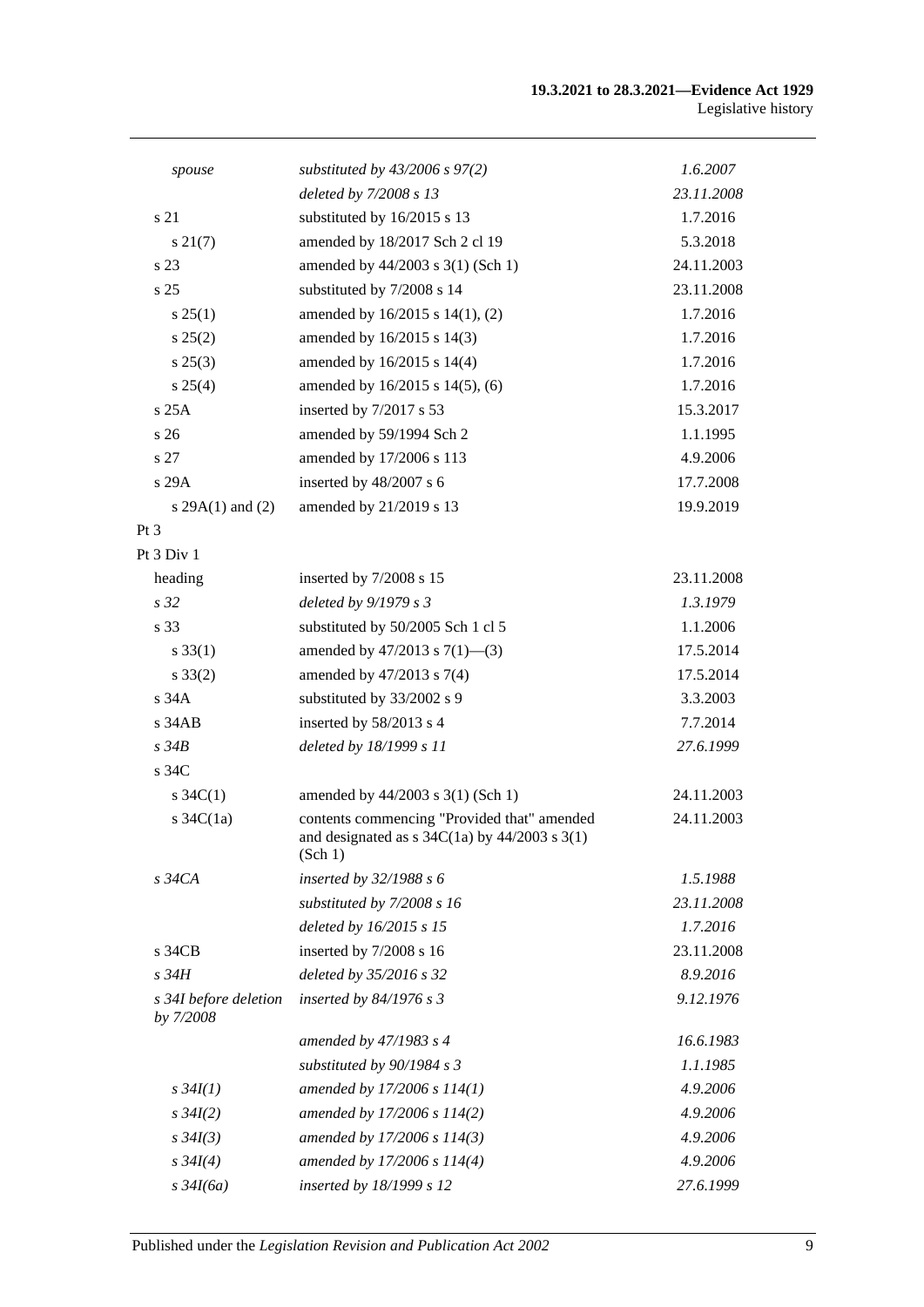| $s\,34I$                            | deleted by 7/2008 s 17                 | 23.11.2008                 |
|-------------------------------------|----------------------------------------|----------------------------|
| s <sub>34J</sub>                    | inserted by 41/1991 s 3                | 16.7.1992                  |
| $s \, 34J(2)$                       | substituted by 18/1999 s 13            | 27.6.1999                  |
| $s \, 34J(3)$                       | amended by 18/2017 Sch 2 cl 20         | 5.3.2018                   |
| s <sub>34K</sub>                    | inserted by 41/1991 s 3                | 16.7.1992                  |
| $s \, 34K(1)$                       | amended by 17/2006 s 115(1)            | 4.9.2006                   |
|                                     | amended by 18/2017 Sch 2 cl 21(1), (2) | 5.3.2018                   |
| $s \, 34K(2)$                       | amended by 17/2006 s 115(2)            | 4.9.2006                   |
| ss 34KA-34KD                        | inserted by 12/2012 s 41               | 17.6.2012                  |
| Pt 3 Div 2                          | inserted by 7/2008 s 18                | 23.11.2008                 |
| $s$ 34LA                            | inserted by 16/2015 s 16               | 1.7.2016                   |
| s 34M                               |                                        |                            |
| s $34M(4)$                          | amended by 16/2015 s 17                | 1.7.2016                   |
| Pt 3 Div 3                          | inserted by 34/2011 s 4                | 1.6.2012                   |
| s 34P                               |                                        |                            |
| s $34P(4)$                          | amended by 50/2013 s 4                 | 25.11.2013                 |
| Pt 3 Div 4                          | inserted by 43/2020 s 10               | 29.3.2021-not incorporated |
| Pt 4                                |                                        |                            |
| heading                             | substituted by 39/2015 s 4             | 4.4.2016                   |
| Pt 4 Div 1                          |                                        |                            |
| heading                             | inserted by $39/2015$ s 5              | 4.4.2016                   |
| s 35                                | substituted by 72/1990 s 2             | 20.12.1990                 |
| $s \, 35(2)$                        |                                        |                            |
| legislative                         | amended by 32/2002 Sch cl 2            | 1.1.2003                   |
| instrument                          |                                        |                            |
| s 37                                | amended by 9/1979 s 4                  | 1.3.1979                   |
|                                     | substituted by 72/1990 s 3             | 20.12.1990                 |
| s 37C                               | inserted by 9/1979 s 5                 | 1.3.1979                   |
| s 41                                | amended by 59/1994 Sch 2               | 1.1.1995                   |
|                                     | amended by 44/2006 s 21                | 18.1.2007                  |
| Pt 4 Div 2                          |                                        |                            |
| heading                             | inserted by $39/2015$ s 6              | 4.4.2016                   |
| s 42                                |                                        |                            |
| $s\ 42(1)$                          | amended by 33/2002 s 10                | 3.3.2003                   |
| Pt 4 Div 3                          |                                        |                            |
| heading                             | inserted by 39/2015 s 7                | 4.4.2016                   |
| s 45A before deletion<br>by 39/2015 |                                        |                            |
| $s\,45A(2)$                         | amended by $9/1979 s 6$                | 1.3.1979                   |
| $s\,45A$                            | deleted by 39/2015 s 8                 | 4.4.2016                   |
| s 45B before deletion<br>by 39/2015 |                                        |                            |
| $s\,45B(3)$                         | amended by 9/1979 s 7                  | 1.3.1979                   |
| $s$ 45 $B$                          | deleted by 39/2015 s 8                 | 4.4.2016                   |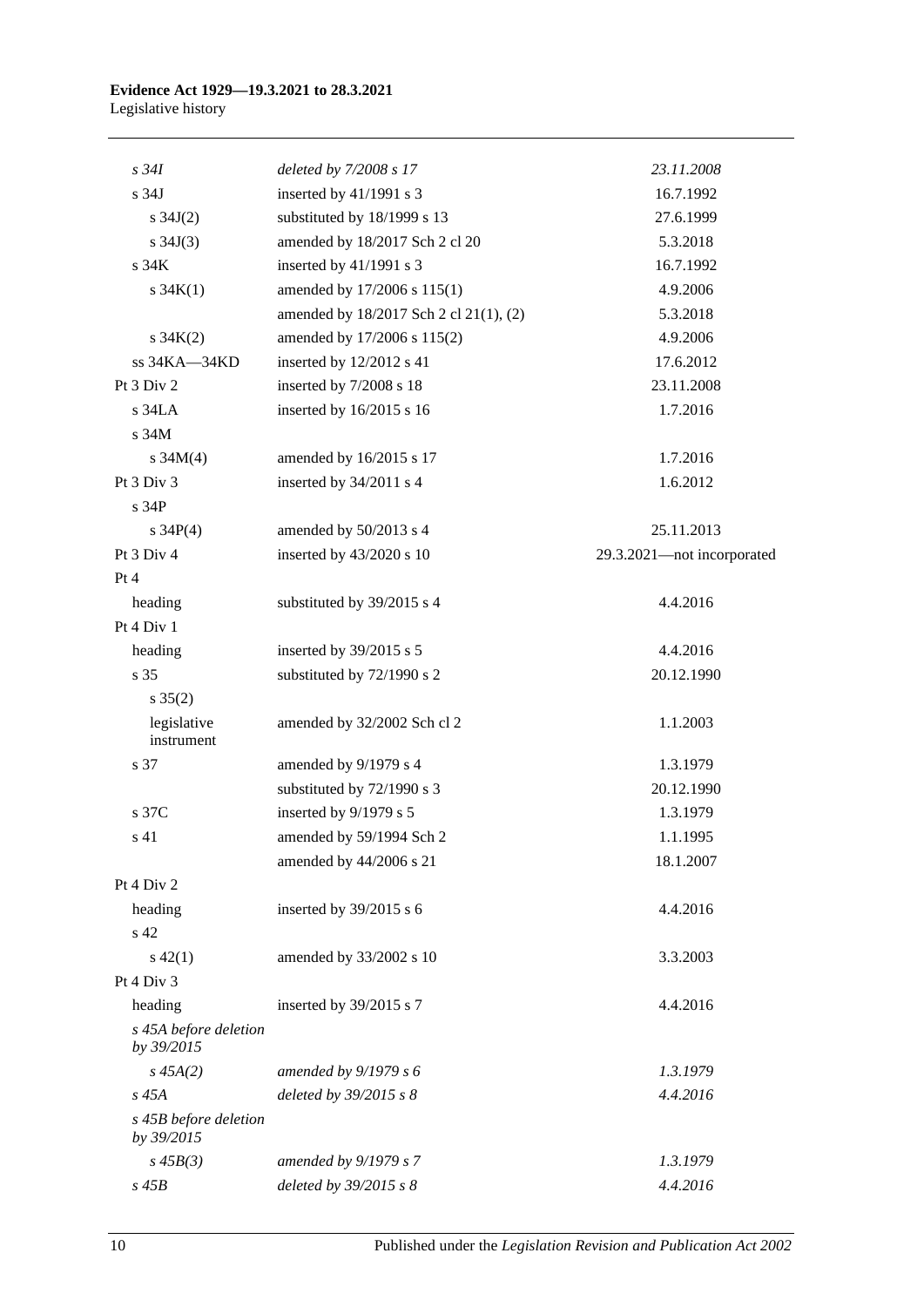| by 39/2015                           | s 45C before deletion inserted by 24/1984 s 2                          | 10.5.1984  |
|--------------------------------------|------------------------------------------------------------------------|------------|
|                                      | substituted by $72/1990 s 4$                                           | 20.12.1990 |
| $s$ 45 $C$                           | deleted by 39/2015 s 8                                                 | 4.4.2016   |
| Pt 4 Div 4                           | Pt 5 heading amended by 40/1982 s 5                                    | 6.5.1982   |
|                                      | Pt 5 heading deleted and Pt 4 Div 4 heading<br>inserted by 39/2015 s 9 | 4.4.2016   |
| s 46                                 | substituted by 40/1982 s 6                                             | 6.5.1982   |
|                                      | amended by 39/2015 s 10                                                | 4.4.2016   |
| bank                                 | (b) and (c) deleted by $33/1999$ Sch (item 21)                         | 1.7.1999   |
| ss 47 and 48                         | substituted by 40/1982 s 6                                             | 6.5.1982   |
| $ss$ 48A and 48B                     | deleted by 40/1982 s 6                                                 | 6.5.1982   |
| s 49                                 |                                                                        |            |
| $s\,49(1)$                           | amended by $40/1982$ s $7(a)$                                          | 6.5.1982   |
| $s\,49(1a)$                          | inserted by $40/1982$ s $7(b)$                                         | 6.5.1982   |
|                                      | amended by 37/1993 s 5                                                 | 15.7.1993  |
| $s\,49(2)$                           | amended by $40/1982$ s $7(c)$                                          | 6.5.1982   |
| $s\ 49(3)$ —(9)                      | inserted by $40/1982$ s $7(d)$                                         | 6.5.1982   |
| s <sub>50</sub>                      | amended by 40/1982 s 8                                                 | 6.5.1982   |
| s 51                                 |                                                                        |            |
| s 51(1)                              | substituted by 40/1982 s 9                                             | 6.5.1982   |
| s <sub>52</sub>                      | deleted by 40/1982 s 10                                                | 6.5.1982   |
| Pt 4 Divs $5-7$                      | inserted by 39/2015 s 11                                               | 4.4.2016   |
| Pt 5—see Pt 4 Div 4                  |                                                                        |            |
| Pt 6 before deletion by<br>39/2015   |                                                                        |            |
| s <sub>55</sub>                      | amended by 18/1999 s 14                                                | 27.6.1999  |
| s 56                                 |                                                                        |            |
| $s\,56(1)$                           | amended by $44/2003$ s $3(1)$ (Sch 1)                                  | 24.11.2003 |
| $s\,56(2)$                           | amended by 49/1991 Sch 2                                               | 6.7.1992   |
| s 59                                 | amended by 59/1994 Sch 2                                               | 1.1.1995   |
| $Pt\,6$                              | deleted by 39/2015 s 12                                                | 4.4.2016   |
| Pt 6A before deletion by<br>39/2015  |                                                                        |            |
| $s$ 59 $B$                           |                                                                        |            |
| s 59B(1)                             | amended by 9/1979 s 8                                                  | 1.3.1979   |
| $Pt\,6A$                             | deleted by 39/2015 s 12                                                | 4.4.2016   |
| Pt 6B                                | heading substituted by 45/1988 s 2                                     | 5.5.1988   |
| s 59D                                | substituted by 45/1988 s 3                                             | 5.5.1988   |
| s $59D(1)$                           |                                                                        |            |
| authorised South<br>Australian court | amended by $37/1993$ s $6(a)$                                          | 15.7.1993  |
|                                      | (d) deleted by $37/1993$ s $6(a)$                                      | 15.7.1993  |
| foreign court                        | amended by 37/1993 s 6(b)                                              | 15.7.1993  |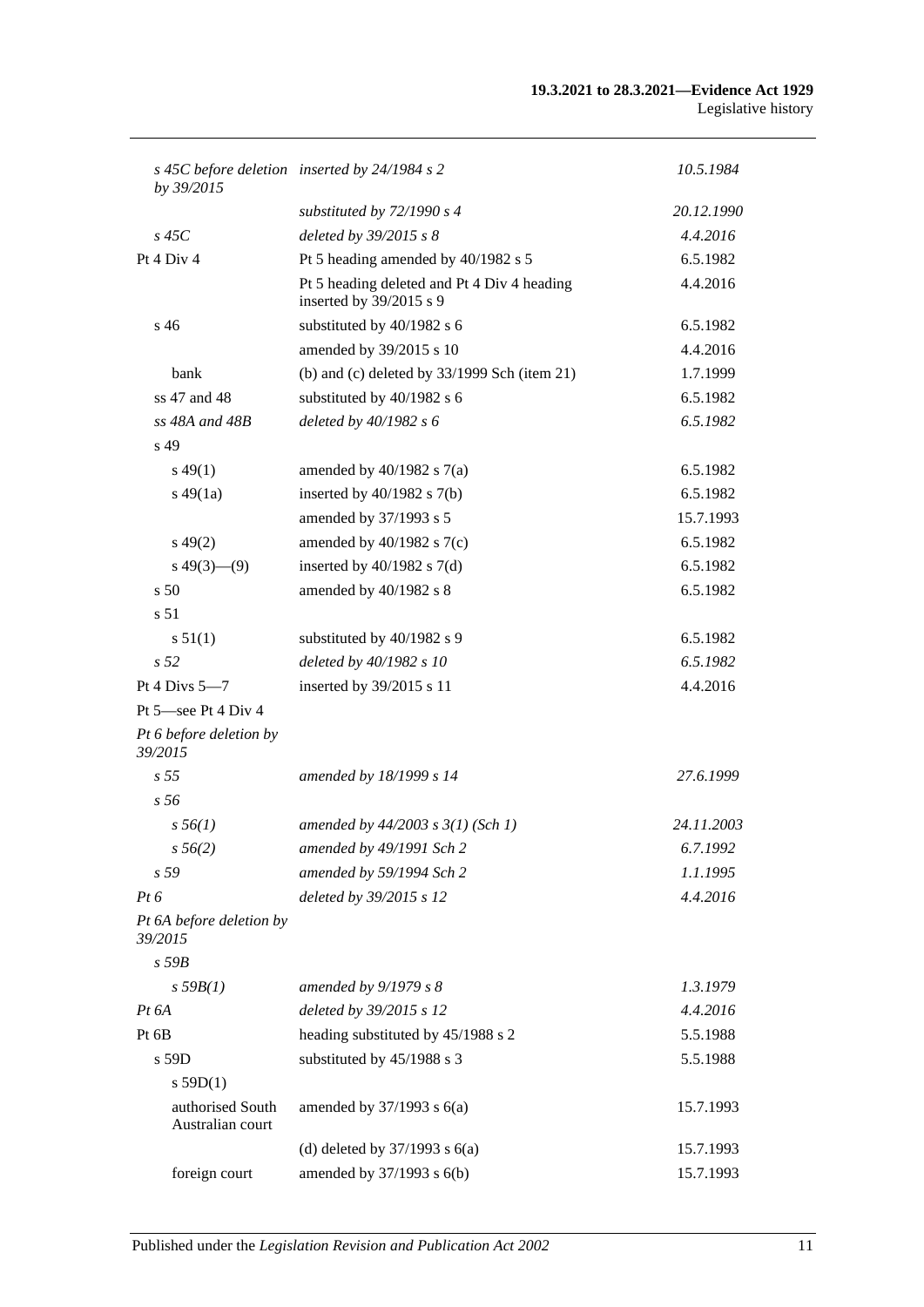| s 59D(2)                  | substituted by 72/1990 s 5                                                                                                                              | 20.12.1990 |
|---------------------------|---------------------------------------------------------------------------------------------------------------------------------------------------------|------------|
| $s$ 59 $E$                | substituted by 45/1988 s 4                                                                                                                              | 5.5.1988   |
| s 59E(4)                  | inserted by 37/1993 s 7                                                                                                                                 | 15.7.1993  |
| s 59F                     |                                                                                                                                                         |            |
| s 59F(1)                  | amended by 45/1988 s 5                                                                                                                                  | 5.5.1988   |
| s 59F(5)                  | amended by 45/1988 s 5                                                                                                                                  | 5.5.1988   |
|                           | amended by $72/1990$ s $6(a)$                                                                                                                           | 20.12.1990 |
| s 59F(7)                  | inserted by $72/1990$ s $6(b)$                                                                                                                          | 20.12.1990 |
| s 59H                     | amended by 45/1988 s 6                                                                                                                                  | 5.5.1988   |
| Pt 6C                     | inserted by 9/1998 s 3                                                                                                                                  | 27.6.1999  |
| Pt 6C Div 1               |                                                                                                                                                         |            |
| s 59IA                    |                                                                                                                                                         |            |
| South Australian<br>court | amended by 33/2003 Sch (cl 10)                                                                                                                          | 1.7.2005   |
| Pt 6C Div 4               | inserted by 33/2006 s 4                                                                                                                                 | 1.4.2007   |
| s 59IQ                    |                                                                                                                                                         |            |
| s $59IQ(4)$               | substituted by 62/2016 s 9                                                                                                                              | 8.12.2016  |
| s $59IQ(5)$               | substituted by 62/2016 s 9                                                                                                                              | 8.12.2016  |
|                           | amended by 18/2017 Sch 2 cl 22 (The<br>purported amendment to $s$ 59IQ(5)(a) made by<br>Sch 2 is of no effect because the provision does<br>not exist.) |            |
| $s$ 59IQ(8)               |                                                                                                                                                         |            |
| immediate family          | amended by 7/2008 s 19                                                                                                                                  | 23.11.2008 |
| Pt 7                      |                                                                                                                                                         |            |
| Pt 7 Div 1                | heading inserted by $17/1999$ s $3(a)$                                                                                                                  | 27.6.1999  |
| s 59J                     | inserted by 26/1992 s 8                                                                                                                                 | 6.7.1992   |
| Pt 7 Div 2                | heading inserted by $17/1999$ s $3(b)$                                                                                                                  | 27.6.1999  |
| s 60                      | amended by 17/2006 s 116                                                                                                                                | 4.9.2006   |
|                           | amended by 26/2013 Sch 1 cl 2                                                                                                                           | 4.7.2013   |
| s 61                      | deleted by 9/1979 s 9                                                                                                                                   | 1.3.1979   |
| Pt 7 Div 3                | heading inserted by 17/1999 s 3(c)                                                                                                                      | 27.6.1999  |
| s 65                      |                                                                                                                                                         |            |
| s 65(1)                   | s 65 amended by 9/1979 s 10                                                                                                                             | 1.3.1979   |
|                           | s 65 amended and redesignated as $s$ 65(1) by<br>$44/2003$ s 3(1) (Sch 1)                                                                               | 24.11.2003 |
| s 65(2)                   | s 65 amended and redesignated as s 65(2) by<br>44/2003 s 3(1) (Sch 1)                                                                                   | 24.11.2003 |
| $s$ 65A                   | inserted by 32/1988 s 7                                                                                                                                 | 1.5.1988   |
| Pt 7 Div 4                | heading inserted by $17/1999$ s $3(d)$                                                                                                                  | 27.6.1999  |
| s 66                      |                                                                                                                                                         |            |
| s 66(1)                   | amended by 57/2000 s 25                                                                                                                                 | 14.8.2000  |
|                           | amended by 44/2003 s 3(1) (Sch 1)                                                                                                                       | 24.11.2003 |
| $s\,66(3)$                | amended by 44/2003 s 3(1) (Sch 1)                                                                                                                       | 24.11.2003 |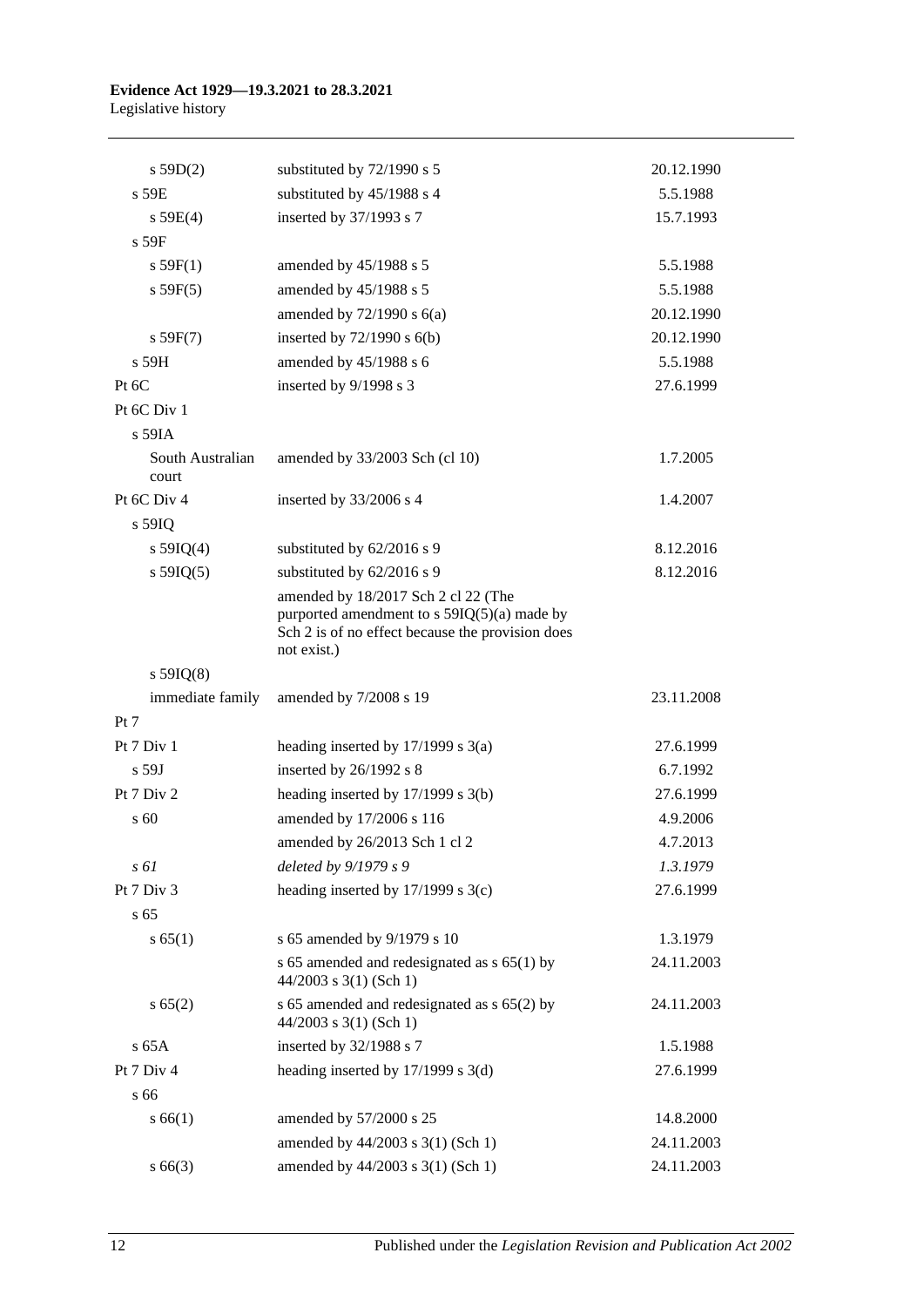| s 67                             |                                        |            |
|----------------------------------|----------------------------------------|------------|
| s 67(1)                          | amended by 18/1999 s 15                | 27.6.1999  |
| Pt 7 Div 5                       | heading inserted by $17/1999$ s $3(e)$ | 27.6.1999  |
| Pt $7$ Div $6$                   | heading inserted by 17/1999 s 3(f)     | 27.6.1999  |
| $s$ 67AB                         | inserted by 9/1979 s 11                | 1.3.1979   |
| $s$ 67AB $(1)$                   | amended by 18/1999 s 16(a)             | 27.6.1999  |
| $s$ 67AB $(2)$                   | amended by 18/1999 s 16(b)             | 27.6.1999  |
| Pt 7 Div 7                       | heading inserted by $17/1999$ s $3(g)$ | 27.6.1999  |
| s 67B                            | inserted by 65/1978 s 2                | 28.9.1978  |
| Pt 7 Div 8                       | heading inserted by $17/1999$ s $3(h)$ | 27.6.1999  |
| s 67C                            | inserted by 37/1993 s 8                | 15.7.1993  |
| s 67C(2)                         | amended by 26/1996 s 2                 | 2.5.1996   |
| Pt 7 Div 9                       | inserted by 17/1999 s 4                | 27.6.1999  |
| s 67D                            |                                        |            |
| committal                        | amended by 18/2017 Sch 2 cl 23         | 5.3.2018   |
| proceedings                      |                                        |            |
| $s$ 67F                          |                                        |            |
| s 67F(1)                         | amended by 17/2006 s 117(1)            | 4.9.2006   |
| s 67F(2)                         | amended by 17/2006 s 117(2)            | 4.9.2006   |
| $s$ 67F(5)                       | amended by 17/2006 s 117(3)            | 4.9.2006   |
| s 67F(7)                         | amended by 17/2006 s 117(4)            | 4.9.2006   |
| $s$ 67F(8)                       | amended by 17/2006 s 117(5)            | 4.9.2006   |
| Pt 7 Div 10                      | inserted by 7/2008 s 20                | 23.11.2008 |
| s 67G                            |                                        |            |
| s 67G(1)<br>criminal             |                                        |            |
| proceedings                      | amended by 18/2017 Sch 2 cl 24         | 5.3.2018   |
| s 67H                            |                                        |            |
| s 67H(1)                         | substituted by $16/2015$ s $18(1)$     | 1.7.2016   |
|                                  | amended by 13/2019 s 9                 | 24.10.2019 |
|                                  | amended by 45/2020 s 10                | 19.3.2021  |
| s 67H(3)                         | inserted by 16/2015 s 18(2)            | 1.7.2016   |
|                                  | amended by 21/2019 s 14                | 19.9.2019  |
| $s$ 67HA                         | inserted by 16/2015 s 19               | 1.7.2016   |
| Pt 8                             |                                        |            |
| Pt 8 Div 1                       | heading inserted by 107/1984 s 2       | 20.12.1984 |
| s 68                             | substituted by 47/1983 s 5             | 16.6.1983  |
| court                            | substituted by 33/2003 Sch (cl 11)     | 1.7.2005   |
| court of summary<br>jurisdiction | inserted by $107/1984$ s $3(a)$        | 20.12.1984 |
|                                  | deleted by 33/2003 Sch (cl 11)         | 1.7.2005   |
| interim<br>suppression order     | inserted by $107/1984$ s $3(b)$        | 20.12.1984 |
| news media                       | inserted by $43/1989$ s $3(a)$         | 15.5.1989  |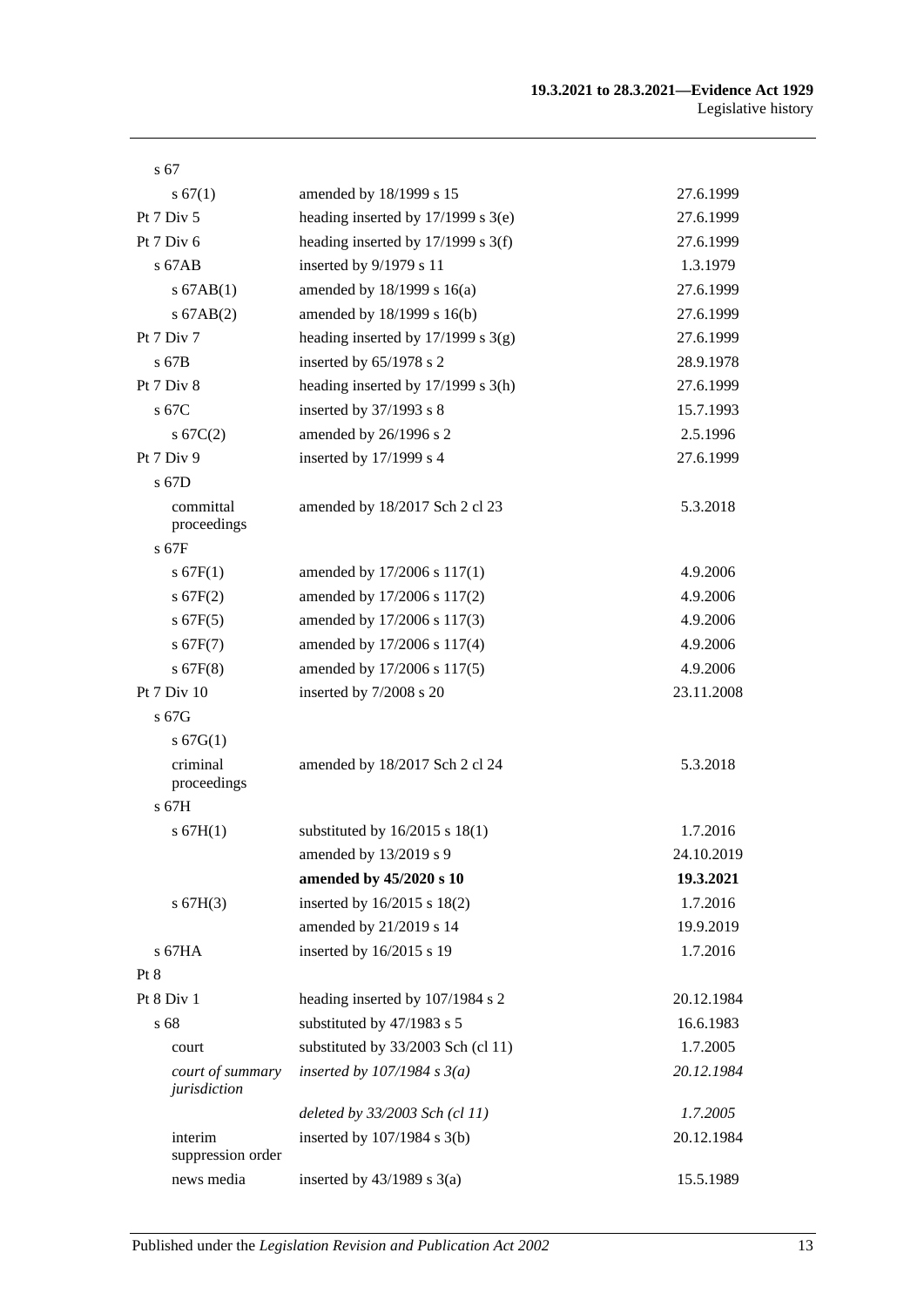|                   | substituted by $18/1999$ s $17(a)$  | 27.6.1999                  |
|-------------------|-------------------------------------|----------------------------|
| newspaper         | inserted by $18/1999$ s $17(a)$     | 27.6.1999                  |
| primary court     | inserted by $107/1984$ s $3(b)$     | 20.12.1984                 |
| publish           | inserted by 18/1999 s 17(b)         | 27.6.1999                  |
| suppression order | inserted by $107/1984$ s $3(b)$     | 20.12.1984                 |
|                   | substituted by $43/1989$ s $3(b)$   | 15.5.1989                  |
| Pt 8 Div 2        | heading inserted by 107/1984 s 4    | 20.12.1984                 |
| s 69              | substituted by 9/1979 s 12          | 1.3.1979                   |
|                   | substituted by 107/1984 s 4         | 20.12.1984                 |
| s 69(1a)          | inserted by 32/1988 s 8             | 1.5.1988                   |
|                   | amended by 16/2015 s 20             | 1.7.2016                   |
| s 69(1b)          | inserted by 13/2019 s 10            | 24.10.2019                 |
| s 69A             | inserted by 107/1984 s 4            | 20.12.1984                 |
|                   | substituted by 43/1989 s 4          | 15.5.1989                  |
| s 69A(1)          | amended by 72/1990 s 7              | 20.12.1990                 |
|                   | amended by 18/1999 s 18             | 27.6.1999                  |
| s $69A(1a)$       | inserted by 43/2020 s 11            | 29.3.2021-not incorporated |
| s 69A(2)          | substituted by $30/2006$ s 4(1)     | 1.4.2007                   |
| s 69A(5)          | amended by 17/2006 s 118(1)         | 4.9.2006                   |
| s 69A(8)          | substituted by $30/2006$ s $4(2)$   | 1.4.2007                   |
| s 69A(9)          | amended by 17/2006 s 118(2)         | 4.9.2006                   |
|                   | substituted by $30/2006$ s 4(2)     | 1.4.2007                   |
| s $69A(10)$ (13)  | substituted by $30/2006$ s $4(2)$   | 1.4.2007                   |
| $s\,69A(14)$      | deleted by $30/2006 s 4(2)$         | 1.4.2007                   |
| s 69AB            | inserted by 30/2006 s 5             | 1.4.2007                   |
| $s$ 69AB $(1)$    | amended by 18/2017 Sch 2 cl 25      | 5.3.2018                   |
| s 69AC            | inserted by 30/2006 s 5             | 1.4.2007                   |
| s 69B             | inserted by 107/1984 s 4            | 20.12.1984                 |
| s69B(1)           | amended by $43/1989$ s $5(a)$       | 15.5.1989                  |
|                   | amended by 45/2019 Sch 1 cl 46      | 1.1.2021                   |
| s69B(3)           | amended by $43/1989$ s $5(b)$ , (c) | 15.5.1989                  |
| s 70              | substituted by 107/1984 s 4         | 20.12.1984                 |
| $s \, 70(1)$      | substituted by 30/2006 s 6          | 1.4.2007                   |
| $s \, 70(1a)$     | inserted by 30/2006 s 6             | 1.4.2007                   |
| $s \, 70(3)$      | deleted by 33/2003 Sch (cl 12)      | 1.7.2005                   |
| s 71              | amended by 9/1979 s 13              | 1.3.1979                   |
|                   | amended by 40/1982 s 11             | 6.5.1982                   |
|                   | substituted by 107/1984 s 4         | 20.12.1984                 |
| Pt 8 Div 3        | heading inserted by 107/1984 s 5    | 20.12.1984                 |
| s 71A             | inserted by 84/1976 s 4             | 9.12.1976                  |
|                   |                                     | 6.5.1982                   |
| $s$ 71A(1)        | amended by 40/1982 s 12             |                            |
|                   | amended by 37/1993 s 9              | 15.7.1993                  |
|                   | amended by 59/1997 s $6(a)$         | 14.9.1997                  |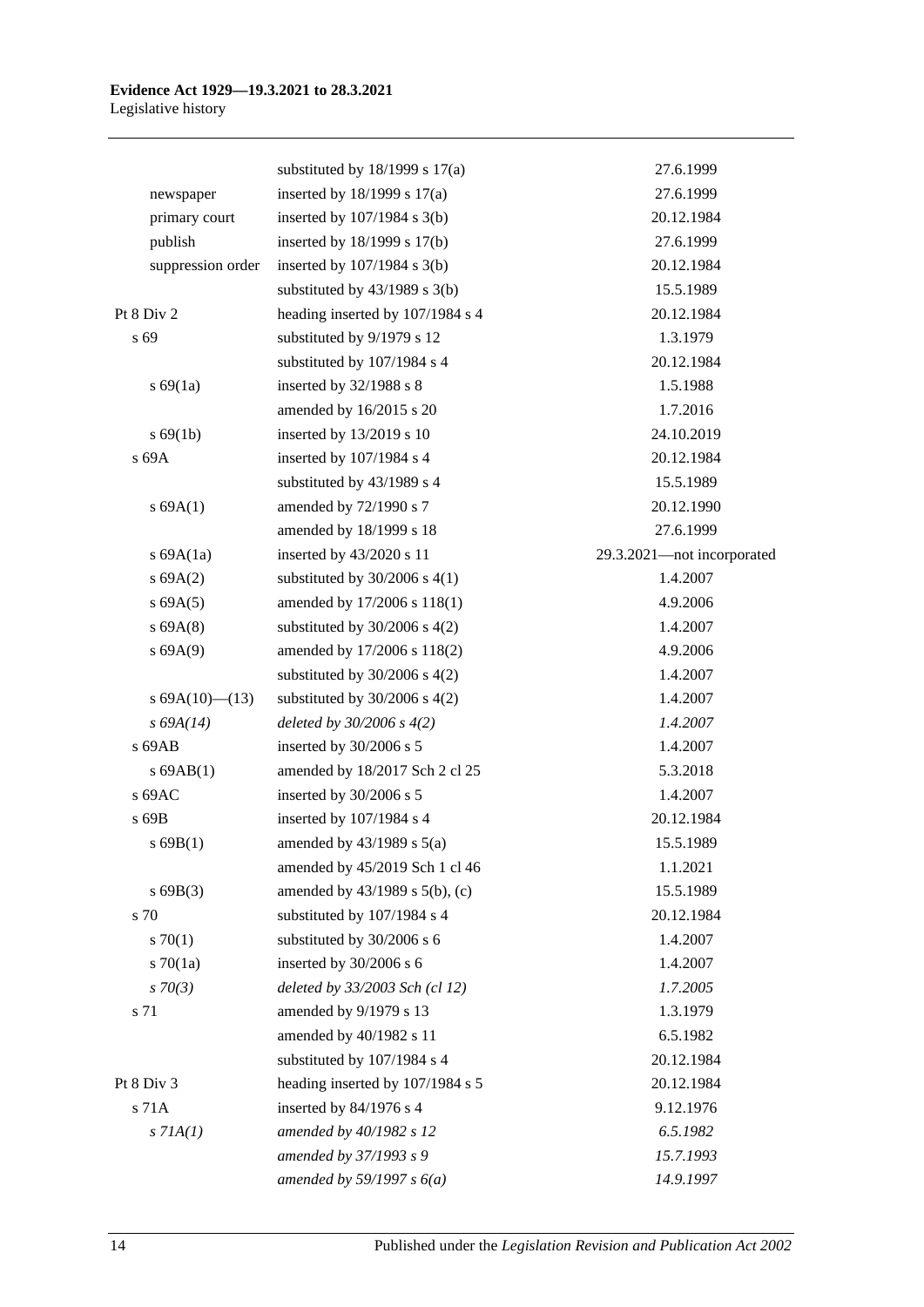#### **19.3.2021 to 28.3.2021—Evidence Act 1929** Legislative history

|                   | amended by 18/1999 s 19(a)            | 27.6.1999  |
|-------------------|---------------------------------------|------------|
|                   | amended by $30/2006 s 7(1)$           | 1.4.2007   |
|                   | amended by $44/2012$ s $4(1)$ , (2)   | 11.2.2013  |
|                   | amended by 18/2017 Sch 2 cl 26        | 5.3.2018   |
|                   | deleted by $2/2020 s 4(1)$            | 7.5.2020   |
| s 71A(2)          | amended by 40/1982 s 12               | 6.5.1982   |
|                   | amended by 18/1999 s 19(b)            | 27.6.1999  |
|                   | amended by 30/2006 s 7(2)             | 1.4.2007   |
|                   | amended by 44/2012 s 4(3)             | 11.2.2013  |
|                   | amended by $2/2020$ s $4(2)$          | 7.5.2020   |
| $s$ 71A $(2a)$    | inserted by $2/2020$ s $4(3)$         | 7.5.2020   |
| $s$ 71A(3)        | amended by 40/1982 s 12               | 6.5.1982   |
|                   | deleted by $107/1984 s 6(a)$          | 20.12.1984 |
| s $7IA(3) - (3e)$ | inserted by $44/2012$ s $4(4)$        | 11.2.2013  |
|                   | deleted by $2/2020 s 4(4)$            | 7.5.2020   |
| s 71A(4)          | amended by 40/1982 s 12               | 6.5.1982   |
|                   | amended by 32/1988 s 9                | 1.5.1988   |
|                   | amended by 18/1999 s 19(c)            | 27.6.1999  |
|                   | amended by 30/2006 s 7(3)             | 1.4.2007   |
|                   | amended by 44/2012 s 4(5)             | 11.2.2013  |
| s 71A(5)          |                                       |            |
| acquittal         | deleted by $107/1984 s 6(b)$          | 20.12.1984 |
| newspaper         | deleted by $18/1999 s 19(d)$          | 27.6.1999  |
| relevant date     | substituted by 59/1997 s $6(b)$       | 14.9.1997  |
|                   | amended by $47/2013$ s $8(1)$ , (2)   | 17.5.2014  |
|                   | deleted by $2/2020 s 4(5)$            | 7.5.2020   |
| relevant time     | inserted by $2/2020$ s $4(5)$         | 7.5.2020   |
| Pt 8 Div 4        | heading inserted by 107/1984 s 7      | 20.12.1984 |
| s 71B             | inserted by $107/1984$ s 7            | 20.12.1984 |
| s 71B(1)          | amended by 18/1999 s 20(a)            | 27.6.1999  |
|                   | amended by 7/2008 s 21(1)             | 23.11.2008 |
| $s$ 71B(2)        | amended by 30/2006 s 8(1)             | 1.4.2007   |
|                   | amended by 7/2008 s 21(2)             | 23.11.2008 |
| $s$ 71B(3)        | amended by 18/1999 s 20(b)            | 27.6.1999  |
|                   | amended by 30/2006 s 8(2)             | 1.4.2007   |
| s 71C             | inserted by 37/1993 s 10              | 15.7.1993  |
| $s \, 71C(1)$     | amended by 18/1999 s 21(a)            | 27.6.1999  |
|                   | amended by 30/2006 s 9                | 1.4.2007   |
| $s \, 71C(2)$     | substituted by $18/1999$ s $21(b)$    | 27.6.1999  |
| Pt 8 Div 5        | amended by 107/1984 s 8               | 20.12.1984 |
|                   | deleted by $44/2003$ s $3(1)$ (Sch 1) | 24.11.2003 |
| Pt 8A             | inserted by 13/2018 s 3               | 9.8.2018   |
| Pt 9              | inserted by 72/1990 s 8               | 20.12.1990 |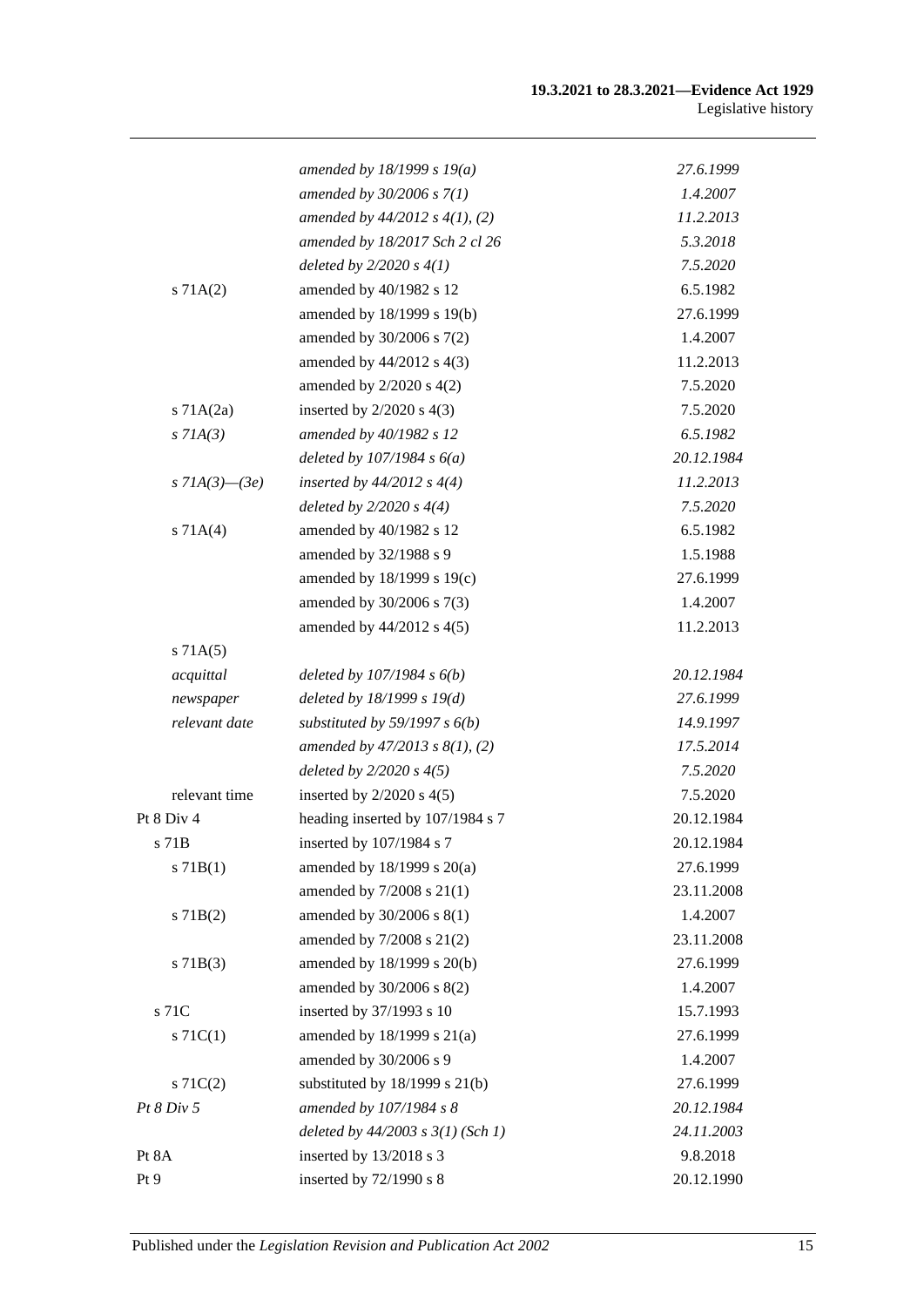$527$ 

| S 10                                    |                                                   |            |
|-----------------------------------------|---------------------------------------------------|------------|
| s73(1)                                  | s 73 redesignated as $s$ 73(1) by 38/2018 s 8     | 31.1.2019  |
| s $73(2)$ and $(3)$                     | inserted by $38/2018$ s 8                         | 31.1.2019  |
| Sch 1 before<br>substitution by 58/2013 |                                                   |            |
| heading                                 | substituted by $44/2003$ s $3(1)$ (Sch 1)         | 24.11.2003 |
| Sch 1                                   | substituted by 58/2013 s 5                        | 7.7.2014   |
| Sch <sub>3</sub>                        | deleted by 55/1983 s 5                            | 1.8.1983   |
| Sch 4                                   | heading substituted by $44/2003$ s $3(1)$ (Sch 1) | 24.11.2003 |
|                                         |                                                   |            |

# **Transitional etc provisions associated with Act or amendments**

# *Evidence (Settlement Negotiations) Amendment Act 1996*

# **3—Application of amendment**

The amendment made by this Act applies to proceedings commenced before or after the commencement of this Act, but does not affect any order made before the commencement of this Act.

## *Statutes Amendment (Evidence and Procedure) Act 2008*

# **22—Transitional provision**

The amendments made by Part 4 of this Act to the *[Evidence Act](http://www.legislation.sa.gov.au/index.aspx?action=legref&type=act&legtitle=Evidence%20Act%201929) 1929* apply to proceedings commenced after the commencement of that Part.

## *Evidence (Discreditable Conduct) Amendment Act 2011, Sch 1*

## **1—Transitional provision**

- (1) The amendments made by Part 2 of this Act to the *[Evidence Act](http://www.legislation.sa.gov.au/index.aspx?action=legref&type=act&legtitle=Evidence%20Act%201929) 1929* are intended to apply in respect of—
	- (a) proceedings for an offence commenced but not determined before the commencement of this clause; and
	- (b) proceedings for an offence commenced after the commencement of this clause.
- (2) An order made by a court under the *[Evidence Act](http://www.legislation.sa.gov.au/index.aspx?action=legref&type=act&legtitle=Evidence%20Act%201929) 1929* as in force immediately before the commencement of this clause will remain in force according to its terms.

## *Statutes Amendment (Serious and Organised Crime) Act 2012*

## **42—Transitional provision**

Sections 34KA, 34KB, 34KC and 34KD of the *[Evidence Act](http://www.legislation.sa.gov.au/index.aspx?action=legref&type=act&legtitle=Evidence%20Act%201929) 1929* as inserted by section 41 of this Act only apply in relation to proceedings commenced after the commencement of section 41.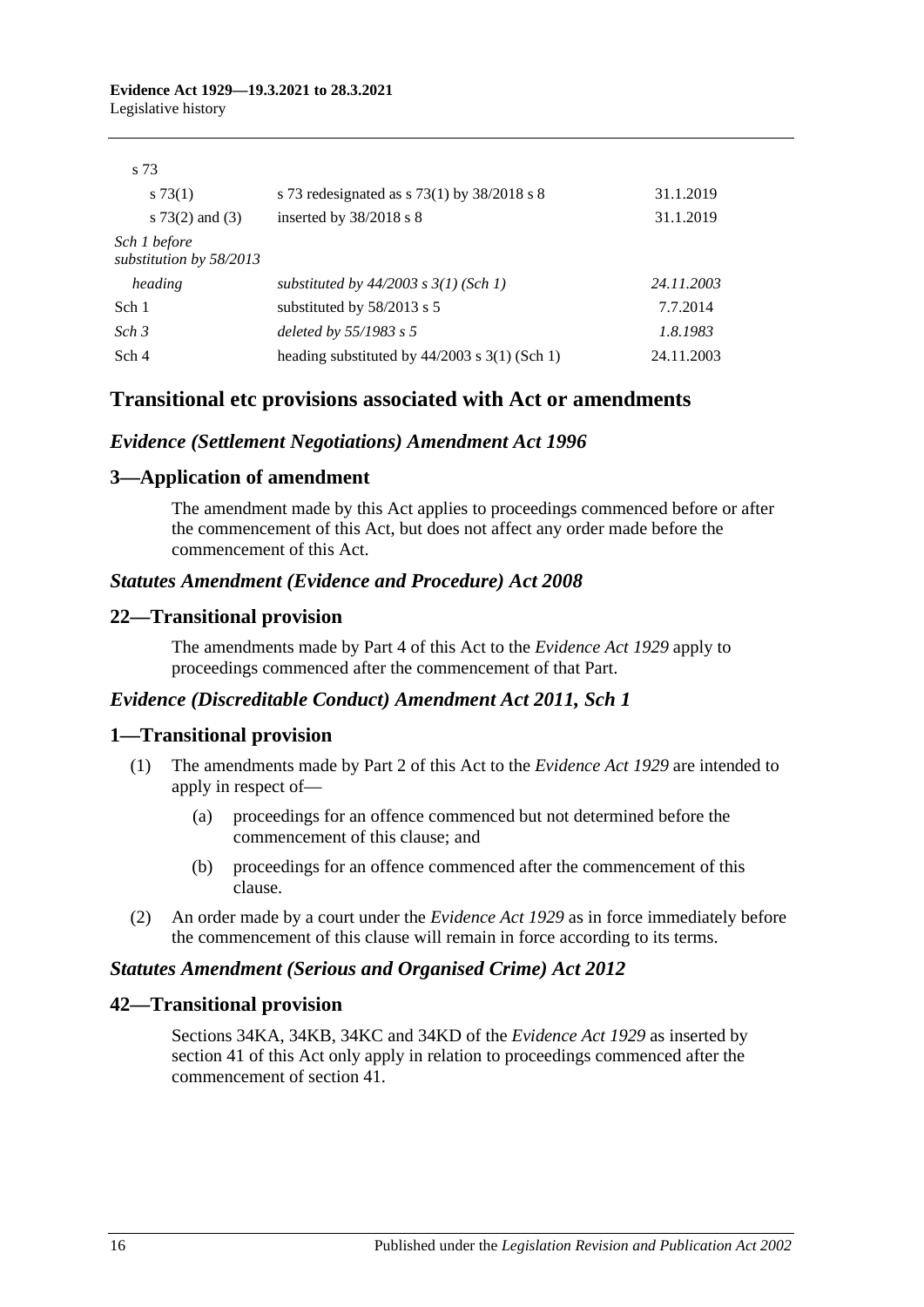# *Statutes Amendment (Vulnerable Witnesses) Act 2015, Sch 1 as amended by Statutes Amendment (Attorney-General's Portfolio) Act 2016, s 27*

# **1—Transitional provision**

- (1) The amendments made by Part 3 of this Act to the *[Evidence Act](http://www.legislation.sa.gov.au/index.aspx?action=legref&type=act&legtitle=Evidence%20Act%201929) 1929* are intended to apply in respect of—
	- (a) proceedings for an offence commenced but not determined before the commencement of this clause; and
	- (b) proceedings for an offence commenced after the commencement of this clause.
- <span id="page-118-0"></span>(2) An audio visual record of the statement of a witness to whom this subclause applies made to an investigating or other authority before the commencement of section 10 of this Act as part of a formal interview process in relation to the investigation of an alleged offence may, after the commencement of that section, be admitted under section 13BA of the *[Evidence Act](http://www.legislation.sa.gov.au/index.aspx?action=legref&type=act&legtitle=Evidence%20Act%201929) 1929* as evidence in the trial of a charge of the offence as if the recording had been made pursuant to Division 3 of Part 17 of the *[Summary Offences Act](http://www.legislation.sa.gov.au/index.aspx?action=legref&type=act&legtitle=Summary%20Offences%20Act%201953) 1953* in accordance with the requirements of that Division.

#### **Note—**

Section 10 of this Act inserts section 13BA into the *[Evidence Act](http://www.legislation.sa.gov.au/index.aspx?action=legref&type=act&legtitle=Evidence%20Act%201929) 1929*.

- (3) [Subclause \(2\)](#page-118-0) applies—
	- (a) to a witness who is—
		- (i) a child of or under the age of 14 years; or
		- (ii) a person with a disability that adversely affects the person's capacity to give a coherent account of the person's experiences or to respond rationally to questions; and
	- (b) despite section 34LA(2)(c) of the *[Evidence Act](http://www.legislation.sa.gov.au/index.aspx?action=legref&type=act&legtitle=Evidence%20Act%201929) 1929*.

# *Summary Procedure (Indictable Offences) Amendment Act 2017, Sch 2 Pt 14*

# **41—Transitional provision**

The amendments made by this Act apply to proceedings relating to an offence that are commenced after the commencement of this Act, regardless of when the offence occurred (and the Acts amended by this Act, as in force before the commencement of this Act, continue to apply to proceedings that were commenced before the commencement of this Act).

# **Historical versions**

Reprint No 1—1.7.1991 Reprint No 2—16.7.1992 Reprint No 3—1.1.1993 Reprint No 4—15.7.1993 Reprint No 5—1.9.1993 Reprint No 6—1.1.1995 Reprint No 7—10.7.1995